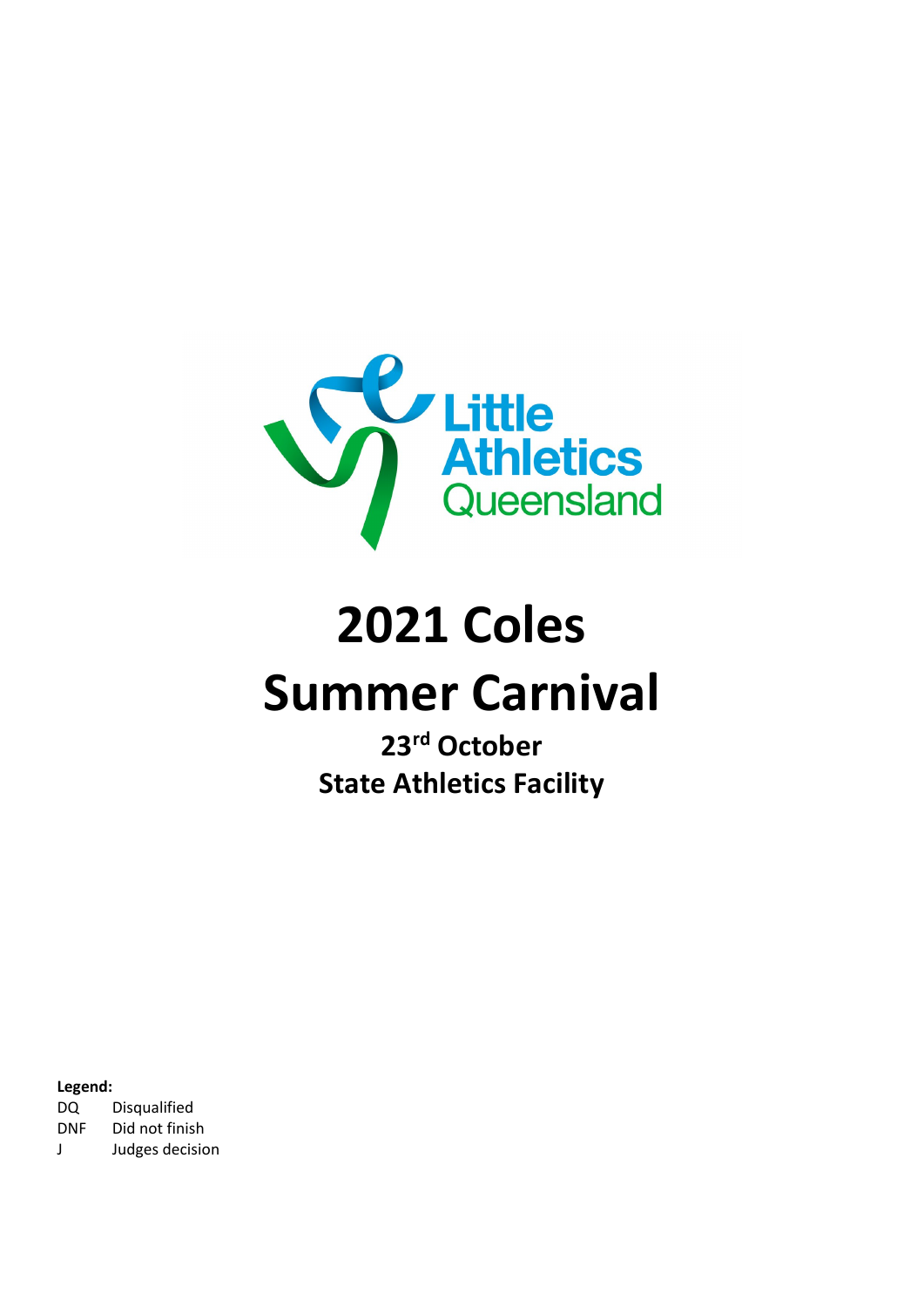The following are times or distances recorded at the LAQ 2021 Coles Summer Carnival that equalled or bettered current QBP's. These performances are yet to be ratified by LAQ's Board of Directors.

### **QBP's**

| Boys U14 90m Hurdles | Daniel Harlow  | Redcliffe      | 12.50  |
|----------------------|----------------|----------------|--------|
| Boys U17 200m        | Toshi Butlin   | Kenmore        | 22.21  |
| Girls U16 High Jump  | Toby Stolberg  | <i>lpswich</i> | 1.75m  |
| Girls U16 Shot Put   | Charlize Goody | <i>lpswich</i> | 14.13m |

#### **CENTRE WEIGHTED POINTS**

| ORMEAU                  | 109063 | <b>LAIDLEY</b>                        | 39387 |
|-------------------------|--------|---------------------------------------|-------|
| <b>TOOWOOMBA</b>        | 106958 | <b>CENTENARY</b>                      | 35284 |
| <b>UPPER LOCKYER</b>    | 104323 | <b>DECEPTION BAY</b>                  | 34407 |
| REDLANDS                | 93389  | <b>ARANA</b>                          | 33832 |
| <b>BUNDABERG</b>        | 71962  | <b>STRATHPINE</b>                     | 30031 |
| <b>MT GRAVATT</b>       | 71695  | <b>GYMPIE</b>                         | 29709 |
| <b>SPRINGWOOD</b>       | 65607  | <b>ASPLEY</b>                         | 29571 |
| <b>BALMORAL</b>         | 63208  | <b>UNIVERSITY</b>                     | 26858 |
| <b>WYNNUM MANLY</b>     | 62239  | <b>MARYBOROUGH</b>                    | 20914 |
| <b>IPSWICH</b>          | 61858  | CALOUNDRA                             | 19832 |
| <b>BEENLEIGH</b>        | 60209  | <b>SOUTH BURNETT</b>                  | 17884 |
| <b>ALGESTER</b>         | 59038  | <b>BEAUDESERT &amp; DISTRICT</b>      | 17560 |
| <b>JIMBOOMBA</b>        | 55749  | <b>CASSOWARY CST</b>                  | 16123 |
| <b>CITY NORTH</b>       | 53385  | <b>WEST BUNDABERG</b>                 | 15915 |
| <b>ASHMORE</b>          | 52982  | <b>GAYNDAH</b>                        | 14084 |
| <b>NANANGO</b>          | 50778  | <b>NTH MACKAY</b>                     | 13413 |
| <b>BROWNS PLAINS</b>    | 50748  | <b>GLASSHOUSE</b><br><b>DISTRICTS</b> | 13290 |
| THE GAP                 | 50620  | <b>CHINCHILLA</b>                     | 12635 |
| <b>MUDGEERABA</b>       | 50313  | <b>GLADSTONE</b>                      | 11067 |
| <b>BRACKEN RIDGE</b>    | 48318  | <b>CABOOLTURE</b>                     | 8229  |
| <b>SUNNYBANK</b>        | 48179  | <b>WAMURAN</b>                        | 7163  |
| HELENSVALE              | 47465  | <b>ROSEWOOD</b>                       | 4653  |
| <b>TOOWONG HARRIERS</b> | 46263  | <b>HERVEY BAY</b>                     | 3904  |
| <b>HIGHFIELDS</b>       | 46081  | <b>BARGARA</b>                        | 2829  |
| <b>GOLD COAST</b>       | 45095  | <b>TWEED</b>                          | 2586  |
| <b>SOUTHS</b>           | 45068  | <b>NTH ROCKHAMPTON</b>                | 2162  |
| <b>KENMORE</b>          | 43810  | <b>MAROOCHY</b>                       | 688   |
| <b>REDCLIFFE</b>        | 43209  |                                       |       |
| <b>RUNAWAY BAY</b>      | 41913  |                                       |       |
| <b>NOOSA</b>            | 41638  |                                       |       |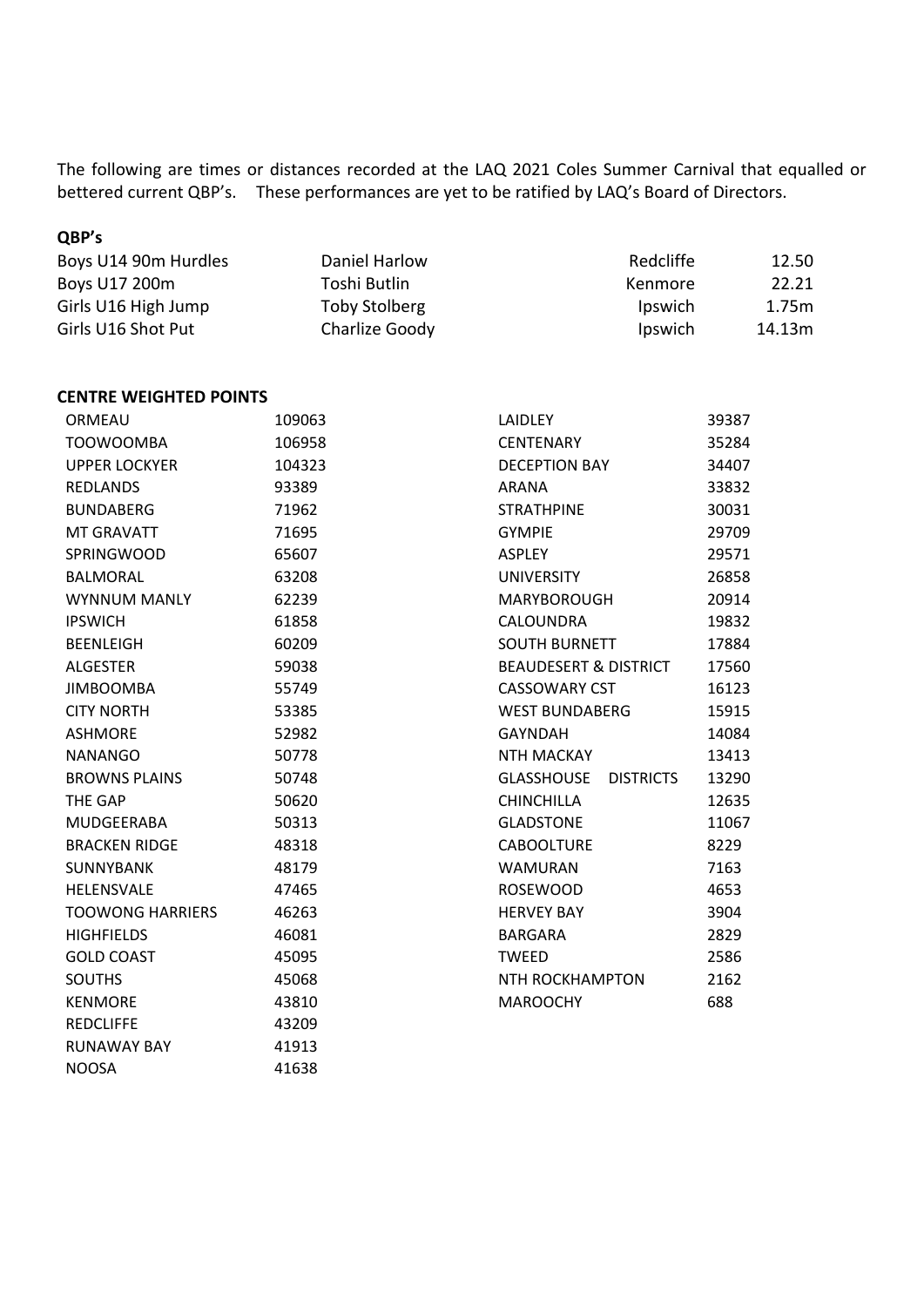

### **Girls Gift Race (staggered startlines)**

|              | Girls Gilt Race (staggered startlines)       |                         |                |
|--------------|----------------------------------------------|-------------------------|----------------|
|              | 1 Anthony, Teresa                            | Springwood              | 12.28          |
|              | 2 Seremet, Kalliyan                          | Redlands                | 12.52          |
| 3            | Doo, Bella                                   | Wynnum Manly            | 12.52          |
|              | 4 Johns, Ruby                                | Arana                   | 12.60          |
|              | 5 Hansmeyer, Kayla                           | Runaway Bay             | 12.69          |
|              |                                              |                         |                |
|              | <b>Boys Gift Race (staggered startlines)</b> |                         |                |
| 1            | Retchless, Jaxon                             | Noosa                   | 10.92          |
| 2            | Butlin, Toshi                                | Kenmore                 | 10.93          |
| 3            | Rajesh, Joel                                 | Bracken Ridge           | 11.03          |
|              | 4 Antonio, Daniel                            | Ipswich                 | 11.12          |
| 5.           | Dine, Angus                                  | Redcliffe               | 11.14          |
| 6            | Donaghy, Hugh                                | <b>Toowong Harriers</b> | 11.16          |
| 7            | Lowe, Oliver                                 | Jimboomba               | 11.27          |
| 8            | Parfitt, Lennix                              | Springwood              | 11.31          |
|              |                                              |                         |                |
|              | Girls U7 70m                                 |                         |                |
|              | 1 Cragg, Lila                                | Algester                | 12.57          |
| $\mathbf{2}$ | Chester, Piper                               | Ashmore                 | 12.87          |
|              | 3 Sanders, Lucy                              | <b>Toowong Harriers</b> | 12.91          |
|              | 4 Tillotson, Eleanor                         | Noosa                   | 13.06          |
| 5            | Hoppe, Eve                                   | The Gap                 | 13.26          |
| 6            | Wallace, Madeleine                           | <b>Toowong Harriers</b> | 13.46          |
| 7            | Johns, Ava                                   | Arana                   | 13.66          |
| 8            | Kapavale, Hina                               | Toowoomba               | 13.68          |
| 9            | Munday, Maddison                             | Springwood              | 13.87          |
| 10           | Anderson, Lydia                              | Strathpine              | 14.09          |
| 11           | Nolan, Sophie                                | <b>Toowong Harriers</b> | 14.15          |
| 12           | Casey, Aliana                                | Jimboomba               | 14.18          |
| 13           | Evans, Margo                                 | <b>Balmoral</b>         | 14.50          |
| 14           | Senaratne, Araliya                           | Mt Gravatt              | 14.53          |
| 15           | Edmunds, Mia                                 | City North              | 14.55          |
|              | Edmunds, Sophia                              | City North              | 14.59          |
| 16           |                                              |                         | 14.61          |
| 17           | Dwyer, Georgia                               | <b>Toowong Harriers</b> | 14.80          |
|              | 18 Wiecek Rojo, Zoe                          | City North              |                |
| 19           | Sippel, Scarlet                              | Ipswich                 | 14.88          |
|              | 20 Taft, May                                 | Aspley<br>Toowoomba     | 14.89          |
| 21           | Montgomery, Brooke                           |                         | 14.92          |
| 22           | Beardsley, Grace                             | Sunnybank               | 14.97          |
| 23           | Goettler, Madelyn                            | Aspley                  | 15.12          |
|              | 24 Ifield, Vivienne                          | <b>Toowong Harriers</b> | 15.27<br>15.50 |
|              | 25 Abeysinghe, Shehana                       | Mt Gravatt              |                |
| 26           | Schweizer, Everly                            | <b>Toowong Harriers</b> | 15.57          |
| 27           | Daniel, Kalani-Dene                          | <b>Toowong Harriers</b> | 15.95          |
| 28           | Hermus, Clara                                | Noosa                   | 16.52          |
|              |                                              |                         |                |
|              | Girls U8 70m                                 |                         |                |
|              | 1 Baart, Indianna                            | <b>Toowong Harriers</b> | 11.72          |
| 2            | Sandhu, Shanaya                              | Springwood              | 12.07          |
| 3            | Charles, Havana                              | Helensvale              | 12.08          |
| 4            | Cupac, Sofia                                 | Sunnybank               | 12.13          |
| 5.           | Lowe, Amelia                                 | Jimboomba               | 12.18          |
| 6            | Sullivan, Lexi                               | Deception Bay           | 12.33          |
| 7            | Entermann, Alyrah                            | Runaway Bay             | 12.34          |
| 8            | Elliott, Matilda                             | <b>Gold Coast</b>       | 12.49          |
| 9            | Broksch, Eden                                | Toowoomba               | 12.54          |
| 10           | McLeod, Islay                                | Balmoral                | 12.57          |
| 11           | Hawkins, Marlee                              | Ormeau                  | 12.60          |
| 12           | Ayii, Ajah                                   | Toowoomba               | 12.63          |
| 13           | Brown, Maya                                  | Runaway Bay             | 12.64          |
|              | 14 Permewan, Chiara                          | Maroochy                | 12.67          |
| 15           | Astill, Skye                                 | <b>Balmoral</b>         | 12.77          |
| 16           | Hatfield, Ruby                               | Runaway Bay             | 12.89          |

#### **RESULTS**

|    | 17 Buol, Yar             | <b>Browns Plains</b>    | 12.93 |
|----|--------------------------|-------------------------|-------|
| 18 | Donaghy, Pippa           | <b>Toowong Harriers</b> | 12.94 |
|    | 19 Tharenou, Sienna      | Arana                   | 13.08 |
| 20 | Furber, Chloe            | Runaway Bay             | 13.14 |
| 21 | Kearney, Cienna          | Laidley                 | 13.31 |
| 22 | Fernandez, Bella         | Algester                | 13.39 |
| 23 | Edwards, Isla            | <b>Browns Plains</b>    | 13.40 |
| 24 | Mortimer, Rizanna        | Aspley                  | 13.44 |
| 25 | Blackburn, Izzy          | Mudgeeraba              | 13.51 |
| 26 | Marcon, Annabel          | <b>Bundaberg</b>        | 13.56 |
| 27 | Nelisi, Willow           | Redlands                | 13.72 |
| 28 | Kirby, Georgie           | Springwood              | 13.76 |
| 29 | Tairea, Tallulah         | <b>Balmoral</b>         | 13.82 |
| 30 | Prowse, Mila             | Redlands                | 13.85 |
| 31 | Burns, Amelie            | Mt Gravatt              | 13.89 |
| 32 | O'Sullivan, Xaliyah      | <b>Browns Plains</b>    | 13.91 |
| 33 | Page, Jacinta            | Balmoral                | 13.93 |
| 34 | Sipka, Anastasia         | Mt Gravatt              | 14.03 |
| 35 | Melton-Enkera, Azaeliyah | Algester                | 14.08 |
| 36 | Duesing, Mia             | Kenmore                 | 14.26 |
| 37 | Vanner, Emily            | <b>Toowong Harriers</b> | 14.43 |
| 38 | Shand, Preeya            | Centenary               | 14.54 |
| 39 | Beresford, Ivy           | <b>Bundaberg</b>        | 14.72 |
| 40 | Wert, Indieharna         | Springwood              | 14.87 |
| 41 | Madsen, Khloe            | Ashmore                 | 15.04 |
| 42 | Walker, Mia              | Kenmore                 | 15.06 |
| 43 | Hunter, Sienna           | Ipswich                 | 15.09 |
| 44 | Sparkes, Skylar          | Redlands                | 15.17 |
| 45 | Wert, Willow             | Springwood              | 15.29 |
| 46 | McKnight, Lucy           | Mt Gravatt              | 15.41 |
| 47 | Talevich, Alexa          | Kenmore                 | 16.09 |
| 48 | Roberts, Amelia          | Mt Gravatt              | 16.12 |
| 49 | Mills, Olivia            | City North              | 17.46 |
|    |                          |                         |       |

#### **Girls U9 70m**

| QBP: | 10.40              | 28/03/2008 |                         | Kaylee Packer |
|------|--------------------|------------|-------------------------|---------------|
| 1    | Johns, Ruby        |            | Arana                   | 11.39         |
|      | 2 Tulloch, Karter  |            | Ipswich                 | 11.61         |
| 3    | De Alwis, Samara   |            | <b>Toowong Harriers</b> | 11.76         |
| 4    | Tassell, Neva      |            | City North              | 11.78         |
| 5    | Sippel, Lori       |            | Ipswich                 | 11.80         |
| 6    | Francois, Trinity  |            | Ormeau                  | 11.83         |
| 7    | Green, Jessica     |            | <b>Gold Coast</b>       | 11.96         |
| 8    | Lonton, Olivia     |            | Redlands                | 12.00         |
| 9    | Battagoda, Enuki   |            | Redlands                | 12.01         |
| 10   | Coombs, Bailey     |            | Mt Gravatt              | 12.08         |
| 11   | Austin, Lyla       |            | <b>Toowong Harriers</b> | 12.12         |
| 12   | Babousis, Mischa   |            | Wynnum Manly            | 12.20         |
| 13   | Banaszek, Piper    |            | Highfields              | 12.20         |
| 14   | Dunlop, Brighton   |            | City North              | 12.33         |
| 15   | Buckby, Grace      |            | Redlands                | 12.34         |
| 16   | Ablang, Valentina  |            | Mudgeeraba              | 12.34         |
| 17   | Par, Biak          |            | Algester                | 12.40         |
| 18   | Schweizer, Ava     |            | <b>Toowong Harriers</b> | 12.52         |
| 19   | Carrigan, Emily    |            | Toowoomba               | 12.52         |
| 20   | Jeuken, Laura      |            | Kenmore                 | 12.53         |
| 21   | Ritchie, Charlotte |            | <b>Balmoral</b>         | 12.53         |
| 22   | Goh, Audrey        |            | Souths                  | 12.63         |
| 23   | Baldwin, Gretel    |            | Arana                   | 12.86         |
| 24   | Gerrard, Anika     |            | Noosa                   | 12.97         |
| 25   | Aynsley, Karel     |            | Aspley                  | 13.03         |
| 26   | Winkler, Erica     |            | <b>Gold Coast</b>       | 13.15         |
| 27   | Benedict, Caitlin  |            | Runaway Bay             | 13.26         |
| 28   | Hoppe, Rosie       |            | The Gap                 | 13.29         |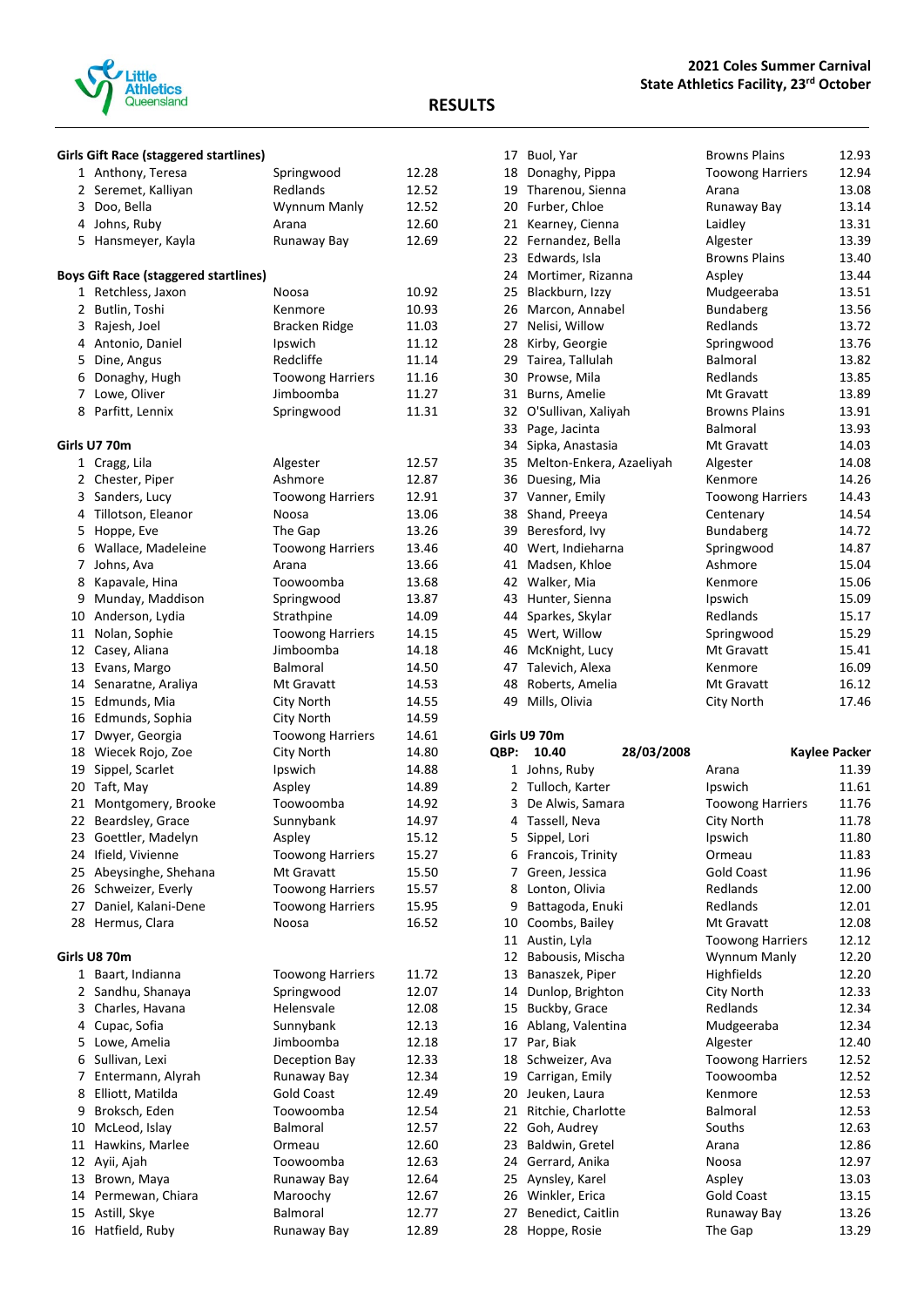

| 29 Gardiner, Ava    | Arana                | 13.30 |
|---------------------|----------------------|-------|
| 30 Dundas, Eve      | Kenmore              | 13.35 |
| 31 Hermiston, Holly | Redlands             | 13.39 |
| 32 Driver, Shylah   | Aspley               | 13.41 |
| 33 Copley, Elsie    | Toowoomba            | 13.73 |
| 34 Targato, Bella   | Caloundra            | 14.46 |
| 35 Cooper, Sarah    | <b>Browns Plains</b> | 14.90 |
|                     |                      |       |

#### **Girls U10 70m**

| QBP:           | 9.83                  | 27/03/2009                |                         | Kaylee Packer       |
|----------------|-----------------------|---------------------------|-------------------------|---------------------|
| $\mathbf{1}$   | Hansmeyer, Kayla      |                           | Runaway Bay             | 10.65               |
| $\overline{2}$ | Fielding, Charlotte   |                           | Jimboomba               | 10.66               |
|                | 3 Wilson, Piper Adair |                           | Gympie                  | 10.91               |
|                | 4 Greer, Harper       |                           | Redlands                | 11.02               |
| 5.             | Wilson, Kiko          |                           | Laidley                 | 11.06               |
| 6              | Ludi, Alicia zixi     |                           | Runaway Bay             | 11.10               |
|                | 7 Metassa, Ava        |                           | Aspley                  | 11.12               |
| 8              | Kelly, Tamaku         |                           | Redlands                | 11.14               |
|                | 9 Ley, Madeline       |                           | Mudgeeraba              | 11.14               |
|                | 10 South, Koa         |                           | Ashmore                 | 11.22               |
|                | 11 Roberts, Chilli    |                           | Ormeau                  | 11.23               |
| 12             | Jones, Chelsea        |                           | Algester                | 11.39               |
|                | 13 O'Donnell, Isla    |                           | Souths                  | 11.42               |
|                | 14 Walsh, Winnie      |                           | Mudgeeraba              | 11.49               |
|                | 15 Ritchie, Maci      |                           | Gympie                  | 11.51               |
|                | 16 Wohlsen, Minaya    |                           | Centenary               | 11.56               |
|                | 17 Whiting, Stephanie |                           | Wynnum Manly            | 11.56               |
| 18             | Babousis, Natalia     |                           | Wynnum Manly            | 11.60               |
|                | 19 Buol, Agaw         |                           | <b>Browns Plains</b>    | 11.64               |
|                | 20 Stander, Juliana   |                           | <b>Toowong Harriers</b> | 11.65               |
|                | 21 Mitchell, Sophie   |                           | The Gap                 | 11.66               |
|                | 22 Wolfenden, Heidi   |                           | Arana                   | 11.70               |
|                | 23 Peacock, Isabel    |                           | Springwood              | 11.70               |
| 24             | Mugaba, Isabel        |                           | <b>Toowong Harriers</b> | 11.74               |
|                | 25 Carroll, Kaylee    |                           | Toowoomba               | 11.98               |
|                | 26 McCarthy, Zadie    |                           | Mudgeeraba              | 12.02               |
|                | 27 Daly, Matilda      |                           | Mt Gravatt              | 12.20               |
|                |                       | 28 von dem Bongart, Alize | Kenmore                 | 12.29               |
| 29             | Orr, Ava              |                           | Highfields              | 12.34               |
| 30             | Hawkins, Indie        |                           | Ormeau                  | 12.38               |
|                | 31 Ganter, Andie      |                           | <b>Toowong Harriers</b> | 12.39               |
| 32             | Burgess, Layla        |                           | <b>Browns Plains</b>    | 12.55               |
| 33             | Sheridan, Gracie      |                           | University              | 12.56               |
|                | 34 Anderson, Ella     |                           | Warwick                 | 12.63               |
| 35             | Vanner, Alexandra     |                           | <b>Toowong Harriers</b> | 12.87               |
| 36             | Goddard, Stella       |                           | Caloundra               | 12.97               |
|                | 37 Hermus, Eliana     |                           | Noosa                   | 13.08               |
| 38             | Page, Serena          |                           | Balmoral                | 13.33               |
|                | 39 Leeder, Aleena     |                           | Springwood              | 13.38               |
| 40             |                       | McFarlane, Charlotte      | Strathpine              | 16.24               |
|                | Girls U7 100m         |                           |                         | <b>Bck Straight</b> |
|                | 1 Cragg, Lila         |                           | Algester                | 18.55               |
|                | 2 Tillotson, Eleanor  |                           | Noosa                   | 19.47               |
|                | 3 Wallace, Madeleine  |                           | <b>Toowong Harriers</b> | 19.60               |
|                | 4 Kapavale, Hina      |                           | Toowoomba               | 19.72               |
|                | 5 Munday, Maddison    |                           | Springwood              | 19.79               |
|                | 6 Hoppe, Eve          |                           | The Gap                 | 19.89               |
|                | 7 Johns, Ava          |                           | Arana                   | 20.02               |
|                | 8 Chester, Piper      |                           | Ashmore                 | 20.53               |
|                | 9 Kime, Mikkinley     |                           | Redlands                | 20.92               |
|                | 10 Evans, Margo       |                           | Balmoral                | 20.97               |
|                | 11 Edmunds, Sophia    |                           | City North              | 21.05               |
| 12             | Nolan, Sophie         |                           | <b>Toowong Harriers</b> | 21.60               |

|          | 13 Edmunds, Mia                   | City North              | 21.61               |
|----------|-----------------------------------|-------------------------|---------------------|
|          | 14 Senaratne, Araliya             | Mt Gravatt              | 21.64               |
|          | 15 Goettler, Madelyn              | Aspley                  | 21.82               |
|          | 16 Montgomery, Brooke             | Toowoomba               | 21.84               |
|          | 17 Beardsley, Grace               | Sunnybank               | 21.92               |
|          | 18 Wiecek Rojo, Zoe               | City North              | 22.09               |
|          | 19 Casey, Aliana                  | Jimboomba               | 22.23               |
|          | 20 Sippel, Scarlet                | Ipswich                 | 22.36               |
|          | 21 Abeysinghe, Shehana            | Mt Gravatt              | 22.42               |
|          | 22 Ifield, Vivienne               | <b>Toowong Harriers</b> | 22.66               |
|          | 23 Taft, May                      | Aspley                  | 22.84               |
|          | 24 Schweizer, Everly              | <b>Toowong Harriers</b> | 23.18               |
|          | 25 Hermus, Clara                  | Noosa                   | 24.16               |
|          | 26 Taulapiu, Taylor               | Wynnum Manly            | 24.28               |
|          | 27 Bohen, Violet                  | Ipswich                 | 24.60               |
|          | Girls U8 100m                     |                         | <b>Bck Straight</b> |
|          | 1 Baart, Indianna                 | <b>Toowong Harriers</b> | 16.60               |
|          | 2 Cupac, Sofia                    | Sunnybank               | 17.18               |
|          | 3 Sandhu, Shanaya                 | Springwood              | 17.21               |
|          | 4 Charles, Havana                 | Helensvale              | 17.48               |
| 5.       | Lowe, Amelia                      | Jimboomba               | 17.56               |
| 6        | Entermann, Alyrah                 | Runaway Bay             | 17.59               |
|          | 7 Elliott, Matilda                | <b>Gold Coast</b>       | 17.66               |
| 8        | Broksch, Eden                     | Toowoomba               | 17.78               |
|          | 9 Brown, Maya                     | Runaway Bay             | 17.90               |
| 10       | McLeod, Islay                     | <b>Balmoral</b>         | 17.97               |
|          | 11 Richardson, Violet             | Toowoomba               | 18.08               |
|          | 12 Ayii, Ajah                     | Toowoomba               | 18.11               |
|          | 13 Hawkins, Marlee                | Ormeau                  | 18.17               |
|          | 14 Astill, Skye                   | Balmoral                | 18.33               |
| 15       | Hatfield, Ruby                    | Runaway Bay             | 18.38               |
| 16       | Cooper, Verity                    | Toowoomba               | 18.40               |
| 16       | Tairea, Tallulah                  | <b>Balmoral</b>         | 18.40               |
| 18       | Donaghy, Pippa                    | <b>Toowong Harriers</b> | 18.57               |
|          | 19 Buol, Yar                      | <b>Browns Plains</b>    | 18.62               |
|          | 20 Warren, Indiana                | City North              | 18.80               |
|          | 21 Fernandez, Bella               | Algester                | 18.91               |
| 22       | Bowman, Aria                      | Strathpine              | 19.18               |
| 23       | Humphrys, Kaylee                  | Strathpine              | 19.23               |
| 24       | Marcon, Annabel                   | <b>Bundaberg</b>        | 19.33               |
| 25       | Vanner, Emily                     | <b>Toowong Harriers</b> | 19.36               |
| 26       | Page, Jacinta                     | Balmoral                | 19.72               |
| 27       | Kearney, Cienna                   | Laidley                 | 19.82               |
| 28       | Mudd, Indianna                    | Ipswich                 | 19.95               |
| 29       | Burns, Amelie                     | Mt Gravatt              | 20.04               |
| 30       | Sipka, Anastasia                  | Mt Gravatt              | 20.06               |
| 31       | Hunt, Harmony                     | Jimboomba               | 20.19               |
| 32       | Nelisi, Willow                    | Redlands                | 20.21               |
| 33       | Duesing, Mia                      | Kenmore                 | 20.90               |
| 34       | Newton, Ava                       | Strathpine              | 21.03               |
| 35       | Shand, Preeya                     | Centenary               | 21.06               |
| 36       | Beresford, Ivy                    | Bundaberg               | 21.11               |
| 37       | Montgomery, Penelope              | Toowoomba               | 21.22               |
| 38       | Vuniwaqa, Naomi                   | Deception Bay           | 21.44               |
| 39       | Madsen, Khloe                     | Ashmore                 | 21.64               |
| 40       | Wert, Indieharna                  | Springwood              | 21.80               |
| 41       | Hunter, Sienna                    | Ipswich                 | 21.91               |
| 42       | Wert, Willow                      | Springwood              | 21.92               |
| 43<br>44 | McKnight, Lucy<br>Talevich, Alexa | Mt Gravatt<br>Kenmore   | 22.00<br>22.67      |
|          |                                   |                         |                     |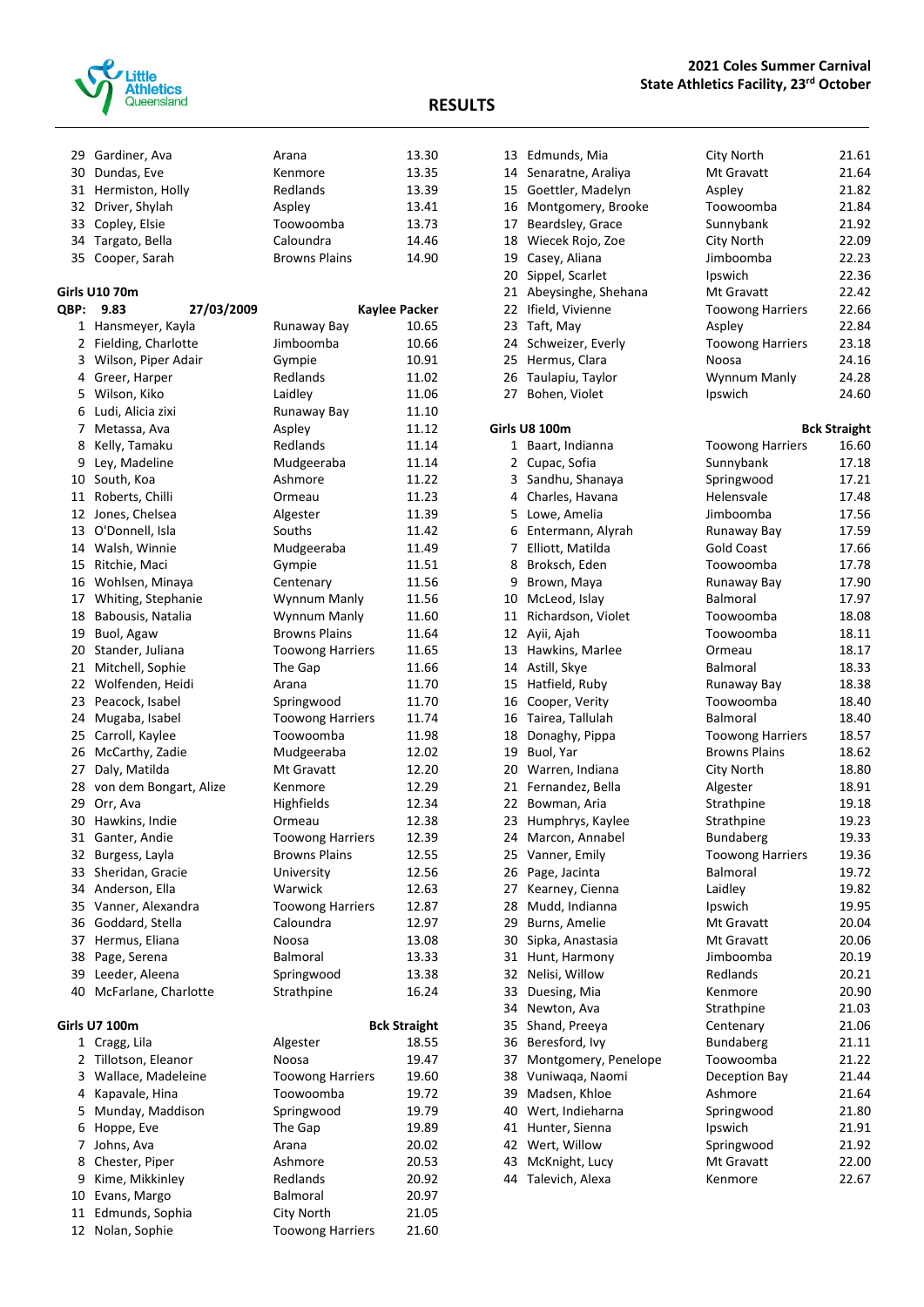

|              | Girls U9 100m           |            |                         | <b>Bck Straight</b>  |
|--------------|-------------------------|------------|-------------------------|----------------------|
| QBP:         | 14.42                   | 30/03/2008 |                         | <b>Kaylee Packer</b> |
| $\mathbf{1}$ | Johns, Ruby             |            | Arana                   | 16.44                |
|              | 2 Francois, Trinity     |            | Ormeau                  | 16.66                |
| 3            | Tulloch, Karter         |            | Ipswich                 | 16.67                |
|              | 4 Michailidis, Alira    |            | City North              | 16.78                |
| 5            | Sippel, Lori            |            | Ipswich                 | 16.86                |
| 6            | Lonton, Olivia          |            | Redlands                | 16.91                |
| 7            | Green, Jessica          |            | <b>Gold Coast</b>       | 17.00                |
| 8            | De Alwis, Samara        |            | <b>Toowong Harriers</b> | 17.05                |
| 9            | Coombs, Bailey          |            | Mt Gravatt              | 17.16                |
|              | 10 Austin, Lyla         |            | <b>Toowong Harriers</b> | 17.28                |
| 11           | Parfitt, Rosie          |            | Springwood              | 17.41                |
| 12           | Munday, Paige           |            | Springwood              | 17.57                |
| 13           | Kandangomuwe, Sanela    |            | <b>Toowong Harriers</b> | 17.59                |
| 13           | Stanworth, Chloe        |            | Redcliffe               | 17.59                |
|              | 15 Ablang, Valentina    |            | Mudgeeraba              | 17.65                |
| 15           | Banaszek, Piper         |            | Highfields              | 17.65                |
| 17           | Babousis, Mischa        |            | Wynnum Manly            | 17.82                |
| 18           | Buckby, Grace           |            | Redlands                | 17.84                |
| 19           | Sturm, Peyton           |            | Jimboomba               | 18.03                |
|              | 20 Kettlety, Erin       |            | Ipswich                 | 18.13                |
| 21           | Goh, Audrey             |            | Souths                  | 18.15                |
| 22           | Jeuken, Laura           |            | Kenmore                 | 18.31                |
| 23           | Wain, Lillian           |            | Helensvale              | 18.47                |
| 24           | Gerrard, Anika          |            | Noosa                   | 18.54                |
| 25           | Goldsmith, Lucy         |            | Centenary               | 18.57                |
|              | 26 Pirabaharan, Abiramy |            | City North              | 18.65                |
|              | 27 Lesa, Lala           |            | <b>Gold Coast</b>       | 18.68                |
| 28           | Smith, Larnee Harper    |            | <b>Balmoral</b>         | 18.87                |
|              | 29 Aynsley, Karel       |            | Aspley                  | 19.03                |
| 30           | Hermiston, Holly        |            | Redlands                | 19.04                |
| 31           | Dundas, Eve             |            | Kenmore                 | 20.57                |
| 32           | Bourke, Josephine Lacey |            | Balmoral                | 20.68                |
|              | 33 Farquhar, Asha       |            | Arana                   | 20.86                |
|              | 34 Cooper, Sarah        |            | <b>Browns Plains</b>    | 21.49                |
|              | Girls U10 100m          |            |                         | <b>Bck Straight</b>  |
| QBP:         | 13.76                   | 27/03/2009 |                         | <b>Kaylee Packer</b> |
|              | 1 Hansmeyer, Kayla      |            | Runaway Bay             | 15.28                |
|              | 2 Keays, Halo           |            | Ashmore                 | 15.40                |
| 3            | Fielding, Charlotte     |            | Jimboomba               | 15.48                |
| 4            | Greer, Harper           |            | Redlands                | 15.64                |
| 5            | Wilson, Piper Adair     |            | Gympie                  | 15.68                |
| 6            | Rankine, Harper         |            | Caloundra               | 15.70                |
| 7            | Roberts, Chilli         |            | Ormeau                  | 15.83                |
| 8            | Kelly, Tamaku           |            | Redlands                | 15.90                |
| 9            | Wilson, Kiko            |            | Laidley                 | 15.91                |
| 10           | Wohlsen, Minaya         |            | Centenary               | 16.05                |
| 11           | Ritchie, Maci           |            | Gympie                  | 16.12                |
| 12           | Ludi, Alicia zixi       |            | Runaway Bay             | 16.15                |
| 13           | Babousis, Natalia       |            | Wynnum Manly            | 16.25                |
| 13           | Dale, Summer            |            | Mt Gravatt              | 16.25                |
| 15           | Frischkorn, Elle        |            | Wynnum Manly            | 16.36                |
| 16           | Ley, Madeline           |            | Mudgeeraba              | 16.39                |
| 17           | Chadburn, Alice         |            | Redlands                | 16.58                |
| 18           | O'Donnell, Isla         |            | Souths                  | 16.60                |
| 19           | Preston, Eliza          |            | The Gap                 | 16.63                |
| 20           | Mitchell, Sophie        |            | The Gap                 | 16.65                |
| 21           | Stander, Juliana        |            | <b>Toowong Harriers</b> | 16.76                |
| 22           | Ryall, Sophia           |            | The Gap                 | 16.86                |
| 23           | Woodforde, Victoria     |            | Centenary               | 16.91                |
| 24           | Walsh, Winnie           |            | Mudgeeraba              | 16.93                |
| 25           | Buol, Agaw              |            | <b>Browns Plains</b>    | 17.01                |

| 26 | Mugaba, Isabel          | <b>Toowong Harriers</b> | 17.08 |
|----|-------------------------|-------------------------|-------|
| 27 | Connors, Charlotte      | Balmoral                | 17.11 |
| 28 | McFarlane, Annabelle    | City North              | 17.18 |
| 29 | Peacock, Isabel         | Springwood              | 17.30 |
| 30 | Lucas, Teegan           | Redlands                | 17.32 |
| 31 | McCarthy, Zadie         | Mudgeeraba              | 17.33 |
| 32 | Burgess, Layla          | <b>Browns Plains</b>    | 17.36 |
| 33 | von dem Bongart, Alize  | Kenmore                 | 17.43 |
| 33 | Merimba, Ursula         | Kenmore                 | 17.43 |
| 35 | Trent, Arya             | Deception Bay           | 17.58 |
| 36 | Cooke, Georgia          | Redlands                | 17.60 |
| 37 | Carroll, Kaylee         | Toowoomba               | 17.63 |
| 38 | Larsen, Emma            | Springwood              | 17.76 |
| 39 | York, Piper             | Highfields              | 17.80 |
| 40 | Schubel, Emily          | Toowoomba               | 17.96 |
| 40 | Henzell, Eloise         | City North              | 17.96 |
| 42 | Vanner, Alexandra       | <b>Toowong Harriers</b> | 18.00 |
| 43 | Ganter, Andie           | <b>Toowong Harriers</b> | 18.05 |
| 44 | Hercoe, Preslie         | Ashmore                 | 18.09 |
| 45 | Dunleavy, Savannah      | Deception Bay           | 18.11 |
| 46 | Douglas, Kirsty Chiedza | Strathpine              | 18.16 |
| 47 | Johnston, Liana         | Centenary               | 18.80 |
| 48 | Vijayakumar, Saadhana   | Aspley                  | 19.09 |
| 49 | Hoppner, Serenity       | Ipswich                 | 19.22 |
| 50 | Goddard, Stella         | Caloundra               | 19.24 |
| 51 | Leeder, Aleena          | Springwood              | 19.44 |
| 52 | Driver, Layla           | Aspley                  | 19.73 |
| 53 | Tavita, Hannah          | Ormeau                  | 20.18 |
| 54 | McFarlane, Charlotte    | Strathpine              | 24.11 |
|    |                         |                         |       |

#### **Girls U11 100m Bck Straight**

| QBP: | 13.22                   | 18/03/2017 |                         | <b>Ella Booker</b> |
|------|-------------------------|------------|-------------------------|--------------------|
| 1    | Paea, Houstand          |            | Ipswich                 | 14.27              |
| 2    | Bynge, Amy              |            | Runaway Bay             | 14.77              |
| 3    | Benedict, Marisa        |            | Runaway Bay             | 14.92              |
| 4    | Bourke, Aaliyah         |            | Bracken Ridge           | 14.98              |
| 5    | Antonio, Bianca         |            | Ipswich                 | 15.21              |
| 6    | Wernet, Layla           |            | Strathpine              | 15.23              |
| 7    | Raath-Miralles, Havanna |            | <b>Gold Coast</b>       | 15.36              |
| 8    | Neill, Jemma            |            | Redlands                | 15.37              |
| 9    | Massingale, Cydney      |            | Deception Bay           | 15.41              |
| 10   | Byrne, Quinn            |            | <b>Balmoral</b>         | 15.44              |
| 11   | Platell, Charlotte      |            | <b>Beaudesert</b>       | 15.49              |
| 12   | Hooper, Lilah           |            | Ipswich                 | 15.50              |
| 13   | Fernandez, Lara         |            | Wynnum Manly            | 15.57              |
| 14   | Walkington, Emma        |            | Toowoomba               | 15.59              |
| 15   | Dein, Summer            |            | Centenary               | 15.70              |
|      | 16 Sheridan, Amelia     |            | University              | 15.73              |
|      | 17 Dennis, Emiliana     |            | Wynnum Manly            | 15.75              |
| 18   | Ilander, Ava            |            | Bundaberg               | 15.77              |
| 19   | Beveridge, Sophie       |            | Redlands                | 15.83              |
| 20   | Evans, Audrey           |            | <b>Balmoral</b>         | 15.89              |
| 21   | Paljakka, Lexi          |            | Wynnum Manly            | 15.91              |
| 22   | Sandhu, Aryana          |            | Springwood              | 15.95              |
| 23   | Philp, Breallia         |            | Mudgeeraba              | 15.99              |
| 24   | Morrell, Moana          |            | Centenary               | 16.01              |
| 25   | Barnett, Lily           |            | Centenary               | 16.03              |
| 26   | Pearsall, Sienna        |            | <b>Toowong Harriers</b> | 16.04              |
| 27   | Marsh, Keira Jane       |            | Balmoral                | 16.06              |
| 28   | Hanson, Scarlett        |            | Balmoral                | 16.10              |
| 29   | Kolinisau, April        |            | Caloundra               | 16.16              |
| 30   | Rahman, Nabeeha         |            | Algester                | 16.33              |
| 31   | Kleingeld, Jessie       |            | Kenmore                 | 16.41              |
| 32   | Harrison, Jessica       |            | Deception Bay           | 16.44              |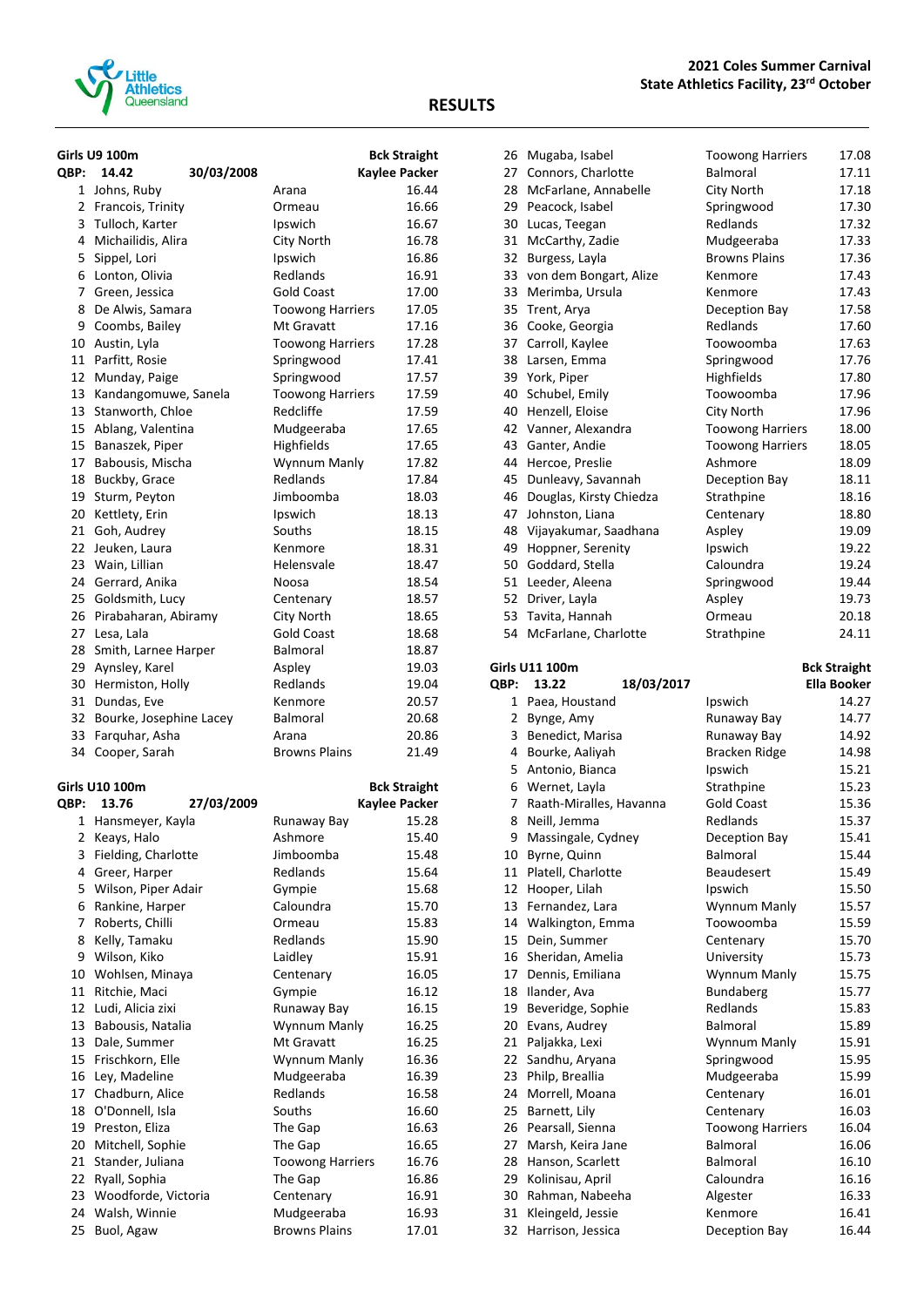

| 33   | Ransome, Tileayah     | Mudgeeraba              | 16.48               |
|------|-----------------------|-------------------------|---------------------|
| 34   | Bryant, Sarah         | Wynnum Manly            | 16.55               |
| 35   | Torrisi, Siena        | Cassowary Coast         | 16.56               |
|      | 36 Snyman, Izabella   | Ipswich                 | 16.60               |
| 37   | Cooke, Brittany       | Ipswich                 | 16.62               |
| 38   | Heap, Jessica         | Deception Bay           | 16.73               |
|      | 39 Cao-Nguyen, Isla   | Centenary               | 16.81               |
|      | 40 Shand, Sienna      | Centenary               | 17.02               |
| 41   | Boyes, Alexi          | Highfields              | 17.04               |
| 42   | Green, Taleah         | Mt Gravatt              | 17.05               |
| 43   | Gallagher, Niamh      | The Gap                 | 17.06               |
| 44   | Talevich, Liliana     | Kenmore                 | 17.19               |
| 45   | Jok, Atoor            | Toowoomba               | 17.29               |
|      | 46 Malone, Tayla      | <b>Browns Plains</b>    | 17.35               |
| 47   | Hindle, Emme          | Chinchilla              | 17.41               |
|      | 48 Sullivan, Eliana   | Strathpine              | 17.57               |
|      | 49 Croft, Peyton      | Redlands                | 17.65               |
|      | 50 Turner, Maddison   | Centenary               | 17.73               |
|      | 51 Trowse, Lilliana   | <b>Toowong Harriers</b> | 17.83               |
|      | 52 Leneham, Ellie     | Ormeau                  | 17.87               |
|      | 53 Tomlinson, Georgia | Ormeau                  | 17.95               |
|      | 54 Rovira, Maddison   | <b>Balmoral</b>         | 18.20               |
|      | 55 Sarafian, Amelia   | Wynnum Manly            | 18.56               |
|      | 56 Trent, Katelyn     | Deception Bay           | 18.57               |
| 57   | Apitz, Alegra         | Wynnum Manly            | 19.00               |
| 58   | Jurgeleit, Amy        | <b>Browns Plains</b>    | 20.37               |
|      |                       |                         |                     |
|      | Girls U12 100m        |                         | <b>Bck Straight</b> |
| QBP: | 12.46<br>24/03/2018   |                         | <b>Britney Ingr</b> |
|      | 1 Laterre, zihade     | Deception Bay           | 13.78               |
|      | 2 Crisafi, Lara       | Mt Gravatt              | 13.91               |
|      | 3 Clayton, Taya       | Noosa                   | 13.96               |
|      | 4 Tassell, Naya       | City North              | 14.08               |
|      | 5 Rolison, Elyse      | Kenmore                 | 14.44               |
|      | 6 Kelly, Ailish       | Redlands                | 14.50               |
|      | 7 Vaifale, Ciana      | Bracken Ridge           | 14.69               |
|      | 8 Walker, Tahlia      | Ormeau                  | 14.70               |
| 8    | Munro, Noa            | Mt Gravatt              | 14.70               |
|      |                       |                         |                     |

| ⊃  | ROIISON, EIVSE              | Refilitione       | 14.44 |
|----|-----------------------------|-------------------|-------|
| 6  | Kelly, Ailish               | Redlands          | 14.50 |
|    | 7 Vaifale, Ciana            | Bracken Ridge     | 14.69 |
| 8  | Walker, Tahlia              | Ormeau            | 14.70 |
| 8  | Munro, Noa                  | Mt Gravatt        | 14.70 |
| 10 | Wilson, Courtney Anna       | Gympie            | 14.74 |
| 11 | Prilja, Gabrielle           | Deception Bay     | 14.79 |
| 12 | Chambers, Dakota            | Toowoomba         | 14.80 |
| 13 | Somerville, Ana             | The Gap           | 15.00 |
| 14 | Staunton, Eliza             | Springwood        | 15.14 |
| 15 | Leembruggen, Leah           | Kenmore           | 15.16 |
| 16 | Sayeg, Zoe                  | Toowoomba         | 15.26 |
| 17 | Toth, Amelia                | Algester          | 15.35 |
| 18 | Ohunayo, Lola               | Arana             | 15.36 |
| 19 | de Brenni, Scarlette        | Springwood        | 15.45 |
| 20 | Graham, Savannah            | Mt Gravatt        | 15.47 |
| 21 | Athousis, Georgina          | Algester          | 15.60 |
| 22 | Eichperger, Evita           | Mt Gravatt        | 15.65 |
| 23 | Tjin, Mahli                 | Bracken Ridge     | 15.67 |
| 24 | Christensen, Charlotte Lily | Wynnum Manly      | 15.68 |
| 24 | Covey, Shelby               | Laidley           | 15.68 |
| 26 | Stankovic, Lola             | Wynnum Manly      | 15.70 |
| 27 | Beckers, Tahnee             | Ipswich           | 15.72 |
| 27 | Houston, Skye               | Kenmore           | 15.72 |
| 29 | Mancini, Allira             | Strathpine        | 15.80 |
| 30 | Bienke, Olivia              | Ipswich           | 15.81 |
| 30 | Hindle, Allara              | Chinchilla        | 15.81 |
| 32 | Hunter, Grace               | Mt Gravatt        | 15.93 |
| 33 | Williams, Alara             | Highfields        | 15.97 |
| 34 | Andrews, Tyeera             | <b>Gold Coast</b> | 16.02 |
| 35 | Corser, Tayla               | Ipswich           | 16.07 |

#### **2021 Coles Summer Carnival State Athletics Facility, 23rd October**

### **RESULTS**

| 36   | Ishola, Adetoro        | Ipswich                 | 16.15               |
|------|------------------------|-------------------------|---------------------|
| 37   | Goldsmith, Abby        | Centenary               | 16.18               |
| 38   | Barlow, Milly          | Helensvale              | 16.26               |
| 39   | Benfield, Araleyah     | The Gap                 | 16.27               |
| 40   | Roberts, Shaylin Renee | <b>Browns Plains</b>    | 16.40               |
| 41   | Terpstra, Sienna       | Balmoral                | 16.47               |
| 42   | Lucas, Rihanna         | Redlands                | 16.58               |
| 43   | Gregory, Kirra         | Centenary               | 16.59               |
| 43   | Moore, Chloe           | <b>Toowong Harriers</b> | 16.59               |
| 45   | Wain, Olivia           | Helensvale              | 16.64               |
|      | 46 Burrows, Lily       | Wynnum Manly            | 16.75               |
| 47   | Grant, Georgia         | Noosa                   | 16.94               |
| 48   | Barlow, Izzy           | Helensvale              | 16.95               |
| 49   | Sparkes, Macy          | Redlands                | 17.03               |
| 49   | Austin, Willow         | <b>Toowong Harriers</b> | 17.03               |
| 51   | Humphrys, Madison      | Strathpine              | 17.11               |
|      | 52 Clark, Addison      | Strathpine              | 17.84               |
| 53   | Kearney, Hailey        | Laidley                 | 18.43               |
| 54   | Hart, Azariah          | Toowoomba               | 20.62               |
|      | <b>Girls U13 100m</b>  |                         | <b>Bck Straight</b> |
| QBP: | 28/04/2013<br>12.21    |                         | <b>Riley Day</b>    |
|      | 1 Allan Charlaigh      | $C$ ald $C$ aast        | 13.OO               |

|                | 1 Allen, Charleigh  | <b>Gold Coast</b>       | 12.80 |
|----------------|---------------------|-------------------------|-------|
| $\overline{2}$ | McDonald, Alyssa    | <b>Gold Coast</b>       | 13.35 |
| 3              | Munro, Chloe        | Wynnum Manly            | 13.53 |
| 4              | Farinazzo, Addison  | <b>Toowong Harriers</b> | 13.56 |
| 5              | Hamilton, Melanie   | Springwood              | 13.72 |
| 6              | Bender, Chloe       | Aspley                  | 13.82 |
| 7              | Rossotti, Isabella  | Centenary               | 13.84 |
| 8              | Dixon, Lilly-Dee    | University              | 13.91 |
| 9              | Bolden, Jenali      | South Burnett           | 13.93 |
| 10             | Fryga, Emma         | Redlands                | 13.98 |
| 11             | Banaszek, Chloe     | Highfields              | 13.99 |
| 12             | Hionis, Aliyah      | Strathpine              | 14.08 |
| 13             | Singer, Giselle     | <b>Toowong Harriers</b> | 14.28 |
| 14             | McFarlane, Anna     | Strathpine              | 14.32 |
| 15             | Staples, Serena     | Redlands                | 14.44 |
| 16             | Gwin, Madeleine     | Jimboomba               | 14.48 |
| 17             | Brady, Chamonix     | <b>Toowong Harriers</b> | 14.50 |
| 18             | Kennedy, Annabel    | Strathpine              | 14.71 |
| 19             | Woodforde, Olivia   | Centenary               | 14.86 |
| 20             | Curtis-Lai, Keira   | Algester                | 14.97 |
| 21             | Griffis, Stellar    | Mudgeeraba              | 15.13 |
| 22             | Blackman, Ashley    | City North              | 15.14 |
| 23             | Pacific, Marley     | Mudgeeraba              | 15.15 |
| 24             | Lewis, Amelia       | Redlands                | 15.22 |
| 25             | Gibson, Rhiannon    | Mt Gravatt              | 15.23 |
| 26             | Kruck, Sienna       | Algester                | 15.29 |
| 27             | Clark, Abi          | The Gap                 | 15.35 |
| 28             | Gallagher, Eimer    | The Gap                 | 15.38 |
| 29             | Mohan, Pranavi      | Sunnybank               | 15.41 |
| 30             | Hickman, Evie       | Deception Bay           | 15.60 |
| 31             | Platell, Alana-Jane | <b>Beaudesert</b>       | 15.69 |
| 32             | Gahan, Josie        | The Gap                 | 15.79 |
| 33             | Bassett, Saskia     | <b>Gold Coast</b>       | 15.80 |
| 34             | Lalor, Georgia      | Redcliffe               | 15.93 |
| 35             | Hamilton, Jenny     | Springwood              | 16.05 |
| 36             | Hagarty, Aria       | The Gap                 | 16.47 |
| 37             | Jones, Katie        | Redlands                | 16.90 |
| 38             | Jones, Lilly        | Redlands                | 16.94 |

| 12.80 |
|-------|
| 13.35 |
| 13.53 |
| 13.56 |
| 13.72 |
| 13.82 |
| 13.84 |
| 13.91 |
| 13.93 |
| 13.98 |
| 13.99 |
| 14.08 |
| 14.28 |
| 14.32 |
| 14.44 |
| 14.48 |
| 14.50 |
| 14.71 |
| 14.86 |
| 14.97 |
| 15.13 |
| 15.14 |
| 15.15 |
| 15.22 |
| 15.23 |
| 15.29 |
| 15.35 |
| 15.38 |
| 15.41 |
| 15.60 |
| 15.69 |
| 15.79 |
| 15.80 |
| 15.93 |
| 16.05 |
| 16.47 |
| 16.90 |
| 16.94 |
|       |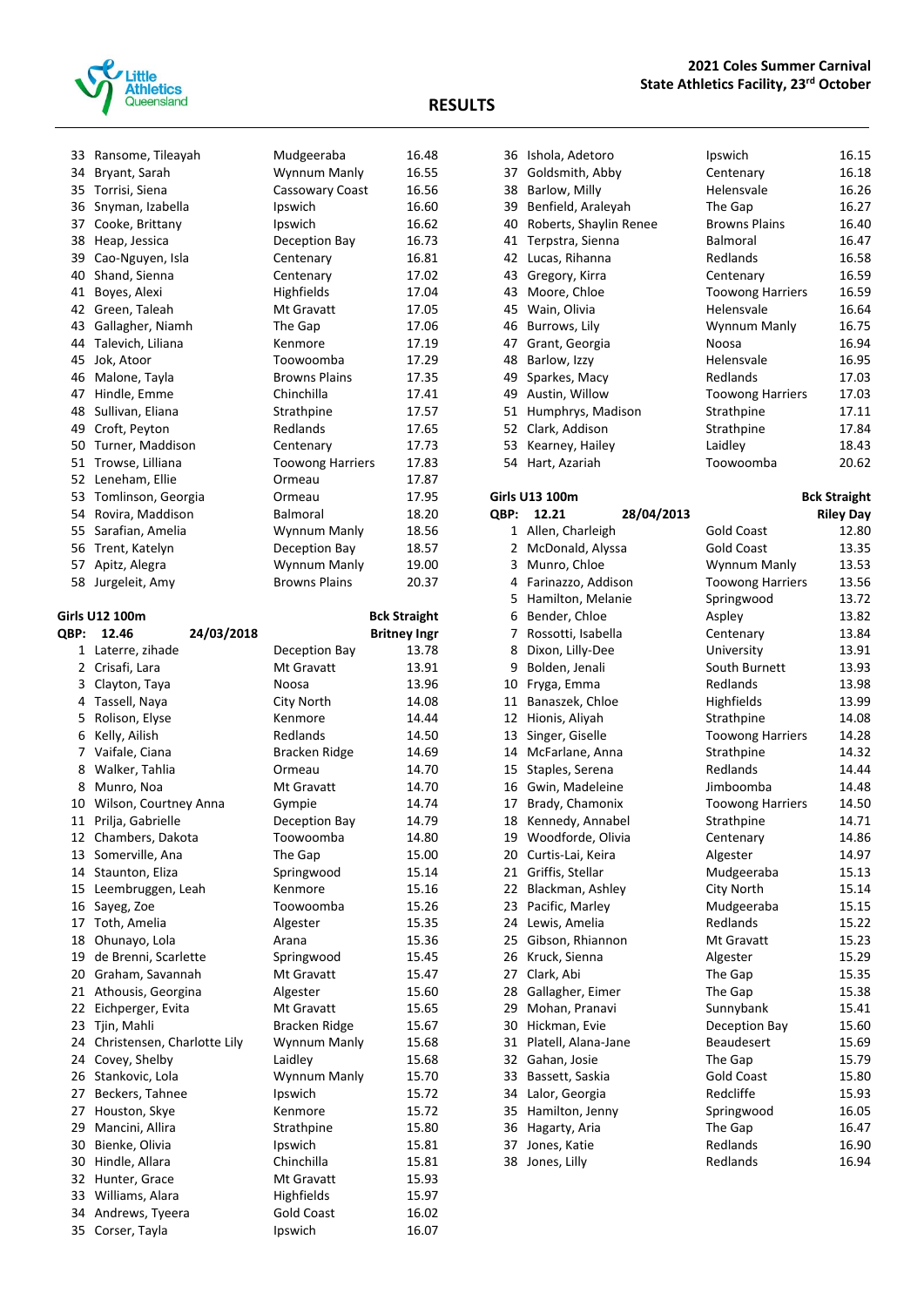

|          | Girls U14 100m         |                                      | <b>Bck Straight</b> |
|----------|------------------------|--------------------------------------|---------------------|
| QBP:     | 24/03/2018<br>12.41    | <b>Monique Hanlon</b>                |                     |
|          | 1 Philp, Thewbelle     | Mudgeeraba                           | 12.67               |
|          | 2 Dyson, Lucy          | Highfields                           | 12.77               |
|          | 3 Mearns, Amaya        | Arana                                | 12.99               |
|          | 4 Barron, Ava          | Mudgeeraba                           | 13.34               |
|          | 5 Hopwood, Georgia     | City North                           | 13.41               |
|          | 6 Harris, Celeste      | Wynnum Manly                         | 13.53               |
|          | 7 Ferguson, Charlotte  | Redcliffe                            | 13.54               |
|          | 8 Condon, Adalena      | Mt Gravatt                           | 13.68               |
|          | 9 Somerville, Emilie   | The Gap                              | 13.70               |
|          | 10 Tipiwai, Nicola     | Wynnum Manly                         | 13.74               |
|          | 11 Greer, Franki       | Redlands                             | 13.87               |
|          | 12 Bradford, Holly     | <b>Balmoral</b>                      | 13.92               |
|          | 13 Windsor, Jordanna   | Redcliffe                            | 13.96               |
|          | 14 Okeke, Ezinne       | Wynnum Manly                         | 14.00               |
|          | 15 Sherrard, Amelia    | Wynnum Manly                         | 14.02               |
|          | 16 Evetts, Bethany     | Springwood                           | 14.08               |
|          | 17 Griffin, Chloe      | The Gap                              | 14.21               |
|          | 18 Batty, Charlotte    | Jimboomba                            | 14.29               |
|          | 19 Maizey, Perla       | Strathpine                           | 14.33               |
|          | 20 Eiby, Sophie        | Strathpine                           | 14.47               |
|          | 21 Booth-Gray, Cadence | Mudgeeraba                           | 14.67               |
|          | 21 Hart, Rheanna       | Toowoomba                            | 14.67               |
|          | 21 Fielding, Chloe     | Runaway Bay                          | 14.67               |
|          | 24 Lisciotto, Allira   | West Bundaberg                       | 14.89               |
|          | 25 O'Carroll, Aoife    | Wynnum Manly                         | 15.16               |
|          | 26 Kapernick, Georgia  | South Burnett                        | 15.42               |
|          | 27 Haupt, Charlotte    | Kenmore                              | 15.43               |
| 28       |                        |                                      |                     |
| 29       | Bray, Katie            | The Gap                              | 15.65<br>16.86      |
|          | Richards, Taylor       | Arana                                |                     |
|          | Girls U15 100m         |                                      | <b>Bck Straight</b> |
| QBP:     | 12.34<br>20/03/2021    |                                      | Marissa Hanlon      |
|          | 1 Doo, Bella           | Wynnum Manly                         | 13.38               |
|          | 2 Allen, Matilda       | <b>Gold Coast</b>                    | 13.41               |
|          | 3 Thomson, Tayla       | Jimboomba                            | 13.59               |
|          | 4 O'Brien, Makenzie    | University                           | 13.62               |
|          | 5 Smith, Carlee        | Helensvale                           | 13.66               |
| 6        | Seremet, Sovannary     | Redlands                             | 13.83               |
|          | 7 Cooper, Elouise      | Arana                                | 13.87               |
| 8        | Turei, Paige           | Mt Gravatt                           | 14.10               |
| 9        | Toth, Lilliana         | Algester                             | 14.11               |
| 10       | Mitchell, Emma         | Jimboomba                            | 14.12               |
| 11       | Beckers, Eliza         | Ipswich                              | 14.29               |
|          | 12 Carter, Sarah       | Toowoomba                            | 14.34               |
| 13       | Smrcka, Emma           | Mt Gravatt                           | 14.37               |
| 14       | Ryalls, Teikia         | Strathpine                           | 14.39               |
| 15       | Brown, Chloe           | University                           | 14.42               |
|          | King, Mackenzie        |                                      |                     |
| 16       | de Villiers, Rozelle   | <b>Toowong Harriers</b><br>Redcliffe | 14.45               |
| 17<br>17 |                        | Redlands                             | 14.55               |
|          | Lucas, Hayley          |                                      | 14.55               |
| 19       | Kopittke, Tiana        | Algester                             | 14.58               |
| 20       | Carter, Ivy            | Jimboomba                            | 15.07               |
| 21       | Sampson, Zara          | Algester                             | 15.48               |
| 22       | Lisciotto, Helaina     | West Bundaberg                       | 16.18               |

Girls U16 100m **Bck Straight** 

| <b>OBP:</b> | 12.16                 | 24/03/2018 |            | <b>Stephanie Welsh</b> |       |
|-------------|-----------------------|------------|------------|------------------------|-------|
|             | 1 Anthony, Teresa     |            | Springwood |                        | 13.23 |
|             | 2 Hilton, Eboniee     |            | Caboolture |                        | 13.32 |
|             | 3 Johns, Abigail      |            | Springwood |                        | 13.48 |
|             | 4 Scott-Jones, Mailee |            | Noosa      |                        | 13.61 |
|             | 5 Kavanagh, Mia       |            | University |                        | 13.89 |

|                | 6 Moratti, Zara      | Ormeau                  | 14.09               |
|----------------|----------------------|-------------------------|---------------------|
|                | 7 Smith, Charlotte   | Algester                | 14.26               |
|                | 8 Wade, Madalyn      | Springwood              | 14.39               |
|                | 9 Smith, Madison     | Toowoomba               | 15.99               |
|                |                      |                         |                     |
|                | Girls U17 100m       |                         | <b>Bck Straight</b> |
| QBP:           | 18/03/2017<br>11.88  |                         | <b>Riley Day</b>    |
| $\mathbf{1}$   | Seremet, Kalliyan    | Redlands                | 13.38               |
| $\mathbf{2}$   | Gallagher, Erin      | Ipswich                 | 13.61               |
| 3              | Mulholland, Sarah    | Wynnum Manly            | 13.70               |
|                | 4 Cox, Essie         | Deception Bay           | 13.88               |
| 5.             | Degraaf, Molly       | Redlands                | 13.96               |
| 6              | Sheehan, Hannah      | <b>Toowong Harriers</b> | 14.94               |
|                | 7 O'Brien, Madison   | University              | 16.36               |
|                |                      |                         |                     |
|                | Girls U7 200m        |                         |                     |
|                | 1 Cragg, Lila        | Algester                | 39.95               |
|                | 2 Tillotson, Eleanor | Noosa                   | 40.66               |
| 3              | Chester, Piper       | Ashmore                 | 42.14               |
|                | 4 Johns, Ava         | Arana                   | 42.19               |
| 5              | Montgomery, Brooke   | Toowoomba               | 43.61               |
|                | 6 Kime, Mikkinley    | Redlands                | 43.69               |
| $\overline{7}$ | Goettler, Madelyn    | Aspley                  | 43.83               |
| 8              | Casey, Aliana        | Jimboomba               | 44.03               |
| 9              | Kapavale, Hina       | Toowoomba               | 44.10               |
|                | 10 Reed, Camilla     | City North              | 44.79               |
|                | 11 Munday, Maddison  | Springwood              | 44.79               |
| 12             | Senaratne, Araliya   | Mt Gravatt              | 46.55               |
| 13             | Dwyer, Georgia       | <b>Toowong Harriers</b> | 47.21               |
| 14             | Edmunds, Sophia      | City North              | 48.16               |
| 15             | Evans, Margo         | <b>Balmoral</b>         | 49.02               |
| 16             | Beardsley, Grace     | Sunnybank               | 49.41               |
| 17             | Hermus, Clara        | Noosa                   | 49.49               |
| 18             | Richardson, Chelsea  | Deception Bay           | 49.70               |
| 19             | Bohen, Violet        | Ipswich                 | 55.70               |
|                |                      |                         |                     |
|                | Girls U8 200m        |                         |                     |
|                | 1 Lowe, Amelia       | Jimboomba               | 35.84               |
|                | 2 Ryan, Tara         | <b>Toowong Harriers</b> | 36.14               |
|                | 3 Entermann, Alyrah  | Runaway Bay             | 36.37               |
|                | 4 Cupac, Sofia       | Sunnybank               | 36.62               |
| 5              | Broksch, Eden        | Toowoomba               | 36.90               |
| 6              | Richardson, Violet   | Toowoomba               | 37.18               |
| 7              | Brown, Maya          | Runaway Bay             | 38.39               |
| 8              | Elliott, Matilda     | <b>Gold Coast</b>       | 38.47               |
| 9              | Ayii, Ajah           | Toowoomba               | 39.04               |
| 10             | Langley, Aliya       | <b>Browns Plains</b>    | 39.32               |
| 11             | Tharenou, Sienna     | Arana                   | 39.57               |
| 12             | Humphrys, Kaylee     | Strathpine              | 40.03               |
| 13             | Bowman, Aria         | Strathpine              | 40.15               |
| 14             | Prowse, Mila         | Redlands                | 40.54               |
| 15             | Buol, Yar            | <b>Browns Plains</b>    | 40.58               |
| 16             | Furber, Chloe        | Runaway Bay             | 40.85               |
| 17             | Mudd, Indianna       | Ipswich                 | 41.01               |
| 18             | Mortimer, Rizanna    | Aspley                  | 41.40               |
| 19             | Marcon, Annabel      | Bundaberg               | 41.50               |
| 20             | Montgomery, Penelope | Toowoomba               | 42.93               |
| 21             | Frost, Zoe           | City North              | 43.36               |
| 22             | Hunt, Harmony        | Jimboomba               | 44.02               |
| 23             | Kearney, Cienna      | Laidley                 | 44.38               |
| 24             | Madsen, Khloe        | Ashmore                 | 44.39               |
| 25             | Wert, Willow         | Springwood              | 45.54               |
| 26             | Wert, Indieharna     | Springwood              | 47.22               |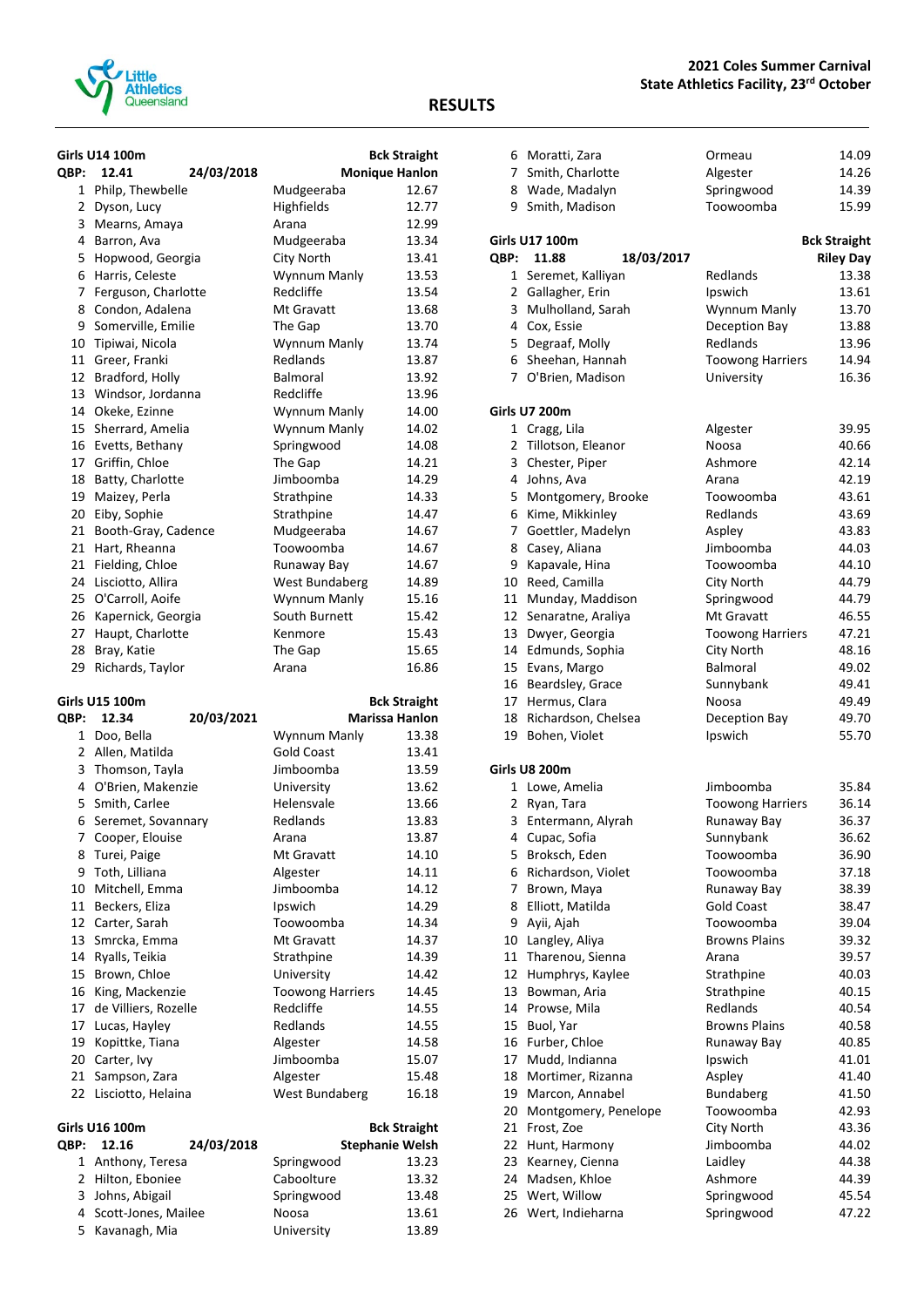

#### **Girls U9 200m**

| QBP: | 30.07<br>23/03/2014      |                         | Dianna Waight |
|------|--------------------------|-------------------------|---------------|
| 1    | Michailidis, Alira       | City North              | 33.48         |
| 2    |                          | University              | 33.98         |
|      | Harland, Emily           |                         |               |
| 3    | Lynch, Amity             | Ormeau                  | 34.73         |
| 4    | Raudino, Zoe             | Mt Gravatt              | 34.85         |
| 5.   | Tulloch, Karter          | Ipswich                 | 35.46         |
| 6    | Johns, Ruby              | Arana                   | 36.28         |
| 7    | Stanworth, Chloe         | Redcliffe               | 36.28         |
| 8    | Battagoda, Enuki         | Redlands                | 36.41         |
| 9    | De Alwis, Samara         | <b>Toowong Harriers</b> | 36.72         |
| 10   | Sippel, Lori             | Ipswich                 | 36.75         |
| 11   | Coombs, Bailey           | Mt Gravatt              | 37.08         |
| 12   | Lonton, Olivia           | Redlands                | 37.13         |
| 13   | Babousis, Mischa         | Wynnum Manly            | 37.16         |
| 14   | Par, Biak                | Algester                | 37.26         |
|      | 15 Van Zyl, Gemma        | Redlands                | 37.67         |
| 16   | Doherty-Bigara, Anabelle | Kenmore                 | 38.18         |
| 17   | Richardson, Isabella     | Deception Bay           | 38.64         |
| 18   | Buckby, Grace            | Redlands                | 39.51         |
| 19   | Parfitt, Rosie           | Springwood              | 39.66         |
| 20   | Munday, Paige            | Springwood              | 40.57         |
| 21   | Baldwin, Gretel          | Arana                   | 41.93         |
| 22   | Winkler, Erica           | <b>Gold Coast</b>       | 42.59         |

#### **Girls U10 200m**

| QBP:           | 28.59                 | 8/03/2009 |                         | Kaylee Packer |
|----------------|-----------------------|-----------|-------------------------|---------------|
| $\mathbf{1}$   | Keays, Halo           |           | Ashmore                 | 31.21         |
| $\overline{2}$ | Wilson, Piper Adair   |           | Gympie                  | 31.54         |
| 3              | Fielding, Charlotte   |           | Jimboomba               | 31.78         |
| 4              | Hansmeyer, Kayla      |           | Runaway Bay             | 31.80         |
| 5              | Wilson, Kiko          |           | Laidley                 | 31.85         |
| 6              | Greer, Harper         |           | Redlands                | 32.00         |
| $\overline{7}$ | Rankine, Harper       |           | Caloundra               | 32.26         |
| 8              | Metassa, Ava          |           | Aspley                  | 32.47         |
| 9              | Kelly, Tamaku         |           | Redlands                | 32.99         |
| 10             | Ludi, Alicia zixi     |           | Runaway Bay             | 33.01         |
| 11             | Frischkorn, Elle      |           | Wynnum Manly            | 33.02         |
| 12             | Huang, Sofina         |           | Sunnybank               | 33.37         |
| 13             | McFarlane, Annabelle  |           | City North              | 33.60         |
|                | 14 Babousis, Natalia  |           | Wynnum Manly            | 33.61         |
| 15             | Jones, Chelsea        |           | Algester                | 33.66         |
| 16             | Donaldson, Emily      |           | Strathpine              | 33.74         |
|                | 17 Roberts, Chilli    |           | Ormeau                  | 33.81         |
| 18             | Ley, Madeline         |           | Mudgeeraba              | 33.99         |
| 19             | Carnell, Allegra      |           | The Gap                 | 34.23         |
| 20             | Chadburn, Alice       |           | Redlands                | 34.32         |
| 21             | Preston, Eliza        |           | The Gap                 | 34.33         |
| 22             | Setu, Sasha           |           | Aspley                  | 34.41         |
|                | 23 O'Donnell, Isla    |           | Souths                  | 34.54         |
| 24             | Lekieffre, Claudia    |           | <b>Toowong Harriers</b> | 34.69         |
| 25             | Martin, Sophie        |           | Springwood              | 34.78         |
| 26             | Vukovic, Christina    |           | Wynnum Manly            | 34.84         |
| 27             | Payne, Lilly          |           | Centenary               | 35.20         |
| 28             | Mugaba, Isabel        |           | <b>Toowong Harriers</b> | 35.27         |
| 29             | Hooper, Elspeth       |           | Ashmore                 | 35.35         |
| 30             | Walsh, Winnie         |           | Mudgeeraba              | 35.58         |
| 31             | Woodforde, Victoria   |           | Centenary               | 35.62         |
| 32             | Stansfield, Indiana   |           | <b>Toowong Harriers</b> | 35.71         |
|                | 33 Connors, Charlotte |           | Balmoral                | 35.81         |
| 34             | Merimba, Ursula       |           | Kenmore                 | 35.81         |
| 35             | Lucas, Teegan         |           | Redlands                | 35.85         |
| 36             | Daly, Matilda         |           | Mt Gravatt              | 35.94         |
| 37             | Curtis, Madison       |           | Wynnum Manly            | 35.99         |

| 38 | Buol, Agaw         | <b>Browns Plains</b> | 36.20 |
|----|--------------------|----------------------|-------|
| 39 | Beck, Olivia       | Springwood           | 36.53 |
| 40 | Carroll, Kaylee    | Toowoomba            | 36.74 |
| 41 | York, Piper        | <b>Highfields</b>    | 37.02 |
|    | 42 Orr, Ava        | <b>Highfields</b>    | 37.44 |
| 43 | Reed, Charlotte    | City North           | 37.53 |
| 44 | Hawkins, Indie     | Ormeau               | 37.70 |
| 45 | McCarthy, Zadie    | Mudgeeraba           | 37.76 |
|    | 46 Johnston, Liana | Centenary            | 38.70 |
| 47 | Dunleavy, Savannah | Deception Bay        | 38.85 |
| 48 | Hercoe, Preslie    | Ashmore              | 38.95 |
| 49 | Anderson, Ella     | Warwick              | 39.28 |
| 50 | Trent, Arya        | Deception Bay        | 40.31 |
| 51 | Hoppner, Serenity  | Ipswich              | 41.75 |
| 52 | Fisher, Imogen     | Centenary            | 42.02 |

|             | <b>Girls U11 200m</b> |            |                         |             |
|-------------|-----------------------|------------|-------------------------|-------------|
| <b>OBP:</b> | 27.49                 | 19/03/2017 |                         | Ella Booker |
| 1           | Paea, Houstand        |            | Ipswich                 | 28.50       |
| 2           | Bynge, Amy            |            | Runaway Bay             | 29.85       |
| 3           | Benedict, Marisa      |            | Runaway Bay             | 29.89       |
| 4           | Antonio, Bianca       |            | Ipswich                 | 30.58       |
| 5           | Byrne, Quinn          |            | Balmoral                | 30.88       |
| 6           | Sheridan, Amelia      |            | University              | 30.89       |
| 7           | Neill, Jemma          |            | Redlands                | 31.21       |
| 8           | Massingale, Cydney    |            | Deception Bay           | 31.51       |
| 9           | Hooper, Lilah         |            | Ipswich                 | 31.70       |
| 10          | Evans, Audrey         |            | <b>Balmoral</b>         | 31.86       |
| 11          | Pearsall, Sienna      |            | <b>Toowong Harriers</b> | 31.96       |
| 12          | Platell, Charlotte    |            | <b>Beaudesert</b>       | 32.15       |
| 13          | Ilander, Ava          |            | <b>Bundaberg</b>        | 32.41       |
| 14          | Dennis, Emiliana      |            | Wynnum Manly            | 32.46       |
| 15          | Dein, Summer          |            | Centenary               | 32.58       |
| 16          | Snyman, Izabella      |            | Ipswich                 | 32.71       |
| 17          | Wernet, Layla         |            | Strathpine              | 32.83       |
| 18          | Morrell, Moana        |            | Centenary               | 32.96       |
| 19          | Park, Bella-rose      |            | Redlands                | 33.23       |
| 20          | Boyes, Alexi          |            | <b>Highfields</b>       | 33.33       |
| 21          | Tharenou, Chloe       |            | Arana                   | 33.45       |
| 22          | McQuaid, Cara         |            | Mudgeeraba              | 33.46       |
| 23          | Rahman, Nabeeha       |            | Algester                | 33.52       |
| 24          | Vickery, Giselle      |            | City North              | 33.56       |
| 25          | Hanson, Scarlett      |            | <b>Balmoral</b>         | 33.59       |
| 26          | Marsh, Keira Jane     |            | <b>Balmoral</b>         | 33.74       |
| 27          | Barnett, Lily         |            | Centenary               | 33.77       |
| 28          | Kleingeld, Jessie     |            | Kenmore                 | 33.92       |
| 29          | Harrison, Jessica     |            | Deception Bay           | 34.17       |
| 30          | Kolinisau, April      |            | Caloundra               | 34.37       |
| 31          | Jok, Atoor            |            | Toowoomba               | 34.60       |
| 32          | Bryant, Sarah         |            | Wynnum Manly            | 34.79       |
| 33          | Green, Taleah         |            | Mt Gravatt              | 34.99       |
| 34          | Pearce, Olivia        |            | Highfields              | 35.02       |
| 35          | Lawson, Emery         |            | Redlands                | 35.06       |
| 36          | Sullivan, Eliana      |            | Strathpine              | 36.04       |
| 37          | Covey, Payton         |            | Laidley                 | 36.38       |
| 38          | Tomlinson, Georgia    |            | Ormeau                  | 38.46       |
| 39          | Woolfield, Elizabeth  |            | Centenary               | 40.52       |
| 40          | Jurgeleit, Amy        |            | <b>Browns Plains</b>    | 42.71       |

#### **Girls U12 200m**

| OBP: 25.67        | 25/03/2018 |               | <b>Britney Ingr</b> |
|-------------------|------------|---------------|---------------------|
| 1 Crisafi, Lara   |            | Mt Gravatt    | 28.30               |
| 2 Laterre, zihade |            | Deception Bay | 28.70               |
| 3 Rolison, Elyse  |            | Kenmore       | 28.85               |

#### **RESULTS**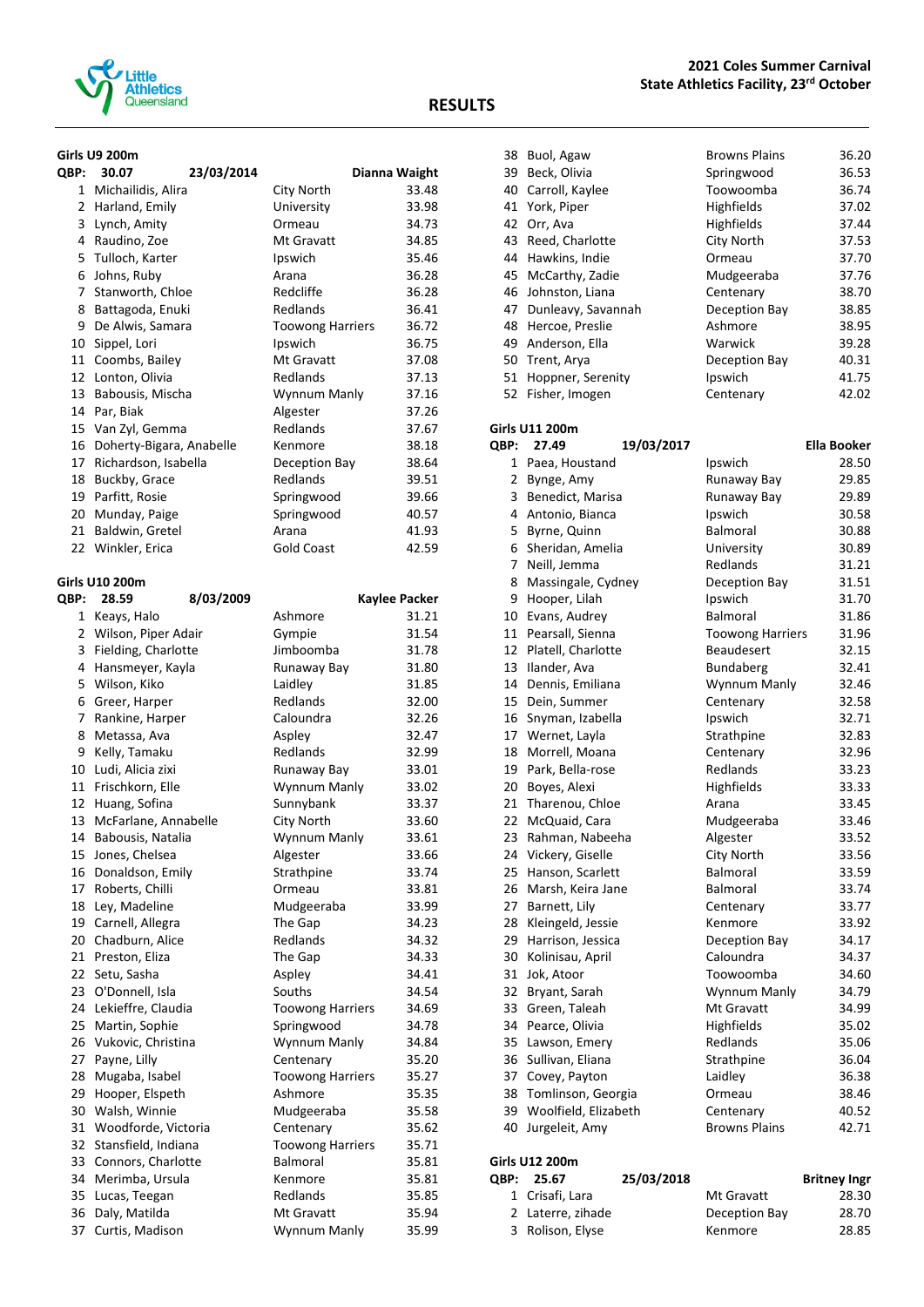

| 4    | Tassell, Naya                       | City North              | 29.16                |
|------|-------------------------------------|-------------------------|----------------------|
| 5    | Papalii, Oriana-Rose                | <b>Gold Coast</b>       | 29.23                |
| 6    | Kelly, Ailish                       | Redlands                | 29.43                |
| 7    | Newman, Rubie                       | Ormeau                  | 29.74                |
| 8    | Pearce, Madelyn                     | Highfields              | 29.81                |
| 9    | Vuniwaga, Amelia                    | Deception Bay           | 30.20                |
| 10   | Prilja, Gabrielle                   | Deception Bay           | 30.22                |
|      | 11 Clayton, Taya                    | Noosa                   | 30.23                |
|      | 12 Williams, Ella                   | Highfields              | 30.24                |
|      |                                     |                         | 30.27                |
| 13   | Ohunayo, Lola                       | Arana                   |                      |
| 14   | Staunton, Eliza                     | Springwood              | 30.50                |
|      | 15 Chambers, Dakota                 | Toowoomba               | 30.56                |
|      | 16 Toth, Amelia                     | Algester                | 30.66                |
| 17   | Leembruggen, Leah                   | Kenmore                 | 30.78                |
| 18   | Dunlop, Olivia                      | Arana                   | 30.80                |
| 19   | St Jonn, Zoe                        | Ashmore                 | 30.84                |
|      | 20 Wilson, Courtney Anna            | Gympie                  | 30.91                |
|      | 21 Sullivan, Rubi                   | Deception Bay           | 31.42                |
|      | 22 Graham, Savannah                 | Mt Gravatt              | 31.87                |
| 23   | Sayeg, Zoe                          | Toowoomba               | 31.90                |
|      | 24 de Brenni, Scarlette             | Springwood              | 32.42                |
| 25   | Hindle, Allara                      | Chinchilla              | 32.54                |
| 26   | Hinze, Sybella                      | Runaway Bay             | 32.74                |
| 27   | Soans-Ireland, Dushana              | Mt Gravatt              | 33.27                |
|      | 28 Houston, Skye                    | Kenmore                 | 33.49                |
| 29   | Andrews, Tyeera                     | <b>Gold Coast</b>       | 33.57                |
|      | 30 Roberts, Shaylin Renee           | <b>Browns Plains</b>    | 33.66                |
| 31   | Stankovic, Lola                     | Wynnum Manly            | 33.87                |
| 32   | Corser, Tayla                       | Ipswich                 | 34.17                |
|      | 33 Van Zyl, Heidi                   | Redlands                | 34.83                |
|      |                                     |                         |                      |
|      |                                     | Helensvale              | 35.12                |
| 35   | 34 Wain, Olivia<br>Lynch, Gabrielle | Wynnum Manly            | 35.54                |
|      |                                     |                         |                      |
|      | Girls U13 200m                      |                         |                      |
| QBP: | 25.44<br>4/2018                     |                         | <b>Dianne Waight</b> |
|      | 1 Allen, Charleigh                  | <b>Gold Coast</b>       | 26.61                |
| 2    | Capps, Chelsea                      | Mudgeeraba              | 27.70                |
| 3    | McDonald, Alyssa                    | <b>Gold Coast</b>       | 27.72                |
| 4    | Farinazzo, Addison                  | <b>Toowong Harriers</b> | 27.81                |
| 5    | Hazell, Taylah                      | Springwood              | 27.93                |
| 6    | Bolden, Jenali                      | South Burnett           | 28.26                |
| 7    | Fryga, Emma                         | Redlands                | 28.43                |
| 8    | Dixon, Lilly-Dee                    | University              | 28.57                |
| 9    | Bender, Chloe                       | Aspley                  | 28.62                |
| 10   | Rossotti, Isabella                  | Centenary               | 28.86                |
| 11   | Hionis, Aliyah                      | Strathpine              | 28.93                |
| 12   | Hamilton, Melanie                   | Springwood              | 29.02                |
| 13   | Gwin, Madeleine                     | Jimboomba               | 29.26                |
| 14   | Kavanagh, Ella                      | University              | 29.27                |
| 15   | Banaszek, Chloe                     | Highfields              | 29.37                |
| 16   | McFarlane, Anna                     | Strathpine              | 30.06                |
| 17   | Pietsch, Lily                       | Toowoomba               | 30.68                |
| 18   | Gahan, Josie                        | The Gap                 | 31.46                |
| 19   | Gallagher, Eimer                    | The Gap                 | 31.54                |
| 20   | Lewis, Amelia                       | Redlands                | 31.55                |
| 21   | Clarke, Ella                        | Mt Gravatt              | 31.70                |
| 22   | Pietsch, Zoe                        | Toowoomba               | 31.80                |
| 23   | Platell, Alana-Jane                 | <b>Beaudesert</b>       | 31.82                |
| 24   | Hamilton, Jenny                     | Springwood              | 32.58                |
| 25   | Mohan, Pranavi                      | Sunnybank               | 32.94                |

|                 | <b>Girls U14 200m</b> |            |                |                  |
|-----------------|-----------------------|------------|----------------|------------------|
| QBP:            | 25.00                 | 21/03/2014 |                | <b>Riley Day</b> |
| 1               | Mearns, Amaya         |            | Arana          | 26.00            |
| $\mathbf{2}$    | Philp, Thewbelle      |            | Mudgeeraba     | 26.28            |
| $\mathbf{3}$    | Dyson, Lucy           |            | Highfields     | 26.44            |
| 4               | Harris, Celeste       |            | Wynnum Manly   | 27.79            |
| 5.              | Condon, Adalena       |            | Mt Gravatt     | 27.90            |
| 6               | Cox, Ruby             |            | Ormeau         | 28.02            |
| 7               | Ferguson, Charlotte   |            | Redcliffe      | 28.05            |
|                 | 8 Greer, Franki       |            | Redlands       | 28.11            |
| 9               | Parsons, Tiana        |            | Ipswich        | 28.26            |
| 10              | Bradford, Holly       |            | Balmoral       | 28.35            |
|                 | 11 Okeke, Ezinne      |            | Wynnum Manly   | 28.39            |
|                 | 12 Somerville, Emilie |            | The Gap        | 28.51            |
|                 | 13 Parsons, Charlotte |            | Ipswich        | 28.63            |
| 14              | Sturzaker, Lily       |            | Springwood     | 28.98            |
| 15 <sup>1</sup> | Platen, Indiana       |            | Centenary      | 29.02            |
| 16              | McAuley, Elke         |            | Ipswich        | 29.17            |
|                 | 17 Windsor, Jordanna  |            | Redcliffe      | 29.28            |
| 18              | Knezevic, Aleksandra  |            | Springwood     | 29.52            |
| 19              | McDougall, Maddison   |            | Runaway Bay    | 29.61            |
|                 | 20 Eiby, Sophie       |            | Strathpine     | 29.72            |
| 21              | Fielding, Chloe       |            | Runaway Bay    | 30.14            |
|                 | 22 Batty, Charlotte   |            | Jimboomba      | 30.36            |
| 23              | Kapernick, Georgia    |            | South Burnett  | 30.69            |
|                 | 24 Law, Lilee         |            | Bundaberg      | 30.93            |
|                 | 25 Lisciotto, Allira  |            | West Bundaberg | 31.27            |
| 26              | Ransome, Trinity      |            | Mudgeeraba     | 31.78            |
| 27              | Rau, Mitzy            |            | Kenmore        | 33.41            |
|                 | Girle 1115 200m       |            |                |                  |

#### **Girls U15 200m**

| <b>OBP:</b> | 24.76                | 20/03/2015 |                         | <b>Riley Day</b> |
|-------------|----------------------|------------|-------------------------|------------------|
| 1           | Doo, Bella           |            | Wynnum Manly            | 27.23            |
| 2           | Thomson, Tayla       |            | Jimboomba               | 27.93            |
| 3           | Jones, Ashleigh      |            | Redlands                | 28.20            |
| 4           | O'Brien, Makenzie    |            | University              | 28.30            |
| 5           | Allen, Matilda       |            | Gold Coast              | 28.40            |
| 6           | Severinsen, Abbie    |            | Ipswich                 | 28.78            |
| 7           | Cooper, Elouise      |            | Arana                   | 29.43            |
| 8           | Knight, Lucy         |            | Redlands                | 29.45            |
| 9           | Carter, Sarah        |            | Toowoomba               | 29.81            |
| 10          | King, Mackenzie      |            | <b>Toowong Harriers</b> | 29.85            |
| 11          | Beckers, Eliza       |            | Ipswich                 | 29.86            |
| 12          | Turei, Paige         |            | Mt Gravatt              | 29.90            |
| 13          | de Villiers, Rozelle |            | Redcliffe               | 30.05            |
| 14          | De Vries, Tamsyn     |            | Mt Gravatt              | 30.70            |
| 15          | Connolly, Tara       |            | Wynnum Manly            | 30.87            |
| 16          | Lucas, Hayley        |            | Redlands                | 30.91            |
| 17          | Brisbane, Zoe        |            | Jimboomba               | 31.06            |
|             |                      |            |                         |                  |

|             | <b>Girls U16 200m</b> |            |                         |                  |
|-------------|-----------------------|------------|-------------------------|------------------|
| <b>QBP:</b> | 24.44                 | 18/03/2016 |                         | <b>Riley Day</b> |
| 1           | Johns, Abigail        |            | Springwood              | 26.50            |
|             | 2 Anthony, Teresa     |            | Springwood              | 26.73            |
|             | 3 Scott-Jones, Mailee |            | Noosa                   | 27.53            |
| 4           | Hilton, Eboniee       |            | Caboolture              | 28.00            |
|             | 5 McGlennon, Laura    |            | <b>Toowong Harriers</b> | 28.49            |
|             | 6 Smith, Charlotte    |            | Algester                | 29.40            |
|             | Wade, Madalyn         |            | Springwood              | 29.57            |
| 8           | Doel, Scarlett        |            | Runaway Bay             | 29.69            |
| 9           | Suchting, Mikayla     |            | Ipswich                 | 30.19            |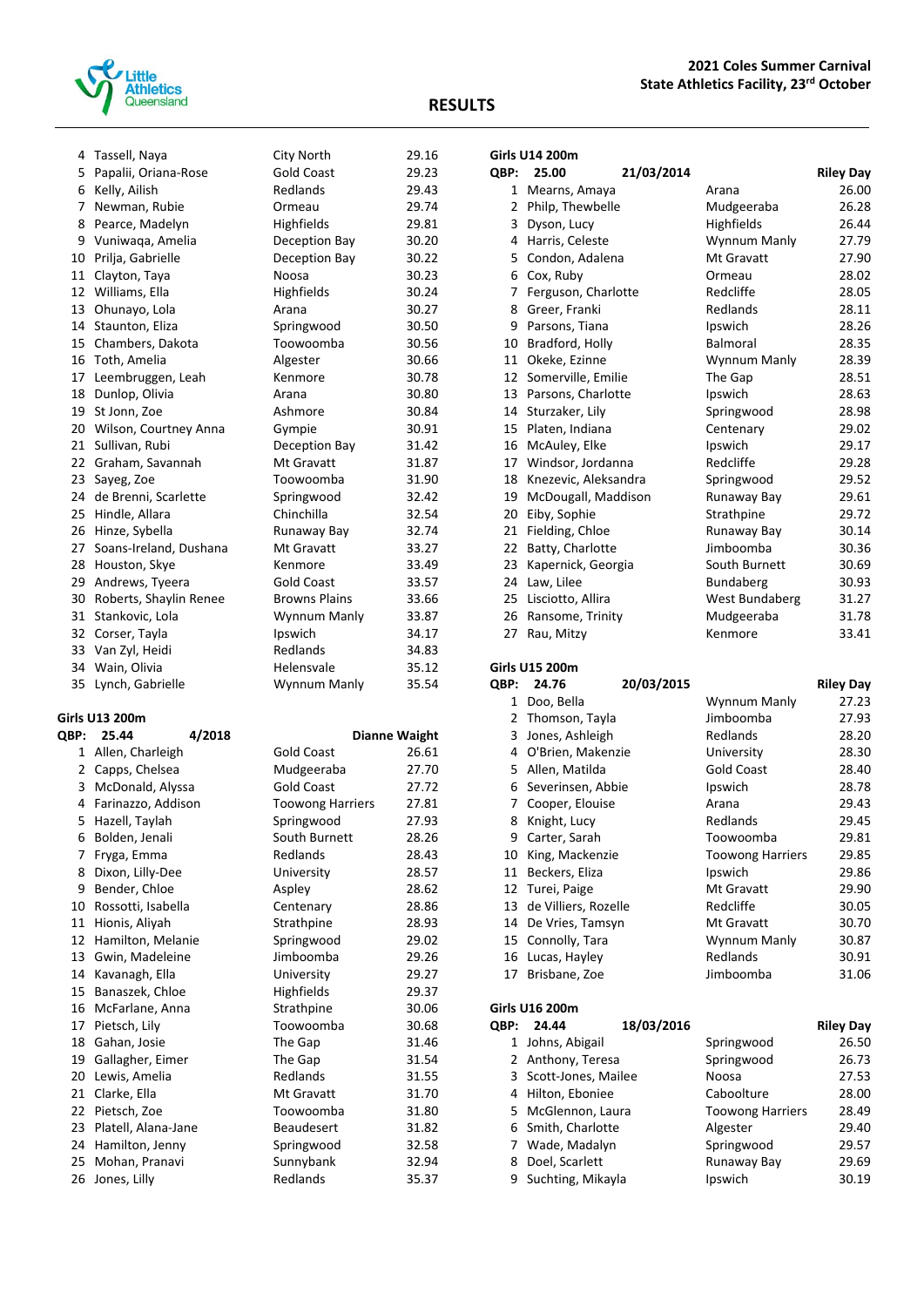

#### **Girls U17 200m**

| QBP:         | 24.56                    | 17/03/2017 |                   | <b>Riley Day</b> |
|--------------|--------------------------|------------|-------------------|------------------|
| 1            | Seremet, Kalliyan        |            | Redlands          | 27.22            |
| 2            | Beardmore, Katherine     |            | Arana             | 27.39            |
| 3            | Mulholland, Sarah        |            | Wynnum Manly      | 27.56            |
| 4            | O'Shaughnessy, Rylee     |            | Algester          | 28.31            |
| 5            | Brady, Korey             |            | Aspley            | 32.39            |
| 6            | O'Brien, Madison         |            | University        | 34.27            |
|              | Girls U9 400m            |            |                   |                  |
| QBP:         | 1:12.17                  | 20/03/2021 |                   | Ayla Moon        |
| $\mathbf{1}$ | Michailidis, Alira       |            | City North        | 1:18.54          |
| 2            | Lynch, Amity             |            | Ormeau            | 1:20.43          |
| 3            | Raudino, Zoe             |            | Mt Gravatt        | 1:21.53          |
| 4            | Harland, Emily           |            | University        | 1:22.07          |
| 5            | Kanages, Asha            |            | Mt Gravatt        | 1:24.76          |
| 6            | Richardson, Isabella     |            | Deception Bay     | 1:25.03          |
| 7            | Van Zyl, Gemma           |            | Redlands          | 1:27.84          |
| 8            | Doherty-Bigara, Anabelle |            | Kenmore           | 1:29.29          |
| 9            | Stanworth, Chloe         |            | Redcliffe         | 1:29.70          |
| 10           | Volker, Emily            |            | Redlands          | 1:30.97          |
| 11           | Winkler, Erica           |            | <b>Gold Coast</b> | 1:31.70          |
| 12           | Dunlop, Brighton         |            | City North        | 1:32.67          |
| 13           | Goldsmith, Lucy          |            | Centenary         | 1:34.50          |
| 14           | Lonton, Olivia           |            | Redlands          | 1:35.33          |
| 15           | Fisher, Tully            |            | Redlands          | 1:35.39          |
| 16           | Scott, Olivia            |            | <b>Balmoral</b>   | 1:35.40          |
| 17           | Baldwin, Gretel          |            | Arana             | 1:42.82          |

| 15 Fisher, Tully   | Redlands      | 1:35.39 |
|--------------------|---------------|---------|
| 16 Scott, Olivia   | Balmoral      | 1:35.40 |
| 17 Baldwin, Gretel | Arana         | 1:42.82 |
| 18 Rizk, Sybella   | Centenary     | 1:43.77 |
| 19 Kljajic, Anna   | Deception Bay | 1:44.38 |
| 20 Buckby, Grace   | Redlands      | 1:44.40 |
| 21 Vergers, Aurora | Springwood    | 1:45.64 |
| 22 Brittain, Tessa | The Gap       | 1:47.76 |
| 23 Copley, Elsie   | Toowoomba     | 1:48.86 |

|              | <b>Girls U10 400m</b>   |           |              |               |
|--------------|-------------------------|-----------|--------------|---------------|
| QBP:         | 1:07.06                 | 1/03/2015 |              | Dianna Waight |
| $\mathbf{1}$ | Keays, Halo             |           | Ashmore      | 1:12.26       |
| $\mathbf{2}$ | Jones, Chelsea          |           | Algester     | 1:14.71       |
| 3            | Huang, Sofina           |           | Sunnybank    | 1:16.26       |
| 4            | Eglington, Ava          |           | Redlands     | 1:17.23       |
| 5            | Hooper, Elspeth         |           | Ashmore      | 1:18.36       |
| 6            | McFarlane, Annabelle    |           | City North   | 1:18.88       |
| 7            | Sheridan, Gracie        |           | University   | 1:20.03       |
| 8            | Connors, Charlotte      |           | Balmoral     | 1:20.09       |
| 9            | Ludi, Alicia zixi       |           | Runaway Bay  | 1:20.43       |
| 10           | Farhan Hassan, Nimo     |           | Algester     | 1:20.72       |
| 11           | Frischkorn, Elle        |           | Wynnum Manly | 1:20.99       |
| 12           | Merimba, Ursula         |           | Kenmore      | 1:21.54       |
| 13           | Preston, Eliza          |           | The Gap      | 1:21.56       |
| 14           | Martin, Sophie          |           | Springwood   | 1:21.70       |
| 15           | Reed, Charlotte         |           | City North   | 1:21.98       |
| 16           | Douglas, Kirsty Chiedza |           | Strathpine   | 1:22.41       |
|              | 17 York, Piper          |           | Highfields   | 1:22.87       |
| 18           | Wolfenden, Heidi        |           | Arana        | 1:22.98       |
| 19           | Curtis, Madison         |           | Wynnum Manly | 1:23.02       |
| 20           | Donaldson, Emily        |           | Strathpine   | 1:24.26       |
| 21           | Woodforde, Victoria     |           | Centenary    | 1:24.67       |
| 22           | Payne, Lilly            |           | Centenary    | 1:25.20       |
| 23           | Carroll, Kaylee         |           | Toowoomba    | 1:25.29       |
| 24           | Beck, Olivia            |           | Springwood   | 1:25.41       |
| 25           | Lucas, Teegan           |           | Redlands     | 1:25.73       |
| 26           | Walsh, Winnie           |           | Mudgeeraba   | 1:25.85       |
| 27           | Johnston, Liana         |           | Centenary    | 1:29.43       |

#### **2021 Coles Summer Carnival State Athletics Facility, 23rd October**

| 28             | Dunleavy, Savannah      |            | Deception Bay           | 1:30.09 |
|----------------|-------------------------|------------|-------------------------|---------|
| 29             | Gilchrist, Drew         |            | Springwood              | 1:32.41 |
| 30             | McCarthy, Zadie         |            | Mudgeeraba              | 1:34.59 |
| 31             | Fisher, Imogen          |            | Centenary               | 1:40.72 |
|                | <b>Girls U11 400m</b>   |            |                         |         |
| QBP:           | 1:03.54                 | 24/03/2007 | <b>Amber Rowlandson</b> |         |
| 1              | Bynge, Amy              |            | Runaway Bay             | 1:08.12 |
| $\overline{2}$ | Antonio, Bianca         |            | Ipswich                 | 1:09.42 |
| 3              | Sheridan, Amelia        |            | University              | 1:10.27 |
| 4              | Benedict, Marisa        |            | Runaway Bay             | 1:12.15 |
| 5              | Neill, Jemma            |            | Redlands                | 1:12.87 |
| 6              | Ilander, Ava            |            | Bundaberg               | 1:15.12 |
| 7              | Park, Bella-rose        |            | Redlands                | 1:15.31 |
| 8              | Nitschke, Zara          |            | Balmoral                | 1:15.89 |
| 9              | Pearsall, Sienna        |            | <b>Toowong Harriers</b> | 1:16.36 |
| 10             | Andrews, Chloe          |            | Centenary               | 1:16.41 |
| 11             | Beveridge, Sophie       |            | Redlands                | 1:16.98 |
| 12             | Vickery, Giselle        |            | City North              | 1:17.22 |
| 13             | Tharenou, Chloe         |            | Arana                   | 1:18.37 |
| 14             | Rahman, Nabeeha         |            | Algester                | 1:19.16 |
| 15             | Boyes, Alexi            |            | Highfields              | 1:19.79 |
| 16             | Talevich, Liliana       |            | Kenmore                 | 1:20.40 |
| 17             | Raath-Miralles, Havanna |            | <b>Gold Coast</b>       | 1:20.40 |
| 18             | Gee, Isabella           |            | Ipswich                 | 1:20.48 |
| 19             | Jok, Atoor              |            | Toowoomba               | 1:22.29 |
| 20             | Barnett, Lily           |            | Centenary               | 1:23.17 |
| 21             | Wernet, Layla           |            | Strathpine              | 1:23.53 |
| 22             | Lawson, Emery           |            | Redlands                | 1:23.76 |
| 23             | Bojuwoye, Timi          |            | Wynnum Manly            | 1:24.05 |
| 24             | Mortensen, Tessa        |            | Souths                  | 1:24.51 |
| 25             | Cooke, Piper            |            | Toowoomba               | 1:24.65 |
| 26             | Hindle, Emme            |            | Chinchilla              | 1:25.70 |
| 27             | McKnight, Skye          |            | Mt Gravatt              | 1:28.64 |
| 28             | Green, Taleah           |            | Mt Gravatt              | 1:29.86 |
| 29             | Sarafian, Amelia        |            | Wynnum Manly            | 1:33.53 |
| 30             | Apitz, Alegra           |            | Wynnum Manly            | 1:40.53 |

#### **Girls U12 400m**

**RESULTS**

| QBP:         | 59.94                     | 30/03/2008                |                   | <b>Amber Rowlandson</b> |
|--------------|---------------------------|---------------------------|-------------------|-------------------------|
| $\mathbf{1}$ | Papalii, Oriana-Rose      |                           | <b>Gold Coast</b> | 1:06.18                 |
| 2            | Newman, Rubie             |                           | Ormeau            | 1:06.57                 |
| 3            |                           | van Loggerenberg, Zelmari | The Gap           | 1:08.07                 |
| 4            | Vuniwaga, Amelia          |                           | Deception Bay     | 1:08.97                 |
| 5.           | St Jonn, Zoe              |                           | Ashmore           | 1:09.02                 |
| 6            | Vaifale, Ciana            |                           | Bracken Ridge     | 1:09.86                 |
| 7            | Dunlop, Olivia            |                           | Arana             | 1:11.47                 |
| 8            | Attrill, Addison          |                           | Highfields        | 1:11.82                 |
| 9            | Ohunayo, Lola             |                           | Arana             | 1:12.28                 |
| 10           | Cosgrave, Ella            |                           | Ashmore           | 1:12.64                 |
| 11           | Gibbs, Maddison           |                           | Ormeau            | 1:12.99                 |
| 12           | Staunton, Eliza           |                           | Springwood        | 1:13.27                 |
| 13           | Hinze, Sybella            |                           | Runaway Bay       | 1:13.34                 |
| 14           | Beckers, Tahnee           |                           | Ipswich           | 1:14.56                 |
| 15           | Richardson, Ruby          |                           | Toowoomba         | 1:14.66                 |
| 16           | Sullivan, Rubi            |                           | Deception Bay     | 1:14.92                 |
| 17           | Josipovic, Sasha          |                           | Souths            | 1:16.26                 |
| 18           | Lynch, Gabrielle          |                           | Wynnum Manly      | 1:16.49                 |
| 19           | Mudd, Ruby                |                           | Ipswich           | 1:16.79                 |
| 20           | Hindle, Allara            |                           | Chinchilla        | 1:17.83                 |
|              | 21 Van Zyl, Heidi         |                           | Redlands          | 1:18.68                 |
|              | 22 Soans-Ireland, Dushana |                           | Mt Gravatt        | 1:19.07                 |
| 23           | Bourke, Isabella Louise   |                           | <b>Balmoral</b>   | 1:20.30                 |
| 24           | Stankovic, Lola           |                           | Wynnum Manly      | 1:20.72                 |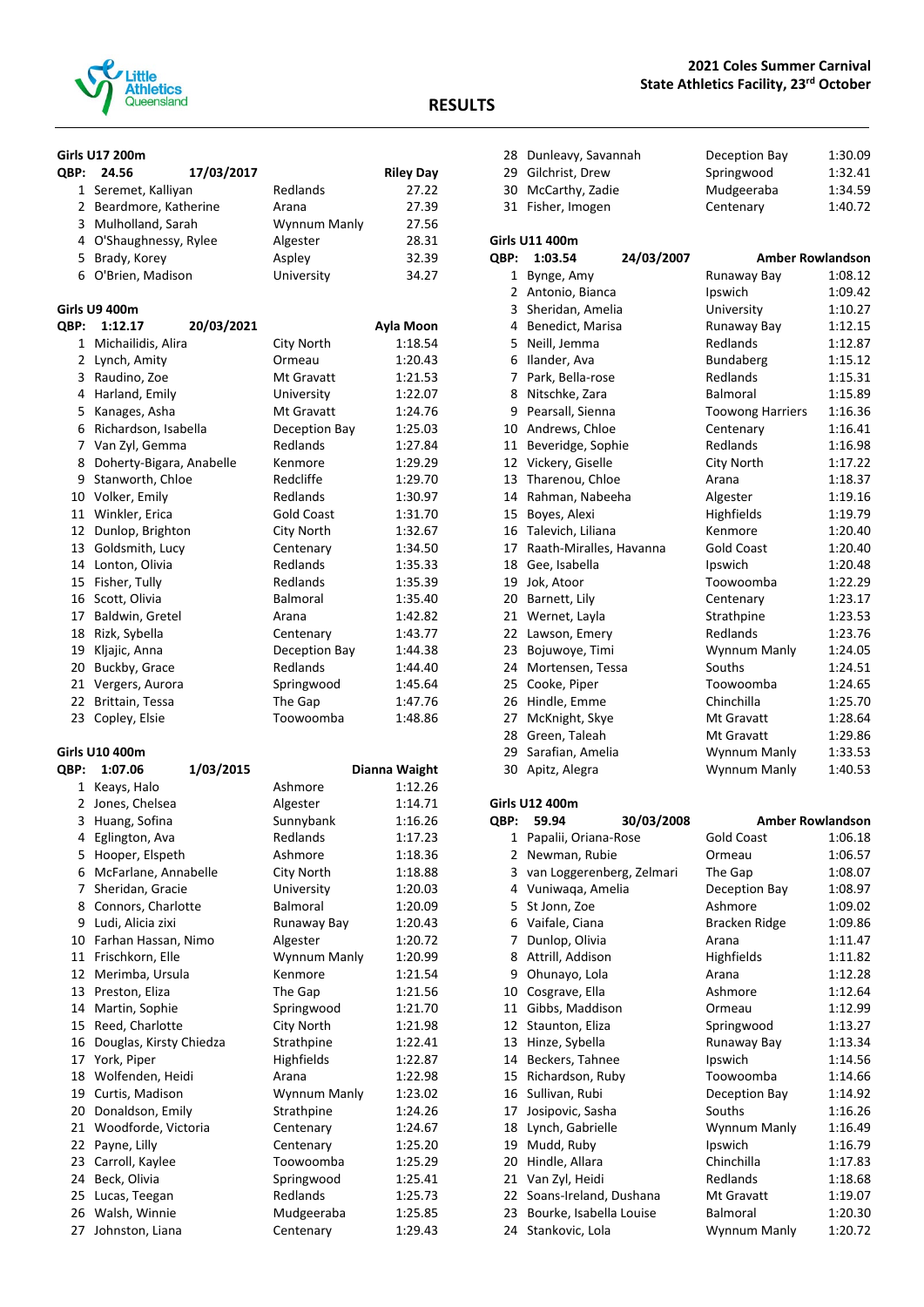

|             | 25 Grant, Georgia              | Noosa                   | 1:21.69                |
|-------------|--------------------------------|-------------------------|------------------------|
|             | 26 Christensen, Charlotte Lily | Wynnum Manly            | 1:22.21                |
|             | 27 Benfield, Araleyah          | The Gap                 | 1:23.07                |
|             | 28 Goldsmith, Abby             | Centenary               | 1:23.44                |
|             | 29 McLeod, Maya                | Laidley                 | 1:23.45                |
|             | 30 Moore, Chloe                | <b>Toowong Harriers</b> | 1:24.16                |
| 31          | McAuley, Annika                | Ipswich                 | 1:32.26                |
|             | Girls U13 400m                 |                         |                        |
| QBP:        | 58.16<br>22/04/2006            |                         | <b>Tammy Martin</b>    |
|             | 1 Hazell, Taylah               | Springwood              | 1:01.23                |
|             | 2 Capps, Chelsea               | Mudgeeraba              | 1:02.62                |
|             | 3 Hamilton, Melanie            | Springwood              | 1:03.35                |
|             | 4 Watts, Xanthee               | Toowoomba               | 1:05.66                |
|             | 5 Fryga, Emma                  | Redlands                | 1:06.11                |
| 6           | Dixon, Lilly-Dee               | University              | 1:07.03                |
|             | 7 Ritchie, Tamika              | Centenary               | 1:07.88                |
| 8           | Snow, Piper                    | City North              | 1:09.32                |
|             | 9 Pietsch, Zoe                 | Toowoomba               | 1:09.86                |
|             | 10 Pietsch, Lily               | Toowoomba               | 1:10.01                |
| 11          | Knight, Leah                   | Redlands                | 1:12.47                |
| 12          | Hionis, Aliyah                 | Strathpine              | 1:15.46                |
|             | 13 Griffis, Stellar            | Mudgeeraba              | 1:16.38                |
|             | 14 Gahan, Josie                | The Gap                 | 1:17.61                |
|             | 15 Lewis, Amelia               | Redlands                | 1:19.53                |
|             | 16 Castledine, Zala            | The Gap                 | 1:20.74                |
| 17          | Hamilton, Jenny                | Springwood              | 1:21.40                |
|             |                                |                         |                        |
|             | Girls U14 400m                 |                         |                        |
| QBP:        | 24/03/2007<br>58.77            |                         | Tammy Martin           |
| 1           | Parsons, Charlotte             | Ipswich                 | 1:02.91                |
|             | 2 Dyson, Lucy                  | Highfields              | 1:04.37                |
|             | 3 Knezevic, Aleksandra         | Springwood              | 1:04.76                |
|             | 4 Sturzaker, Lily              | Springwood              | 1:05.03                |
|             | 5 Griffin, Chloe               | The Gap                 | 1:05.67                |
|             | 6 Cox, Ruby                    | Ormeau                  | 1:07.08                |
|             | 7 Thayabaran, Lashitha         | Balmoral                | 1:07.26                |
|             | 8 McDougall, Maddison          | Runaway Bay             | 1:07.87                |
| 9           | Okeke, Ezinne                  | Wynnum Manly            | 1:07.93                |
| 10          | Bray, Katie                    | The Gap                 | 1:15.49                |
| 11          | Lisciotto, Allira              | West Bundaberg          | 1:22.70                |
|             | Girls U15 400m                 |                         |                        |
| QBP:        | 23/03/2013<br>57.84            |                         | <b>Hannah Schlecht</b> |
| $\mathbf 1$ | Marston, Maddelyn              | Springwood              | 59.25                  |
| 2           | Knight, Lucy                   | Redlands                | 1:05.28                |
|             | 3 Orr, Paris                   | Highfields              | 1:05.78                |
|             | 4 Mitchell, Emma               | Jimboomba               | 1:06.71                |
|             | 5 Woodward, Emma               | Strathpine              | 1:07.08                |
|             | 6 Toth, Lilliana               | Algester                | 1:08.29                |
| 7           | de Villiers, Rozelle           | Redcliffe               | 1:09.58                |
| 8           | Gee, Tamika                    | Ipswich                 | 1:09.58                |

|              | <b>Girls U17 400m</b>    |            |                   |                      |
|--------------|--------------------------|------------|-------------------|----------------------|
| QBP:         | 58.57                    | 20/03/2021 |                   | <b>Ebony Boschma</b> |
|              | 1 Beardmore, Katherine   |            | Arana             | 1:02.23              |
| $\mathbf{2}$ | Mulholland, Sarah        |            | Wynnum Manly      | 1:02.74              |
|              | 3 Clarke, Anika          |            | Redlands          | 1:05.01              |
|              | Girls U9 800m            |            |                   |                      |
| QBP:         | 2:42.60                  | 22/03/2015 |                   | <b>Rebecca Webb</b>  |
| $\mathbf{1}$ | Raudino, Zoe             |            | Mt Gravatt        | 3:07.30              |
| $\mathbf{2}$ | Doherty-Bigara, Anabelle |            | Kenmore           | 3:13.35              |
|              | 3 Stanworth, Chloe       |            | Redcliffe         | 3:17.31              |
| 4            | Battagoda, Enuki         |            | Redlands          | 3:18.67              |
| 5.           | Kanages, Asha            |            | Mt Gravatt        | 3:21.11              |
| 6            | Lynch, Amity             |            | Ormeau            | 3:22.03              |
|              | 7 Richardson, Isabella   |            | Deception Bay     | 3:27.58              |
|              | 8 Wain, Lillian          |            | Helensvale        | 3:29.09              |
|              | 9 Van Zyl, Gemma         |            | Redlands          | 3:30.23              |
| 10           | Fisher, Tully            |            | Redlands          | 3:30.97              |
|              | 11 Winkler, Erica        |            | Gold Coast        | 3:31.94              |
|              | 12 Volker, Emily         |            | Redlands          | 3:32.95              |
|              | 13 Kettlety, Erin        |            | Ipswich           | 3:35.54              |
|              | 14 Lesa, Lala            |            | <b>Gold Coast</b> | 3:39.36              |
| 15           | Best, Lorin              |            | Maryborough       | 3:39.70              |
|              | 16 Rizk, Sybella         |            | Centenary         | 3:39.99              |
|              | 17 Vergers, Aurora       |            | Springwood        | 3:40.29              |
| 18           | Farguhar, Asha           |            | Arana             | 3:46.52              |
|              | <b>Girls U10 800m</b>    |            |                   |                      |

 Scott-Jones, Mailee Noosa 1:06.52 Moratti, Zara Ormeau 1:06.79 7 Lawson, Piper Redlands 1:07.06 8 Heap, Ashanti Gold Coast 1:08.70 9 McGlennon, Laura Toowong Harriers 1:09.38 10 Wade, Madalyn Springwood 1:12.93 Smith, Madison Toowoomba 1:17.54

| QBP:           | 2:34.06             | 20/03/2016 |                         | Rebecca Webb |
|----------------|---------------------|------------|-------------------------|--------------|
| 1              | Keays, Halo         |            | Ashmore                 | 2:45.47      |
| $\overline{2}$ | Eglington, Ava      |            | Redlands                | 2:52.01      |
| 3              | Sheridan, Gracie    |            | University              | 2:54.91      |
| 4              | Huang, Sofina       |            | Sunnybank               | 2:58.20      |
| 5              | Vukovic, Christina  |            | Wynnum Manly            | 2:58.89      |
| 6              | Hooper, Elspeth     |            | Ashmore                 | 3:00.04      |
| 7              | Lekieffre, Claudia  |            | <b>Toowong Harriers</b> | 3:02.17      |
| 8              | Farhan Hassan, Nimo |            | Algester                | 3:02.83      |
| 9              | Martin, Sophie      |            | Springwood              | 3:04.41      |
| 10             | Reed, Charlotte     |            | City North              | 3:07.81      |
| 11             | Preston, Eliza      |            | The Gap                 | 3:08.68      |
| 12             | Connors, Charlotte  |            | Balmoral                | 3:11.25      |
| 13             | Welch, Isabella     |            | Springwood              | 3:12.28      |
| 14             | Setu, Sasha         |            | Aspley                  | 3:13.85      |
| 15             | Stansfield, Indiana |            | <b>Toowong Harriers</b> | 3:15.95      |
| 16             | Curtis, Madison     |            | Wynnum Manly            | 3:17.58      |
| 17             | Merimba, Ursula     |            | Kenmore                 | 3:19.92      |
| 18             | Payne, Lilly        |            | Centenary               | 3:21.00      |
| 19             | Carroll, Kaylee     |            | Toowoomba               | 3:22.80      |
| 20             | Johnston, Liana     |            | Centenary               | 3:24.00      |
| 21             | Wolfenden, Heidi    |            | Arana                   | 3:28.53      |
| 22             | Dunleavy, Savannah  |            | Deception Bay           | 3:31.65      |
| 23             | Lee, Zoe            |            | Ipswich                 | 3:33.60      |
| 24             | Hermus, Eliana      |            | Noosa                   | 3:43.08      |
| 25             | Fisher, Imogen      |            | Centenary               | 3:49.26      |
| 26             | Farquhar, Brianna   |            | Arana                   | 3:57.91      |
| 27             | Russell, Kaydence   |            | Ipswich                 | 4:02.23      |

11 Connolly, Tara

| 23/03/2019                                                                               |             | <b>Emma Henley</b> |
|------------------------------------------------------------------------------------------|-------------|--------------------|
|                                                                                          | Springwood  | 1:04.00            |
|                                                                                          | University  | 1:05.17            |
|                                                                                          | Runaway Bay | 1:06.19            |
|                                                                                          | Runaway Bay | 1:06.42            |
| QBP: 59.03<br>1 Johns, Abigail<br>2 Kavanagh, Mia<br>3 Doel, Bettina<br>4 Doel, Scarlett |             |                    |

9 Cooper, Elouise **Arana** 1:09.63 10 Ryalls, Teikia **1:13.34**<br>11 Connolly, Tara 11 Connolly, Tara 1:13.51

 Brisbane, Zoe Jimboomba 1:17.71 13 Thomasson, Aleksia Mt Gravatt 1:18.04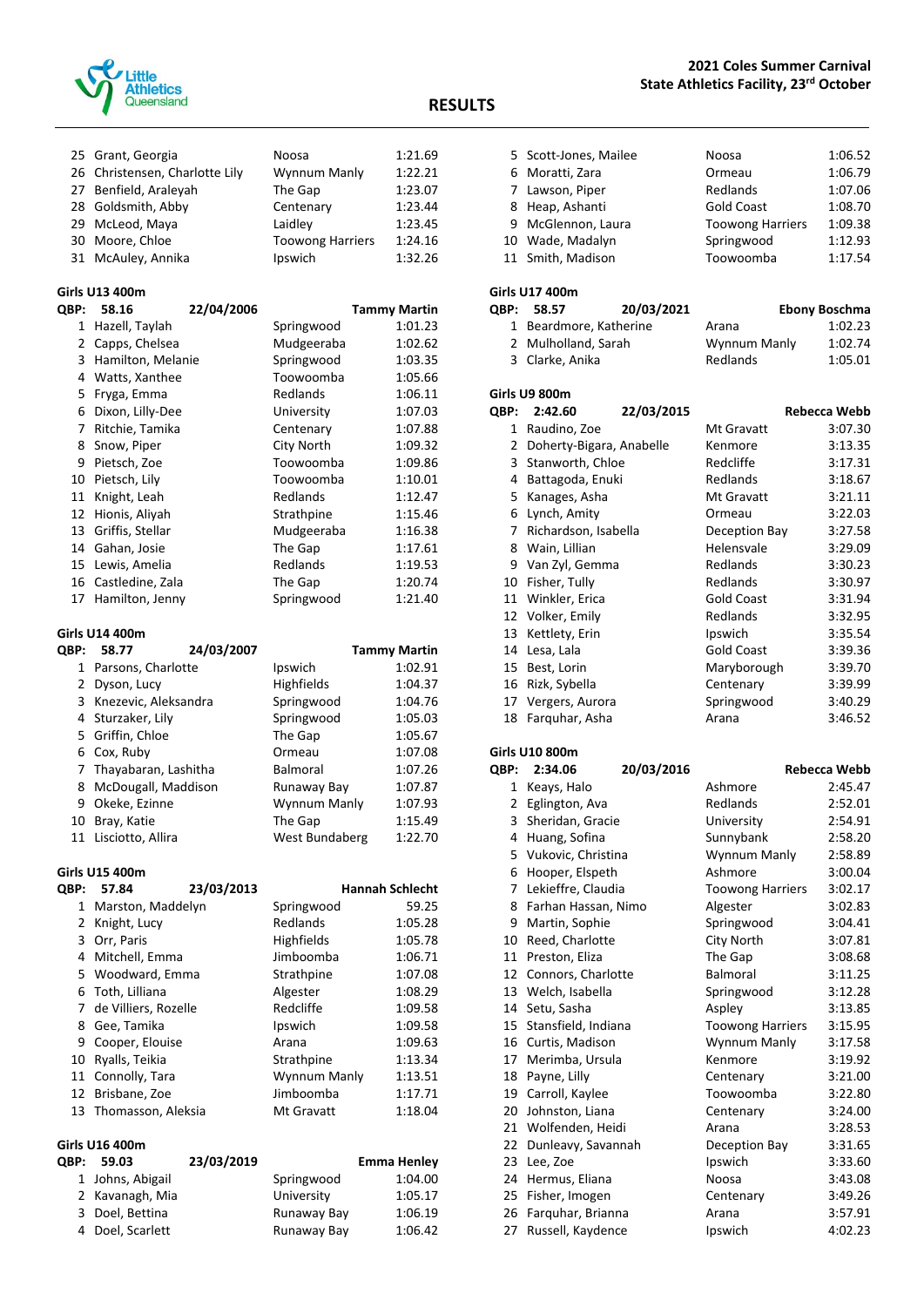

#### **2021 Coles Summer Carnival State Athletics Facility, 23rd October**

#### **RESULTS**

| 28 Jones, Chelsea     |            | Algester        | 4:09.56       |
|-----------------------|------------|-----------------|---------------|
| 29 Hoppner, Serenity  |            | Ipswich         | 4:17.01       |
| 30 Moody, Stephanie   |            | Nth Rockhampton | 4:17.18       |
| <b>Girls U12 800m</b> |            |                 |               |
| QBP: 2:22.80          | 21/10/2007 |                 | Lucinda Young |

|    | -------                   | 41/10/100 |                         | LUCHIUG TUUHA |
|----|---------------------------|-----------|-------------------------|---------------|
| 1  | St Jonn, Zoe              |           | Ashmore                 | 2:33.30       |
| 2  | van Loggerenberg, Zelmari |           | The Gap                 | 2:36.28       |
| 3  | Langley, Matilda          |           | <b>Browns Plains</b>    | 2:37.52       |
| 4  | Cosgrave, Ella            |           | Ashmore                 | 2:38.50       |
| 5  | Attrill, Addison          |           | Highfields              | 2:39.63       |
| 6  | Newman, Rubie             |           | Ormeau                  | 2:40.89       |
| 7  | Wallace, Charlotte        |           | <b>Toowong Harriers</b> | 2:40.97       |
| 8  | Bond, Kate                |           | The Gap                 | 2:45.02       |
| 9  | Hinze, Sybella            |           | Runaway Bay             | 2:46.41       |
| 10 | Richardson, Ruby          |           | Toowoomba               | 2:47.12       |
| 11 | Josipovic, Sasha          |           | Souths                  | 2:47.86       |
| 12 | Dunlop, Olivia            |           | Arana                   | 2:49.31       |
| 13 | Lynch, Gabrielle          |           | Wynnum Manly            | 2:50.52       |
| 14 | Beckers, Tahnee           |           | Ipswich                 | 2:52.10       |
| 15 | Soans-Ireland, Dushana    |           | Mt Gravatt              | 2:53.11       |
| 16 | Humphrys, Madison         |           | Strathpine              | 3:02.41       |
| 17 | Corser, Tayla             |           | Ipswich                 | 3:06.97       |
| 18 | Mcdonald, Mikaela         |           | Arana                   | 3:08.06       |
| 19 | Van Zyl, Heidi            |           | Redlands                | 3:10.14       |
| 20 | McLeod, Maya              |           | Laidley                 | 3:11.37       |
| 21 | Snell, Sorsha             |           | Noosa                   | 3:11.75       |
| 22 | Bourke, Isabella Louise   |           | <b>Balmoral</b>         | 3:18.51       |
| 23 | McAuley, Annika           |           | Ipswich                 | 3:29.94       |

#### **Girls U13 800m**

| <b>OBP:</b> | 2:17.79             | 4/2018 |                         | Sayla Donnelley |
|-------------|---------------------|--------|-------------------------|-----------------|
| 1           | Hazell, Taylah      |        | Springwood              | 2:27.85         |
|             | 2 Chizzoniti, Mia   |        | Jimboomba               | 2:29.55         |
| 3           | Boyd, Emily         |        | <b>Toowong Harriers</b> | 2:32.15         |
| 4           | Clarke, Ella        |        | Mt Gravatt              | 2:32.85         |
|             | 4 Hamilton, Melanie |        | Springwood              | 2:32.85         |
|             | 6 Adams, Grace      |        | <b>Toowong Harriers</b> | 2:46.13         |
|             | 7 Stewart, Lucy     |        | Strathpine              | 2:47.73         |
| 8           | Knight, Leah        |        | Redlands                | 2:54.69         |
| 9           | Pietsch, Zoe        |        | Toowoomba               | 2:55.95         |
| 10          | Hamilton, Jenny     |        | Springwood              | 2:56.70         |
| 11          | Heap, Mikayla       |        | Deception Bay           | 2:57.17         |
|             | 12 Pietsch, Lily    |        | Toowoomba               | 3:04.00         |
|             |                     |        |                         |                 |

#### **Girls U14 800m**

| <b>OBP:</b> | 2:15.49                | 7/03/2004 |               | <b>Kristyn Mackrell</b> |
|-------------|------------------------|-----------|---------------|-------------------------|
| 1           | Parsons, Tiana         |           | Ipswich       | 2:27.88                 |
|             | 2 Parsons, Charlotte   |           | Ipswich       | 2:29.83                 |
| 3           | McDougall, Maddison    |           | Runaway Bay   | 2:29.99                 |
|             | 4 Knezevic, Aleksandra |           | Springwood    | 2:31.52                 |
|             | 5 Sherrard, Amelia     |           | Wynnum Manly  | 2:34.86                 |
|             | 6 McAuley, Elke        |           | Ipswich       | 2:36.48                 |
|             | 7 Sturzaker, Lily      |           | Springwood    | 2:42.59                 |
| 8           | Presland, Skye         |           | Redcliffe     | 2:46.30                 |
| 9           | Bray, Katie            |           | The Gap       | 2:55.71                 |
|             | 10 Strydom, Zayley     |           | Caloundra     | 3:06.78                 |
| 11          | Jenkins, Alyssa        |           | Ormeau        | 3:15.48                 |
|             | 12 Gorman, Madison     |           | Deception Bay | 3:29.65                 |
|             |                        |           |               |                         |

|              | Girls U16 800m         |            |                         |                         |
|--------------|------------------------|------------|-------------------------|-------------------------|
| QBP:         | 2:16.73                | 25/03/2018 |                         | <b>Annabelle O'Hara</b> |
| 1            | Lawson, Piper          |            | Redlands                | 2:31.12                 |
|              | 2 Doel, Bettina        |            | Runaway Bay             | 2:35.51                 |
|              | 3 Moratti, Zara        |            | Ormeau                  | 2:37.33                 |
|              | 4 Doel, Scarlett       |            | Runaway Bay             | 2:39.24                 |
|              | Girls U17 800m         |            |                         |                         |
| QBP:         | 2:17.67                | 21/03/2021 |                         | Olivia Boyd             |
|              | 1 Beardmore, Katherine |            | Arana                   | 2:31.01                 |
|              | 2 Bergh, Mia           |            | Ashmore                 | 2:37.06                 |
|              | 3 Clarke, Anika        |            | Redlands                | 2:39.45                 |
|              | Girls U11 1500m        |            |                         |                         |
| QBP:         | 4:57.76                | 24/03/2018 |                         | <b>Kyah Anderson</b>    |
| $\mathbf{1}$ | Kratzmann, Keilani     |            | Redlands                | 5:35.61                 |
|              | 2 Talevich, Liliana    |            | Kenmore                 | 5:44.74                 |
|              | 3 Nitschke, Zara       |            | Balmoral                | 5:45.06                 |
| 4            | Park, Bella-rose       |            | Redlands                | 5:48.13                 |
| 5            | Renton, Zoe            |            | <b>Toowong Harriers</b> | 5:59.91                 |
| 6            | O'Friel, Teagan        |            | Deception Bay           | 6:02.27                 |
| 7            | Flynn, Harlee          |            | Bracken Ridge           | 6:06.30                 |
| 8            | Mortensen, Tessa       |            | Souths                  | 6:19.88                 |
| 9            | Lawson, Emery          |            | Redlands                | 6:19.99                 |
| 10           | Yates, Grace           |            | Mt Gravatt              | 6:29.40                 |
|              | 11 Cooke, Piper        |            | Toowoomba               | 6:33.58                 |
| 12           | Logan, Jemima          |            | The Gap                 | 6:34.94                 |
| 13           | Hindle, Emme           |            | Chinchilla              | 6:36.79                 |
| 14           | Farquhar, Kayleigh     |            | Arana                   | 6:41.22                 |
| 15           | Jok, Atoor             |            | Toowoomba               | 6:41.68                 |
| 16           | Brennan, Ava           |            | Wynnum Manly            | 6:45.57                 |
| 17           | McKnight, Skye         |            | Mt Gravatt              | 6:50.55                 |
| 18           | Chandler, Isabelle     |            | The Gap                 | 6:52.65                 |
| 19           | Raudino, Zara          |            | Mt Gravatt              | 6:58.22                 |
| 20           | Bryant, Sarah          |            | Wynnum Manly            | 7:10.21                 |
| 21           | Mawer, Savannah        |            | Ipswich                 | 7:40.73                 |
|              | Girls U13 1500m        |            |                         |                         |
| QBP:         | 4:42.31                | 24/03/2018 |                         | Sayla Donnelley         |
| 1            | Boyd, Emily            |            | <b>Toowong Harriers</b> | 5:22.40                 |
|              | 2 Adams Cross          |            | Toowang Harriarc        | $E \cdot 2C$ E 2        |

|                    | - ,, ,,, ,, ,,, |                         |         |
|--------------------|-----------------|-------------------------|---------|
| 1 Boyd, Emily      |                 | <b>Toowong Harriers</b> | 5:22.40 |
| 2 Adams, Grace     |                 | <b>Toowong Harriers</b> | 5:26.53 |
| 3 Clarke, Ella     |                 | Mt Gravatt              | 5:28.66 |
| 4 Kororiko, Awhena |                 | Gayndah                 | 6:17.80 |
| 5 Heap, Mikayla    |                 | Deception Bay           | 6:53.26 |
|                    |                 |                         |         |

#### **Girls U15 1500m**

| <b>OBP:</b>  | 4:42.86                | 18/03/2017 |                         | <b>Annabelle O'Hara</b> |
|--------------|------------------------|------------|-------------------------|-------------------------|
| $\mathbf{1}$ | Foster, Pascalle       |            | <b>Gold Coast</b>       | 4:56.90                 |
|              | 2 Marston, Maddelyn    |            | Springwood              | 5:06.51                 |
|              | 3 Mitchell, Emma       |            | Jimboomba               | 5:21.03                 |
|              | 4 Teahen, Rebecca      |            | <b>Toowong Harriers</b> | 5:38.02                 |
|              | 5 Woodward, Emma       |            | Strathpine              | 5:47.31                 |
|              | 6 Brown, Chloe         |            | University              | 5:56.82                 |
|              | 7 de Villiers, Rozelle |            | Redcliffe               | 6:09.80                 |
|              | 8 Morris, Taylah       |            | Runaway Bay             | 7:05.51                 |
|              |                        |            |                         |                         |

| Girls U16 1500m  |            |             |                        |  |  |
|------------------|------------|-------------|------------------------|--|--|
| QBP: 4:40.22     | 19/03/2016 |             | <b>Montanna McAvoy</b> |  |  |
| 1 Lawson, Piper  |            | Redlands    | 5:21.03                |  |  |
| 2 Doel, Bettina  |            | Runaway Bay | 5:21.75                |  |  |
| 3 Phillips, Emma |            | Caboolture  | 5:27.39                |  |  |
| --- Bess, Bella  |            | Algester    | <b>DNF</b>             |  |  |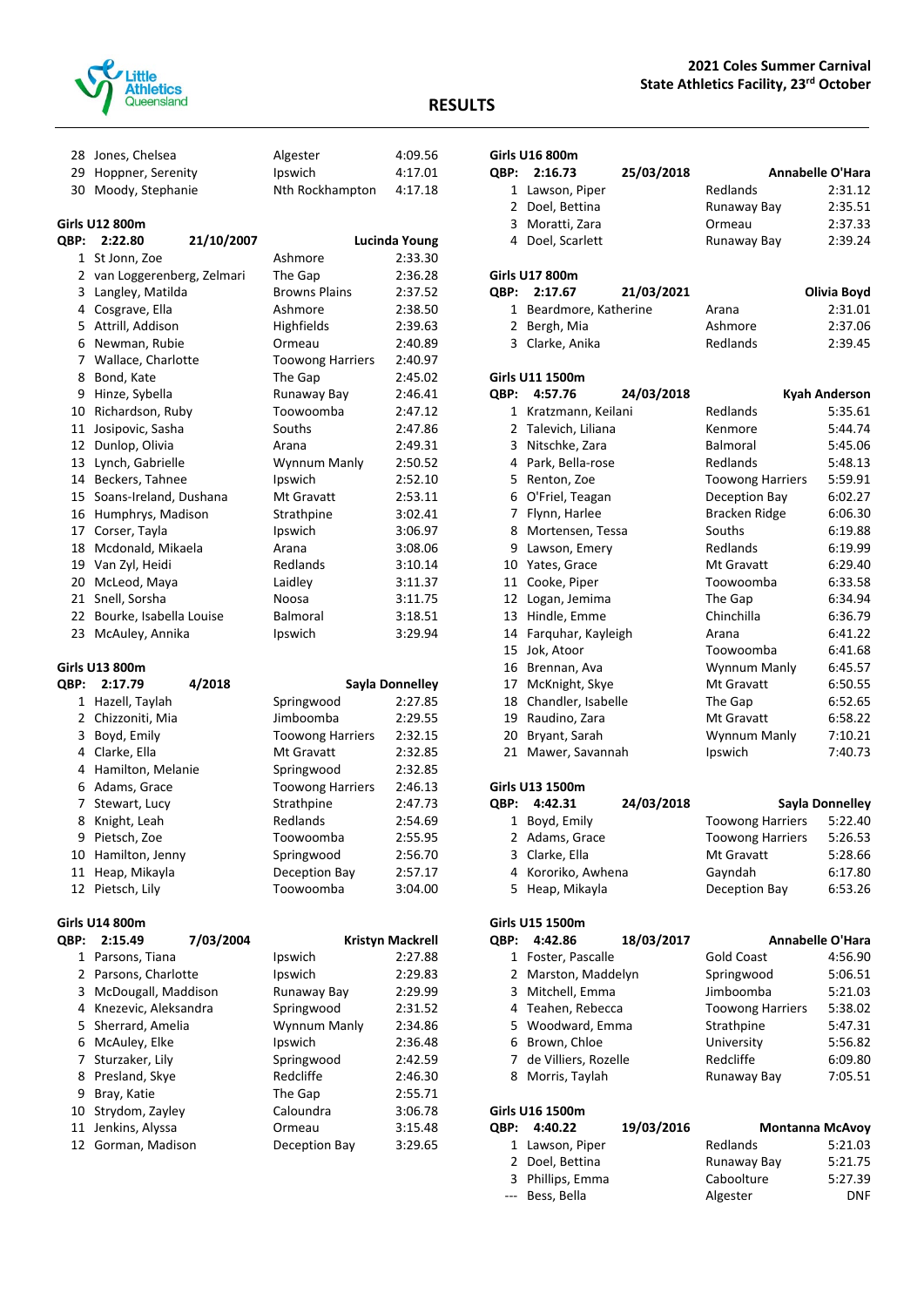

### **Girls U17 1500m**

|      | וווטטכב <i>ו</i> בט נוווט   |            |                         |                      |
|------|-----------------------------|------------|-------------------------|----------------------|
| QBP: | 4:49.66                     | 20/03/2021 |                         | Olivia Boyd          |
|      | 1 Bergh, Mia                |            | Ashmore                 | 5:56.71              |
|      | 2 Sutherland, Caitlyn       |            | Wynnum Manly            | 6:03.62              |
|      | Girls U9 700m Race Walk     |            |                         |                      |
| QBP: | 3:31.00                     | 18/03/2016 |                         | <b>Isabelle Sly</b>  |
| 1    | Kanages, Asha               |            | Mt Gravatt              | 4:33.38              |
|      | 2 Fisher, Tully             |            | Redlands                | 5:00.96              |
|      | 3 Kettlety, Erin            |            | Ipswich                 | 5:09.56              |
|      | 4 Farguhar, Asha            |            | Arana                   | 5:22.43              |
|      | 5 Kljajic, Anna             |            | Deception Bay           | 5:27.75              |
|      | 6 Van Der Westhuizen, Heidi |            | Mt Gravatt              | 5:33.38              |
|      | 7 Hermiston, Holly          |            | Redlands                | 5:51.20              |
| 8    | Vergers, Aurora             |            | Springwood              | 6:03.01              |
|      | --- Best, Lorin             |            | Maryborough             | DQ                   |
|      | --- Lesa, Lala              |            | <b>Gold Coast</b>       | DQ                   |
|      | Girls U10 1100m Race Walk   |            |                         |                      |
| QBP: | 5:42.23                     | 31/03/2006 |                         | <b>Rachel Barker</b> |
|      | 1 Welch, Isabella           |            | Springwood              | 7:10.35              |
|      | 2 Russell, Kaydence         |            | Ipswich                 | 7:26.97              |
|      | 3 Vanner, Alexandra         |            | <b>Toowong Harriers</b> | 7:32.03              |
|      | 4 Larsen, Emma              |            | Springwood              | 7:37.51              |
|      | 5 Hermus, Eliana            |            | Noosa                   | 7:59.80              |
|      | 6 Farquhar, Brianna         |            | Arana                   | 8:01.85              |
|      | 7 Gilchrist, Drew           |            | Springwood              | 8:02.32              |
| 8    | Trent, Arya                 |            | Deception Bay           | 8:39.31              |
| 9    | Dunleavy, Savannah          |            | Deception Bay           | 8:39.31              |
|      |                             |            |                         |                      |

| 9 Dunleavy, Savannah | Deception Bay   | 8:39.31 |
|----------------------|-----------------|---------|
| --- Goddard, Stella  | Caloundra       | DQ      |
| --- Pitt, Kya        | Laidley         | DQ      |
| --- Moody, Stephanie | Nth Rockhampton | DQ      |
| --- Schubel, Emily   | Toowoomba       | DQ      |
| --- Vicary, Dakota   | City North      | DQ      |
| --- Johnston, Imogen | Centenary       | DO      |

## **Girls U11 1100m Race Walk**

| <b>OBP:</b> | 5:14.14                     | 17/03/2017 |                         | <b>Anika Clarke</b> |
|-------------|-----------------------------|------------|-------------------------|---------------------|
|             | 1 Kratzmann, Keilani        |            | Redlands                | 6:13.97             |
|             | 2 Renton, Zoe               |            | <b>Toowong Harriers</b> | 6:18.06             |
|             | 3 Waterman, Kiara           |            | Deception Bay           | 6:35.11             |
|             | 4 Gee, Isabella             |            | Ipswich                 | 6:50.05             |
|             | 5 Froget Penaranda, Barbara |            | <b>Toowong Harriers</b> | 7:15.00             |
|             | 6 Raudino, Zara             |            | Mt Gravatt              | 7:20.39             |
|             | 7 Shields, Ebony            |            | Ipswich                 | 8:19.78             |
| 8           | McKnight, Skye              |            | Mt Gravatt              | 8:20.56             |
|             | 9 Trent, Katelyn            |            | Deception Bay           | 8:22.34             |
|             | 10 Farguhar, Kayleigh       |            | Arana                   | 8:32.60             |

#### **Girls U12 1500m Race Walk**

| <b>OBP:</b> | 7:22.44                 | 19/03/2021 |                 | Natasha Flahey |
|-------------|-------------------------|------------|-----------------|----------------|
|             | 1 Cosgrave, Ella        |            | Ashmore         | 8:12.60        |
|             | 2 Bray, Laura           |            | The Gap         | 8:15.59        |
|             | 3 Mcdonald, Mikaela     |            | Arana           | 8:27.16        |
|             | 4 Anderson, Pippa       |            | Redlands        | 10:24.57       |
|             | 5 McLean, Lilly         |            | Redlands        | 10:43.50       |
|             | 6 Lucas, Rihanna        |            | Redlands        | 10:51.89       |
|             | 7 Wain, Olivia          |            | Helensvale      | 11:04.51       |
| 8           | Bourke, Isabella Louise |            | <b>Balmoral</b> | 12:18.78       |
|             | --- Athousis, Georgina  |            | Algester        | DQ             |
|             | --- Kororiko, Felicity  |            | Gayndah         | DQ             |
|             |                         |            |                 |                |

|              | Girls U13 1500m Race Walk |            |                         |                  |
|--------------|---------------------------|------------|-------------------------|------------------|
| QBP:         | 6:42.31                   | 4/2018     |                         | Jayda Anderson   |
| $\mathbf{1}$ | Clarke, Makenna           |            | Redlands                | 7:51.46          |
|              | 2 Pickvance-Yee, Destinee |            | Springwood              | 8:16.80          |
|              | 3 Barron, Maya            |            | Mudgeeraba              | 8:27.66          |
|              | 4 Kororiko, Awhena        |            | Gayndah                 | 9:10.67          |
|              | 5 Sheehan, Emma           |            | <b>Toowong Harriers</b> | 10:07.83         |
|              | --- Mehta, Hannah         |            | Mudgeeraba              | DQ               |
|              | Girls U14 1500m Race Walk |            |                         |                  |
| QBP:         | 6:48.28                   | 18/03/2016 |                         | Caitlin Hannigan |
|              | 1 Sharpe, Milly           |            | Gladstone               | 7:39.70          |
|              | 2 Presland, Skye          |            | Redcliffe               | 8:26.25          |
|              | 3 Bray, Katie             |            | The Gap                 | 8:27.67          |
|              | Girls U15 1500m Race Walk |            |                         |                  |
|              |                           |            |                         |                  |
| QBP:         | 6:20.81                   | 20/03/2015 |                         | Katie Hayward    |
| 1            | Teahen, Rebecca           |            | <b>Toowong Harriers</b> | 7:30.03          |
|              | 2 Gee, Tamika             |            | Ipswich                 | 7:53.93          |
|              | 3 Goulding, Lily          |            | Ipswich                 | 8:40.56          |
|              | 4 Lucas, Hayley           |            | Redlands                | 9:35.56          |
|              | 5 Morris, Taylah          |            | Runaway Bay             | 10:12.39         |
|              | 6 Thomasson, Aleksia      |            | Mt Gravatt              | 10:13.43         |
|              | --- Teo, Jessica          |            | Mt Gravatt              | DQ               |
|              | --- Turei, Paige          |            | Mt Gravatt              | DQ               |
|              | Girls U16 1500m Race Walk |            |                         |                  |
| QBP:         | 6:13.53                   | 18/03/2016 |                         | Katie Hayward    |
|              | 1 Heap, Ashanti           |            | <b>Gold Coast</b>       | 7:51.33          |
|              | 2 Chadwick, Phoebe        |            | Bracken Ridge           | 8:10.99          |
| 3            | Lawson, Piper             |            | Redlands                | 8:11.38          |

#### **Girls U17 1500m Race Walk**

| <b>OBP:</b> | 6:57.47           | 26/03/2010 |               | Jessica Pickles |
|-------------|-------------------|------------|---------------|-----------------|
|             | 1 Clarke, Anika   |            | Redlands      | 7:20.50         |
|             | 2 Bergh, Mia      |            | Ashmore       | 7:45.92         |
|             | 3 Millard, Summer |            | Deception Bay | 8:14.58         |
|             | 4 Fisher, Torryn  |            | Redlands      | 8:41.61         |
|             | 5 Brady, Korey    |            | Aspley        | 8:42.82         |

5 Suchting, Mikayla Ipswich 10:17.87

#### **Girls U8 60m Hurdles**

| 1  | Hatfield, Ruby     | Runaway Bay             | 13.05 |
|----|--------------------|-------------------------|-------|
| 2  | Charles, Havana    | Helensvale              | 13.17 |
| 3  | Warren, Indiana    | City North              | 13.31 |
| 4  | Elliott, Matilda   | Gold Coast              | 13.34 |
| 5  | Astill, Skye       | Balmoral                | 13.39 |
| 6  | McLeod, Islay      | Balmoral                | 13.41 |
| 7  | Ayii, Ajah         | Toowoomba               | 13.48 |
| 8  | Lowe, Amelia       | Jimboomba               | 13.51 |
| 9  | South, Tahlia      | Ashmore                 | 13.52 |
| 10 | Hawkins, Marlee    | Ormeau                  | 13.74 |
| 11 | Sipka, Anastasia   | Mt Gravatt              | 14.08 |
| 12 | Page, Jacinta      | <b>Balmoral</b>         | 14.14 |
| 13 | Bowman, Aria       | Strathpine              | 14.15 |
| 14 | Buol, Yar          | <b>Browns Plains</b>    | 14.16 |
| 15 | Richardson, Violet | Toowoomba               | 14.18 |
| 16 | Vanner, Emily      | <b>Toowong Harriers</b> | 14.27 |
| 17 | Humphrys, Kaylee   | Strathpine              | 14.55 |
| 18 | Tharenou, Sienna   | Arana                   | 14.56 |
| 19 | Ward, Annastasia   | Deception Bay           | 14.74 |
| 20 | Blackburn, Izzy    | Mudgeeraba              | 14.75 |
| 21 | Tairea, Tallulah   | Balmoral                | 14.79 |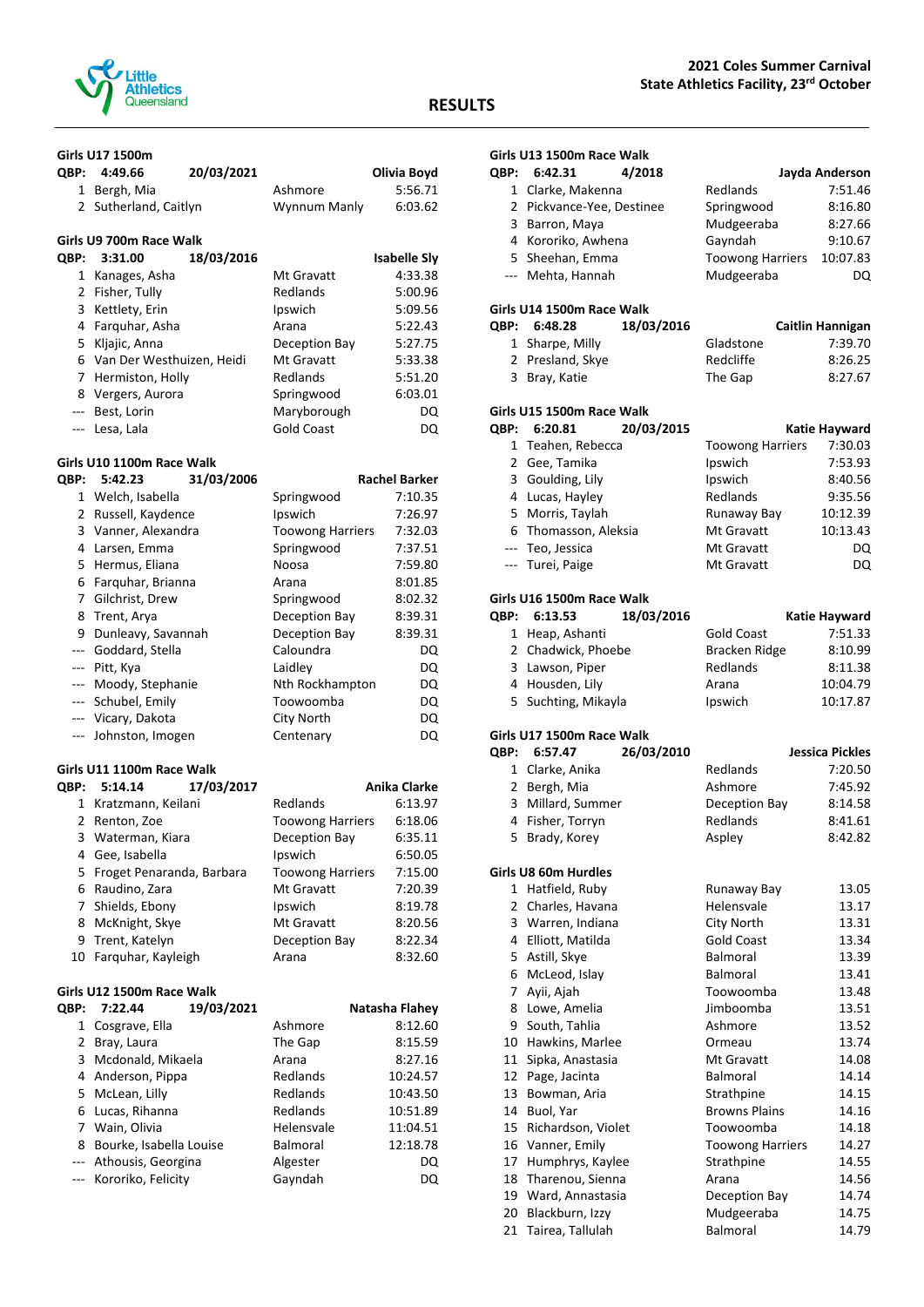

| 22             | Kearney, Cienna          | Laidley                 | 14.79            |
|----------------|--------------------------|-------------------------|------------------|
| 23             | O'Sullivan, Xaliyah      | <b>Browns Plains</b>    | 14.84            |
| 24             | Prowse, Mila             | Redlands                | 14.86            |
| 25             | Pappalardo, Skye         | Wynnum Manly            | 15.21            |
| 26             | Newton, Ava              | Strathpine              | 15.51            |
| 27             | Mortimer, Rizanna        | Aspley                  | 15.61            |
| 28             | Melton-Enkera, Azaeliyah | Algester                | 15.80            |
| 29             | Madsen, Khloe            | Ashmore                 | 15.96            |
| 30             | Marcon, Annabel          | <b>Bundaberg</b>        | 16.09            |
| 31             | Montgomery, Penelope     | Toowoomba               | 16.14            |
| 32             | Walker, Mia              | Kenmore                 | 16.28            |
| 33             | Beresford, Ivy           | <b>Bundaberg</b>        | 16.37            |
| 34             | Vuniwaga, Naomi          | Deception Bay           | 16.44            |
| 35             | McKnight, Lucy           | Mt Gravatt              | 17.15            |
| 36             | Sparkes, Skylar          | Redlands                | 17.56            |
| 37             | Mills, Olivia            | City North              | 17.84            |
| 38             | Talevich, Alexa          | Kenmore                 | 17.84            |
| 39             | Roberts, Amelia          | Mt Gravatt              | 18.15            |
| 40             | Baart, Indianna          | <b>Toowong Harriers</b> | 26.53            |
|                | Girls U9 60m Hurdles     |                         |                  |
| QBP:           | 10.45<br>24/03/2007      |                         | Letitia Spedding |
|                | 1 Francois, Trinity      | Ormeau                  | 11.72            |
|                | 2 Kanages, Asha          | Mt Gravatt              | 12.09            |
|                | 3 Sturm, Peyton          | Jimboomba               | 12.26            |
| 4              | Sippel, Lori             | Ipswich                 | 12.39            |
|                | 5 Munday, Paige          | Springwood              | 12.72            |
|                | 6 Tulloch, Karter        | Ipswich                 | 12.79            |
| $\overline{7}$ | Stanworth, Chloe         | Redcliffe               | 12.83            |
|                | 8 Schweizer, Ava         | <b>Toowong Harriers</b> | 12.95            |
|                | 9 Parfitt, Rosie         | Springwood              | 12.99            |
|                | 10 Goh, Audrey           | Souths                  | 12.99            |
| 11             | Kandangomuwe, Sanela     | <b>Toowong Harriers</b> | 13.21            |
|                | 12 Fisher, Tully         | Redlands                | 13.25            |
| 13             | Ablang, Valentina        | Mudgeeraba              | 13.36            |
| 14             | Goldsmith, Lucy          | Centenary               | 13.55            |
| 15             | Coombs, Bailey           | Mt Gravatt              | 13.70            |

16 Onaga, Jonina **Strathpine** 13.71 17 Butler, Maggie **Centenary** 13.71 18 Hoppe, Rosie **The Gap** 13.89 Benedict, Caitlin Runaway Bay 14.03 20 Bricknell-Hewitt, Kirah Mudgeeraba 14.08 21 Smith, Larnee Harper Balmoral 14.16 22 Buckby, Grace Redlands 14.30 23 Dundas, Eve **Kenmore** 14.78 24 Van Der Westhuizen, Heidi Mt Gravatt 15.04 25 Bourke, Josephine Lacey Balmoral 15.20 26 Vergers, Aurora **Springwood** 15.77 27 Beck, Piper Springwood 16.14 Rizk, Sybella Centenary 17.49 29 Farquhar, Asha Arana Arana 18.42

| 16 | Buol, Agaw               | <b>Browns Plains</b>    | 13.18 |
|----|--------------------------|-------------------------|-------|
| 17 | Peacock, Isabel          | Springwood              | 13.41 |
| 18 | Hawkins, Indie           | Ormeau                  | 13.59 |
| 19 | Ganter, Andie            | <b>Toowong Harriers</b> | 13.81 |
|    | 20 Stansfield, Indiana   | <b>Toowong Harriers</b> | 14.01 |
| 21 | Daly, Matilda            | Mt Gravatt              | 14.06 |
|    | 22 Vanner, Alexandra     | <b>Toowong Harriers</b> | 14.07 |
| 23 | Cooke, Georgia           | Redlands                | 14.13 |
| 24 | Johns, Erin              | Mt Gravatt              | 14.14 |
| 25 | Henzell, Eloise          | City North              | 14.18 |
| 26 | Lee, Zoe                 | Ipswich                 | 14.19 |
| 27 | Hercoe, Preslie          | Ashmore                 | 14.37 |
| 28 | Helgeson, Willow         | Runaway Bay             | 14.53 |
| 29 | von dem Bongart, Alize   | Kenmore                 | 14.60 |
| 30 | Goddard, Stella          | Caloundra               | 14.73 |
| 31 | Page, Serena             | Balmoral                | 14.79 |
|    | 32 Dwyer, Phoebe         | <b>Toowong Harriers</b> | 14.95 |
| 33 | Anderson, Ella           | Warwick                 | 14.99 |
| 34 | Burgess, Layla           | <b>Browns Plains</b>    | 15.49 |
|    | 35 Vijayakumar, Saadhana | Aspley                  | 15.77 |
| 36 | Leeder, Aleena           | Springwood              | 17.01 |
| 37 | Pitt, Kya                | Laidley                 | 17.09 |
| 38 | Eglington, Ava           | Redlands                | 17.21 |
| 39 | Donaldson, Emily         | Strathpine              | 17.38 |

40 Farquhar, Brianna **Arana** Arana 17.49

11 Stander, Juliana Toowong Harriers 12.96 Ritchie, Maci Gympie 13.00 Lekieffre, Claudia Toowong Harriers 13.00 14 Hansmeyer, Kayla **Runaway Bay** 13.00 Wohlsen, Minaya Centenary 13.17

**Girls U11 80m Hurdles**

| QBP:           | 13.24                   | 21/03/2021 |                         | Lara Crisafi |
|----------------|-------------------------|------------|-------------------------|--------------|
| $\mathbf{1}$   | Paea, Houstand          |            | Ipswich                 | 13.67        |
| $\overline{2}$ | Steele, Abigail         |            | Aspley                  | 14.29        |
| 3              | Fermor, Jorja           |            | Mudgeeraba              | 14.76        |
| 4              | Hooper, Lilah           |            | Ipswich                 | 15.05        |
| 5              | Bynge, Amy              |            | Runaway Bay             | 15.16        |
| 6              | Antonio, Bianca         |            | Ipswich                 | 15.36        |
| 7              | Platell, Charlotte      |            | <b>Beaudesert</b>       | 15.59        |
| 8              | Massingale, Cydney      |            | Deception Bay           | 15.71        |
| 9              | Brown, Brigette         |            | Mt Gravatt              | 16.11        |
| 10             | Raath-Miralles, Havanna |            | <b>Gold Coast</b>       | 16.18        |
| 11             | Benedict, Marisa        |            | Runaway Bay             | 16.37        |
|                | 12 Fernandez, Lara      |            | Wynnum Manly            | 16.40        |
|                | 13 Evans, Audrey        |            | Balmoral                | 16.46        |
| 14             | Beveridge, Sophie       |            | Redlands                | 16.55        |
| 15             | Barnett, Lily           |            | Centenary               | 16.61        |
| 16             | Nitschke, Zara          |            | Balmoral                | 16.66        |
| 17             | Green, Taleah           |            | Mt Gravatt              | 16.66        |
|                | 18 Waterman, Kiara      |            | Deception Bay           | 16.96        |
| 19             | Dennis, Emiliana        |            | Wynnum Manly            | 16.97        |
| 20             | Harrison, Jessica       |            | Deception Bay           | 17.15        |
| 21             | Ransome, Tileayah       |            | Mudgeeraba              | 17.17        |
| 22             | Reid, Dakota            |            | Aspley                  | 17.30        |
| 23             | Malone, Tayla           |            | <b>Browns Plains</b>    | 17.80        |
| 24             | Bryant, Sarah           |            | Wynnum Manly            | 17.80        |
| 24             | Ilander, Ava            |            | Bundaberg               | 17.80        |
| 26             | Renton, Zoe             |            | <b>Toowong Harriers</b> | 17.85        |
| 27             | Andrews, Chloe          |            | Centenary               | 17.92        |
| 28             | Paljakka, Lexi          |            | Wynnum Manly            | 17.93        |
| 29             | Mortensen, Tessa        |            | Souths                  | 17.95        |
| 30             | Heap, Jessica           |            | Deception Bay           | 18.07        |
| 31             | Sams, Erin              |            | Kenmore                 | 18.16        |

#### **Girls U10 60m Hurdles**

| <b>OBP:</b> | 10.41               | 24/03/2019 |            | <b>Alyssa McDonald</b> |
|-------------|---------------------|------------|------------|------------------------|
| 1           | Fielding, Charlotte |            | Jimboomba  | 11.71                  |
|             | 2 Keays, Halo       |            | Ashmore    | 11.84                  |
|             | 3 Jones, Chelsea    |            | Algester   | 11.87                  |
|             | 4 Metassa, Ava      |            | Aspley     | 12.12                  |
|             | 5 Rankine, Harper   |            | Caloundra  | 12.35                  |
|             | 6 Huang, Sofina     |            | Sunnybank  | 12.56                  |
|             | 7 Dale, Summer      |            | Mt Gravatt | 12.61                  |
|             | 8 Ley, Madeline     |            | Mudgeeraba | 12.83                  |
| 9           | Roberts, Chilli     |            | Ormeau     | 12.92                  |
| 10          | Wilson, Kiko        |            | Laidley    | 12.93                  |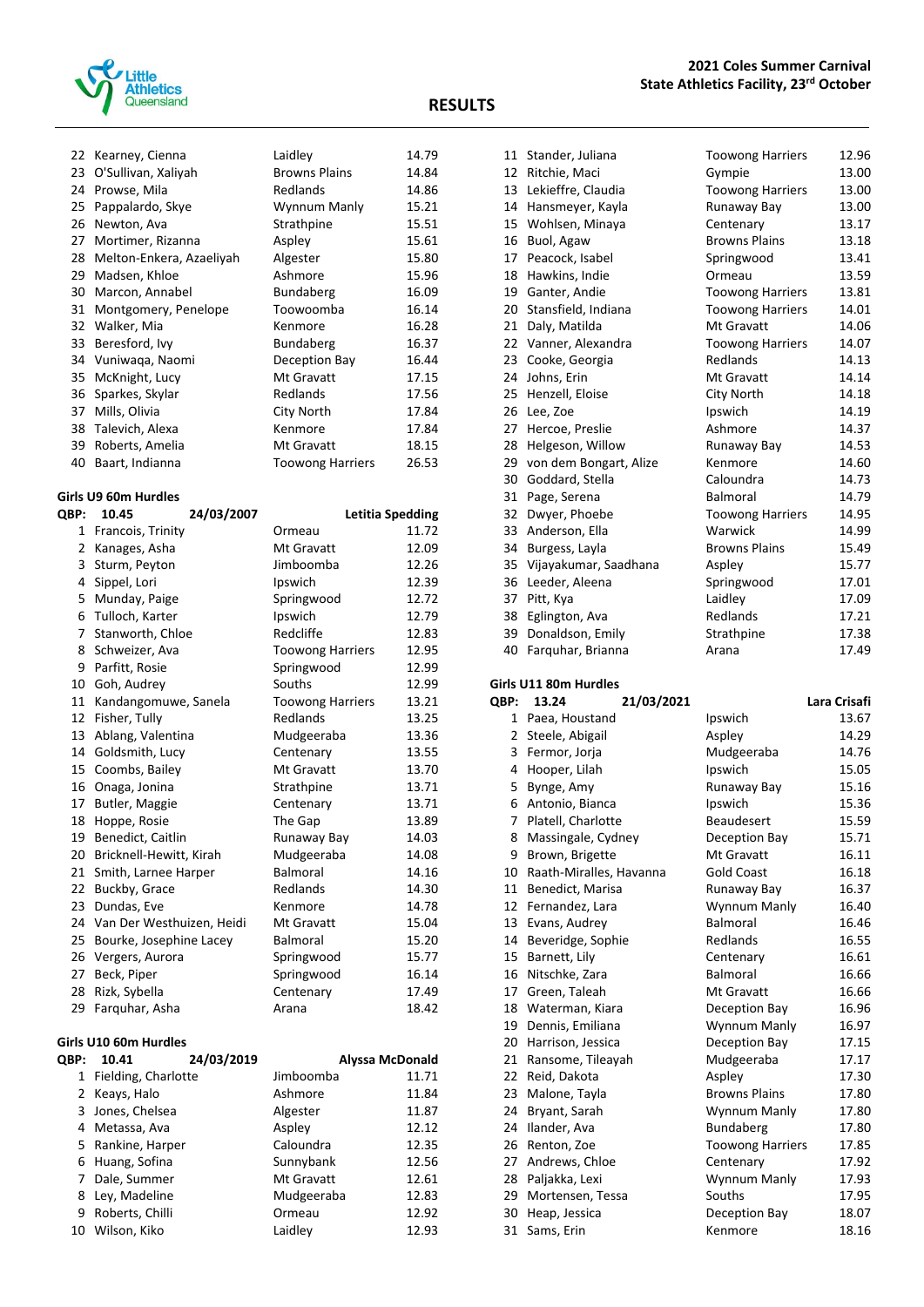

| 32 | Kleingeld, Jessie          | Kenmore                 | 18.39 |
|----|----------------------------|-------------------------|-------|
| 33 | Pearce, Olivia             | Highfields              | 18.51 |
|    | Turner, Maddison<br>34     | Centenary               | 18.57 |
|    | 35<br>Franke, Jemma        | <b>Highfields</b>       | 18.60 |
|    | 36<br>Walkington, Emma     | Toowoomba               | 18.62 |
| 37 | Hindle, Emme               | Chinchilla              | 18.68 |
|    | 38<br>Jok, Atoor           | Toowoomba               | 18.73 |
| 39 | Trowse, Lilliana           | <b>Toowong Harriers</b> | 18.80 |
| 40 | Burns, Sierra              | Mt Gravatt              | 18.81 |
| 41 | Carey, Violet              | Souths                  | 18.83 |
|    | 42<br>Yates, Grace         | Mt Gravatt              | 19.19 |
|    | 43<br>Covey, Payton        | Laidley                 | 19.43 |
| 44 | Sullivan, Eliana           | Strathpine              | 19.45 |
| 45 | Cooke, Piper               | Toowoomba               | 19.60 |
| 46 | McKnight, Skye             | Mt Gravatt              | 19.68 |
|    | 47<br>Trent, Katelyn       | Deception Bay           | 20.20 |
|    | Woolfield, Elizabeth<br>48 | Centenary               | 20.31 |
| 49 | Beck, Sienna               | Springwood              | 21.32 |
|    | 50<br>Brown, Millah        | Arana                   | 21.42 |
|    | 51<br>Brennan, Ava         | Wynnum Manly            | 21.90 |
|    | 52<br>Farguhar, Kayleigh   | Arana                   | 22.11 |
| 53 | Sarafian, Amelia           | Wynnum Manly            | 23.49 |
|    |                            |                         |       |

## **Girls U12 80m Hurdles**

| QBP:             | 13.23                   | 21/03/2021 |                   | <b>Chloe Munro</b> |
|------------------|-------------------------|------------|-------------------|--------------------|
| $\mathbf{1}$     | Crisafi, Lara           |            | Mt Gravatt        | 13.43              |
| $\overline{2}$   | Gerstenberger, Kiana    |            | Algester          | 13.69              |
| 3                | Elkington, Sophie       |            | University        | 13.79              |
| 4                | Williams, Ella          |            | Highfields        | 14.28              |
| 5                | Chambers, Dakota        |            | Toowoomba         | 14.83              |
| 6                | Bond, Kate              |            | The Gap           | 14.86              |
| 7                | Clayton, Taya           |            | Noosa             | 14.87              |
| 8                | Vuniwaga, Amelia        |            | Deception Bay     | 14.92              |
| 9                | Leembruggen, Leah       |            | Kenmore           | 15.50              |
| 10               | Daly, Isabella          |            | Mt Gravatt        | 16.17              |
|                  | 11 Graham, Savannah     |            | Mt Gravatt        | 16.20              |
| 12 <sup>12</sup> | Bienke, Olivia          |            | Ipswich           | 16.36              |
| 13               | Eichperger, Evita       |            | Mt Gravatt        | 16.49              |
| 14               | Somerville, Ana         |            | The Gap           | 16.66              |
| 15               | Bohen, Ruby             |            | Ipswich           | 16.98              |
| 16               | Goldsmith, Abby         |            | Centenary         | 17.19              |
|                  | 17 Andrews, Tyeera      |            | <b>Gold Coast</b> | 17.31              |
| 18               | Grant, Georgia          |            | Noosa             | 17.37              |
| 19               | Cosgrave, Ella          |            | Ashmore           | 17.39              |
| 20               | Barlow, Milly           |            | Helensvale        | 17.48              |
|                  | 21 Terpstra, Sienna     |            | <b>Balmoral</b>   | 17.50              |
|                  | 22 Humphrys, Madison    |            | Strathpine        | 17.61              |
| 23               | Houston, Skye           |            | Kenmore           | 17.72              |
| 24               | Kearney, Hailey         |            | Laidley           | 19.59              |
| 25               | McLean, Lilly           |            | Redlands          | 19.63              |
| 26               | Clark, Addison          |            | Strathpine        | 19.91              |
| 27               | Bourke, Isabella Louise |            | <b>Balmoral</b>   | 20.15              |
| 28               | Sparkes, Macy           |            | Redlands          | 20.98              |
| 29               | Mawer, Isla             |            | Ipswich           | 21.03              |
| 30               | Barlow, Izzy            |            | Helensvale        | 22.54              |

## **Girls U13 80m Hurdles**

| QBP: | 12.35                | 4/2018 |                         | <b>Amelita Case</b> |
|------|----------------------|--------|-------------------------|---------------------|
|      | 1 McDonald, Alyssa   |        | <b>Gold Coast</b>       | 13.64               |
|      | 2 Munro, Chloe       |        | Wynnum Manly            | 13.83               |
|      | 3 Colless, Hayley    |        | Nth Mackay              | 13.86               |
|      | 4 Kypr, Calise       |        | Springwood              | 14.18               |
|      | 5 Farinazzo, Addison |        | <b>Toowong Harriers</b> | 14.91               |
|      | 6 Kennedy, Annabel   |        | Strathpine              | 15.21               |

|   | 7 Ritchie, Tamika   | Centenary         | 15.43 |
|---|---------------------|-------------------|-------|
|   | 8 Staples, Serena   | Redlands          | 16.47 |
| 9 | Platell, Alana-Jane | <b>Beaudesert</b> | 16.89 |
|   | 10 Snow, Piper      | City North        | 17.59 |
|   | 11 Bassett, Saskia  | <b>Gold Coast</b> | 18.85 |
|   | 12 Griffis, Stellar | Mudgeeraba        | 19.03 |
|   | 13 Hickman, Evie    | Deception Bay     | 19.14 |
|   | 14 Hagarty, Aria    | The Gap           | 19.28 |
|   | 15 Hamilton, Jenny  | Springwood        | 20.10 |
|   | 16 Botha, Handre    | Toowoomba         | 20.89 |
|   | 17 Gahan, Josie     | The Gap           | 21.28 |
|   |                     |                   |       |

#### **Girls U14 80m Hurdles**

| QBP:         | 12.33                | 26/03/2011 |               | Aliyah Johnson |
|--------------|----------------------|------------|---------------|----------------|
| $\mathbf{1}$ | Condon, Adalena      |            | Mt Gravatt    | 13.48          |
| 2            | Hopwood, Georgia     |            | City North    | 13.75          |
| 3            | Maizey, Perla        |            | Strathpine    | 13.84          |
| 4            | Griffin, Chloe       |            | The Gap       | 14.01          |
| 5.           | Cox, Ruby            |            | Ormeau        | 14.29          |
| 6            | Somerville, Emilie   |            | The Gap       | 14.33          |
| 7            | Batty, Charlotte     |            | Jimboomba     | 14.34          |
| 8            | Booth-Gray, Cadence  |            | Mudgeeraba    | 14.45          |
| 9            | Platen, Indiana      |            | Centenary     | 14.66          |
| 10           | Sherrard, Amelia     |            | Wynnum Manly  | 14.93          |
| 11           | Law, Lilee           |            | Bundaberg     | 15.16          |
|              | 12 Windsor, Jordanna |            | Redcliffe     | 15.74          |
| 13           | Ransome, Trinity     |            | Mudgeeraba    | 16.66          |
| 14           | Kapernick, Georgia   |            | South Burnett | 17.04          |
| 15           | McAuley, Elke        |            | Ipswich       | 17.14          |
| 16           | Hart, Rheanna        |            | Toowoomba     | 19.85          |
| 17           | Gorman, Madison      |            | Deception Bay | 20.22          |

#### **Girls U15 90m Hurdles**

| <b>OBP:</b> | 12.90                | 20/04/2012 |                   | Aliyah Johnson |
|-------------|----------------------|------------|-------------------|----------------|
|             | 1 Seremet, Sovannary |            | Redlands          | 14.02          |
|             | 2 Severinsen, Abbie  |            | Ipswich           | 14.55          |
|             | 3 Allen, Matilda     |            | <b>Gold Coast</b> | 15.90          |
| 4           | Brown, Chloe         |            | University        | 16.35          |
|             | 5 Smrcka, Emma       |            | Mt Gravatt        | 16.62          |
| 6           | Ryalls, Teikia       |            | Strathpine        | 16.68          |
|             | 7 O'Brien, Makenzie  |            | University        | 17.10          |
| 8           | Carter, Sarah        |            | Toowoomba         | 17.47          |
| 9           | Beckers, Eliza       |            | Ipswich           | 19.95          |
|             |                      |            |                   |                |

#### **Girls U16 90m Hurdles**

| <b>OBP:</b>            | 13.07               | 19/03/2016 | <b>Camryn Newton-Smith</b> |       |
|------------------------|---------------------|------------|----------------------------|-------|
|                        | 1 Goody, Charlize   |            | Ipswich                    | 13.91 |
|                        | 2 Hilton, Eboniee   |            | Caboolture                 | 17.84 |
|                        | 3 Suchting, Mikayla |            | Ipswich                    | 18.01 |
| Girls U17 100m Hurdles |                     |            |                            |       |
|                        |                     |            |                            |       |
| QBP:                   | 14.44               | 18/03/2017 | <b>Camryn Newton-Smith</b> |       |
|                        | 1 Mulholland, Sarah |            | Wynnum Manly               | 17.07 |
|                        | 2 Cox, Essie        |            | Deception Bay              | 18.77 |

## Sutherland, Caitlyn Wynnum Manly 20.56 **Girls U9 High Jump**

| OBP: 1.21m          | 22/03/2013 |            | Jessica Wallace |
|---------------------|------------|------------|-----------------|
| 1 Harland, Emily    |            | University | 1.11m           |
| 2 Munday, Paige     |            | Springwood | 1.04m           |
| 3 Kanages, Asha     |            | Mt Gravatt | 1.00m           |
| 4 Gerrard, Anika    |            | Noosa      | J1.00m          |
| 4 Francois, Trinity |            | Ormeau     | J1.00m          |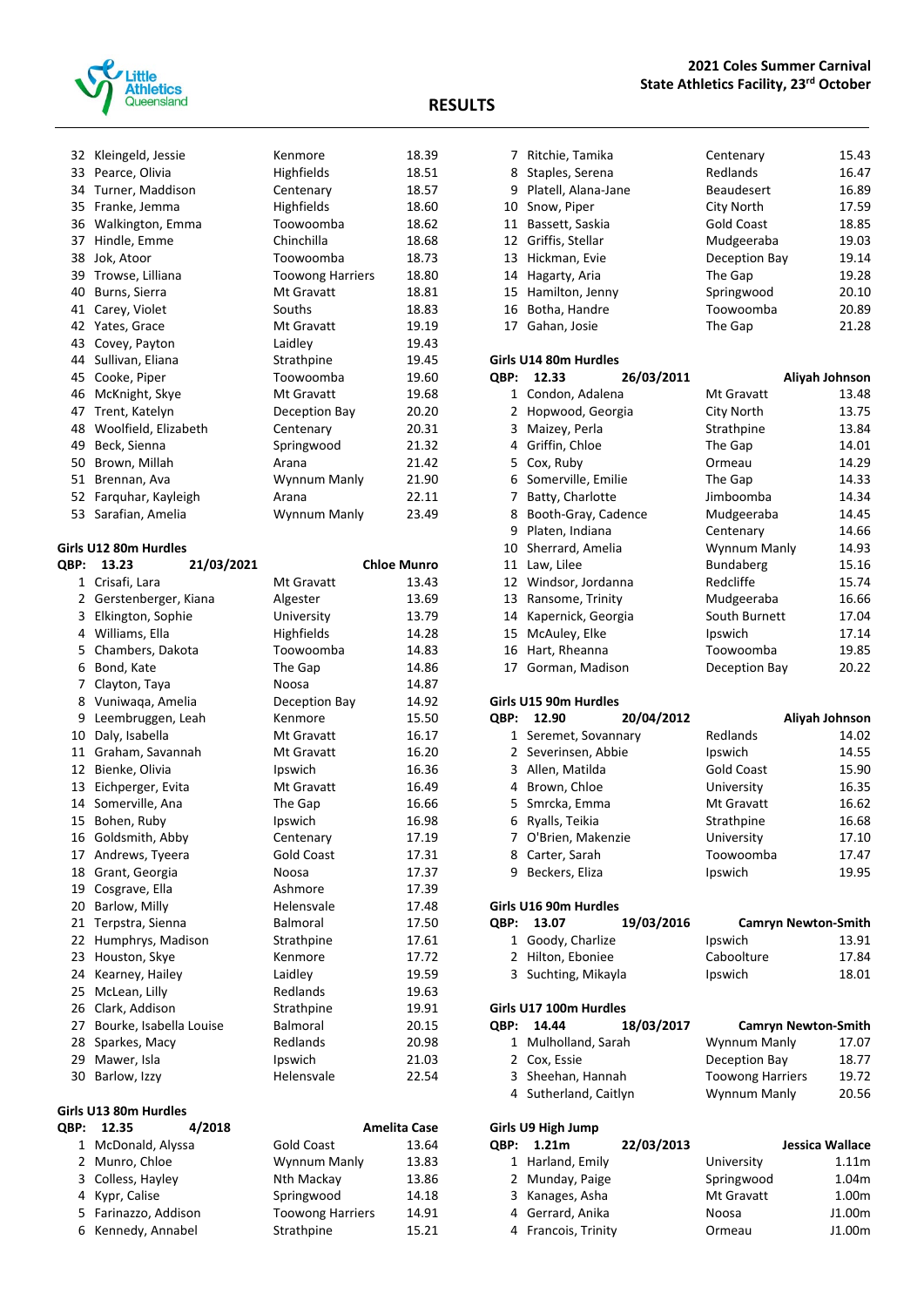

#### **RESULTS**

|                | 6 Bricknell-Hewitt, Kirah   | Mudgeeraba              | J1.00m            |
|----------------|-----------------------------|-------------------------|-------------------|
|                | 7 Scott, Olivia             | <b>Balmoral</b>         | 0.95m             |
| 8              | Doherty-Bigara, Anabelle    | Kenmore                 | J0.95m            |
| 8              | Lynch, Amity                | Ormeau                  | J0.95m            |
| 8              | Butler, Maggie              | Centenary               | J0.95m            |
| 11             | Jeuken, Laura               | Kenmore                 | J0.95m            |
|                | 12 Banaszek, Piper          | <b>Highfields</b>       | 0.90m             |
| 12             | Dunlop, Brighton            | City North              | 0.90 <sub>m</sub> |
| 14             | Aynsley, Karel              | Aspley                  | J0.90m            |
|                | 15 Volker, Emily            | Redlands                | J0.90m            |
| 16             | Richardson, Isabella        | Deception Bay           | J0.90m            |
|                | 17 Gardiner, Ava            | Arana                   | 0.85m             |
| 18             | Driver, Shylah              | Aspley                  | J0.85m            |
| 18             | Baldwin, Gretel             | Arana                   | J0.85m            |
|                | 20 Kettlety, Erin           | Ipswich                 | J0.85m            |
|                | 21 Van Zyl, Gemma           | Redlands                | 0.80m             |
|                | 21 Lesa, Lala               | <b>Gold Coast</b>       | 0.80m             |
|                | --- Bourke, Josephine Lacey | <b>Balmoral</b>         | NΗ                |
|                | --- Brittain, Tessa         | The Gap                 | NΗ                |
|                | Girls U10 High Jump         |                         |                   |
| QBP:           | 1.35m<br>23/03/2013         |                         | Mya Thomas        |
| $1 \quad$      | Greer, Harper               | Redlands                | 1.15m             |
| $\overline{2}$ | Babousis, Natalia           | Wynnum Manly            | 1.10m             |
| $\overline{2}$ | Buol, Agaw                  | <b>Browns Plains</b>    | 1.10m             |
| 2              | McFarlane, Annabelle        | City North              | 1.10m             |
| 2              | Eglington, Ava              | Redlands                | 1.10m             |
| $\overline{2}$ | Dale, Summer                | Mt Gravatt              | 1.10m             |
| $\overline{2}$ | Wolfenden, Heidi            | Arana                   | 1.10m             |
| 8              | Ryall, Sophia               | The Gap                 | 1.05m             |
| 8              | Ritchie, Maci               | Gympie                  | 1.05m             |
| 8              | Frischkorn, Elle            | Wynnum Manly            | 1.05m             |
| 11             | Hooper, Elspeth             | Ashmore                 | 1.04m             |
| 11             | Trent, Arya                 | Deception Bay           | 1.04m             |
| 13             | Douglas, Kirsty Chiedza     | Strathpine              | 1.00m             |
| 13             | Dwyer, Phoebe               | <b>Toowong Harriers</b> | 1.00m             |
| 13             | Schubel, Emily              | Toowoomba               | 1.00m             |
|                | 13 Stansfield, Indiana      | <b>Toowong Harriers</b> | 1.00m             |
|                | 17 Curtis, Madison          | Wynnum Manly            | 0.95m             |
| 17             | Wohlsen, Minaya             | Centenary               | 0.95m             |
|                |                             |                         |                   |

| 7   | Franke, Jemma      | Highfields      | J1.15m            |  |  |  |
|-----|--------------------|-----------------|-------------------|--|--|--|
| 8   | Marsh, Keira Jane  | <b>Balmoral</b> | J1.15m            |  |  |  |
| 8   | Dein, Summer       | Centenary       | J1.15m            |  |  |  |
| 10  | Evans, Audrey      | <b>Balmoral</b> | J1.15m            |  |  |  |
| 11  | Hanson, Scarlett   | <b>Balmoral</b> | 1.10m             |  |  |  |
| 11  | Nitschke, Zara     | <b>Balmoral</b> | 1.10 <sub>m</sub> |  |  |  |
| 11  | Marston, Courtney  | Springwood      | 1.10m             |  |  |  |
| 11  | Harrison, Jessica  | Deception Bay   | 1.10 <sub>m</sub> |  |  |  |
| 15  | Lawson, Emery      | Redlands        | J1.10m            |  |  |  |
| 15  | Cao-Nguyen, Isla   | Centenary       | J1.10m            |  |  |  |
| 17  | Heap, Jessica      | Deception Bay   | J1.10m            |  |  |  |
| 18  | Beveridge, Sophie  | Redlands        | J1.10m            |  |  |  |
| 19  | Talevich, Liliana  | Kenmore         | 1.05m             |  |  |  |
| 19  | Fernandez, Lara    | Wynnum Manly    | 1.05m             |  |  |  |
| 19  | Ransome, Tileayah  | Mudgeeraba      | 1.05m             |  |  |  |
| 22  | Brennan, Ava       | Wynnum Manly    | J1.05m            |  |  |  |
| 23  | Yates, Grace       | Mt Gravatt      | J1.05m            |  |  |  |
| 23  | Shields, Ebony     | Ipswich         | J1.05m            |  |  |  |
| 23  | Dennis, Emiliana   | Wynnum Manly    | J1.05m            |  |  |  |
| 26  | Burns, Sierra      | Mt Gravatt      | J1.05m            |  |  |  |
| 27  | Shand, Sienna      | Centenary       | J1.05m            |  |  |  |
| 28  | Cooke, Brittany    | Ipswich         | J1.05m            |  |  |  |
| 28  | Carey, Violet      | Souths          | J1.05m            |  |  |  |
| 30  | Apitz, Alegra      | Wynnum Manly    | 1.00m             |  |  |  |
| 30  | Covey, Payton      | Laidley         | 1.00m             |  |  |  |
| 32  | Tharenou, Chloe    | Arana           | J1.00m            |  |  |  |
| 32  | Leneham, Ellie     | Ormeau          | J1.00m            |  |  |  |
| 32  | Gallagher, Niamh   | The Gap         | J1.00m            |  |  |  |
| --- | Kleingeld, Jessie  | Kenmore         | NΗ                |  |  |  |
| --- | Rahman, Nabeeha    | Algester        | NΗ                |  |  |  |
| --- | Andrews, Chloe     | Centenary       | NΗ                |  |  |  |
|     | irls U12 High Jump |                 |                   |  |  |  |

#### **Girls**

| QBP:           | 1.65m                   | 24/03/2018 |                         | <b>Havana Harris</b> |
|----------------|-------------------------|------------|-------------------------|----------------------|
| 1              | Munro, Noa              |            | Mt Gravatt              | 1.33m                |
| 2              | Laterre, zihade         |            | Deception Bay           | J1.33m               |
| 3              | Walker, Tahlia          |            | Ormeau                  | J1.33m               |
| 4              | Newman, Rubie           |            | Ormeau                  | 1.29m                |
| 5.             | Staunton, Eliza         |            | Springwood              | J1.29m               |
| 6              | Elkington, Sophie       |            | University              | 1.25m                |
| 7              | Graham, Savannah        |            | Mt Gravatt              | J1.25m               |
| $7^{\circ}$    | Bienke, Olivia          |            | Ipswich                 | J1.25m               |
| 7              | Mancini, Allira         |            | Strathpine              | J1.25m               |
| 10             | Anderson, Pippa         |            | Redlands                | 1.20m                |
| 11             | Bond, Kate              |            | The Gap                 | J1.20m               |
| 12             | Humphrys, Madison       |            | Strathpine              | 1.15m                |
| 12             | Bray, Laura             |            | The Gap                 | 1.15m                |
| 12             | Bourke, Isabella Louise |            | Balmoral                | 1.15m                |
| 15             | Vuniwaga, Amelia        |            | Deception Bay           | J1.15m               |
| 16             | Stankovic, Lola         |            | Wynnum Manly            | J1.15m               |
| 16             | Eichperger, Evita       |            | Mt Gravatt              | J1.15m               |
| 18             | Moore, Chloe            |            | <b>Toowong Harriers</b> | J1.15m               |
| 19             | Munro, Libby            |            | Wynnum Manly            | J1.15m               |
| 20             | Bohen, Ruby             |            | Ipswich                 | 1.10m                |
| 21             | Beckers, Tahnee         |            | Ipswich                 | J1.10m               |
| 21             | Lahey, Bella            |            | Gympie                  | J1.10m               |
| 21             | Clark, Addison          |            | Strathpine              | J1.10m               |
| 24             | Ritchie, Alexa          |            | Gympie                  | J1.10m               |
| $\overline{a}$ | Mudd, Ruby              |            | Ipswich                 | NΗ                   |
| ---            | Kearney, Hailey         |            | Laidley                 | <b>NH</b>            |
| ---            | Covey, Shelby           |            | Laidley                 | NΗ                   |

#### **Girls U11 High Jump QBP: 1.46m 1/11/2015 Ella Peters**

--- Farquhar, Brianna

| 1 Bourke, Aaliyah    | <b>Bracken Ridge</b> | 1.33m             |
|----------------------|----------------------|-------------------|
| 2 Hooper, Lilah      | Ipswich              | 1.30m             |
| 3 Platell, Charlotte | <b>Beaudesert</b>    | 1.27m             |
| 4 Sandhu, Aryana     | Springwood           | 1.20 <sub>m</sub> |
| 5 Benedict, Marisa   | Runaway Bay          | 1.15m             |
| 5 Sullivan, Eliana   | Strathpine           | 1.15m             |
|                      |                      |                   |

 Hawkins, Indie Ormeau 0.95m Tavita, Hannah Ormeau 0.95m 17 Johns, Erin Mt Gravatt 0.95m 17 Welch, Isabella Springwood 0.95m Ganter, Andie Toowong Harriers 0.95m Peacock, Isabel Springwood 0.95m Carnell, Allegra The Gap 0.90m 25 Gilchrist, Drew Springwood 0.90m Vicary, Dakota City North 0.90m 25 Lee, Zoe **Ipswich** 0.90m --- Strydom, Zandri Caloundra Caloundra --- Anderson, Ella Warwick NH --- Russell, Kaydence **Ipswich** Ipswich --- Driver, Layla Aspley NH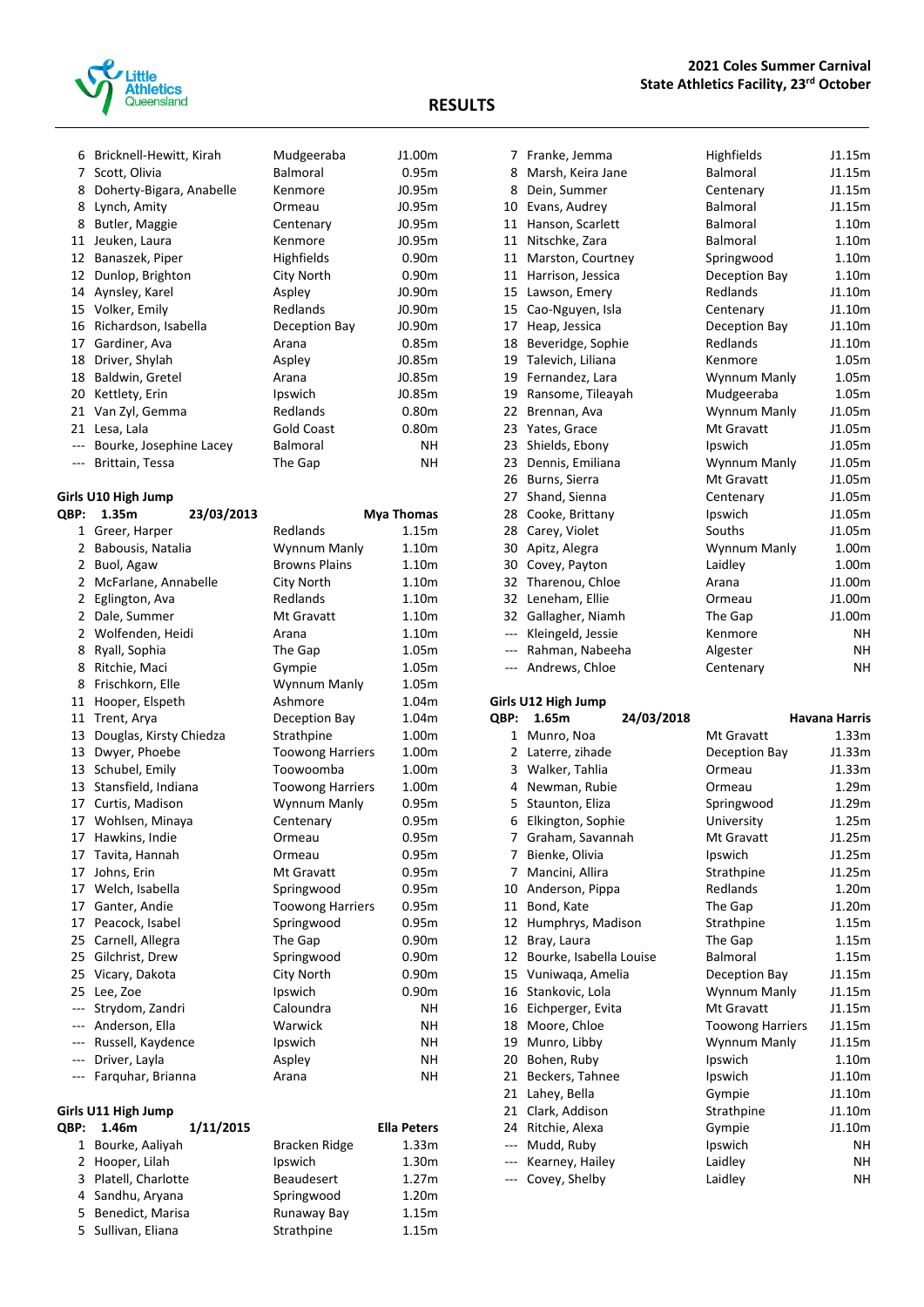

### **Girls U13 High Jump**

|             | Giris U13 Hign Jump           |                            |                        |
|-------------|-------------------------------|----------------------------|------------------------|
| QBP:        | 1.75m<br>1996                 |                            | <b>Vicki Collins</b>   |
| 1           | Blackman, Ashley              | City North                 | 1.55m                  |
|             | 2 Franke, Rylee               | Highfields                 | 1.48m                  |
| 3           | Platell, Alana-Jane           | <b>Beaudesert</b>          | 1.40m                  |
|             | 4 Kypr, Calise                | Springwood                 | J1.40m                 |
|             | 5 Hazell, Taylah              | Springwood                 | 1.35m                  |
|             | 6 Gibson, Rhiannon            | Mt Gravatt                 | J1.35m                 |
|             | 7 Brady, Chamonix             | <b>Toowong Harriers</b>    | J1.35m                 |
| 8           | Hancock, Grace                | <b>City North</b>          | J1.35m                 |
|             | 9 Knight, Leah                | Redlands                   | 1.30m                  |
|             | 10 McFarlane, Anna            | Strathpine                 | J1.30m                 |
|             | 11 Lalor, Georgia             | Redcliffe                  | 1.20m                  |
|             | Girls U14 High Jump           |                            |                        |
| QBP:        | 1.76m<br>1997                 |                            | <b>Vicki Collins</b>   |
| 1           | Hickey, Amelie                | Bracken Ridge              | 1.52m                  |
|             | 2 Cox, Ruby                   | Ormeau                     | J1.52m                 |
|             | 3 Allison, Maddyn             | Bracken Ridge              | 1.48m                  |
|             | 4 Platen, Indiana             | Centenary                  | 1.44m                  |
|             | 5 Booth-Gray, Cadence         | Mudgeeraba                 | 1.40m                  |
|             | 6 Klaas, Imogen               | Strathpine                 | J1.40m                 |
|             | 7 Bradford, Holly             | Balmoral                   | 1.35m                  |
| 8           | Evetts, Bethany               | Springwood                 | J1.35m                 |
|             | 9 Harris, Celeste             | Wynnum Manly               | J1.35m                 |
|             | 10 Ransome, Trinity           | Mudgeeraba                 | 1.30m                  |
|             | 11 Eiby, Sophie               | Strathpine                 | J1.30m                 |
|             | 12 Law, Lilee                 | Bundaberg                  | J1.30m                 |
|             | 13 Batty, Charlotte           | Jimboomba                  | 1.25m                  |
| $---$       |                               | Caloundra                  | NΗ                     |
| $---$       | Strydom, Zayley<br>Rau, Mitzy | Kenmore                    | NΗ                     |
|             | Girls U15 High Jump           |                            |                        |
| QBP:        | 1.75m<br>1993                 |                            | <b>Carmen Hunter</b>   |
|             | 1 Seremet, Sovannary          | Redlands                   | 1.54m                  |
|             | 2 Smrcka, Emma                | Mt Gravatt                 | 1.50m                  |
|             | 2 Herewini, Hailey            | Jimboomba                  | 1.50m                  |
|             |                               |                            |                        |
|             | 4 Jones, Dannielle            | City North                 | J1.50m                 |
|             | 5 Turner, Bella               | City North                 | 1.45m                  |
|             | 5 Bridge, Tahni               | Springwood                 | 1.45m                  |
|             | 7 Frazer, Scarlett            | Strathpine                 | 1.40m                  |
|             | 8 Silcock, Mia                | Runaway Bay                | 1.35m                  |
|             | 9 Severinsen, Abbie           | Ipswich                    | J1.35m                 |
|             | 10 Morris, Taylah             | Runaway Bay                | 1.30m                  |
|             | 10 Thomasson, Aleksia         | Mt Gravatt                 | 1.30m                  |
|             | Girls U16 High Jump           |                            |                        |
| <b>OBP:</b> | 1.73m<br><b>1/03/2020</b>     |                            | <b>Eloise Tolstoff</b> |
|             | 1 Stolberg, Toby              | Ipswich                    | 1.75m                  |
|             | 2 Anthony, Teresa             | Springwood                 | 1.55m                  |
|             | 3 Goody, Charlize             | Ipswich                    | J1.55m                 |
|             | --- Heap, Ashanti             | <b>Gold Coast</b>          | NH                     |
|             | Girls U17 High Jump           |                            |                        |
| QBP:        | 1.70m<br>19/03/2017           | <b>Camryn Newton-Smith</b> |                        |
|             | 1 Seremet, Kalliyan           | Redlands                   | 1.65m                  |
|             | 2 Fisher, Torryn              | Redlands                   | 1.50m                  |
|             | 3 Law, Maddison               | Bundaberg                  | 1.25m                  |

|  |  |  | Girls U7 Long Jump |
|--|--|--|--------------------|
|--|--|--|--------------------|

| 1 Cragg, Lila        | Algester   | 2.58m |
|----------------------|------------|-------|
| 1 Kime, Mikkinley    | Redlands   | 2.58m |
| 3 Tillotson, Eleanor | Noosa      | 2.40m |
| 4 Edmunds, Sophia    | City North | 2.23m |
|                      |            |       |

### **RESULTS**

|          | 5 Nolan, Sophie<br>6 Taft, May      | <b>Toowong Harriers</b><br>Aspley | 2.18m<br>2.17m    |
|----------|-------------------------------------|-----------------------------------|-------------------|
| 7        | Johns, Ava                          | Arana                             | 2.16m             |
| 7.       | Sanders, Lucy                       | <b>Toowong Harriers</b>           | 2.16m             |
| 9        | Anderson, Lydia                     | Strathpine                        | 2.09m             |
|          | 10 Richardson, Chelsea              | Deception Bay                     | 1.96m             |
| 11       | Montgomery, Brooke                  | Toowoomba                         | 1.93m             |
| 12       | Hermus, Clara                       | Noosa                             | 1.92m             |
| 13       | Kapavale, Hina                      | Toowoomba                         | 1.88m             |
| 14       | Goettler, Madelyn                   | Aspley                            | 1.85m             |
| 15       | Sippel, Scarlet                     | Ipswich                           | 1.78m             |
| 16       | Reed, Camilla                       | City North                        | 1.77m             |
|          | 17 Hlavaty, Peyton                  | <b>Browns Plains</b>              | 1.72m             |
|          | 18 Taulapiu, Taylor                 | Wynnum Manly                      | 1.66m             |
| 19       | Casey, Aliana                       | Jimboomba                         | 1.63m             |
| 20       | Chester, Piper                      | Ashmore                           | 1.55m             |
| 21       | Bohen, Violet                       | Ipswich                           | 1.54m             |
| 22       | Edmunds, Mia                        | City North                        | 1.53m             |
|          | Girls U8 Long Jump                  |                                   |                   |
| 1        | Baart, Indianna                     | <b>Toowong Harriers</b>           | 3.04 <sub>m</sub> |
| 2        | Charles, Havana                     | Helensvale                        | 2.91 <sub>m</sub> |
| 3        | Hatfield, Ruby                      | Runaway Bay                       | 2.88m             |
| 3        | Ryan, Tara                          | <b>Toowong Harriers</b>           | 2.88m             |
| 5        | Tairea, Tallulah                    | <b>Balmoral</b>                   | 2.82m             |
| 6        | Broksch, Eden                       | Toowoomba                         | 2.80m             |
| 7        | Lowe, Amelia                        | Jimboomba                         | 2.76m             |
| 8        | Entermann, Alyrah                   | Runaway Bay                       | 2.75m             |
| 9        | Bowman, Aria                        | Strathpine<br>Sunnybank           | 2.69m<br>2.60m    |
| 11       | 10 Cupac, Sofia<br>Sullivan, Lexi   | Deception Bay                     | 2.59m             |
|          | 12 Prowse, Mila                     | Redlands                          | 2.56m             |
| 13       | Tharenou, Sienna                    | Arana                             | 2.51 <sub>m</sub> |
| 13       | Hawkins, Marlee                     | Ormeau                            | 2.51 <sub>m</sub> |
| 15       | McLeod, Islay                       | <b>Balmoral</b>                   | 2.50m             |
| 16       | Kearney, Cienna                     | Laidley                           | 2.45m             |
|          | 17 Vuniwaqa, Naomi                  | Deception Bay                     | 2.43m             |
| 18       | Buol, Yar                           | <b>Browns Plains</b>              | 2.42 <sub>m</sub> |
| 19       | Richardson, Violet                  | Toowoomba                         | 2.39m             |
| 20       | Mortimer, Rizanna                   | Aspley                            | 2.38m             |
| 20       | Montgomery, Penelope                | Toowoomba                         | 2.38m             |
| 22       | Newton, Ava                         | Strathpine                        | 2.30m             |
| 22       | Brown, Maya                         | Runaway Bay                       | 2.30m             |
| 22       | Frost, Zoe                          | City North                        | 2.30m             |
| 25       | Elliott, Matilda                    | <b>Gold Coast</b>                 | 2.24m             |
| 25       | Mudd, Indianna                      | Ipswich                           | 2.24m             |
| 27       | Marcon, Annabel                     | Bundaberg                         | 2.23m             |
| 28<br>29 | Beresford, Ivy<br>Roberts, Amelia   | Bundaberg<br>Mt Gravatt           | 2.14m<br>2.13m    |
| 30       | Furber, Chloe                       | Runaway Bay                       | 2.11m             |
| 31       | Blackburn, Izzy                     | Mudgeeraba                        | 2.09m             |
| 31       | Edwards, Isla                       | <b>Browns Plains</b>              | 2.09m             |
| 33       | Duesing, Mia                        | Kenmore                           | 2.06m             |
| 34       | Sparkes, Skylar                     | Redlands                          | 2.01m             |
| 35       | Walker, Mia                         | Kenmore                           | 2.00m             |
| 36       | Wert, Indieharna                    | Springwood                        | 1.93m             |
| 37       | Hunter, Sienna                      | Ipswich                           | 1.80m             |
| 38       | Wert, Willow                        | Springwood                        | 1.60m             |
|          |                                     |                                   |                   |
| QBP:     | Girls U9 Long Jump<br>4.42m<br>1991 | <b>Michelle McCosker</b>          |                   |

| 3P: 4.42m            | 1991 |            | <b>Michelle McCosker</b> |
|----------------------|------|------------|--------------------------|
| 1 Lynch, Amity       |      | Ormeau     | 3.41m                    |
| 2 Michailidis, Alira |      | City North | 3.24m                    |
| 3 Harland, Emily     |      | University | 3.16m                    |
|                      |      |            |                          |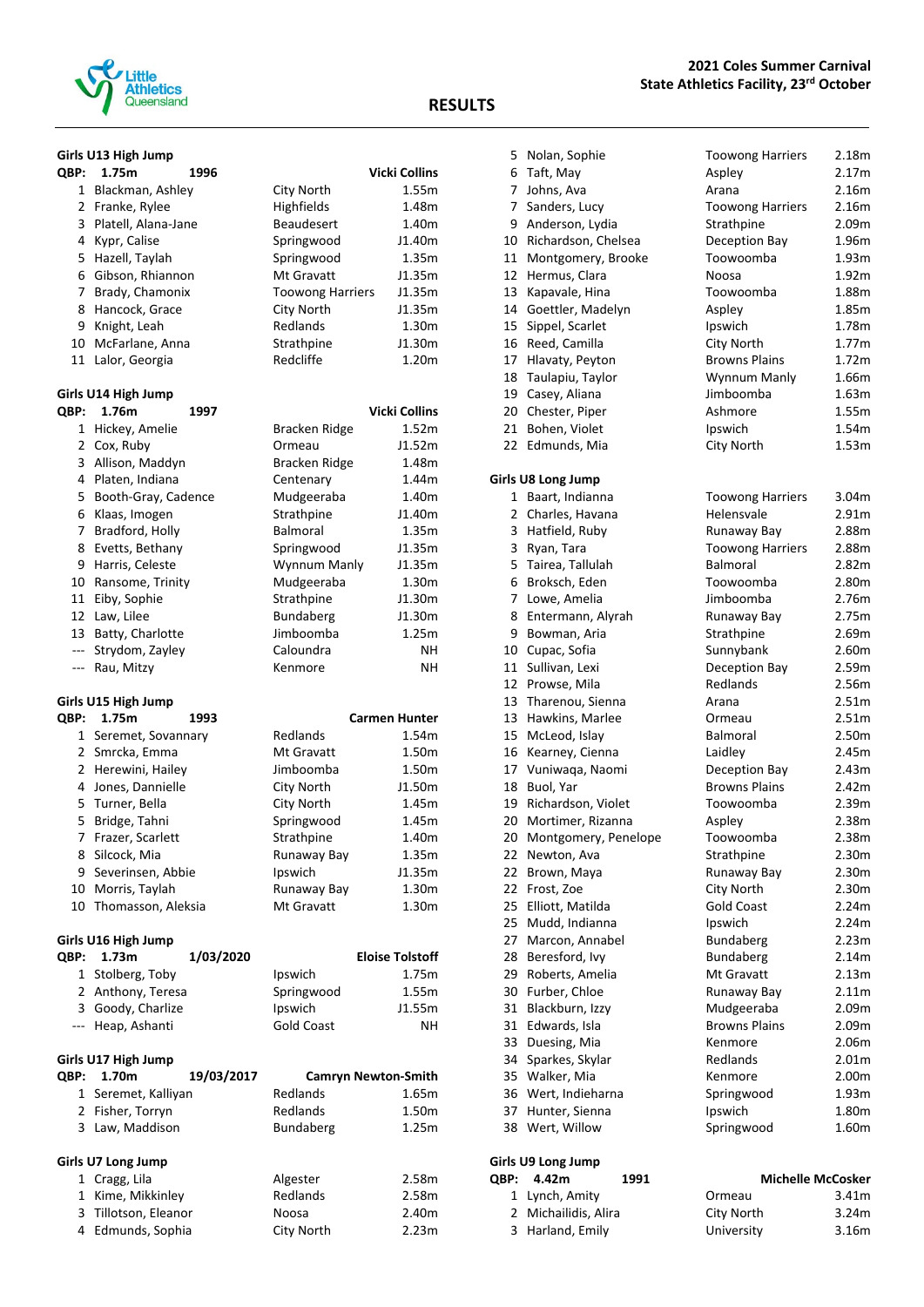

|          | 4 Coombs, Bailey                            | Mt Gravatt               | 3.12m                      |
|----------|---------------------------------------------|--------------------------|----------------------------|
|          | 4 Tulloch, Karter                           | Ipswich                  | 3.12 <sub>m</sub>          |
|          | 6 Francois, Trinity                         | Ormeau                   | 3.11m                      |
|          | 7 Sippel, Lori                              | Ipswich                  | 3.09m                      |
|          | 8 Johns, Ruby                               | Arana                    | 3.07m                      |
|          | 9 Scott, Olivia                             | <b>Balmoral</b>          | 3.06m                      |
|          | 10 Green, Jessica                           | <b>Gold Coast</b>        | 3.05m                      |
|          | 11 Goh, Audrey                              | Souths                   | 2.94m                      |
|          | 12 Tassell, Neva                            | City North               | 2.92m                      |
|          | 12 Banaszek, Piper                          | Highfields               | 2.92m                      |
|          | 14 Austin, Lyla                             | <b>Toowong Harriers</b>  | 2.90m                      |
| 14       | Farr, Ava                                   | Toowoomba                | No Data                    |
|          | 16 Carrigan, Emily                          | Toowoomba                | 2.83m                      |
| 17       | Ablang, Valentina                           | Mudgeeraba               | 2.82m                      |
| 17       | Battagoda, Enuki                            | Redlands                 | 2.82m                      |
| 19       | Lesa, Lala                                  | Gold Coast               | 2.80m                      |
| 20       | Dunlop, Brighton                            | City North               | 2.77m                      |
| 21       | Doherty-Bigara, Anabelle                    | Kenmore                  | 2.76m                      |
| 22       | Winkler, Erica                              | <b>Gold Coast</b>        | 2.73m                      |
| 23       | Parfitt, Rosie                              | Springwood               | 2.72m                      |
| 24       | Kandangomuwe, Sanela                        | <b>Toowong Harriers</b>  | 2.66m                      |
| 25       | Ritchie, Charlotte                          | Balmoral                 | 2.62m                      |
| 25       | Butler, Maggie                              | Centenary                | 2.62m                      |
| 27       | Jeuken, Laura                               | Kenmore                  | 2.59m                      |
|          | 27 Wain, Lillian                            | Helensvale               | 2.59m                      |
| 29       | Fisher, Tully                               | Redlands                 | 2.56m                      |
| 30       | Hoppe, Rosie                                | The Gap                  | 2.55m                      |
| 30       | Driver, Shylah                              | Aspley                   | 2.55m                      |
| 32<br>33 | Goldsmith, Lucy                             | Centenary                | 2.52m<br>2.51m             |
|          | Baldwin, Gretel                             | Arana                    | 2.50 <sub>m</sub>          |
| 35       | 34 Copley, Elsie<br>Benedict, Caitlin       | Toowoomba<br>Runaway Bay | 2.48m                      |
| 36       | Best, Lorin                                 | Maryborough              | 2.47m                      |
| 36       | Van Der Westhuizen, Heidi                   | Mt Gravatt               | 2.47m                      |
| 38       | Bricknell-Hewitt, Kirah                     | Mudgeeraba               | 2.44m                      |
|          | 39 Gerrard, Anika                           | Noosa                    | 2.41 <sub>m</sub>          |
|          | 40 Schweizer, Ava                           | <b>Toowong Harriers</b>  | 2.39m                      |
|          | 41 Dundas, Eve                              | Kenmore                  | 2.37m                      |
| 42       | Kljajic, Anna                               | Deception Bay            | 2.36m                      |
| 43       | Aynsley, Karel                              | Aspley                   | 2.35m                      |
| 44       | Targato, Bella                              | Caloundra                | 2.31m                      |
| 45       | Cooper, Sarah                               | <b>Browns Plains</b>     | 1.90m                      |
| 46       | Beck, Piper                                 | Springwood               | 1.84m                      |
|          |                                             |                          |                            |
|          | Girls U10 Long Jump                         |                          |                            |
| QBP:     | 4.64m<br>1991                               |                          | <b>Candice Brooks</b>      |
|          | 1 Greer, Harper                             | Redlands                 | 3.85m<br>3.71 <sub>m</sub> |
|          | 2 Hansmeyer, Kayla                          | Runaway Bay              |                            |
|          | 3 Ritchie, Maci<br>4 Huang, Sofina          | Gympie                   | 3.49m<br>3.48m             |
| 5        | Eglington, Ava                              | Sunnybank<br>Redlands    | 3.46m                      |
| 6        | Metassa, Ava                                |                          | 3.45m                      |
| 7        | Wohlsen, Minaya                             | Aspley<br>Centenary      | 3.42m                      |
|          |                                             |                          |                            |
| 8<br>9   | McFarlane, Annabelle<br>Fielding, Charlotte | City North<br>Jimboomba  | 3.40m<br>3.39m             |
| 9        | Cooke, Georgia                              | Redlands                 | 3.39m                      |
| 11       | South, Koa                                  | Ashmore                  | 3.37m                      |
| 12       | Roberts, Chilli                             | Ormeau                   | 3.33m                      |
| 13       | Wilson, Kiko                                | Laidley                  | 3.32m                      |
| 14       | Wolfenden, Heidi                            | Arana                    | 3.29m                      |
| 15       | Rankine, Harper                             | Caloundra                | 3.28m                      |
| 15       | Hooper, Elspeth                             | Ashmore                  | 3.28m                      |
|          |                                             |                          |                            |
| 17       | Carnell, Allegra                            | The Gap                  | 3.25m                      |

|      |                                      | $\cdot$ $\cdot$         |                      |
|------|--------------------------------------|-------------------------|----------------------|
| QBP: | Girls U11 Long Jump<br>4.88m<br>1987 |                         | <b>Melinda Jones</b> |
| 49   | Fisher, Imogen                       | Centenary               | 2.24m                |
| 48   | Moody, Stephanie                     | Nth Rockhampton         | 2.25m                |
| 47   | Driver, Layla                        | Aspley                  | 2.28m                |
| 46   | Helgeson, Willow                     | Runaway Bay             | 2.40m                |
| 44   | Hermus, Eliana                       | Noosa                   | 2.49m                |
| 44   | Johnston, Imogen                     | Centenary               | 2.49m                |
| 43   | Wright, Abbey                        | Ipswich                 | 2.51 <sub>m</sub>    |
| 42   | Hoppner, Serenity                    | Ipswich                 | 2.53m                |
| 41   | Orr, Ava                             | Highfields              | 2.55m                |
| 40   | Leeder, Aleena                       | Springwood              | 2.64m                |
| 38   | Reed, Charlotte                      | City North              | 2.67m                |
| 38   | Hercoe, Preslie                      | Ashmore                 | 2.67m                |
| 37   | Stansfield, Indiana                  | <b>Toowong Harriers</b> | 2.73m                |
| 36   | Castledine, Elke                     | The Gap                 | 2.76m                |
| 35   | Larsen, Emma                         | Springwood              | 2.77m                |
| 34   | Payne, Lilly                         | Centenary               | 2.80m                |
| 32   | York, Piper                          | Highfields              | 2.87m                |
| 32   | Dwyer, Phoebe                        | <b>Toowong Harriers</b> | 2.87m                |
| 31   | Lekieffre, Claudia                   | <b>Toowong Harriers</b> | 2.91m                |
| 30   | Vukovic, Christina                   | Wynnum Manly            | 2.92m                |
| 29   | Welch, Isabella                      | Springwood              | 2.99m                |
|      | 27 Lee, Zoe                          | Ipswich                 | 3.02m                |
| 27   | Donaldson, Emily                     | Strathpine              | 3.02m                |
| 26   | Lucas, Teegan                        | Redlands                | 3.05m                |
| 25   | Merimba, Ursula                      | Kenmore                 | 3.06m                |
| 24   | Curtis, Madison                      | Wynnum Manly            | 3.12m                |
| 22   | Peacock, Isabel                      | Springwood              | 3.16m                |
| 22   | O'Donnell, Isla                      | Souths                  | 3.16m                |
| 21   | Mitchell, Sophie                     | The Gap                 | 3.18m                |
| 20   | Frischkorn, Elle                     | Wynnum Manly            | 3.19m                |
|      | 18 Waish, Winnie                     | iviuugeeraba            | 3.Z4III              |

| BP:            | 4.88m              | 1987 |                         | <b>Melinda Jones</b> |
|----------------|--------------------|------|-------------------------|----------------------|
| $\mathbf{1}$   | Paea, Houstand     |      | Ipswich                 | 4.21m                |
| $\overline{2}$ | Neill, Jemma       |      | Redlands                | 3.84m                |
| 3              | Byrne, Quinn       |      | Balmoral                | 3.76m                |
| 4              | Steele, Abigail    |      | Aspley                  | 3.72m                |
| 4              | Hooper, Lilah      |      | Ipswich                 | 3.72m                |
| 6              | Pearsall, Sienna   |      | <b>Toowong Harriers</b> | 3.70m                |
| $\overline{7}$ | Dennis, Emiliana   |      | Wynnum Manly            | 3.66m                |
| 7              | Bourke, Aaliyah    |      | Bracken Ridge           | 3.66m                |
| 9              | Lawson, Emery      |      | Redlands                | 3.65m                |
| 10             | Paljakka, Lexi     |      | Wynnum Manly            | 3.54m                |
| 11             | Tharenou, Chloe    |      | Arana                   | 3.51m                |
| 11             | Brown, Brigette    |      | Mt Gravatt              | 3.51m                |
| 11             | Sandhu, Aryana     |      | Springwood              | 3.51m                |
| 14             | Massingale, Cydney |      | Deception Bay           | 3.49m                |
| 15             | Snyman, Izabella   |      | Ipswich                 | 3.46m                |
| 16             | Kolinisau, April   |      | Caloundra               | 3.42m                |
| 17             | McQuaid, Cara      |      | Mudgeeraba              | 3.40m                |
| 18             | Bynge, Amy         |      | Runaway Bay             | 3.38m                |
| 19             | Wernet, Layla      |      | Strathpine              | 3.36m                |
| 19             | Cooke, Brittany    |      | Ipswich                 | 3.36m                |
| 21             | Hanson, Scarlett   |      | Balmoral                | 3.32m                |
| 22             | Shields, Ebony     |      | Ipswich                 | 3.31m                |
| 23             | Walkington, Emma   |      | Toowoomba               | 3.30m                |
| 24             | Kleingeld, Jessie  |      | Kenmore                 | 3.26m                |
| 25             | Harrison, Jessica  |      | Deception Bay           | 3.25m                |
| 26             | Andrews, Chloe     |      | Centenary               | 3.23m                |
| 27             | Ilander, Ava       |      | Bundaberg               | 3.20m                |
| 28             | Yates, Grace       |      | Mt Gravatt              | 3.19m                |
| 28             | Marsh, Keira Jane  |      | <b>Balmoral</b>         | 3.19m                |
| 30             | Barnett, Lily      |      | Centenary               | 3.18m                |

| 18 | Walsh, Winnie       | Mudgeeraba              | 3.24m             |
|----|---------------------|-------------------------|-------------------|
| 20 | Frischkorn, Elle    | Wynnum Manly            | 3.19 <sub>m</sub> |
| 21 | Mitchell, Sophie    | The Gap                 | 3.18 <sub>m</sub> |
| 22 | O'Donnell, Isla     | Souths                  | 3.16m             |
| 22 | Peacock, Isabel     | Springwood              | 3.16m             |
| 24 | Curtis, Madison     | Wynnum Manly            | 3.12m             |
| 25 | Merimba, Ursula     | Kenmore                 | 3.06m             |
| 26 | Lucas, Teegan       | Redlands                | 3.05m             |
| 27 | Donaldson, Emily    | Strathpine              | 3.02 <sub>m</sub> |
| 27 | Lee, Zoe            | Ipswich                 | 3.02 <sub>m</sub> |
| 29 | Welch, Isabella     | Springwood              | 2.99m             |
| 30 | Vukovic, Christina  | Wynnum Manly            | 2.92m             |
| 31 | Lekieffre, Claudia  | <b>Toowong Harriers</b> | 2.91m             |
| 32 | Dwyer, Phoebe       | <b>Toowong Harriers</b> | 2.87m             |
| 32 | York, Piper         | Highfields              | 2.87m             |
| 34 | Payne, Lilly        | Centenary               | 2.80m             |
| 35 | Larsen, Emma        | Springwood              | 2.77m             |
| 36 | Castledine, Elke    | The Gap                 | 2.76m             |
| 37 | Stansfield, Indiana | <b>Toowong Harriers</b> | 2.73m             |
| 38 | Hercoe, Preslie     | Ashmore                 | 2.67m             |
| 38 | Reed, Charlotte     | City North              | 2.67m             |
| 40 | Leeder, Aleena      | Springwood              | 2.64m             |
| 41 | Orr, Ava            | Highfields              | 2.55m             |
| 42 | Hoppner, Serenity   | Ipswich                 | 2.53m             |
| 43 | Wright, Abbey       | Ipswich                 | 2.51 <sub>m</sub> |
| 44 | Johnston, Imogen    | Centenary               | 2.49m             |
| 44 | Hermus, Eliana      | Noosa                   | 2.49m             |
| 46 | Helgeson, Willow    | Runaway Bay             | 2.40m             |
| 47 | Driver, Layla       | Aspley                  | 2.28m             |
| 48 | Moody, Stephanie    | Nth Rockhampton         | 2.25m             |
| 49 | Fisher, Imogen      | Centenary               | 2.24m             |

|                      | <b>Melinda Jones</b> |
|----------------------|----------------------|
| pswich               | 4.21m                |
| edlands              | 3.84m                |
| almoral              | 3.76m                |
| <b>spley</b>         | 3.72m                |
| pswich               | 3.72m                |
| oowong Harriers      | 3.70m                |
| Vynnum Manly         | 3.66m                |
| <b>Bracken Ridge</b> | 3.66m                |
| <b>dlands</b>        | 3.65m                |
| Vynnum Manly         | 3.54m                |
| <b>Arana</b>         | 3.51m                |
| At Gravatt           | 3.51m                |
| pringwood            | 3.51m                |
| eception Bay         | 3.49m                |
| pswich               | 3.46m                |
| aloundra             | 3.42m                |
| <b>Audgeeraba</b>    | 3.40m                |
| lunaway Bay          | 3.38m                |
| trathpine            | 3.36m                |
| pswich               | 3.36m                |
| almoral              | 3.32m                |
| pswich               | 3.31m                |
| oowoomba             | 3.30m                |
| enmore)              | 3.26m                |
| eception Bay         | 3.25m                |
| centenary            | 3.23m                |
| undaberg             | 3.20m                |
| At Gravatt           | 3.19m                |
| almoral              | 3.19m                |
| centenary            | 3.18m                |
|                      |                      |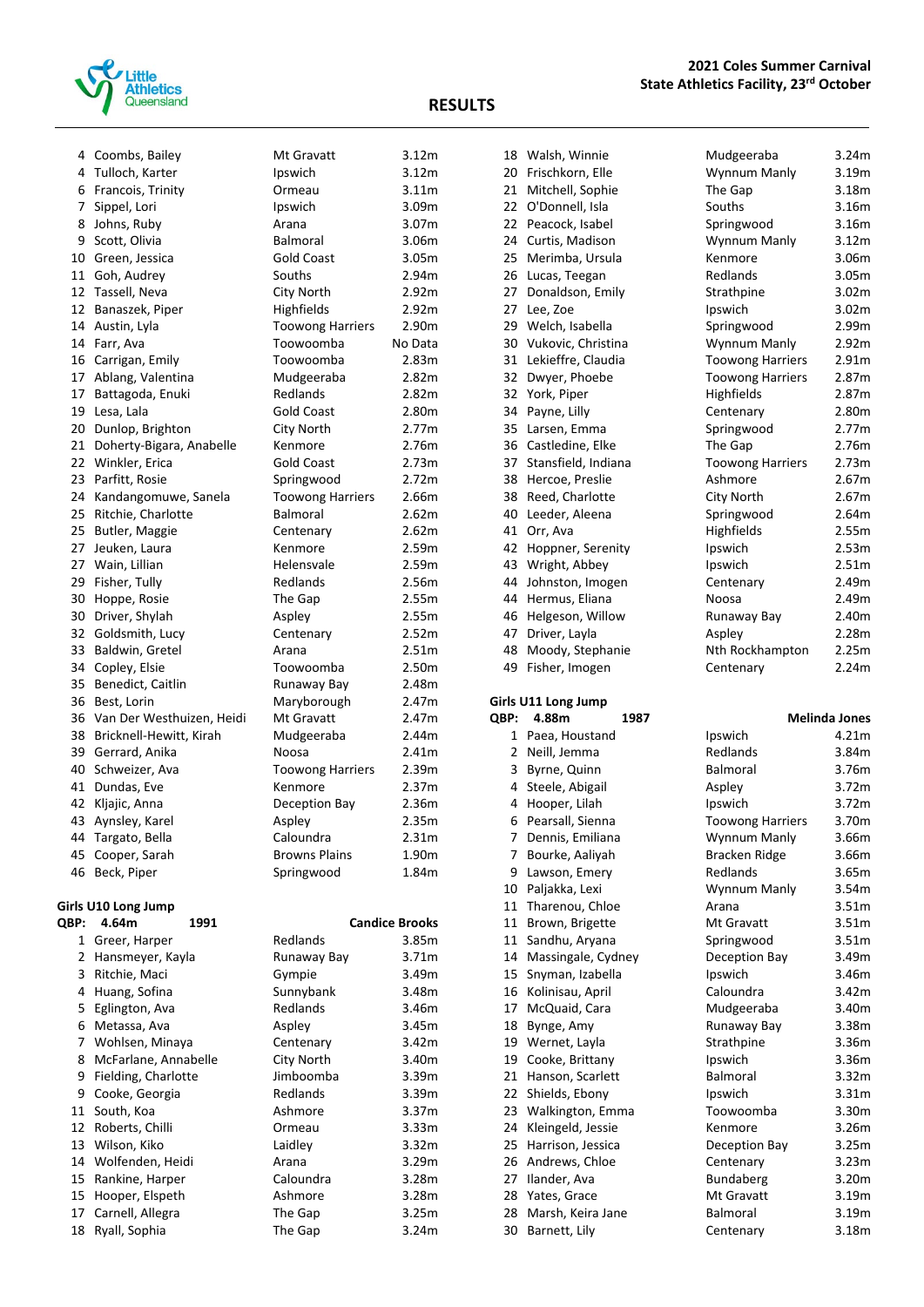

| 30    | Rahman, Nabeeha           | Algester                | 3.18m             |
|-------|---------------------------|-------------------------|-------------------|
| 32    | Mortensen, Tessa          | Souths                  | 3.17 <sub>m</sub> |
| 33    | Weldon, Evie-Grace        | <b>Browns Plains</b>    | 3.16m             |
| 33    | Nitschke, Zara            | <b>Balmoral</b>         | 3.16m             |
| 35    | Bojuwoye, Timi            | Wynnum Manly            | 3.15m             |
| 36    | Reid, Dakota              | Aspley                  | 3.14m             |
| 37    | Ransome, Tileayah         | Mudgeeraba              | 3.13m             |
| 38    | Gardiner, Grace           | Arana                   | 3.09m             |
| 39    | Carey, Violet             | Souths                  | 3.08m             |
| 40    | Burns, Sierra             | Mt Gravatt              | 3.07m             |
| 41    | Sams, Erin                | Kenmore                 | 3.03m             |
| 42    | Singer, Eloise            | <b>Toowong Harriers</b> | 3.00m             |
| 43    | Pearce, Olivia            | Highfields              | 2.98m             |
| 44    | Tomlinson, Georgia        | Ormeau                  | 2.96m             |
| 45    | Froget Penaranda, Barbara | <b>Toowong Harriers</b> | 2.89m             |
| 45    | Talevich, Liliana         | Kenmore                 | 2.89m             |
| 47    | Brown, Millah             | Arana                   | 2.88m             |
| 47    | Covey, Payton             | Laidley                 | 2.88m             |
| 49    | Franke, Jemma             | Highfields              | 2.84m             |
| 50    | Turner, Maddison          | Centenary               | 2.81m             |
| 51    | McKnight, Skye            | Mt Gravatt              | 2.78m             |
| 52    | Brennan, Ava              | Wynnum Manly            | 2.77m             |
| 53    | Boyes, Alexi              | Highfields              | 2.71m             |
| 54    | Hayhoe, Amelia            | Centenary               | 2.57m             |
| 55    | Mawer, Savannah           | Ipswich                 | 2.54m             |
| 56    | Beck, Sienna              | Springwood              | 2.20m             |
| 57    | Beveridge, Sophie         | Redlands                | 2.19m             |
| $---$ | Fermor, Jorja             | Mudgeeraba              | <b>FOUL</b>       |
| ---   | Trowse, Lilliana          | <b>Toowong Harriers</b> | <b>FOUL</b>       |
|       |                           |                         |                   |

| Girls U12 Long Jump |                      |                         |                   |  |  |
|---------------------|----------------------|-------------------------|-------------------|--|--|
| <b>QBP:</b>         | 5.55m<br>1984        |                         | Jacqueline Seeto  |  |  |
|                     | 1 Tassell, Naya      | City North              | 4.13m             |  |  |
| 2                   | Munro, Noa           | Mt Gravatt              | 4.09m             |  |  |
| 3                   | Staunton, Eliza      | Springwood              | 4.08m             |  |  |
| 4                   | Papalii, Oriana-Rose | <b>Gold Coast</b>       | 4.06m             |  |  |
| 5                   | Somerville, Ana      | The Gap                 | 3.99m             |  |  |
| 6                   | Sayeg, Zoe           | Toowoomba               | 3.95m             |  |  |
| 7                   | Elkington, Sophie    | University              | 3.82 <sub>m</sub> |  |  |
| 8                   | Chambers, Dakota     | Toowoomba               | 3.79m             |  |  |
| 9                   | Houston, Skye        | Kenmore                 | 3.74m             |  |  |
| 9                   | Clayton, Taya        | Noosa                   | 3.74m             |  |  |
| 11                  | Sullivan, Rubi       | Deception Bay           | 3.73m             |  |  |
|                     | 12 Gibbs, Maddison   | Ormeau                  | 3.69m             |  |  |
| 13                  | Kelly, Ailish        | Redlands                | 3.65m             |  |  |
| 14                  | Richardson, Ruby     | Toowoomba               | 3.63m             |  |  |
| 15                  | Graham, Savannah     | Mt Gravatt              | 3.61 <sub>m</sub> |  |  |
| 16                  | Rolison, Elyse       | Kenmore                 | 3.60m             |  |  |
| 17                  | Anderson, Pippa      | Redlands                | 3.59m             |  |  |
| 18                  | Mudd, Ruby           | Ipswich                 | 3.54m             |  |  |
| 19                  | Leembruggen, Leah    | Kenmore                 | 3.49m             |  |  |
| 20                  | Bienke, Olivia       | Ipswich                 | 3.46m             |  |  |
| 21                  | Beckers, Tahnee      | Ipswich                 | 3.44m             |  |  |
| 22 <sub>2</sub>     | Eichperger, Evita    | Mt Gravatt              | 3.41 <sub>m</sub> |  |  |
| 23                  | Powell, Emily        | Redlands                | 3.39m             |  |  |
| 24                  | de Brenni, Scarlette | Springwood              | 3.38m             |  |  |
| 25                  | Mawer, Isla          | Ipswich                 | 3.32m             |  |  |
| 26                  | Hinze, Sybella       | Runaway Bay             | 3.31m             |  |  |
| 27                  | Williams, Alara      | Highfields              | 3.24m             |  |  |
| 28                  | Austin, Willow       | <b>Toowong Harriers</b> | 3.22m             |  |  |
| 29                  | Burrows, Lily        | Wynnum Manly            | 3.20m             |  |  |
| 29                  | Lucas, Rihanna       | Redlands                | 3.20 <sub>m</sub> |  |  |
| 29                  | Corser, Tayla        | Ipswich                 | 3.20 <sub>m</sub> |  |  |
| 32                  | Lynch, Gabrielle     | Wynnum Manly            | 3.19m             |  |  |

| 33            | Hindle, Allara         | Chinchilla              | 3.04m                 |
|---------------|------------------------|-------------------------|-----------------------|
| 34            | Wilson, Courtney Anna  | Gympie                  | 3.03m                 |
| 35            | Roberts, Shaylin Renee | <b>Browns Plains</b>    | 3.02m                 |
| 36            | Soans-Ireland, Dushana | Mt Gravatt              | 3.01m                 |
| 37            | McLeod, Maya           | Laidley                 | 2.93m                 |
| 38            | Clark, Addison         | Strathpine              | 2.92m                 |
| 39            | Andrews, Tyeera        | <b>Gold Coast</b>       | 2.85m                 |
| 40            | McAuley, Annika        | Ipswich                 | 2.83m                 |
| 41            | Gregory, Kirra         | Centenary               | 2.78m                 |
| 42            | Sparkes, Macy          | Redlands                | 2.76m                 |
| 43            | Ritchie, Alexa         | Gympie                  | 2.75m                 |
| 44            | Kearney, Hailey        | Laidley                 | 2.70m                 |
| 44            | McLean, Lilly          | Redlands                | 2.70m                 |
| 46            | Kororiko, Felicity     | Gayndah                 | 2.46m                 |
| 47            | Benfield, Araleyah     | The Gap                 | 2.40m                 |
| 48            | Hart, Azariah          | Toowoomba               | 1.97m                 |
| $\frac{1}{2}$ | Moore, Chloe           | <b>Toowong Harriers</b> | <b>FOUL</b>           |
|               |                        |                         |                       |
|               | Girls U13 Long Jump    |                         |                       |
| QBP:          | 5.40m<br>24/03/2018    |                         | <b>Caitlin Taylor</b> |
| 1             | Munro, Chloe           | Wynnum Manly            | 4.69m                 |
| 2             | Farinazzo, Addison     | <b>Toowong Harriers</b> | 4.66m                 |
| 3             | McDonald, Alyssa       | <b>Gold Coast</b>       | 4.45m                 |
| 4             | Kypr, Calise           | Springwood              | 4.41m                 |
| 5             | Hazell, Taylah         | Springwood              | 4.30m                 |
| 6             | Hamilton, Melanie      | Springwood              | 4.21m                 |
|               | 7 Kennedy, Annabel     | Strathpine              | 4.17m                 |
| 7             | Allen, Charleigh       | <b>Gold Coast</b>       | 4.17m                 |
| 9             | Ritchie, Tamika        | Centenary               | 4.15m                 |
| 10            | Bender, Chloe          | Aspley                  | 4.08m                 |
| 11            | Hionis, Aliyah         | Strathpine              | 4.04m                 |
| 12            | Banaszek, Chloe        | Highfields              | 4.00m                 |
| 13            | Rossotti, Isabella     | Centenary               | 3.99m                 |
| 14            | Dixon, Lilly-Dee       | University              | 3.98m                 |
| 15            | McFarlane, Anna        | Strathpine              | 3.97m                 |
| 16            | Singer, Giselle        | <b>Toowong Harriers</b> | 3.88m                 |
| 17            | Bolden, Jenali         | South Burnett           | 3.86m                 |
| 18            | Kororiko, Awhena       | Gayndah                 | 3.81m                 |
| 19            | Sutherland, Bree       | Wynnum Manly            | 3.80m                 |
| 19            | Targato, Holly         | Caloundra               | 3.80m                 |
|               | 21 Fryga, Emma         | Redlands                | 3.75m                 |
|               | 21 Kavanagh, Ella      | University              | 3.75m                 |
| 23            | Pacific, Marley        | Mudgeeraba              | 3.68m                 |
|               | 24 Blackman, Ashley    | City North              | 3.63m                 |
|               | 25 Lewis, Amelia       | Redlands                | 3.52m                 |
|               | 26 Gallagher, Eimer    | The Gap                 | 3.51m                 |
|               | 27 Goodwin, Gail       | The Gap                 | 3.44m                 |
| 28            | Stewart, Lucy          | Strathpine              | 3.35m                 |
| 29            | Bassett, Saskia        | <b>Gold Coast</b>       | 3.34m                 |
| 30            | Castledine, Zala       | The Gap                 | 3.33m                 |
| 30            | Clark, Abi             | The Gap                 | 3.33m                 |
| 32            | Mohan, Pranavi         | Sunnybank               | 3.32m                 |
| 33            | Hickman, Evie          | Deception Bay           | 3.25m                 |
| 34            | Preston, Ashleigh      | The Gap                 | 2.96m                 |
| 35            | Hancock, Grace         | City North              | 2.86m                 |
| 36            | Jones, Lilly           | Redlands                | 2.75m                 |
| 37            | Jones, Katie           | Redlands                | 2.71m                 |
| $\sim$ $\sim$ | Lalor, Georgia         | Redcliffe               | <b>FOUL</b>           |
|               |                        |                         |                       |
|               | Girls U14 Long Jump    |                         |                       |
|               |                        |                         |                       |

| OBP: 5.51m             | 2000 |                 | Jacinta Boyd |
|------------------------|------|-----------------|--------------|
| 1 Mearns, Amaya        |      | Arana           | 4.93m        |
| 2 Barron, Ava          |      | Mudgeeraba      | 4.90m        |
| 3 Thayabaran, Lashitha |      | <b>Balmoral</b> | 4.73m        |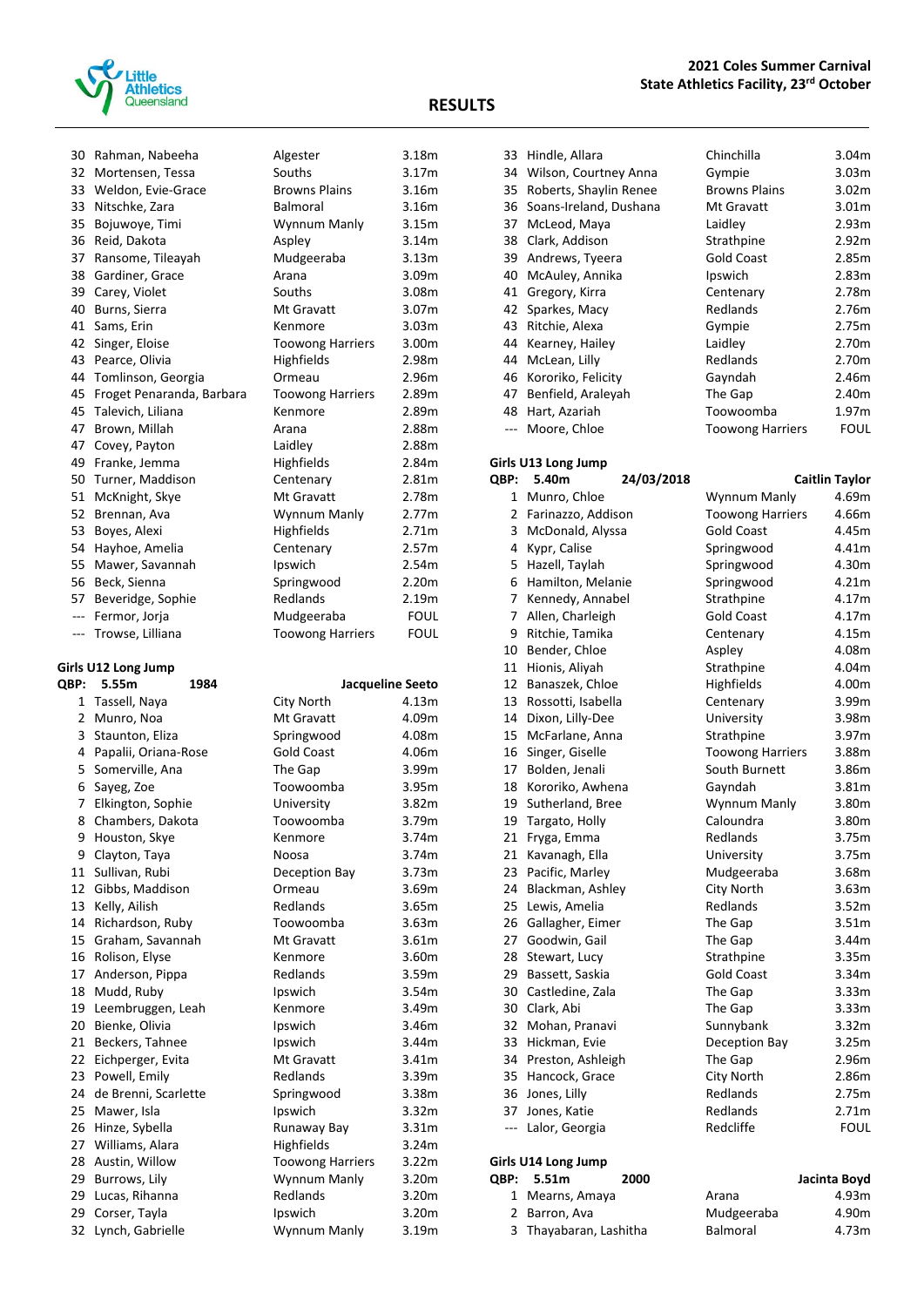

| 4   | Greer, Franki       | Redlands         | 4.57m       |
|-----|---------------------|------------------|-------------|
| 5.  | Evetts, Bethany     | Springwood       | 4.56m       |
|     | 6 Condon, Adalena   | Mt Gravatt       | 4.52m       |
| 7   | Griffin, Chloe      | The Gap          | 4.51m       |
| 8   | Bradford, Holly     | Balmoral         | 4.49m       |
| 9   | Harris, Celeste     | Wynnum Manly     | 4.40m       |
| 10  | Platen, Indiana     | Centenary        | 4.34m       |
| 11  | Sherrard, Amelia    | Wynnum Manly     | 4.29m       |
| 12  | Booth-Gray, Cadence | Mudgeeraba       | 4.20m       |
| 13  | Fielding, Chloe     | Runaway Bay      | 4.15m       |
| 13  | Eiby, Sophie        | Strathpine       | 4.15m       |
| 15  | Ransome, Trinity    | Mudgeeraba       | 4.13m       |
| 16  | Somerville, Emilie  | The Gap          | 4.10m       |
| 17  | Law, Lilee          | <b>Bundaberg</b> | 4.08m       |
| 18  | Parsons, Tiana      | Ipswich          | 4.07m       |
| 19  | O'Carroll, Aoife    | Wynnum Manly     | 4.05m       |
| 20  | Presland, Skye      | Redcliffe        | 3.99m       |
| 21  | Parsons, Charlotte  | Ipswich          | 3.90m       |
| 22  | Hart, Rheanna       | Toowoomba        | 3.89m       |
| 23  | Kapernick, Georgia  | South Burnett    | 3.67m       |
| 24  | Bray, Katie         | The Gap          | 3.64m       |
| 25  | Haupt, Charlotte    | Kenmore          | 3.63m       |
| 26  | Batty, Charlotte    | Jimboomba        | 3.62m       |
| 27  | Richards, Taylor    | Arana            | 3.55m       |
| 27  | McAuley, Elke       | Ipswich          | 3.55m       |
| 29  | Rau, Mitzy          | Kenmore          | 3.50m       |
| 30  | Lisciotto, Allira   | West Bundaberg   | 3.33m       |
| 31  | Gorman, Madison     | Deception Bay    | 3.22m       |
| --- | Klaas, Imogen       | Strathpine       | <b>FOUL</b> |

## **Girls U15 Long Jump**

| QBP: | 5.91m              | 20/04/2012 |                         | Aliyah Johnson |
|------|--------------------|------------|-------------------------|----------------|
| 1    | Smith, Carlee      |            | Helensvale              | 4.92m          |
| 2    | Seremet, Sovannary |            | Redlands                | 4.78m          |
| 3    | Jones, Ashleigh    |            | Redlands                | 4.65m          |
| 4    | Ritchie, Dakota    |            | <b>Balmoral</b>         | 4.58m          |
| 5    | Bisnovaty, Rebecca |            | <b>Balmoral</b>         | 4.47m          |
| 6    | Severinsen, Abbie  |            | Ipswich                 | 4.34m          |
| 7    | Smrcka, Emma       |            | Mt Gravatt              | 4.21m          |
| 8    | Allen, Matilda     |            | <b>Gold Coast</b>       | 4.14m          |
| 9    | Ryalls, Teikia     |            | Strathpine              | 4.11m          |
| 10   | De Vries, Tamsyn   |            | Mt Gravatt              | 4.09m          |
| 11   | Turei, Paige       |            | Mt Gravatt              | 4.03m          |
| 12   | Teo, Jessica       |            | Mt Gravatt              | 3.93m          |
| 13   | O'Brien, Makenzie  |            | University              | 3.91m          |
| 14   | Cooper, Elouise    |            | Arana                   | 3.88m          |
| 15   | Brisbane, Zoe      |            | Jimboomba               | 3.79m          |
| 16   | Silcock, Mia       |            | Runaway Bay             | 3.78m          |
| 17   | Carter, Sarah      |            | Toowoomba               | 3.77m          |
| 18   | Beckers, Eliza     |            | Ipswich                 | 3.43m          |
| 19   | Morris, Taylah     |            | Runaway Bay             | 3.07m          |
| ---  | King, Mackenzie    |            | <b>Toowong Harriers</b> | FOUL           |

## **Girls U16 Long Jump**

| <b>OBP:</b> | 5.58m                 | 27/06/2021 |              | <b>Zoe Chester</b> |
|-------------|-----------------------|------------|--------------|--------------------|
|             | 1 Anthony, Teresa     |            | Springwood   | 5.21m              |
|             | 2 Scott-Jones, Mailee |            | Noosa        | 4.89m              |
|             | 3 Kavanagh, Mia       |            | University   | 4.82m              |
|             | 4 Wade, Madalyn       |            | Springwood   | 4.00m              |
|             | 5 Jetson, Amber       |            | Wynnum Manly | 3.96m              |
|             | 6 Smith, Charlotte    |            | Algester     | 3.82m              |
|             | 7 Suchting, Mikayla   |            | Ipswich      | 3.59m              |
|             | 8 Smith, Madison      |            | Toowoomba    | 3.21 <sub>m</sub>  |

#### **Girls U17 Long Jump**

| <b>OBP:</b> | 5.50m                  | 25/06/2017 |               | Kajsa Souter |
|-------------|------------------------|------------|---------------|--------------|
|             | 1 Seremet, Kalliyan    |            | Redlands      | 5.18m        |
|             | 2 Fisher, Torryn       |            | Redlands      | 4.82m        |
|             | 3 Degraaf, Molly       |            | Redlands      | 4.73m        |
|             | 4 Mulholland, Sarah    |            | Wynnum Manly  | 4.59m        |
|             | 5 O'Shaughnessy, Rylee |            | Algester      | 4.43m        |
|             | 6 Cox, Essie           |            | Deception Bay | 4.14m        |
|             | 7 Law, Maddison        |            | Bundaberg     | 3.93m        |

### **Girls U12 Triple Jump**

|              | שווואל און וון אדס כוווה |                         |                   |
|--------------|--------------------------|-------------------------|-------------------|
| QBP:         | 10.92m<br>27/03/2009     |                         | Sakisha Dovey     |
| $\mathbf{1}$ | Elkington, Sophie        | University              | 9.20m             |
| 2            | Munro, Noa               | Mt Gravatt              | 9.03 <sub>m</sub> |
| 3            | Newman, Rubie            | Ormeau                  | 8.82m             |
| 4            | Bond, Kate               | The Gap                 | 8.47m             |
| 5            | Anderson, Pippa          | Redlands                | 8.42m             |
| 6            | Gibbs, Maddison          | Ormeau                  | 8.25m             |
| 7            | Pearce, Madelyn          | Highfields              | 8.22m             |
| 8            | Chambers, Dakota         | Toowoomba               | 8.19m             |
|              | 9 Somerville, Ana        | The Gap                 | 8.16m             |
| 9            | Bray, Laura              | The Gap                 | 8.16m             |
| 11           | Papalii, Oriana-Rose     | <b>Gold Coast</b>       | 8.03m             |
| 12           | Covey, Shelby            | Laidley                 | 7.94m             |
| 13           | Rolison, Elyse           | Kenmore                 | 7.92m             |
|              | 14 Grant, Georgia        | Noosa                   | 7.76m             |
|              | 15 Eichperger, Evita     | Mt Gravatt              | 7.53m             |
|              | 16 Mawer, Isla           | Ipswich                 | 7.43m             |
|              | 17 Powell, Emily         | Redlands                | 7.36m             |
| 18           | Williams, Alara          | Highfields              | 7.29m             |
| 19           | Bohen, Ruby              | Ipswich                 | 7.22m             |
|              | 20 Richardson, Ruby      | Toowoomba               | 7.18m             |
|              | 21 Wilson, Courtney Anna | Gympie                  | 7.16m             |
| 22           | Benfield, Araleyah       | The Gap                 | 6.90m             |
| 23           | Munro, Libby             | Wynnum Manly            | 6.81m             |
| 24           | Moore, Chloe             | <b>Toowong Harriers</b> | 6.69m             |
| 25           | Athousis, Georgina       | Algester                | 6.56m             |
| 26           | McAuley, Annika          | Ipswich                 | 6.50m             |
| 27           | Ritchie, Alexa           | Gympie                  | 6.36m             |
| 28           | Kororiko, Felicity       | Gayndah                 | 5.86m             |
| 29           | Soans-Ireland, Dushana   | Mt Gravatt              | 5.79m             |
| $---$        | Tjin, Mahli              | Bracken Ridge           | <b>FOUL</b>       |
|              |                          |                         |                   |

#### **Girls U13 Triple Jump**

| QBP: | 11.69m              | 27/03/2010 |                         | Aliyah Johnson |
|------|---------------------|------------|-------------------------|----------------|
| 1    | Munro, Chloe        |            | Wynnum Manly            | 10.92m         |
| 2    | McDonald, Alyssa    |            | <b>Gold Coast</b>       | 9.89m          |
| 3    | Ritchie, Tamika     |            | Centenary               | 9.74m          |
| 4    | Watts, Xanthee      |            | Toowoomba               | 9.05m          |
| 5    | Farinazzo, Addison  |            | <b>Toowong Harriers</b> | 9.04m          |
| 6    | Dixon, Lilly-Dee    |            | University              | 9.00m          |
| 6    | Rossotti, Isabella  |            | Centenary               | 9.00m          |
| 8    | Blackman, Ashley    |            | City North              | 8.85m          |
| 9    | Kennedy, Annabel    |            | Strathpine              | 8.76m          |
| 10   | Platell, Alana-Jane |            | <b>Beaudesert</b>       | 8.68m          |
| 11   | Kavanagh, Ella      |            | University              | 8.58m          |
| 12   | Sutherland, Bree    |            | Wynnum Manly            | 8.49m          |
| 13   | Snow, Piper         |            | City North              | 8.18m          |
| 14   | Fryga, Emma         |            | Redlands                | 8.07m          |
| 15   | Pacific, Marley     |            | Mudgeeraba              | 8.04m          |
| 16   | Botha, Handre       |            | Toowoomba               | 7.95m          |
| 17   | Lewis, Amelia       |            | Redlands                | 7.92m          |
| 18   | Gallagher, Eimer    |            | The Gap                 | 7.80m          |
| 19   | Woodforde, Olivia   |            | Centenary               | 7.79m          |

| Vynnum Manly          | 10.92m |
|-----------------------|--------|
| Gold Coast            | 9.89m  |
| Centenary             | 9.74m  |
| <sup>-</sup> oowoomba | 9.05m  |
| oowong Harriers       | 9.04m  |
| Jniversity            | 9.00m  |
| Centenary             | 9.00m  |
| City North            | 8.85m  |
| itrathpine            | 8.76m  |
| Beaudesert            | 8.68m  |
| Jniversity            | 8.58m  |
| Vynnum Manly          | 8.49m  |
| City North            | 8.18m  |
| edlands?              | 8.07m  |
| Audgeeraba            | 8.04m  |
| oowoomba              | 7.95m  |
| ≀edlands              | 7.92m  |
| he Gap                | 7.80m  |
| $\sim$ ntonomi        | 7.70m  |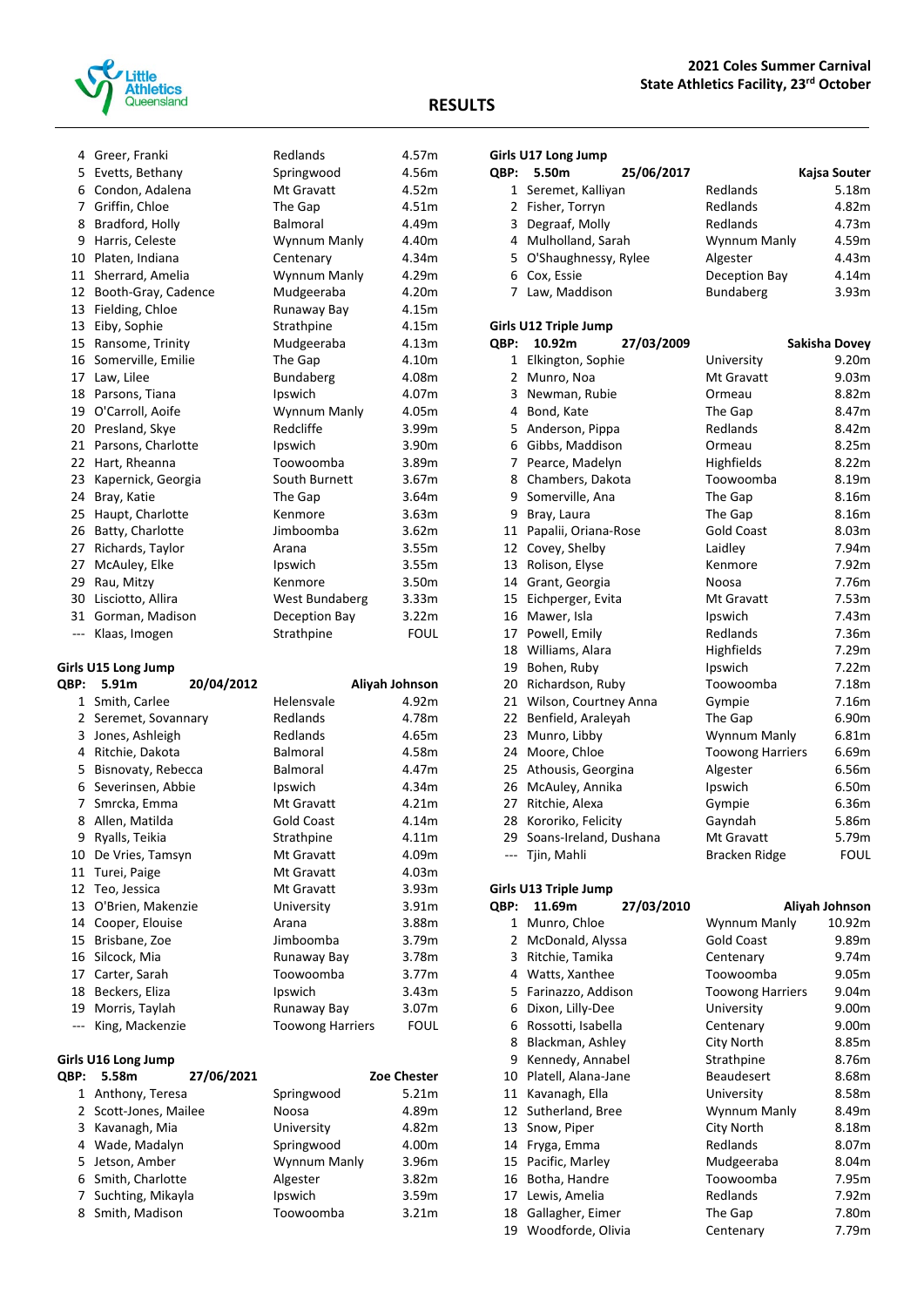

|                | 20 Bassett, Saskia     | Gold Coast              | 7.75m          |
|----------------|------------------------|-------------------------|----------------|
|                | 21 Kororiko, Awhena    | Gayndah                 | 7.58m          |
|                | 22 Hagarty, Aria       | The Gap                 | 7.55m          |
|                | 23 Clark, Abi          | The Gap                 | 7.47m          |
|                | 24 Castledine, Zala    | The Gap                 | 7.45m          |
|                | 25 Goodwin, Gail       | The Gap                 | 7.35m          |
|                | 26 Curtis-Lai, Keira   | Algester                | 7.24m          |
|                | 27 Mohan, Pranavi      | Sunnybank               | 7.21m          |
|                | Girls U14 Triple Jump  |                         |                |
| QBP:           | 12.06m<br>27/03/2011   |                         | Aliyah Johnson |
| 1              | Griffin, Chloe         | The Gap                 | 9.74m          |
|                | 2 Mearns, Amaya        | Arana                   | 9.73m          |
|                | 3 Dyson, Lucy          | Highfields              | 9.70m          |
|                | 3 Thayabaran, Lashitha | Balmoral                | 9.70m          |
| 5.             | Evetts, Bethany        | Springwood              | 9.66m          |
|                | 6 Cox, Ruby            | Ormeau                  | 9.41m          |
|                | 7 Condon, Adalena      | Mt Gravatt              | 9.34m          |
| 8              | Somerville, Emilie     | The Gap                 | 8.82m          |
|                | 9 Okeke, Ezinne        | Wynnum Manly            | 8.68m          |
| 10             | Law, Lilee             | Bundaberg               | 8.55m          |
|                | 11 Eiby, Sophie        | Strathpine              | 8.43m          |
|                | 12 Kapernick, Georgia  | South Burnett           | 8.16m          |
| 13             | Haupt, Charlotte       | Kenmore                 | 8.04m          |
|                | 14 Ransome, Trinity    | Mudgeeraba              | 7.98m          |
| 15             | Gorman, Madison        | Deception Bay           | 7.12m          |
|                |                        |                         |                |
|                | Girls U16 Triple Jump  |                         |                |
| QBP:           | 12.16m<br>26/06/2021   |                         | Zoe Chester    |
|                | 1 Anthony, Teresa      | Springwood              | 11.48m         |
|                | 2 Johns, Abigail       | Springwood              | 10.39m         |
|                | 3 Kavanagh, Mia        | University              | 9.98m          |
| 4              | Jetson, Amber          | Wynnum Manly            | 9.53m          |
|                | 5 Heap, Ashanti        | <b>Gold Coast</b>       | 9.45m          |
|                | 6 Lillywhite, Mikaela  | Gympie                  | 8.83m          |
| $\overline{7}$ | Smith, Madison         | Toowoomba               | 7.49m          |
|                | Girls U17 Triple Jump  |                         |                |
| QBP:           | 20/03/2021<br>11.31m   |                         | Kharla Hills   |
|                | 1 Seremet, Kalliyan    | Redlands                | 10.52m         |
| 2              | Fisher, Torryn         | Redlands                | 10.25m         |
| 3              | O'Shaughnessy, Rylee   | Algester                | 10.01m         |
| 4              | Clarke, Anika          | Redlands                | 9.89m          |
| 5              | Degraaf, Molly         | Redlands                | 9.50m          |
|                | 6 Law, Maddison        | Bundaberg               | 8.61m          |
| 7              | Sutherland, Caitlyn    | Wynnum Manly            | 8.50m          |
| 8              | Brady, Korey           | Aspley                  | 8.21m          |
| 9              | Sheehan, Hannah        | <b>Toowong Harriers</b> | 8.01m          |
|                |                        |                         |                |
|                | <b>Girls U7 Discus</b> |                         |                |
|                | 1 Nolan, Sophie        | <b>Toowong Harriers</b> | 8.56m          |
|                | 2 Kapavale, Hina       | Toowoomba               | 8.22m          |
|                | 3 Anderson, Lydia      | Strathpine              | 8.08m          |
| 4              | Bohen, Violet          | Ipswich                 | 7.91m          |
| 5.             | Taulapiu, Taylor       | Wynnum Manly            | 7.90m          |
| 6              | Beardsley, Grace       | Sunnybank               | 7.55m          |
|                | 7 Tillotson, Eleanor   | Noosa                   | 6.98m          |
| 8              | Hlavaty, Peyton        | <b>Browns Plains</b>    | 5.58m          |
| 9              | Daniel, Kalani-Dene    | <b>Toowong Harriers</b> | 5.50m          |
| 10             | Taft, May              | Aspley                  | 5.19m          |
| 11             | Wiecek Rojo, Zoe       | City North              | 4.86m          |
| 12             | Munday, Maddison       | Springwood              | 4.84m          |
| 13             | Hermus, Clara          | Noosa                   | 4.26m          |
| 14             | Reed, Camilla          | City North              | 3.91m          |

|              | 15 Sippel, Scarlet        | Ipswich                 | 3.85m                |
|--------------|---------------------------|-------------------------|----------------------|
|              | 16 Sanders, Lucy          | <b>Toowong Harriers</b> | 2.26m                |
|              | 17 Casey, Aliana          | Jimboomba               | 2.25m                |
|              | --- Kime, Mikkinley       | Redlands                | <b>FOUL</b>          |
|              | --- Johns, Ava            | Arana                   | <b>FOUL</b>          |
|              | --- Glover, Isabelle      | Runaway Bay             | FOUL                 |
|              | <b>Girls U8 Discus</b>    |                         |                      |
|              | 1 Charles, Havana         | Helensvale              | 11.95m               |
| $\mathbf{2}$ | South, Tahlia             | Ashmore                 | 10.80m               |
| 3            | Richardson, Violet        | Toowoomba               | 9.78m                |
| 4            | McLeod, Islay             | <b>Balmoral</b>         | 9.42m                |
| 5            | Bowman, Aria              | Strathpine              | 9.11m                |
| 6            | O'Sullivan, Xaliyah       | <b>Browns Plains</b>    | 8.92m                |
| 7            | Nelisi, Willow            | Redlands                | 8.73m                |
| 8            | Hatfield, Ruby            | Runaway Bay             | 8.16m                |
| 9            | Pappalardo, Skye          | Wynnum Manly            | 7.99m                |
| 9            | Sullivan, Lexi            | Deception Bay           | 7.99m                |
| 11           | Tharenou, Sienna          | Arana                   | 7.90m                |
|              | 12 Walker, Mia            | Kenmore                 | 7.75m                |
| 13           | Melton-Enkera, Azaeliyah  | Algester                | 7.68m                |
| 14           | Montgomery, Penelope      | Toowoomba               | 7.32m                |
| 15           | Hawkins, Marlee           | Ormeau                  | 7.17m                |
| 16           | Tairea, Tallulah          | Balmoral                | 7.11m                |
| 17           | Duesing, Mia              | Kenmore                 | 6.98m                |
| 18           | Josipovic, Clara          | Souths                  | 6.81m                |
| 19           | Roberts, Amelia           | Mt Gravatt              | 6.73m                |
| 20           | Hunt, Harmony             | Jimboomba               | 6.52m                |
| 21           | Newton, Ava               | Strathpine              | 6.43m                |
| 22           | Vuniwaqa, Naomi           | Deception Bay           | 6.38m                |
| 23           | Blackburn, Izzy           | Mudgeeraba              | 5.54m                |
| 24           | McKnight, Lucy            | Mt Gravatt              | 5.35m                |
| 25           | Wert, Willow              | Springwood              | 5.32m                |
| 26           | Wert, Indieharna          | Springwood              | 4.14m                |
| 27           | Sparkes, Skylar           | Redlands                | 3.65m                |
| $---$        | Josipovic, Nina           | Souths                  | FOUL                 |
|              | --- Mortimer, Rizanna     | Aspley                  | <b>FOUL</b>          |
|              | --- Page, Jacinta         | Balmoral                | <b>FOUL</b>          |
|              | --- Humphrys, Kaylee      | Strathpine              | FOUL                 |
|              | <b>Girls U9 Discus</b>    |                         |                      |
| QBP:         | 2/03/2014<br>29.47m       |                         | <b>Talia Inivale</b> |
| 1            | Torrisi, Ruby             | Cassowary Coast         | 18.02m               |
| 2            | Carrigan, Emily           | Toowoomba               | 16.37m               |
| 3            | Butler, Maggie            | Centenary               | 13.05m               |
| 4            | Targato, Bella            | Caloundra               | 10.78m               |
| 5            | Green, Jessica            | <b>Gold Coast</b>       | 10.67m               |
| 6            | Van Der Westhuizen, Heidi | Mt Gravatt              | 10.52m               |
| 7            | Banaszek, Piper           | Highfields              | J10.52m              |
| 8            | Tassell, Neva             | City North              | 10.15m               |
| 9            | Best, Lorin               | Maryborough             | 9.99m                |
| 10           | Bricknell-Hewitt, Kirah   | Mudgeeraba              | 9.49m                |
| 11           | Sturm, Peyton             | Jimboomba               | 9.43m                |
| 12           | Copley, Elsie             | Toowoomba               | 9.36m                |
| 13           | Ritchie, Charlotte        | Balmoral                | 9.34m                |
| 14           | Brittain, Tessa           | The Gap                 | 9.27m                |
| 15           | Raudino, Zoe              | Mt Gravatt              | 9.02m                |
| 16           | Benedict, Caitlin         | Runaway Bay             | 8.89m                |
|              |                           |                         |                      |

17 Johns, Ruby **Arana** 8.48m Pirabaharan, Abiramy City North 8.44m Onaga, Jonina Strathpine 7.42m Gerrard, Anika Noosa 7.17m

21 Cooper, Sarah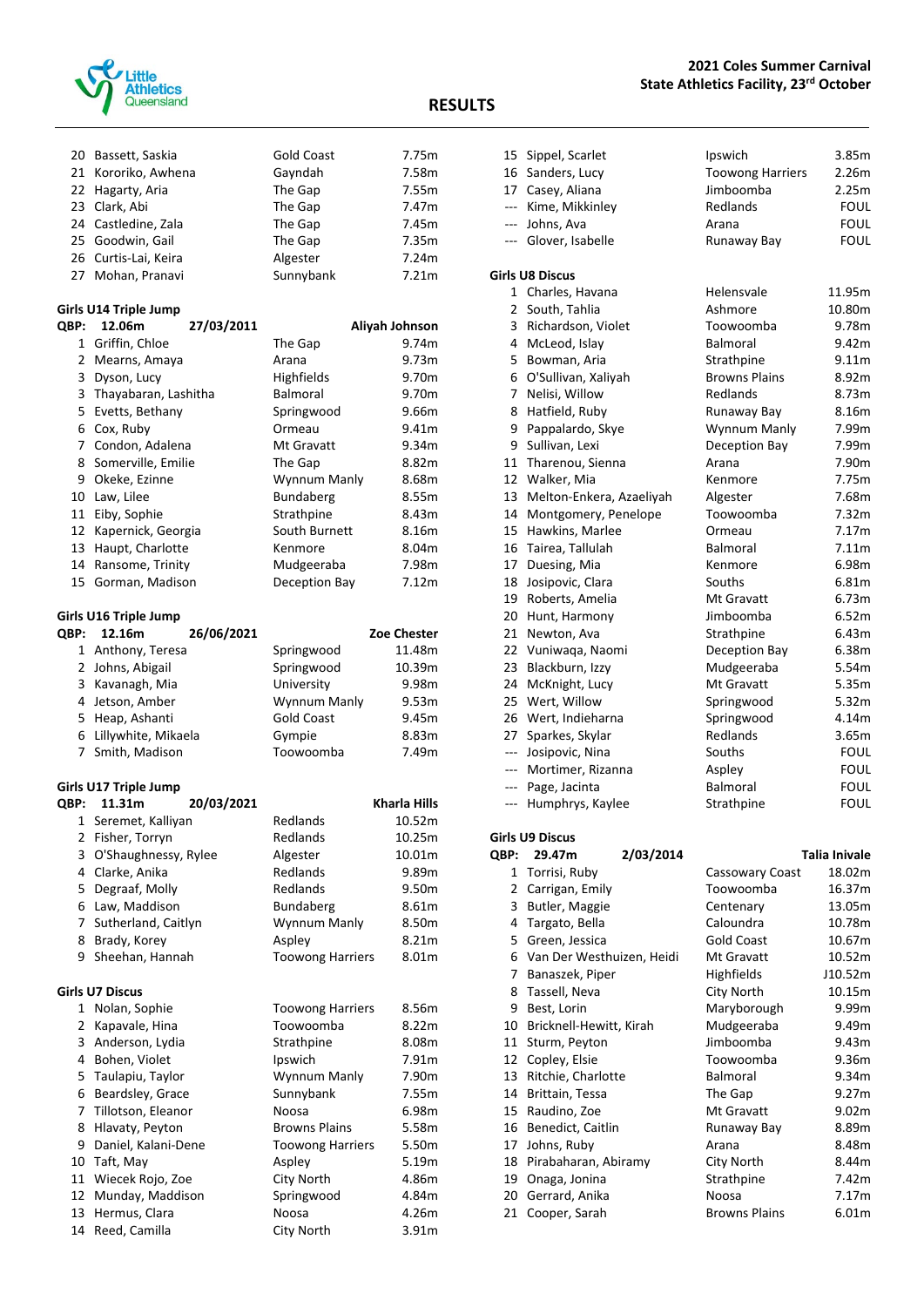

#### **Girls U10 Discus**

| QBP: | 40.74m                      | 22/03/2015 |                   | <b>Talia Inivale</b> |
|------|-----------------------------|------------|-------------------|----------------------|
| 1    | Josipovic, Mila             |            | Souths            | 25.62m               |
| 2    | Hodgson-Forsyth, Lilly-Anne |            | Bracken Ridge     | 25.24m               |
| 3    | Strydom, Zandri             |            | Caloundra         | 19.68m               |
| 4    | South, Koa                  |            | Ashmore           | 19.22m               |
| 5    | Mitchell, Sophie            |            | The Gap           | 18.99m               |
| 6    | Wright, Abbey               |            | Ipswich           | 18.92m               |
| 7    | Chadburn, Alice             |            | Redlands          | 18.27m               |
| 8    | Downman, Jorja              |            | Maryborough       | 18.18m               |
| 9    | Wilson, Piper Adair         |            | Gympie            | 17.61m               |
| 10   | Donaldson, Emily            |            | Strathpine        | 17.31m               |
| 11   | Daly, Matilda               |            | Mt Gravatt        | 16.26m               |
| 12   | Russell, Kaydence           |            | Ipswich           | 15.48m               |
| 13   | Welch, Isabella             |            | Springwood        | 15.30m               |
| 14   | Dale, Summer                |            | Mt Gravatt        | 15.23m               |
| 15   | Orr, Ava                    |            | <b>Highfields</b> | 13.35m               |
| 16   | Hawkins, Indie              |            | Ormeau            | 12.75m               |
| 17   | Trent, Arya                 |            | Deception Bay     | 12.67m               |
| 18   | Carnell, Allegra            |            | The Gap           | 12.52m               |
| 19   | Cooke, Georgia              |            | Redlands          | 12.49m               |
| 20   | Babousis, Natalia           |            | Wynnum Manly      | 12.44m               |
| 21   | Preston, Eliza              |            | The Gap           | 11.60m               |
| 22   | Woodforde, Victoria         |            | Centenary         | 10.87m               |
| 23   | Johnston, Imogen            |            | Centenary         | 10.78m               |
| 24   | Larsen, Emma                |            | Springwood        | 10.67m               |
| 25   | Leeder, Aleena              |            | Springwood        | 10.42m               |
| 26   | Page, Serena                |            | Balmoral          | 10.40m               |
| 27   | Reed, Charlotte             |            | City North        | 9.84m                |
| 28   | Helgeson, Willow            |            | Runaway Bay       | 9.73m                |
| 29   | Pitt, Kya                   |            | Laidley           | 9.46m                |
| 30   | Driver, Layla               |            | Aspley            | 8.96m                |
| 30   | Lee, Zoe                    |            | Ipswich           | 8.96m                |
| 32   | Hoppner, Serenity           |            | Ipswich           | 8.32m                |
|      | 33 Vicary, Dakota           |            | City North        | 8.10m                |
| 34   | Moody, Stephanie            |            | Nth Rockhampton   | 7.64m                |
| 35   | Tavita, Hannah              |            | Ormeau            | 6.67m                |

**RESULTS**

## **Girls U11 Discus**

| QBP: | 39.34m               | 24/03/2019 |                      | Sirray Suémai |
|------|----------------------|------------|----------------------|---------------|
| 1    | Crocker, Abbey       |            | Ipswich              | 34.76m        |
| 2    | Bolden, Emily        |            | South Burnett        | 22.96m        |
| 3    | Torrisi, Siena       |            | Cassowary Coast      | 21.11m        |
| 4    | Gee, Isabella        |            | Ipswich              | 20.91m        |
| 5    | McQuaid, Cara        |            | Mudgeeraba           | 20.31m        |
| 6    | Leneham, Ellie       |            | Ormeau               | 19.09m        |
| 7    | Tharenou, Chloe      |            | Arana                | 18.84m        |
| 8    | Vickery, Giselle     |            | City North           | 18.75m        |
| 9    | Brown, Millah        |            | Arana                | 17.76m        |
| 10   | Gardiner, Grace      |            | Arana                | 17.34m        |
| 11   | Platell, Charlotte   |            | <b>Beaudesert</b>    | 17.28m        |
| 12   | Shields, Ebony       |            | Ipswich              | 16.96m        |
| 13   | Weldon, Evie-Grace   |            | <b>Browns Plains</b> | 16.27m        |
| 14   | Kolinisau, April     |            | Caloundra            | 15.04m        |
| 15   | Mullaly, Sophie      |            | Gympie               | 14.93m        |
| 16   | Franke, Jemma        |            | Highfields           | 13.44m        |
| 17   | Yates, Grace         |            | Mt Gravatt           | 12.46m        |
| 18   | Mawer, Savannah      |            | Ipswich              | 12.00m        |
| 19   | Woolfield, Elizabeth |            | Centenary            | 11.86m        |
| 20   | Pearce, Olivia       |            | Highfields           | 11.72m        |
| 21   | Croft, Peyton        |            | Redlands             | 11.43m        |
| 22   | Tomlinson, Georgia   |            | Ormeau               | 11.30m        |
| 23   | Raudino, Zara        |            | Mt Gravatt           | 10.17m        |
| 24   | Trent, Katelyn       |            | Deception Bay        | 9.70m         |

#### **2021 Coles Summer Carnival State Athletics Facility, 23rd October**

|                                                                                                | 25 Jurgeleit, Amy             | <b>Browns Plains</b>    | 9.51m          |
|------------------------------------------------------------------------------------------------|-------------------------------|-------------------------|----------------|
|                                                                                                | --- Froget Penaranda, Barbara | <b>Toowong Harriers</b> | <b>FOUL</b>    |
|                                                                                                | --- Covey, Payton             | Laidley                 | <b>FOUL</b>    |
|                                                                                                |                               |                         |                |
|                                                                                                | <b>Girls U12 Discus</b>       |                         |                |
| QBP:                                                                                           | 18/03/2017<br>45.98m          |                         | Talia Inivale  |
|                                                                                                | 1 Windolf, Hayley             | Ipswich                 | 32.44m         |
| $\overline{2}$                                                                                 | Lahey, Bella                  | Gympie                  | 27.36m         |
|                                                                                                | 3 Bohen, Ruby                 | Ipswich                 | 26.97m         |
|                                                                                                | 4 Vuniwaqa, Amelia            | Deception Bay           | 25.22m         |
| 5                                                                                              | Daly, Isabella                | Mt Gravatt              | 24.01m         |
| 6                                                                                              | Moller, Makayla               | Maryborough             | 23.42m         |
| 7                                                                                              | Mancini, Allira               | Strathpine              | 19.36m         |
| 8                                                                                              | Williams, Alara               | Highfields              | 16.82m         |
| 9                                                                                              | Mcdonald, Mikaela             | Arana                   | 15.59m         |
| 10                                                                                             | Tassell, Naya                 | City North              | 15.48m         |
| 10                                                                                             | Richardson, Ruby              | Toowoomba               | 15.48m         |
| 12                                                                                             | Hindle, Allara                | Chinchilla              | 14.71m         |
| 13                                                                                             |                               |                         | 14.49m         |
| 14                                                                                             | Humphrys, Madison             | Strathpine              |                |
|                                                                                                | Grant, Georgia                | Noosa                   | 13.70m         |
| 15                                                                                             | Cosgrave, Ella                | Ashmore                 | 13.30m         |
| 16                                                                                             | de Brenni, Scarlette          | Springwood              | 13.20m         |
| 17                                                                                             | Ritchie, Alexa                | Gympie                  | 12.40m         |
| 18                                                                                             | Sparkes, Macy                 | Redlands                | 11.86m         |
| 19                                                                                             | Hart, Azariah                 | Toowoomba               | 11.72m         |
| 20                                                                                             | McLean, Lilly                 | Redlands                | 11.27m         |
| 21                                                                                             | McLeod, Maya                  | Laidley                 | 6.14m          |
| $\frac{1}{2} \left( \frac{1}{2} \right) \left( \frac{1}{2} \right) \left( \frac{1}{2} \right)$ | Covey, Shelby                 | Laidley                 | FOUL           |
| $\frac{1}{2} \left( \frac{1}{2} \right) \left( \frac{1}{2} \right) \left( \frac{1}{2} \right)$ | Josipovic, Sasha              | Souths                  | <b>FOUL</b>    |
|                                                                                                | --- McDonald, Tamara          | <b>Gold Coast</b>       | FOUL           |
|                                                                                                | --- Kororiko, Felicity        | Gayndah                 | <b>FOUL</b>    |
|                                                                                                | Girls U13 Discus              |                         |                |
| QBP:                                                                                           | 51.79m<br>24/04/2016          |                         | LyVante Suémai |
| 1                                                                                              | Bolden, Jenali                | South Burnett           | 32.90m         |
|                                                                                                | 2 Watts, Xanthee              | Toowoomba               | 32.07m         |
| 3                                                                                              | Capps, Chelsea                | Mudgeeraba              | 30.45m         |
|                                                                                                | 4 Kruck, Sienna               | Algester                | 29.81m         |
| 5.                                                                                             | Curtis-Lai, Keira             | Algester                | 26.78m         |
| 6                                                                                              | Brennan, Jahli                | Wynnum Manly            | 25.41m         |
| 7                                                                                              | Gwin, Madeleine               | Jimboomba               | 25.39m         |
| 8                                                                                              | South, Jalyn                  | Ashmore                 | 24.13m         |
| 9                                                                                              | Botha, Handre                 | Toowoomba               | 23.16m         |
| 10                                                                                             | Webster, Hannah               | <b>Toowong Harriers</b> | 21.67m         |
| 11                                                                                             | Mackay, Phoenix               | Algester                | 21.51m         |
| 12                                                                                             | Sheehan, Emma                 | <b>Toowong Harriers</b> | 21.05m         |
| 13                                                                                             | Preston, Ashleigh             | The Gap                 | 19.87m         |
| 14                                                                                             | Mehta, Hannah                 | Mudgeeraba              | 16.89m         |
|                                                                                                |                               |                         |                |
| 15                                                                                             | Woodward, Madi                | Strathpine              | 16.54m         |
| 16                                                                                             | Goodwin, Gail                 | The Gap                 | 12.10m         |
| 17                                                                                             | Jones, Lilly                  | Redlands                | 9.28m          |
| 18                                                                                             | Jones, Katie                  | Redlands                | 8.77m          |
|                                                                                                | <b>Girls U14 Discus</b>       |                         |                |
| QBP:                                                                                           | 45.60m<br>18/03/2017          |                         | LyVante Suémai |
| $\mathbf{1}$                                                                                   | Josipovic, Saskia             | Souths                  | 39.86m         |
|                                                                                                | 2 Windolf, Olivia             | Ipswich                 | 31.39m         |
| 3                                                                                              | Maizey, Perla                 | Strathpine              | 27.46m         |

3 Maizey, Perla **27.46m Strathpine** 

9 Lillywhite, Caitlyn

 Miller, Emilie Warwick 24.20m Klaas, Imogen Strathpine 23.33m Jenkins, Alyssa Ormeau 21.89m Draper, Jessica Aspley 20.38m Stewart, Nikita Wynnum Manly 19.28m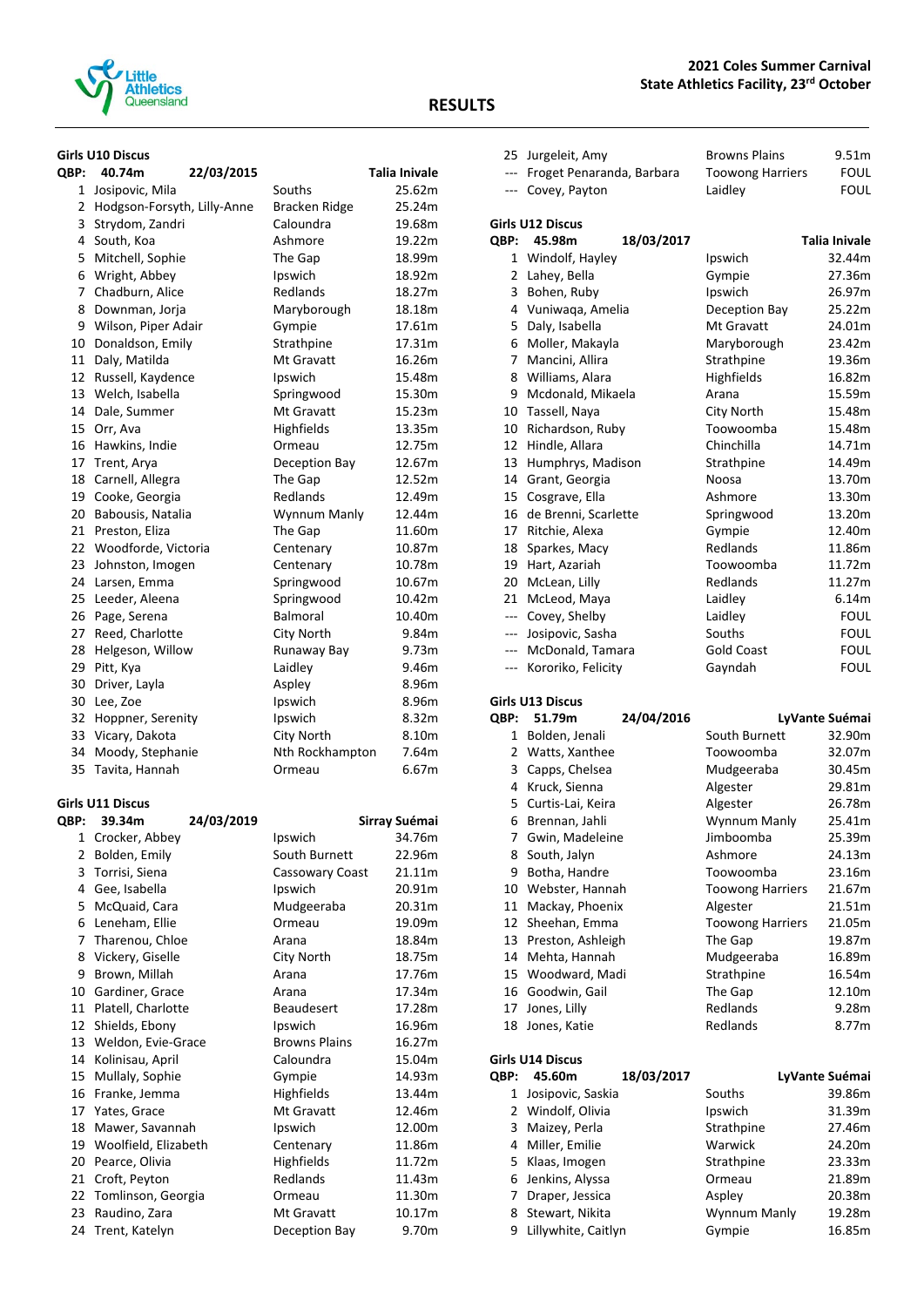

|              | 10 Strydom, Zayley      | Caloundra               | 16.49m                |
|--------------|-------------------------|-------------------------|-----------------------|
|              | 11 Harris, Celeste      | Wynnum Manly            | 16.48m                |
|              | 12 O'Carroll, Aoife     | Wynnum Manly            | 16.43m                |
|              | 13 Talbot, Tegan        | Springwood              | 15.55m                |
|              | 14 Hart, Rheanna        | Toowoomba               | 15.09m                |
|              | 15 Lisciotto, Allira    | West Bundaberg          | 14.70m                |
|              | 16 Haupt, Charlotte     | Kenmore                 | 14.41m                |
|              |                         |                         |                       |
|              | <b>Girls U15 Discus</b> |                         |                       |
|              | 49.05m                  |                         |                       |
| QBP:         | 25/03/2018              |                         | LyVante Suémai        |
|              | 1 Jones, Dannielle      | City North              | 33.77m                |
|              | 2 Herewini, Hailey      | Jimboomba               | 31.85m                |
|              | 3 Carter, Ivy           | Jimboomba               | 29.84m                |
|              | 4 Gee, Tamika           | Ipswich                 | 27.94m                |
|              | 5 Silcock, Mia          | Runaway Bay             | 26.78m                |
|              | 6 Brisbane, Zoe         | Jimboomba               | 25.55m                |
| 7            | Kopittke, Tiana         | Algester                | 21.47m                |
|              | 8 Lisciotto, Helaina    | West Bundaberg          | 19.57m                |
| 9            | King, Mackenzie         | <b>Toowong Harriers</b> | 19.21m                |
|              | 10 Forster, Kayla       | <b>Gold Coast</b>       | 19.05m                |
|              | 11 Teo, Jessica         | Mt Gravatt              | 16.31m                |
|              | 12 De Vries, Tamsyn     | Mt Gravatt              | 16.29m                |
|              | 13 Morris, Taylah       | Runaway Bay             | 15.25m                |
|              |                         |                         |                       |
|              | <b>Girls U16 Discus</b> |                         |                       |
| <b>OBP:</b>  | 44.07m<br>19/03/2017    |                         |                       |
|              |                         |                         | Talosaga Kia          |
|              | 1 Goody, Charlize       | Ipswich                 | 42.69m                |
|              | 2 Kerswell, Chloe       | Algester                | 41.20m                |
|              | 3 Suzuki, Ai            | <b>Gold Coast</b>       | 33.29m                |
|              | 4 Blake, Georgia        | Bracken Ridge           | 30.65m                |
|              | 5 Doel, Bettina         | Runaway Bay             | 27.22m                |
|              | 6 Jetson, Amber         | Wynnum Manly            | 24.92m                |
|              | 7 Heap, Ashanti         | <b>Gold Coast</b>       | 22.54m                |
|              | 8 Lillywhite, Mikaela   | Gympie                  | 20.20m                |
|              | 9 Doel, Scarlett        | Runaway Bay             | 19.48m                |
|              | 10 Wade, Madalyn        | Springwood              | 16.47m                |
|              |                         |                         |                       |
|              | <b>Girls U17 Discus</b> |                         |                       |
| QBP:         | 47.65m<br>24/03/2018    |                         | Talosaga Kia          |
|              | 1 Davies, Kellie        | Maryborough             | 37.70m                |
|              | 2 O'Shaughnessy, Rylee  | Algester                | 24.10m                |
|              | 3 O'Brien, Madison      | University              | 19.43m                |
|              | 4 Barlow, Danyelle      | Maryborough             | 19.38m                |
|              | 5 Brady, Korey          | Aspley                  | 17.90m                |
|              |                         |                         |                       |
|              | Girls U11 Javelin       |                         |                       |
|              |                         |                         | <b>Chloe Kerswell</b> |
| QBP:         | 29.95m<br>19/03/2017    |                         |                       |
| $\mathbf{1}$ | Crocker, Abbey          | Ipswich                 | 27.86m                |
| $\mathbf{2}$ | Gee, Isabella           | Ipswich                 | 16.76m                |
| 3            | McQuaid, Cara           | Mudgeeraba              | 16.62m                |
| 4            | Mullaly, Sophie         | Gympie                  | 15.61m                |
| 5            | Bourke, Aaliyah         | <b>Bracken Ridge</b>    | 14.74m                |
| 6            | Leneham, Ellie          | Ormeau                  | 13.88m                |
| 7            | Vickery, Giselle        | City North              | 13.74m                |
| 8            | Marston, Courtney       | Springwood              | 13.69m                |
| 9            | Gardiner, Grace         | Arana                   | 12.13m                |
| 10           | Bolden, Emily           | South Burnett           | 11.28m                |
| 11           | Raudino, Zara           | Mt Gravatt              | 10.31m                |
| 12           | Hayhoe, Amelia          | Centenary               | 10.29m                |
| 13           | Fernandez, Lara         | Wynnum Manly            | 9.92m                 |

 Fernandez, Lara Wynnum Manly 9.92m 14 Mawer, Savannah 19.85m<br>15 Franke, Jemma 15 Highfields 8.91m Franke, Jemma Highfields 8.91m 16 Turner, Maddison Centenary 8.50m<br>17 Brown, Millah Karana 17 Brown, Millah

17 Brown, Millah

| 18 Evans, Audrey              | <b>Balmoral</b>         | 7.85m       |
|-------------------------------|-------------------------|-------------|
| 19 Wernet, Layla              | Strathpine              | 7.72m       |
| 20 Massingale, Cydney         | Deception Bay           | 7.58m       |
| 21 Rovira, Maddison           | Balmoral                | 7.04m       |
| 22 Gallagher, Niamh           | The Gap                 | 6.60m       |
| 23 Sarafian, Amelia           | <b>Wynnum Manly</b>     | 6.11m       |
| 24 Jurgeleit, Amy             | <b>Browns Plains</b>    | 5.01m       |
| --- Froget Penaranda, Barbara | <b>Toowong Harriers</b> | <b>FOUL</b> |

#### **Girls U13 Javelin**

| QBP:  | 47.26m            | 4/2018 | Angelina Tignani        |             |
|-------|-------------------|--------|-------------------------|-------------|
| 1     | Capps, Chelsea    |        | Mudgeeraba              | 34.80m      |
| 2     | Watts, Xanthee    |        | Toowoomba               | 33.16m      |
| 3     | South, Jalyn      |        | Ashmore                 | 31.29m      |
| 4     | Sheehan, Emma     |        | <b>Toowong Harriers</b> | 26.19m      |
| 5     | Kypr, Calise      |        | Springwood              | 25.71m      |
| 6     | Kruck, Sienna     |        | Algester                | 24.44m      |
| 7     | Brennan, Jahli    |        | Wynnum Manly            | 24.01m      |
| 8     | Targato, Holly    |        | Caloundra               | 23.69m      |
| 9     | Gwin, Madeleine   |        | Jimboomba               | 22.52m      |
| 10    | Snow, Piper       |        | City North              | 20.93m      |
| 11    | Mackay, Phoenix   |        | Algester                | 18.82m      |
| 12    | Curtis-Lai, Keira |        | Algester                | 17.89m      |
| 13    | Woodward, Madi    |        | Strathpine              | 16.27m      |
| 14    | Mohan, Pranavi    |        | Sunnybank               | 15.76m      |
| 15    | Clarke, Makenna   |        | Redlands                | 15.73m      |
| 16    | Griffis, Stellar  |        | Mudgeeraba              | 15.39m      |
| 17    | Botha, Handre     |        | Toowoomba               | 14.28m      |
| 18    | Webster, Hannah   |        | <b>Toowong Harriers</b> | 12.07m      |
| 19    | Jones, Katie      |        | Redlands                | 8.40m       |
|       | Preston, Ashleigh |        | The Gap                 | <b>FOUL</b> |
| $---$ | Jones, Lilly      |        | Redlands                | <b>FOUL</b> |

#### **Girls U15 Javelin**

| QBP: | 43.93m                | 20/03/2021 |                   | <b>Chloe Kerswell</b> |
|------|-----------------------|------------|-------------------|-----------------------|
| 1    | Herewini, Hailey      |            | Jimboomba         | 37.94m                |
|      | Jones, Dannielle      |            | City North        | 35.15m                |
| 3.   | Gee, Tamika           |            | Ipswich           | 29.70m                |
|      | 4 Silcock, Mia        |            | Runaway Bay       | 29.30m                |
|      | 5 Severinsen, Abbie   |            | Ipswich           | 25.14m                |
| 6    | Ryalls, Teikia        |            | Strathpine        | 23.31m                |
|      | 7 Forster, Kayla      |            | <b>Gold Coast</b> | 22.45m                |
| 8    | Carter, Ivy           |            | Jimboomba         | 22.22m                |
| 9    | Kopittke, Tiana       |            | Algester          | 21.60m                |
|      | 10 Seremet, Sovannary |            | Redlands          | 18.18m                |
| 11   | Sampson, Zara         |            | Algester          | 14.53m                |
| 12   | Lucas, Hayley         |            | Redlands          | 14.29m                |
|      |                       |            |                   |                       |

#### **Girls U16 Javelin**

| <b>OBP:</b> | 47.51m                | 18/03/2017 |                   | <b>Tahlia Anderson</b> |
|-------------|-----------------------|------------|-------------------|------------------------|
|             | 1 Kerswell, Chloe     |            | Algester          | 45.83m                 |
|             | 2 Goody, Charlize     |            | Ipswich           | 41.81m                 |
|             | 3 Suzuki, Ai          |            | <b>Gold Coast</b> | 33.80m                 |
|             | 4 Doel, Bettina       |            | Runaway Bay       | 31.63m                 |
|             | 5 Doel, Scarlett      |            | Runaway Bay       | 29.90m                 |
|             | 6 Lillywhite, Mikaela |            | Gympie            | 25.77m                 |
|             |                       |            |                   |                        |

#### **Girls U17 Javelin**

| <b>OBP:</b> | 44.52m                 | 23/03/2018 |                         | Talosaga Kia |
|-------------|------------------------|------------|-------------------------|--------------|
|             | 1 Keefe, Jemma         |            | <b>Bracken Ridge</b>    | 44.32m       |
|             | 2 O'Shaughnessy, Rylee |            | Algester                | 35.09m       |
|             | 3 Sheehan, Hannah      |            | <b>Toowong Harriers</b> | 25.89m       |
|             | 4 Barlow, Danyelle     |            | Maryborough             | 25.69m       |
|             | 5 O'Brien, Madison     |            | University              | 20.22m       |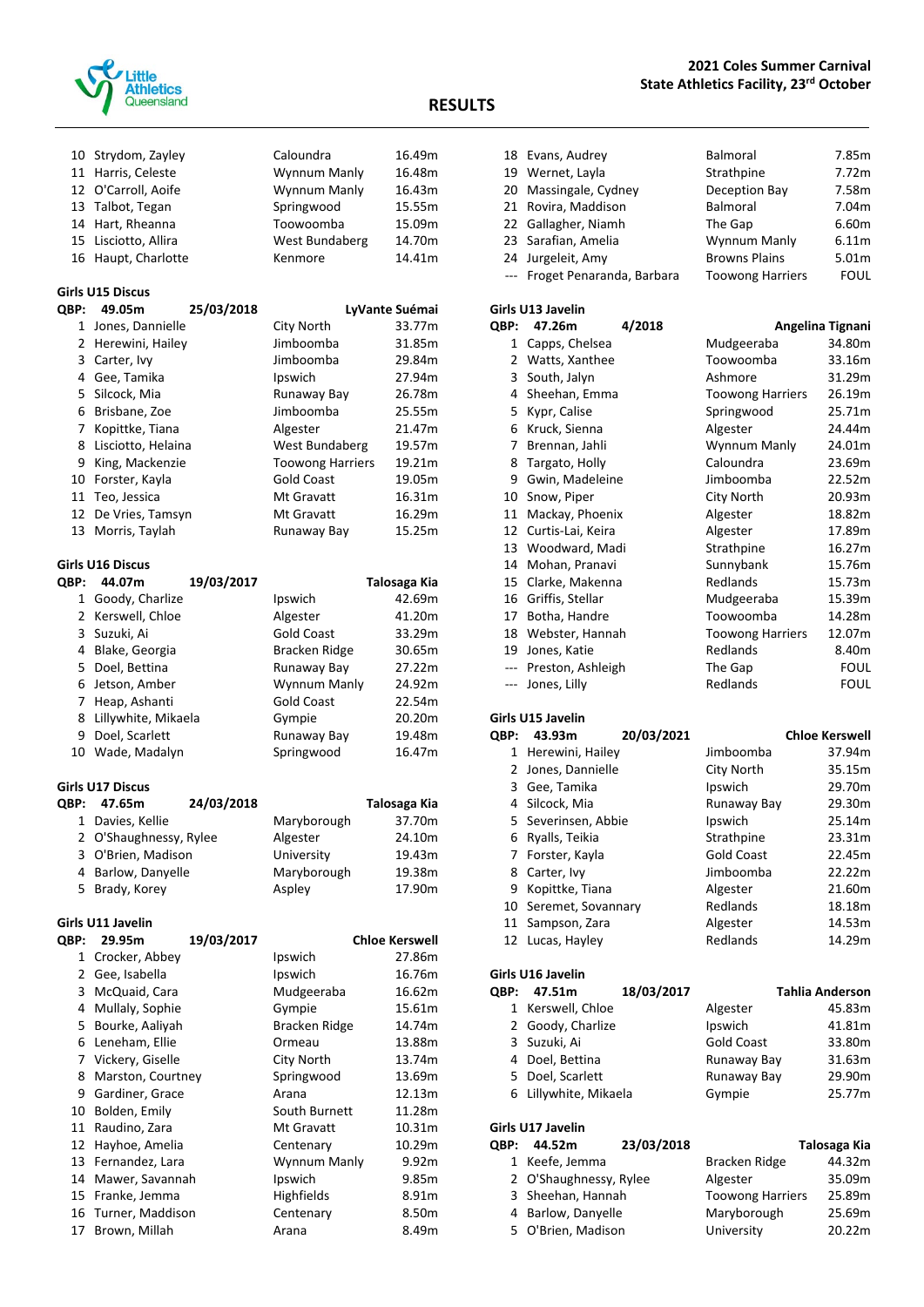

#### **Girls U7 Shot Put**

| 1     | Kime, Mikkinley          | Redlands                | 4.63m       |
|-------|--------------------------|-------------------------|-------------|
| 2     | Bohen, Violet            | Ipswich                 | 4.28m       |
| 3     | Lockwood, Piper          | Wynnum Manly            | 4.11m       |
| 4     | Cragg, Lila              | Algester                | 3.93m       |
| 5     | Anderson, Lydia          | Strathpine              | 3.32m       |
| 6     | Sippel, Scarlet          | Ipswich                 | 3.28m       |
| 7     | Dwyer, Georgia           | <b>Toowong Harriers</b> | 3.12m       |
| 8     | Hlavaty, Peyton          | <b>Browns Plains</b>    | 3.02m       |
| 9     | Schweizer, Everly        | <b>Toowong Harriers</b> | 2.88m       |
| 9     | Evans, Margo             | Balmoral                | 2.88m       |
| 11    | Taulapiu, Taylor         | Wynnum Manly            | 2.84m       |
| 12    | Anderson, Theia          | <b>Toowong Harriers</b> | 2.67m       |
|       | 13 Daniel, Kalani-Dene   | <b>Toowong Harriers</b> | 2.27m       |
| 14    | Taft, May                | Aspley                  | 2.16m       |
| 15    | Senaratne, Araliya       | Mt Gravatt              | 1.83m       |
| 16    | Glover, Isabelle         | Runaway Bay             | 1.78m       |
| $---$ | Beardsley, Grace         | Sunnybank               | <b>FOUL</b> |
|       | <b>Girls U8 Shot Put</b> |                         |             |
|       | 1 Nelisi, Willow         | Redlands                | 5.41m       |
| 2     | South, Tahlia            | Ashmore                 | 4.69m       |
| 3     | Pappalardo, Skye         | Wynnum Manly            | 4.49m       |
| 4     | Broksch, Eden            | Toowoomba               | 4.44m       |
| 5     | Ward, Annastasia         | Deception Bay           | 4.34m       |
| 6     | O'Sullivan, Xaliyah      | <b>Browns Plains</b>    | 3.74m       |
| 6     | Roberts, Amelia          | Mt Gravatt              | 3.74m       |
| 8     | McKnight, Lucy           | Mt Gravatt              | 3.70m       |
| 9     | Hunt, Harmony            | Jimboomba               | 3.62m       |
| 10    | Prowse, Mila             | Redlands                | 3.52m       |
| 11    | Burns, Amelie            | Mt Gravatt              | 3.38m       |
| 11    | Walker, Mia              | Kenmore                 | 3.38m       |
| 13    | Josipovic, Clara         | Souths                  | 3.35m       |
| 14    | Vanner, Emily            | <b>Toowong Harriers</b> | 3.20m       |
| 15    | Beresford, Ivy           | <b>Bundaberg</b>        | 3.08m       |
| 16    | Josipovic, Nina          | Souths                  | 3.05m       |
| 17    | Newton, Ava              | Strathpine              | 2.94m       |
| 18    | Madsen, Khloe            | Ashmore                 | 2.88m       |
| 19    | Page, Jacinta            | <b>Balmoral</b>         | 2.85m       |
| 20    | Humphrys, Kaylee         | Strathpine              | 2.70m       |
| 21    | Sparkes, Skylar          | Redlands                | 2.44m       |
|       | 22 Talevich, Alexa       | Kenmore                 | 2.05m       |
| 23    | Blackburn, Izzy          | Mudgeeraba              | 2.03m       |
| 24    | Brown, Maya              | Runaway Bay             | 1.99m       |
| ---   | Shand, Preeya            | Centenary               | <b>FOUL</b> |

#### **Girls U9 Shot Put**

| QBP: | 8.86m                        | 22/03/2015 |                         | Mya Sautia           |
|------|------------------------------|------------|-------------------------|----------------------|
|      | equal: 8.86m                 | 19/03/2017 |                         | <b>Lacey Gabriel</b> |
|      | 1 Torrisi, Ruby              |            | Cassowary Coast         | 6.03m                |
| 2    | Carrigan, Emily              |            | Toowoomba               | 5.29m                |
| 3    | Harland, Emily               |            | University              | 4.78m                |
| 4    | Austin, Lyla                 |            | <b>Toowong Harriers</b> | 4.53m                |
|      | 5 Green, Jessica             |            | <b>Gold Coast</b>       | 4.45m                |
| 6    | Volker, Emily                |            | Redlands                | 4.42m                |
| 7    | Butler, Maggie               |            | Centenary               | 4.05m                |
| 8    | Best, Lorin                  |            | Maryborough             | 3.99m                |
| 9    | Dundas, Eve                  |            | Kenmore                 | 3.94m                |
| 10   | Michailidis, Alira           |            | City North              | 3.93m                |
| 11   | Ritchie, Charlotte           |            | <b>Balmoral</b>         | 3.82m                |
| 12   | Parfitt, Rosie               |            | Springwood              | 3.65m                |
|      | 13 Van Der Westhuizen, Heidi |            | Mt Gravatt              | 3.33m                |
| 14   | Copley, Elsie                |            | Toowoomba               | 3.31 <sub>m</sub>    |
| 15   | Kettlety, Erin               |            | Ipswich                 | 3.24m                |

#### **2021 Coles Summer Carnival State Athletics Facility, 23rd October**

### **RESULTS**

|             | 16 Jeuken, Laura          |            | Kenmore       | 3.21 <sub>m</sub> |
|-------------|---------------------------|------------|---------------|-------------------|
|             | 17 Pirabaharan, Abiramy   |            | City North    | 3.15m             |
|             | 18 Babousis, Mischa       |            | Wynnum Manly  | 2.90m             |
|             | 19 Munday, Paige          |            | Springwood    | 2.86m             |
|             | 20 Driver, Shylah         |            | Aspley        | 2.57m             |
|             | 21 Kljajic, Anna          |            | Deception Bay | 2.52m             |
|             | <b>Girls U10 Shot Put</b> |            |               |                   |
| <b>QBP:</b> | 11.79m                    | 21/03/2015 |               | Talia Inivale     |
|             | Josipovic, Mila           |            | Souths        | 7.80m             |

| ┻  | <b>JUSIPUVIC, IVIIIA</b>    | วบนนาง                  | 7.0UIII |
|----|-----------------------------|-------------------------|---------|
| 2  | Hodgson-Forsyth, Lilly-Anne | Bracken Ridge           | 7.23m   |
| 3  | Wright, Abbey               | Ipswich                 | 7.07m   |
| 4  | Daly, Matilda               | Mt Gravatt              | 6.65m   |
| 5. | Wilson, Piper Adair         | Gympie                  | 6.47m   |
| 6  | Strydom, Zandri             | Caloundra               | 6.06m   |
| 7  | Chadburn, Alice             | Redlands                | 5.94m   |
| 8  | Helgeson, Willow            | Runaway Bay             | 5.90m   |
| 9  | Downman, Jorja              | Maryborough             | 5.87m   |
| 10 | South, Koa                  | Ashmore                 | 5.84m   |
| 11 | Carnell, Allegra            | The Gap                 | 5.82m   |
| 12 | Mitchell, Sophie            | The Gap                 | 5.81m   |
| 13 | Dale, Summer                | Mt Gravatt              | 5.42m   |
| 14 | Orr, Ava                    | Highfields              | 5.05m   |
| 15 | Dwyer, Phoebe               | <b>Toowong Harriers</b> | 4.93m   |
| 16 | York, Piper                 | Highfields              | 4.89m   |
| 17 | Hercoe, Preslie             | Ashmore                 | 4.86m   |
| 18 | Cooke, Georgia              | Redlands                | 4.84m   |
| 19 | Pitt, Kya                   | Laidley                 | 4.78m   |
| 20 | Larsen, Emma                | Springwood              | 4.60m   |
| 21 | Tavita, Hannah              | Ormeau                  | 4.59m   |
| 22 | Henzell, Eloise             | City North              | 4.55m   |
| 23 | Johnston, Imogen            | Centenary               | 4.37m   |
| 24 | Russell, Kaydence           | Ipswich                 | 4.26m   |
| 25 | Beck, Olivia                | Springwood              | 4.14m   |
| 26 | Page, Serena                | Balmoral                | 3.77m   |
| 27 | Driver, Layla               | Aspley                  | 3.62m   |
| 28 | Moody, Stephanie            | Nth Rockhampton         | 3.45m   |
| 29 | Anderson, Ella              | Warwick                 | 3.43m   |
| 30 | McFarlane, Charlotte        | Strathpine              | 3.17m   |
| 31 | Vicary, Dakota              | City North              | 2.94m   |

## **Girls U11 Shot Put**

| QBP: | 14.03m                    | 19/03/2016 |                         | Talia Inivale |
|------|---------------------------|------------|-------------------------|---------------|
| 1    | Crocker, Abbey            |            | Ipswich                 | 10.12m        |
| 2    | Paea, Houstand            |            | Ipswich                 | 9.92m         |
| 3    | Torrisi, Siena            |            | Cassowary Coast         | 7.75m         |
| 4    | McQuaid, Cara             |            | Mudgeeraba              | 7.65m         |
| 5    | Bolden, Emily             |            | South Burnett           | 7.46m         |
| 6    | Kolinisau, April          |            | Caloundra               | 7.27m         |
| 7    | Brown, Millah             |            | Arana                   | 6.82m         |
| 8    | Leneham, Ellie            |            | Ormeau                  | 6.67m         |
| 9    | Heap, Jessica             |            | Deception Bay           | 6.45m         |
| 10   | Gee, Isabella             |            | Ipswich                 | 6.38m         |
| 11   | Gardiner, Grace           |            | Arana                   | 6.34m         |
| 12   | Vickery, Giselle          |            | City North              | 6.27m         |
| 13   | Pearsall, Sienna          |            | <b>Toowong Harriers</b> | 6.17m         |
| 14   | Marston, Courtney         |            | Springwood              | 5.87m         |
| 15   | Froget Penaranda, Barbara |            | <b>Toowong Harriers</b> | 5.57m         |
| 16   | Mullaly, Sophie           |            | Gympie                  | 5.56m         |
| 17   | Hayhoe, Amelia            |            | Centenary               | 5.52m         |
| 17   | Andrews, Chloe            |            | Centenary               | 5.52m         |
| 19   | Weldon, Evie-Grace        |            | <b>Browns Plains</b>    | 5.47m         |
| 20   | Shields, Ebony            |            | Ipswich                 | 5.29m         |
| 21   | Hindle, Emme              |            | Chinchilla              | 5.08m         |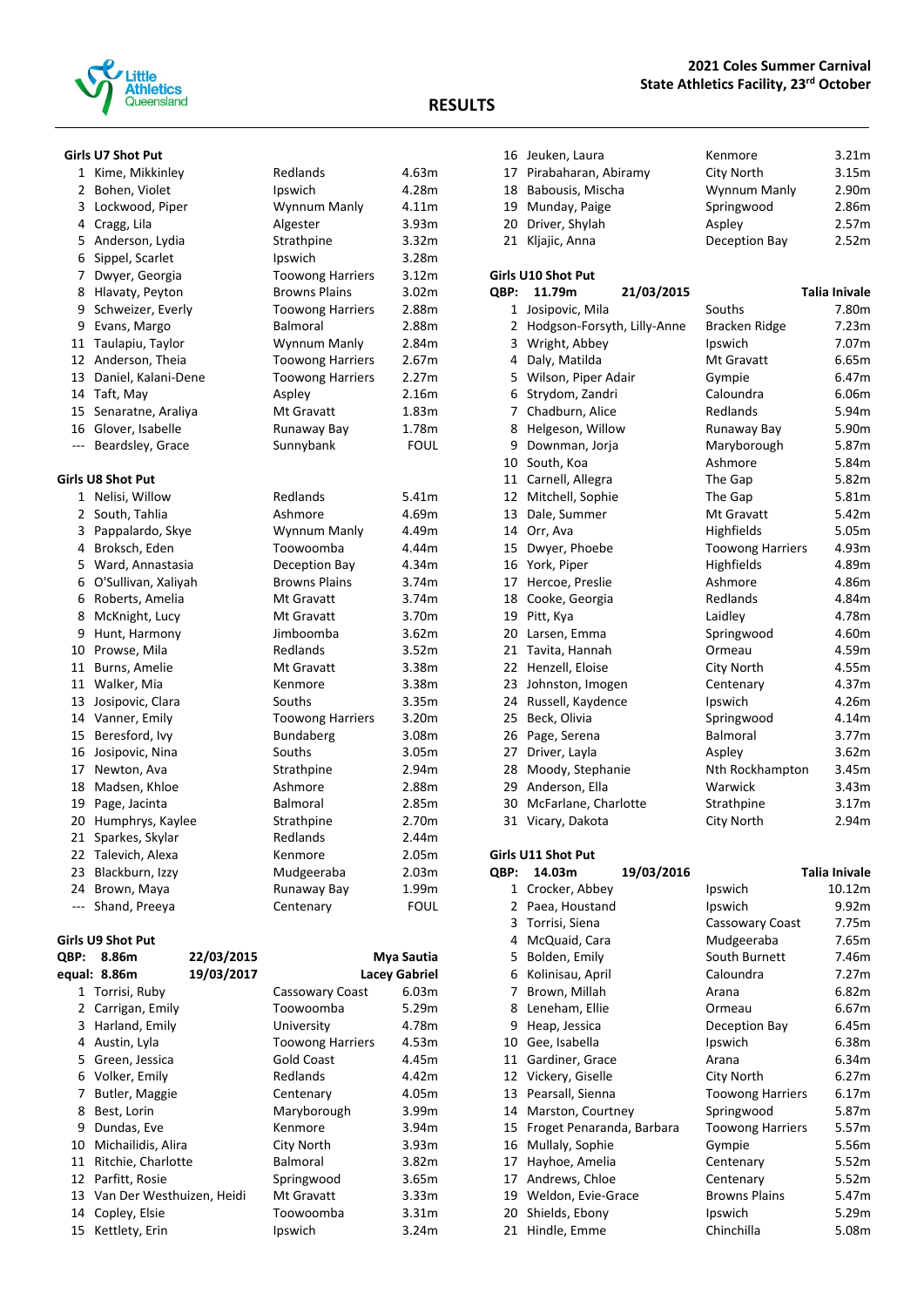

|      | 22 Croft, Peyton        | Redlands                | 4.86m          |
|------|-------------------------|-------------------------|----------------|
|      | 23 Gallagher, Niamh     | The Gap                 | 4.82m          |
|      | 24 Shand, Sienna        | Centenary               | 4.81m          |
|      | 25 Trent, Katelyn       | Deception Bay           | 4.79m          |
|      | 26 Walkington, Emma     | Toowoomba               | 4.65m          |
|      | 27 Apitz, Alegra        | Wynnum Manly            | 4.40m          |
|      | 28 Rovira, Maddison     | <b>Balmoral</b>         | 4.24m          |
|      | 29 Sams, Erin           | Kenmore                 | 4.20m          |
|      | 30 Woolfield, Elizabeth | Centenary               | 3.99m          |
|      | 31 Sarafian, Amelia     | Wynnum Manly            | 3.91m          |
|      | 32 Tomlinson, Georgia   | Ormeau                  | 3.23m          |
|      | Girls U12 Shot Put      |                         |                |
| QBP: | 15.51m<br>22/03/2015    |                         | LyVante Suémai |
|      | 1 Windolf, Hayley       | Ipswich                 | 11.35m         |
|      | 2 Bohen, Ruby           | Ipswich                 | 10.69m         |
|      | 3 Lahey, Bella          | Gympie                  | 10.15m         |
|      | 4 Mcdonald, Mikaela     | Arana                   | 9.86m          |
| 5    | Moller, Makayla         | Maryborough             | 9.58m          |
|      | 6 Daly, Isabella        | Mt Gravatt              | 8.68m          |
|      | 7 McDonald, Tamara      | <b>Gold Coast</b>       | 8.24m          |
| 8    | Lucas, Rihanna          | Redlands                | 8.16m          |
| 9    | Bond, Kate              | The Gap                 | 7.92m          |
|      | 10 Rolison, Elyse       | Kenmore                 | 7.91m          |
|      | 11 Mancini, Allira      | Strathpine              | 7.68m          |
|      | 12 Toth, Amelia         | Algester                | 7.36m          |
|      | 13 Williams, Alara      | Highfields              | 7.22m          |
|      | 14 Hinze, Sybella       | Runaway Bay             | 6.72m          |
|      | 15 Covey, Shelby        | Laidley                 | 6.67m          |
|      | 16 McLean, Lilly        | Redlands                | 6.59m          |
|      | 17 Hunter, Grace        | Mt Gravatt              | 6.58m          |
| 18   | de Brenni, Scarlette    | Springwood              | 6.36m          |
| 19   | Sparkes, Macy           | Redlands                | 5.87m          |
|      | 20 Mawer, Isla          | Ipswich                 | 5.69m          |
| 21   | Wain, Olivia            | Helensvale              | 5.47m          |
|      | 22 Gregory, Kirra       | Centenary               | 5.10m          |
|      | 23 Lynch, Gabrielle     | Wynnum Manly            | 5.04m          |
|      | 24 Powell, Emily        | Redlands                | 4.96m          |
|      | 25 Kororiko, Felicity   | Gayndah                 | 4.81m          |
| 26   | Burrows, Lily           | Wynnum Manly            | 4.79m          |
|      | 27 Hart, Azariah        | Toowoomba               | 4./1m          |
| 28   | Kearney, Hailey         | Laidley                 | 4.62m          |
| 29   | McLeod, Maya            | Laidley                 | 3.92m          |
|      | Girls U13 Shot Put      |                         |                |
| QBP: | 14.66m<br>4/2018        |                         | Talia Inivale  |
| 1    | Bolden, Jenali          | South Burnett           | 8.56m          |
|      | 2 Kruck, Sienna         | Algester                | 8.44m          |
| 3    | Mackay, Phoenix         | Algester                | 8.34m          |
| 4    | Brennan, Jahli          | Wynnum Manly            | 8.02m          |
| 5    | Mehta, Hannah           | Mudgeeraba              | 7.94m          |
| 6    | Kypr, Calise            | Springwood              | 7.93m          |
|      | 7 Targato, Holly        | Caloundra               | 7.92m          |
| 8    | Capps, Chelsea          | Mudgeeraba              | 7.85m          |
| 9    | Watts, Xanthee          | Toowoomba               | 7.82m          |
| 10   | South, Jalyn            | Ashmore                 | 7.32m          |
| 11   | Sheehan, Emma           | <b>Toowong Harriers</b> | 7.11m          |
| 12   | Webster, Hannah         | <b>Toowong Harriers</b> | 6.92m          |
| 13   | Kororiko, Awhena        | Gayndah                 | 6.36m          |
| 14   | Woodward, Madi          | Strathpine              | 6.29m          |
| 15   | Preston, Ashleigh       | The Gap                 | 5.89m          |
| 16   | Cao-Nguyen, Milan       | Centenary               | 5.75m          |
| 17   | Lalor, Georgia          | Redcliffe               | 5.72m          |
| 18   | Goodwin, Gail           | The Gap                 | 5.66m          |

|      | 19 Clark, Abi                  | The Gap                 | 5.24m            |
|------|--------------------------------|-------------------------|------------------|
|      | 20 Heap, Mikayla               | Deception Bay           | 4.78m            |
| 21   | Hagarty, Aria                  | The Gap                 | 4.53m            |
|      |                                |                         |                  |
|      | <b>Girls U14 Shot Put</b>      |                         |                  |
| QBP: | 14.27m<br>19/03/2017           |                         | LyVante Suémai   |
| 1    | Josipovic, Saskia              | Souths                  | 13.56m           |
|      | 2 Windolf, Olivia              | Ipswich                 | 10.80m           |
|      | 3 Strydom, Zayley              | Caloundra               | 8.85m            |
| 4    | Miller, Emilie                 | Warwick                 | 8.58m            |
| 5.   | Draper, Jessica                | Aspley                  | 8.53m            |
|      | 6 Tipiwai, Nicola              | Wynnum Manly            | 8.21m            |
| 7    | Stewart, Nikita                | Wynnum Manly            | 8.08m            |
|      | 8 Klaas, Imogen                | Strathpine              | 7.98m            |
| 9    | Jenkins, Alyssa                | Ormeau                  | 7.73m            |
|      | 10 O'Carroll, Aoife            | Wynnum Manly            | 6.58m            |
| 11   | Lillywhite, Caitlyn            | Gympie                  | 6.54m            |
| 12   | Richards, Taylor               | Arana                   | 5.49m            |
|      | 13 Talbot, Tegan               | Springwood              | 5.47m            |
|      |                                |                         |                  |
|      | <b>Girls U15 Shot Put</b>      |                         |                  |
| QBP: | 24/03/2018<br>15.46m           |                         | LyVante Suémai   |
| 1    | Herewini, Hailey               | Jimboomba               | 10.67m           |
|      | 2 Carter, Ivy                  | Jimboomba               | 9.59m            |
|      | 3 Jones, Dannielle             | City North              | 9.40m            |
|      | 4 Lisciotto, Helaina           | West Bundaberg          | 9.08m            |
|      | 5 Silcock, Mia                 | Runaway Bay             | 8.77m            |
|      | 6 Gee, Tamika                  | Ipswich                 | 8.56m            |
|      | 7 Brisbane, Zoe                | Jimboomba               | 8.19m            |
|      | 8 Kopittke, Tiana              | Algester                | 7.91m            |
|      | 9 Cooper, Elouise              | Arana                   | 7.28m            |
| 10   | O'Brien, Makenzie              | University              | 7.06m            |
|      |                                |                         |                  |
|      | Girls U16 Shot Put             |                         |                  |
| QBP: | 14.01m<br>20/03/2015           |                         | Samantha Lenton  |
|      | 1 Goody, Charlize              | Ipswich                 | 14.13m           |
|      | 2 Kerswell, Chloe              | Algester                | 13.20m           |
|      | 3 Suzuki, Ai                   | <b>Gold Coast</b>       | 9.88m            |
|      | 4 Blake, Georgia               | <b>Bracken Ridge</b>    | 9.47m            |
|      | 5 Jetson, Amber                | Wynnum Manly            | 8.27m            |
|      | 6 Lillywhite, Mikaela          | Gympie                  | 7.82m            |
|      |                                |                         |                  |
|      | <b>Girls U17 Shot Put</b>      |                         |                  |
| QBP: | 14.58m<br>19/03/2016           |                         | Samantha Lenton  |
| 1    | Davies, Kellie                 | Maryborough             | 12.78m           |
| 2    | Wilkins, Sophie                | Ipswich                 | 11.33m           |
| 3    | Keefe, Jemma                   | Bracken Ridge           | 10.46m           |
| 4    | Sheehan, Hannah                | <b>Toowong Harriers</b> | 8.80m            |
|      | 5 Barlow, Danyelle             | Maryborough             | 8.51m            |
|      | 6 O'Brien, Madison             | University              | 7.37m            |
|      |                                |                         |                  |
|      | Girls U13-U14 Multi-Class 100m |                         | <b>BckStrght</b> |
|      | 1 Chapman, Taylah F20;T20      | Toowoomba               | 16.19<br>73.56%  |
|      | 2 Venner, Libby F20;T20        | West Bundaberg          | 16.59<br>71.79%  |
|      |                                |                         |                  |
|      | Girls U15-U17 Multi-Class 100m |                         | <b>BckStrght</b> |
|      | 1 Laubscher, Lilly F20;T20     | Beenleigh               | 17.78<br>69.63%  |
|      |                                |                         |                  |
|      | Girls U13-U14 Multi-Class 200m |                         |                  |
|      | 1 Venner, Libby F20;T20        | West Bundaberg          | 33.61<br>74.41%  |
|      | 2 Chapman, Taylah F20;T20      | Toowoomba               | 34.91<br>71.64%  |
|      |                                |                         |                  |
|      | Girls U13-U14 Multi-Class 400m |                         |                  |
|      | 1 Venner, Libby F20;T20        | West Bundaberg 1:21.12  | 69.02%           |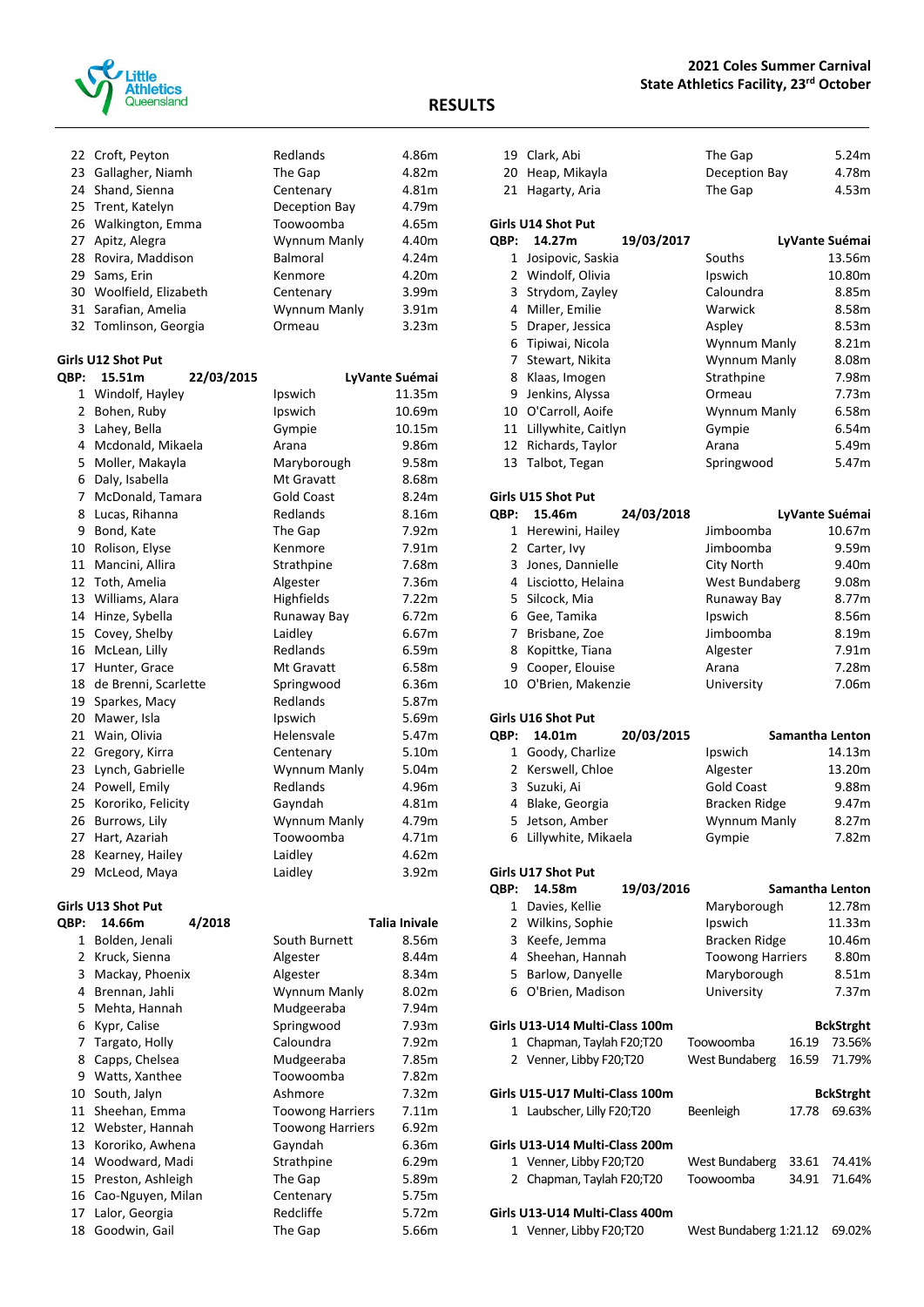

|          | Girls U15-U17 Multi-Class 400m<br>1 Laubscher, Lilly F20;T20          | Beenleigh                          | 1:23.64 | 72.58%         |
|----------|-----------------------------------------------------------------------|------------------------------------|---------|----------------|
|          | Girls U13-U14 Multi-Class Long Jump<br>1 Chapman, Taylah F20;T20      | Toowoomba                          | 2.81m   | 45.24%         |
|          | Girls U13-U14 Multi-Class Discus<br>1 Chapman, Taylah F20;T20         | Toowoomba                          | 15.29m  | 35.04%         |
|          | <b>Girls U15-U17 Multi-Class Discus</b><br>1 Laubscher, Lilly F20;T20 | Beenleigh                          | 16.52m  | 48.71%         |
|          | Girls U13-U14 Multi-Class Javelin<br>1 Chapman, Taylah F20;T20        | Toowoomba                          | 13.97m  | 35.12%         |
|          | Girls U15-U17 Multi-Class Javelin<br>1 Laubscher, Lilly F20;T20       | Beenleigh                          | 14.80m  | 45.02%         |
|          | Girls U13-U14 Multi-Class Shot Put                                    |                                    |         |                |
|          | 1 Venner, Libby F20;T20                                               | West Bundaberg 4.41m               |         | 31.27%         |
|          | Girls U15-U17 Multi-Class Shot Put                                    |                                    |         |                |
|          | 1 Laubscher, Lilly F20;T20                                            | Beenleigh                          | 6.40m   | 50.87%         |
|          |                                                                       |                                    |         |                |
|          | Boys U7 70m                                                           |                                    |         |                |
|          | 1 Komarzynski, Jayden<br>2 Appo, Zacharias                            | Bracken Ridge<br><b>City North</b> |         | 11.99<br>12.20 |
|          | 3 Kelly, Noah                                                         | Redlands                           |         | 12.53          |
|          | 4 Tulloch, Kru                                                        | Ipswich                            |         | 12.62          |
|          | 5 Phillips, Mitchell                                                  | Deception Bay                      |         | 12.74          |
|          | 6 van Tonder, Jude                                                    | <b>Toowong Harriers</b>            |         | 12.89          |
|          | 7 Coombs, Curtly                                                      | Mt Gravatt                         |         | 12.90          |
|          | 8 Bott, Baxter                                                        | Wynnum Manly                       |         | 13.07          |
|          | 9 Manley, Reuben                                                      | Strathpine                         |         | 13.34          |
|          | 10 Loli, Samuel                                                       | Kenmore                            |         | 13.37          |
|          | 11 Hills, Joshua                                                      | Mt Gravatt                         |         | 13.41          |
|          | 12 Keays, Denzel                                                      | Ashmore                            |         | 13.42          |
|          | 13 Grahl, Austin                                                      | Jimboomba                          |         | 13.47          |
|          | 14 Williams, Hugo                                                     | Souths                             |         | 13.78          |
|          | 15 Ruxton, Tate<br>16 Marchant, Austin                                | Tweed<br>Algester                  |         | 13.82<br>13.92 |
| 17       | Moore, Tiam                                                           | Mudgeeraba                         |         | 13.95          |
| 18       | Fowler, Charlie                                                       | <b>Toowong Harriers</b>            |         | 14.11          |
| 19       | Geagea, Conor                                                         | <b>Toowong Harriers</b>            |         | 14.12          |
| 20       | De Alwis, Aston                                                       | <b>Toowong Harriers</b>            |         | 14.20          |
| 21       | Payouw-Dare, Oliver                                                   | Arana                              |         | 14.24          |
| 22       | Branford, Elijah                                                      | Arana                              |         | 14.37          |
| 23       | Kirby, Thomas                                                         | Springwood                         |         | 14.74          |
| 24       | Machol, Christian                                                     | Wynnum Manly                       |         | 15.01          |
| 25       | Smith, Andrew                                                         | The Gap                            |         | 15.03          |
| 26<br>27 | Scott, Jonathan                                                       | <b>Balmoral</b><br>Kenmore         |         | 15.09<br>15.11 |
| 28       | Merimba, Lionel<br>Permewan, Denzel                                   | Maroochy                           |         | 15.17          |
| 29       | Castledine, Arlo                                                      | The Gap                            |         | 15.18          |
| 30       | Rowland, Denzil                                                       | Redlands                           |         | 15.20          |
| 31       | Tairea, Jersey                                                        | Balmoral                           |         | 15.24          |
| 32       | Ryan, Cade                                                            | Souths                             |         | 15.30          |
| 33       | Dunlop, Charlton                                                      | City North                         |         | 15.33          |
| 34       | Gorman, Bodhi                                                         | Deception Bay                      |         | 15.44          |
| 35       | Li, Timothy                                                           | Sunnybank                          |         | 15.48          |
| 36       | Krabbe, Joseph                                                        | Redlands                           |         | 15.62          |
|          | 37 Woodward, Connor                                                   | Springwood                         |         | 15.70          |
|          | 38 Leneham, Flynn                                                     | Ormeau                             |         | 15.79          |
| 39       | Tailalo faanoi, Derek Jean                                            | Rosewood                           |         | 15.84          |

|              | 40 Entermann, Ryan               | Runaway Bay                    | 16.33          |
|--------------|----------------------------------|--------------------------------|----------------|
|              | 41 Henman, Malakai               | Bundaberg                      | 16.83          |
| 42           | Dahler, Conor                    | Toowoomba                      | 17.35          |
|              | 43 Toolen, Sam                   | Maroochy                       | 17.96          |
|              | 44 Richmond, RJ                  | <b>Browns Plains</b>           | 18.24          |
|              | Boys U8 70m                      |                                |                |
|              | 1 Ryan, Diego                    | Toowoomba                      | 11.46          |
| $\mathbf{2}$ | Parravicini, Zachary             | Springwood                     | 11.58          |
| 3            | D'Arcy, Hayden                   | Upper Lockyer                  | 11.63          |
| 4            | Isarabhakdi, Billy               | Mt Gravatt                     | 11.64          |
| 5            | Marcon, Rocco                    | <b>Bundaberg</b>               | 11.75          |
| 6            | Mugaba, Anton                    | <b>Toowong Harriers</b>        | 11.75          |
| 7            | Haddad, Noah                     | <b>Gold Coast</b>              | 11.78          |
| 8            | Goddard, Jack                    | Caloundra                      | 11.82          |
| 9            | Prescott, Damon                  | Ashmore                        | 11.85          |
|              | 10 Austin, Hayden                | Gympie                         | 11.85          |
| 11           | Stankovic, Leon                  | Wynnum Manly                   | 12.02          |
| 12<br>13     | Griffiths, Austin<br>Boyd, Henry | Highfields<br>Balmoral         | 12.04<br>12.10 |
| 14           | Potts, Brayden                   | <b>Gold Coast</b>              | 12.17          |
| 15           | Potts, Jackson                   | <b>Gold Coast</b>              | 12.19          |
| 16           | Phillips, Jack                   | Deception Bay                  | 12.24          |
| 17           | Milligan, Taylor                 | The Gap                        | 12.25          |
| 18           | Chalmers-Sinclair, Archer        | Ashmore                        | 12.34          |
| 19           | Bowden, Ken                      | Souths                         | 12.41          |
| 20           | Couper, Oliver                   | Ashmore                        | 12.42          |
| 21           | Rovira, Aiden                    | <b>Balmoral</b>                | 12.46          |
| 22           | Gowdra Santosh, Kanishk          | Arana                          | 12.47          |
| 23           | Mitchell, Lachlan                | The Gap                        | 12.61          |
| 24           | Tindall, Maxx                    | Balmoral                       | 12.64          |
| 25           | Hopkins, William                 | <b>Balmoral</b>                | 12.65          |
| 26           | Barclay, Finn                    | Aspley                         | 12.68          |
| 27           | Greer, Jack                      | Redlands                       | 12.76          |
| 28           | Ritchie, Austin                  | Centenary                      | 12.79          |
| 29           | Norman, Naylor                   | Jimboomba                      | 12.82          |
|              | 30 Askew, Tristan                | Jimboomba                      | 13.02          |
| 31           | Carnell, Noah                    | The Gap                        | 13.03          |
| 32           | Manning, Hamish                  | <b>Gold Coast</b>              | 13.22          |
| 33           | Dickinson, Tom                   | <b>Balmoral</b>                | 13.23          |
| 34           | Bayley, Marcus                   | Aspley                         | 13.25          |
|              | 35 Egan, Noah                    | Kenmore                        | 13.27          |
| 36           | Soans-Ireland, Dishaan           | Mt Gravatt                     | 13.38          |
| 37           | Dunleavy, Jake                   | Deception Bay                  | 13.39          |
| 38<br>39     | Platell, Lachlan<br>Graham, Tait | <b>Beaudesert</b><br>Jimboomba | 13.43<br>13.50 |
| 40           | Hill, Jack                       | <b>Toowong Harriers</b>        | 13.57          |
| 41           | Foley, Rhys                      | Sunnybank                      | 13.61          |
| 42           | Sarafian, Hugo                   | Wynnum Manly                   | 13.71          |
| 43           | Curtis, Lincoln                  | Wynnum Manly                   | 13.73          |
| 44           | Steward, Pace                    | Bundaberg                      | 13.74          |
| 45           | Miers, Lachlan                   | <b>Toowong Harriers</b>        | 13.79          |
| 46           | Robertson, Pierce                | Mt Gravatt                     | 13.96          |
| 47           | Bray, Harrison                   | The Gap                        | 13.96          |
| 48           | Beckers, Austin                  | Ipswich                        | 13.97          |
| 49           | Brown, Braxton                   | Helensvale                     | 14.35          |
| 50           | Amos, Zavier                     | Ashmore                        | 14.36          |
| 51           | Cai, Anson                       | Sunnybank                      | 14.40          |
| 52           | Kaighin, Matt                    | Souths                         | 14.49          |
| 53           | Gist, Liam                       | Kenmore                        | 14.63          |
| 54           | Eichperger-whyte, Elijah         | Mt Gravatt                     | 14.65          |
| 55           | Green, Jacob                     | Mt Gravatt                     | 15.34          |
| 56           | Carson, Jye                      | Helensvale                     | 15.46          |
| 57           | Brittain, Hugo                   | The Gap                        | 15.68          |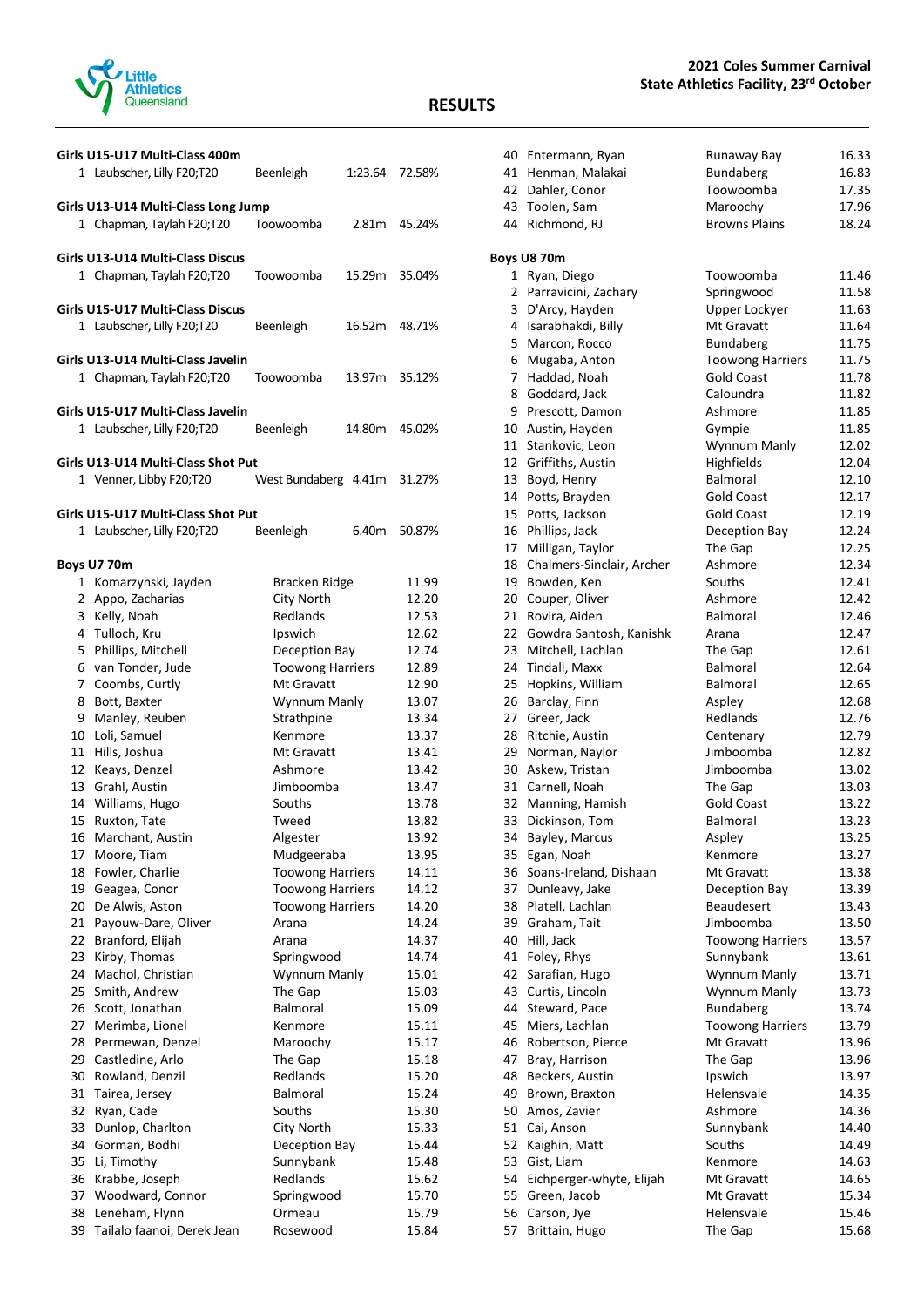

| Boys U9 70m      |  |
|------------------|--|
| .<br><b>ARR.</b> |  |

| QBP:         | 10.27                       | 31/03/2006 | <b>Campbell Magnay</b>  |       |
|--------------|-----------------------------|------------|-------------------------|-------|
| $\mathbf 1$  | Donaghy, Hugh               |            | <b>Toowong Harriers</b> | 10.98 |
| $\mathbf{2}$ | Reading, Samuel             |            | Redlands                | 11.03 |
|              | 3 Kaighin, Tom              |            | Souths                  | 11.12 |
|              | 4 Moncur, Jacob             |            | <b>Gold Coast</b>       | 11.17 |
|              | 4 Clayton, Ben              |            | Noosa                   | 11.17 |
|              | 6 Winter, Chase             |            | <b>Balmoral</b>         | 11.18 |
|              | 7 Loli, Reuben              |            | Kenmore                 | 11.21 |
| 8            | Muller, Ayrton              |            | Runaway Bay             | 11.39 |
|              | 9 Fowler, Justin            |            | <b>Toowong Harriers</b> | 11.44 |
|              | 10 Pereira, Joshua          |            | Deception Bay           | 11.44 |
| 11           | Suckling, Mason             |            | Jimboomba               | 11.46 |
|              | 12 Lambert, Zane            |            | Ipswich                 | 11.55 |
| 13           | Majendie, Carl              |            | Centenary               | 11.60 |
|              | 14 Roberts, Brayson         |            | <b>Browns Plains</b>    | 11.60 |
|              | 15 Woolfield, Harrison      |            | Centenary               | 11.67 |
|              | 16 Carr, Boston             |            | Runaway Bay             | 11.68 |
| 17           | Johnston, Levi              |            | City North              | 11.74 |
|              | 18 Abeysinghe, Kishaan      |            | Mt Gravatt              | 11.83 |
| 19           | Booth, Hayden               |            | Redlands                | 11.93 |
| 20           | Young, Caleb                |            | Maryborough             | 11.93 |
| 21           | Murphy, George              |            | Redlands                | 11.95 |
|              | 22 Byrnes, Sebastian        |            | Runaway Bay             | 12.17 |
|              | 23 Kiomourtzis, Dimitrios   |            | Balmoral                | 12.21 |
| 24           | Hindle, Lachlan             |            | Chinchilla              | 12.22 |
| 25           | Phillips, Don               |            | City North              | 12.23 |
| 26           | Tjin, Ari                   |            | <b>Bracken Ridge</b>    | 12.23 |
| 27           | Davis-Dodd, Spencer         |            | The Gap                 | 12.26 |
| 28           | Raginekanth, Lavin          |            | Centenary               | 12.28 |
| 29           | Ruxton, Tyler               |            | Tweed                   | 12.34 |
| 30           | McMahon, Morgan             |            | Wynnum Manly            | 12.40 |
| 31           | Rigby, Jacob                |            | Wynnum Manly            | 12.48 |
| 32           | Graf, Christian             |            | Arana                   | 12.52 |
| 33           | Wall, Tristan               |            | Souths                  | 12.63 |
|              | 34 Rosenberg, Alex          |            | Algester                | 12.68 |
|              | 35 Fraser, Tyson            |            | Jimboomba               | 12.83 |
|              | 36 Bott, Otis               |            | Wynnum Manly            | 12.98 |
| 37           | Uhlmann, Harrison           |            | Wynnum Manly            | 13.02 |
| 38           | Ablang, Duke                |            | Mudgeeraba              | 13.07 |
| 39           | Smith, Riley                |            | Ipswich                 | 13.10 |
| 40           | Ryan, Rio                   |            | Souths                  | 13.16 |
| 41           | Covey, Zane                 |            | Laidley                 | 13.24 |
| 42           | Kearney, Seth               |            | Laidley                 | 13.38 |
| 43           | Dahler, Urijah              |            | Toowoomba               | 13.74 |
| 44           | Durre, Max                  |            | Runaway Bay             | 14.06 |
| 45           | Suckling, Max               |            | Jimboomba               | 14.61 |
| 46           | Moore, Dylan                |            | Redlands                | 14.66 |
| 47           | Fraser, Cooper              |            | Jimboomba               | 15.50 |
| 48           | Pitt, Lewis F00; T00Laidley |            | 1:12.76                 |       |

58 Hunter, Henry Mt Gravatt 16.13

| <b>Boys U10 70m</b> |                        |            |                 |                        |  |
|---------------------|------------------------|------------|-----------------|------------------------|--|
| QBP:                | 9.88                   | 20/03/2015 |                 | <b>Matthew Bollard</b> |  |
| 1                   | Lowe, Oliver           |            | Jimboomba       | 10.59                  |  |
| 2                   | Lopes, Charlie         |            | <b>Balmoral</b> | 10.68                  |  |
|                     | 3 Leituvae, Jakobe     |            | Ashmore         | 10.71                  |  |
|                     | 4 Farley, Korben       |            | Ashmore         | 10.78                  |  |
| 5.                  | Benoit, Nate           |            | Kenmore         | 10.81                  |  |
| 6                   | <b>Manning, Marcus</b> |            | Gold Coast      | 10.84                  |  |
|                     | Purdon, Teale          |            | Mudgeeraba      | 10.85                  |  |
| 8                   | Swain, Preston         |            | Ormeau          | 10.86                  |  |
| 9                   | Chang, Martin          |            | City North      | 10.88                  |  |

|    | 10 Griffiths, Calan          | Highfields              | 10.90               |
|----|------------------------------|-------------------------|---------------------|
|    | 11 Cheung, Bosco             | <b>Toowong Harriers</b> | 10.93               |
|    | 12 Wilkinson, Luccas         | <b>Browns Plains</b>    | 11.07               |
|    | 13 Wiecek Rojo, Oliver       | City North              | 11.15               |
|    | 14 Barlow, Zak               | Helensvale              | 11.16               |
|    | 15 Silver, Kal-el            | Caboolture              | 11.20               |
|    | 16 Murray, Samuel            | Centenary               | 11.26               |
|    | 17 Cragg, Jamie              | Algester                | 11.31               |
| 18 | Dawson, Jack                 | Algester                | 11.32               |
|    | 19 Prescott, Dylan           | Ashmore                 | 11.45               |
|    | 20 Steger, Oliver            | Upper Lockyer           | 11.46               |
|    | 21 Chalmers-Sinclair, Cooper | Ashmore                 | 11.50               |
|    | 22 Dee, Mason                | West Bundaberg          | 11.51               |
|    | 23 Anton, Joshua             | City North              | 11.55               |
|    | 24 Bell, George              | Laidley                 | 11.56               |
|    | 25 Sturgeon, Seth            | Ashmore                 | 11.70               |
|    | 26 Clarke, Noah              | Ormeau                  | 11.83               |
|    | 27 Cahill, Lachlan           | Toowoomba               | 11.86               |
|    | 28 O'Donnell, James          | Kenmore                 | 11.92               |
|    | 29 Cupac, Filip              | Sunnybank               | 11.98               |
| 30 | Dunemann, Noah               | Highfields              | 12.06               |
|    | 31 Evans, Leroy              | <b>Balmoral</b>         | 12.52               |
|    | 32 Combridge, Baxter         | Maryborough             | 12.56               |
|    | 33 Araneta, Chaz             | Algester                | 12.70               |
|    | 34 Gregory, Taylor           | Centenary               | 12.72               |
|    | 35 Brand, Kade               | Deception Bay           | 12.86               |
|    | 36 Finlay, Jack              | Sunnybank               | 13.16               |
| 37 | Sipka, Milan                 | Mt Gravatt              | 13.50               |
|    | <b>Boys U7 100m</b>          |                         | <b>Bck Straight</b> |
|    | 1 Appo, Zacharias            | City North              | 18.05               |
|    | 2 Komarzynski, Jayden        | Bracken Ridge           | 18.39               |
|    | 3 Kelly, Noah                | Redlands                | 18.43               |
|    | 4 van Tonder, Jude           | <b>Toowong Harriers</b> | 18.46               |
|    | 5 Phillips, Mitchell         | Deception Bay           | 18.55               |
|    | 6 Tulloch, Kru               | Ipswich                 | 18.76               |
|    | 7 Bott, Baxter               | Wynnum Manly            | 18.80               |
| 8  | Hills, Joshua                | Mt Gravatt              | 19.42               |
|    | 9 Grahl, Austin              | Jimboomba               | 19.46               |
|    | 10 Jones, Archie             | Redlands                | 19.51               |
| 11 | Keays, Denzel                | Ashmore                 | 19.67               |
|    | 12 Cosgrave, Joshua          | Ashmore                 | 19.99               |
| 13 | Moore, Tiam                  | Mudgeeraba              | 20.11               |
|    | 14 Coombs, Curtly            | Mt Gravatt              | 20.19               |
| 15 | Fowler, Charlie              | <b>Toowong Harriers</b> | 20.23               |
| 16 | Grayson, Leo                 | Wynnum Manly            | 20.35               |
| 17 | Marchant, Austin             | Algester                | 20.44               |
| 18 | De Alwis, Aston              | <b>Toowong Harriers</b> | 20.47               |
| 19 | Loli, Samuel                 | Kenmore                 | 20.69               |
| 20 | Geagea, Conor                | <b>Toowong Harriers</b> | 20.79               |
| 21 | Payouw-Dare, Oliver          | Arana                   | 20.95               |
| 22 | Branford, Elijah             | Arana                   | 21.00               |
| 23 | Tailalo faanoi, Derek Jean   | Rosewood                | 21.07               |
| 24 | Ruxton, Tate                 | Tweed                   | 21.17               |
| 25 | Merimba, Lionel              | Kenmore                 | 21.79               |
| 26 | Henman, Malakai              | <b>Bundaberg</b>        | 22.16               |
| 27 | Gorman, Bodhi                | Deception Bay           | 22.46               |
| 28 | Machol, Christian            | Wynnum Manly            | 22.70               |
| 29 | Tairea, Jersey               | Balmoral                | 22.79               |
| 30 | Rowland, Denzil              | Redlands                | 23.01               |
| 31 | Entermann, Ryan              | Runaway Bay             | 23.25               |
| 32 | Montgomery, Hugo             | Kenmore                 | 23.39               |
| 33 | Woodward, Connor             | Springwood              | 23.67               |
|    |                              |                         |                     |

33 Woodward, Connor Springwood 23.67<br>34 Trent, Benjamin Deception Bay 24.08

34 Trent, Benjamin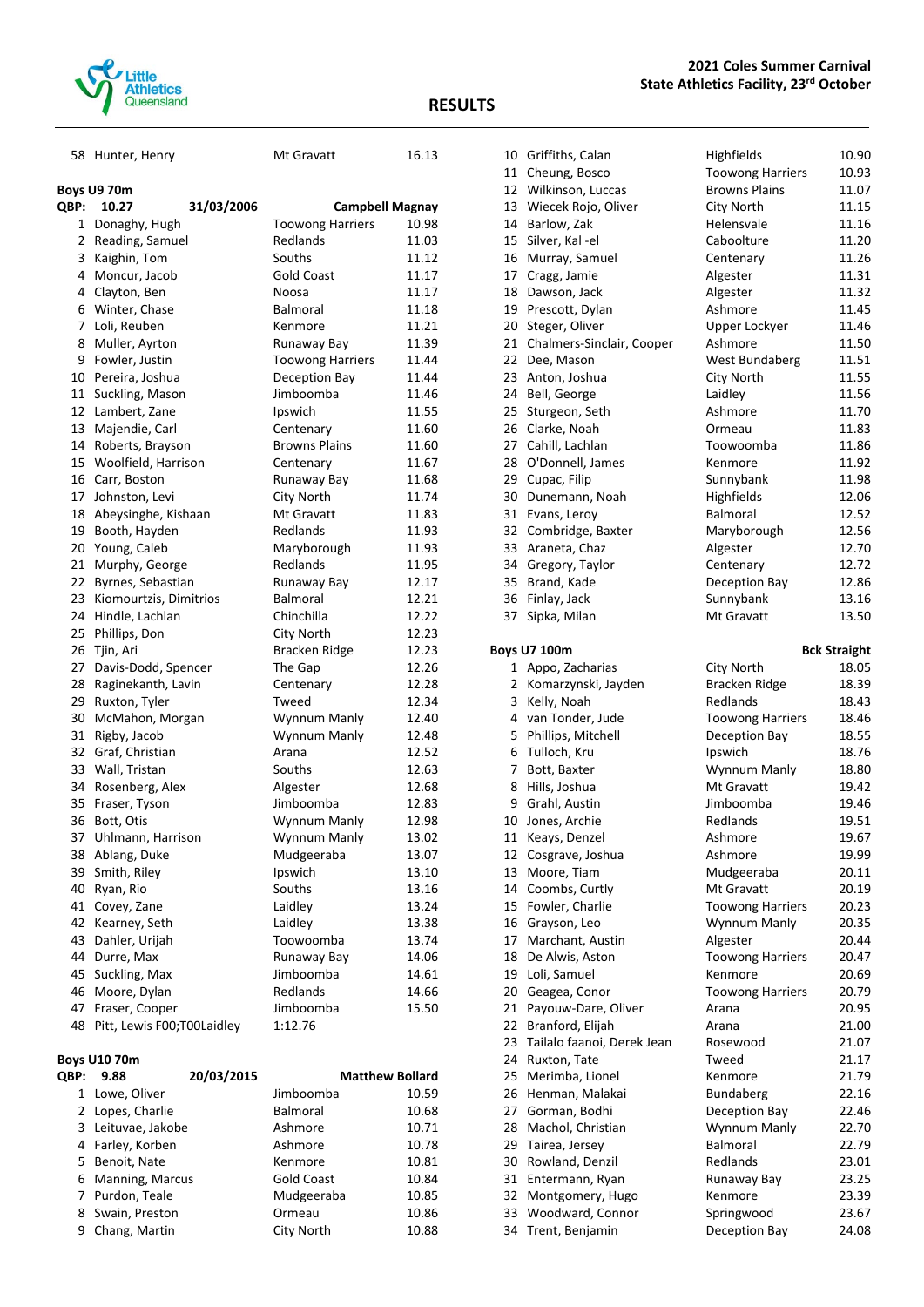

| 35   | Krabbe, Joseph               | Redlands                | 24.87               |
|------|------------------------------|-------------------------|---------------------|
|      | 36 Toolen, Sam               | Maroochy                | 25.78               |
|      | 37 Dahler, Conor             | Toowoomba               | 25.85               |
| 38   | Richmond, RJ                 | <b>Browns Plains</b>    | 27.28               |
|      |                              |                         |                     |
|      | <b>Boys U8 100m</b>          |                         | <b>Bck Straight</b> |
|      | 1 Ryan, Diego                | Toowoomba               | 16.19               |
|      | 2 Isarabhakdi, Billy         | Mt Gravatt              | 16.26               |
|      | 3 Goddard, Jack              | Caloundra               | 16.58               |
|      | 4 Marcon, Rocco              | Bundaberg               | 16.60               |
| 5.   | Haddad, Noah                 | <b>Gold Coast</b>       | 16.70               |
|      | 6 Prescott, Damon            | Ashmore                 | 16.73               |
|      | 7 D'Arcy, Hayden             | Upper Lockyer           | 16.81               |
|      | 8 Mugaba, Anton              | <b>Toowong Harriers</b> | 16.89               |
| 9    | Potts, Brayden               | <b>Gold Coast</b>       | 17.03               |
|      | 10 Griffiths, Austin         | Highfields              | 17.08               |
|      | 11 Phillips, Jack            | Deception Bay           | 17.16               |
|      | 12 Stankovic, Leon           | Wynnum Manly            | 17.17               |
|      | 13 Milligan, Taylor          | The Gap                 | 17.20               |
|      | 14 Austin, Hayden            | Gympie                  | 17.24               |
|      | 15 Bowden, Ken               | Souths                  | 17.25               |
|      | 16 Chalmers-Sinclair, Archer | Ashmore                 | 17.48               |
|      | 17 Couper, Oliver            | Ashmore                 | 17.54               |
|      | 18 Rovira, Aiden             | <b>Balmoral</b>         | 17.58               |
| 19   | Barclay, Finn                | Aspley                  | 17.60               |
|      | 20 Major, Lex                | <b>Balmoral</b>         | 17.76               |
|      | 21 Tindall, Maxx             | <b>Balmoral</b>         | 17.91               |
| 22   | Hopkins, William             | <b>Balmoral</b>         | 18.02               |
| 22   | Bayley, Marcus               | Aspley                  | 18.02               |
| 24   | Norman, Naylor               | Jimboomba               | 18.15               |
| 25   | Apitz, Ashton                | Wynnum Manly            | 18.35               |
|      | 26 Dickinson, Tom            | <b>Balmoral</b>         | 18.47               |
|      | 27 Gowdra Santosh, Kanishk   | Arana                   | 18.48               |
| 28   | Mitchell, Lachlan            | The Gap                 | 18.56               |
| 29   | Dunleavy, Jake               | Deception Bay           | 18.72               |
| 30   | Platell, Lachlan             | <b>Beaudesert</b>       | 18.75               |
|      | 31 Gist, Liam                | Kenmore                 | 18.79               |
|      | 32 Askew, Tristan            | Jimboomba               | 18.82               |
|      | 33 Graham, Tait              | Jimboomba               | 18.88               |
|      | 34 Greer, Jack               | Redlands                | 18.97               |
|      | 35 Manning, Hamish           | Gold Coast              | 19.08               |
|      | 36 Eadie, James              | <b>Toowong Harriers</b> | 19.11               |
|      | 37 Miers, Lachlan            | <b>Toowong Harriers</b> | 19.18               |
| 38   | Soans-Ireland, Dishaan       | Mt Gravatt              | 19.24               |
|      | 39 Steward, Pace             | Bundaberg               | 19.59               |
|      | 40 Kaighin, Matt             | Souths                  | 19.90               |
| 41   | Beckers, Austin              | Ipswich                 | 20.09               |
|      | 42 Cai, Anson                | Sunnybank               | 20.22               |
|      | 43 Amos, Zavier              | Ashmore                 | 20.24               |
|      | 44 Sarafian, Hugo            | Wynnum Manly            | 20.30               |
|      | 45 Prestidge, Harrison       | Kenmore                 | 20.56               |
| 46   | Hill, Jack                   | <b>Toowong Harriers</b> | 20.74               |
|      | 47 Green, Jacob              | Mt Gravatt              | 21.90               |
| 48   | Butler, Kaiden               | Mt Gravatt              | 22.56               |
|      |                              |                         |                     |
|      | <b>Boys U9 100m</b>          |                         | <b>Bck Straight</b> |
| QBP: | 14.55<br>2/03/2014           |                         | <b>Israel Leota</b> |
|      | 1 Donaghy, Hugh              | <b>Toowong Harriers</b> | 15.65               |
| 2    | Kaighin, Tom                 | Souths                  | 15.78               |
| 3    | Reading, Samuel              | Redlands                | 15.96               |
|      | 4 Loli, Reuben               | Kenmore                 | 15.99               |
|      | 5 Okeke, Obinna              | Wynnum Manly            | 16.01               |
|      | 6 Winter, Chase              | <b>Balmoral</b>         | 16.03               |
| 7    | Antonio, Giancarlo           | Ipswich                 | 16.45               |

|          | 8 Suckling, Mason                 | Jimboomba                  | 16.46               |
|----------|-----------------------------------|----------------------------|---------------------|
|          | 9 Moncur, Jacob                   | <b>Gold Coast</b>          | 16.47               |
|          | 10 Johnston, Levi                 | City North                 | 16.55               |
|          | 10 Lambert, Zane                  | Ipswich                    | 16.55               |
|          | 12 Woolfield, Harrison            | Centenary                  | 16.59               |
|          | 13 Grayson, Eli                   | Wynnum Manly               | 16.61               |
|          | 14 Muller, Ayrton                 | Runaway Bay                | 16.62               |
| 15       | Fowler, Justin                    | <b>Toowong Harriers</b>    | 16.71               |
|          | 16 Majendie, Carl                 | Centenary                  | 16.78               |
|          | 17 Roosmale-Cocq, Oliver          | Mt Gravatt                 | 16.92               |
|          | 17 Dundas, Elliott                | Kenmore                    | 16.92               |
| 19       | Harman, Zak                       | Arana                      | 16.94               |
| 20       | Roberts, Brayson                  | <b>Browns Plains</b>       | 16.96               |
| 21       | Clayton, Ben                      | Noosa                      | 17.01               |
| 22       | Carr, Boston                      | Runaway Bay                | 17.14               |
|          | 23 Booth, Hayden                  | Redlands                   | 17.18               |
|          | 24 Young, Caleb                   | Maryborough                | 17.23               |
| 25       | Davis-Dodd, Spencer               | The Gap                    | 17.44               |
| 26       | Abeysinghe, Kishaan               | Mt Gravatt                 | 17.54               |
|          | 27 Hindle, Lachlan                | Chinchilla                 | 17.63               |
| 28       | Rigby, Jacob                      | Wynnum Manly               | 17.66               |
| 29       | Raginekanth, Lavin                | Centenary                  | 17.68               |
|          | 30 McMahon, Morgan                | Wynnum Manly               | 17.69               |
| 31       | Matthews, Bailey                  | Springwood                 | 17.74               |
| 32       | Tjin, Ari                         | Bracken Ridge              | 17.77               |
| 33       | Geagea, Tony                      | <b>Toowong Harriers</b>    | 17.90               |
| 34       | Clarke, Jackson                   | Runaway Bay                | 18.10               |
|          | 35 Ruxton, Tyler                  | Tweed                      | 18.12               |
| 36       | South, Ryan                       | Aspley                     | 18.18               |
|          | 37 Phillips, Don                  | City North                 | 18.21               |
|          | 37 Graf, Christian                | Arana                      | 18.21               |
| 39       | Tveit, William                    | <b>Toowong Harriers</b>    | 18.56               |
| 40       | Covey, Zane                       | Laidley                    | 18.90               |
| 41       | Smith, Riley                      | Ipswich                    | 19.25               |
| 42       | Uhlmann, Harrison                 | Wynnum Manly               | 19.26               |
| 43       | Ablang, Duke                      | Mudgeeraba                 | 19.51               |
|          | 44 Kearney, Seth                  | Laidley                    | 19.69               |
| 45       | Moore, Dylan                      | Redlands                   | 21.07               |
|          | <b>Boys U10 100m</b>              |                            | <b>Bck Straight</b> |
|          | 24/03/2007<br>QBP: 13.82          | <b>Campbell Magnay</b>     |                     |
| 1        | Lowe, Oliver                      | Jimboomba                  | 14.82               |
| 2        | Lopes, Charlie                    | Balmoral                   | 14.94               |
| 3        | Manning, Marcus                   | <b>Gold Coast</b>          | 15.11               |
| 4        | Farley, Korben                    | Ashmore                    | 15.15               |
| 5        | Griffiths, Calan                  | Highfields                 | 15.18               |
| 6        | Leituvae, Jakobe                  | Ashmore                    | 15.27               |
| 7        | Purdon, Teale                     | Mudgeeraba                 | 15.48               |
| 8        | Clark, Fletcher                   | Caloundra                  | 15.58               |
| 9        | Benoit, Nate                      | Kenmore                    | 15.63               |
| 10       | Cheung, Bosco                     | <b>Toowong Harriers</b>    | 15.84               |
|          | 11 Taulapiu, Jalen                | Wynnum Manly               | 15.86               |
| 12       | Vuniwaqa, Jacob                   | Deception Bay              | 15.94               |
| 13       | Murray, Samuel                    | Centenary                  | 16.05               |
| 14       | Wiecek Rojo, Oliver               | City North                 | 16.11               |
| 14       | McGoldrick, Levi                  | Bracken Ridge              | 16.11               |
| 16       | Barlow, Zak                       | Helensvale                 | 16.18               |
|          | 17 Dawson, Jack                   | Algester                   | 16.27               |
| 18       | Wilkinson, Luccas                 | <b>Browns Plains</b>       | 16.28               |
| 19       | Prescott, Dylan                   | Ashmore                    | 16.45               |
| 20       | Bell, George                      | Laidley                    | 16.52<br>16.70      |
| 21       |                                   |                            |                     |
|          | Clarke, Noah                      | Ormeau                     |                     |
| 21<br>23 | Steger, Oliver<br>Cahill, Lachlan | Upper Lockyer<br>Toowoomba | 16.70<br>16.79      |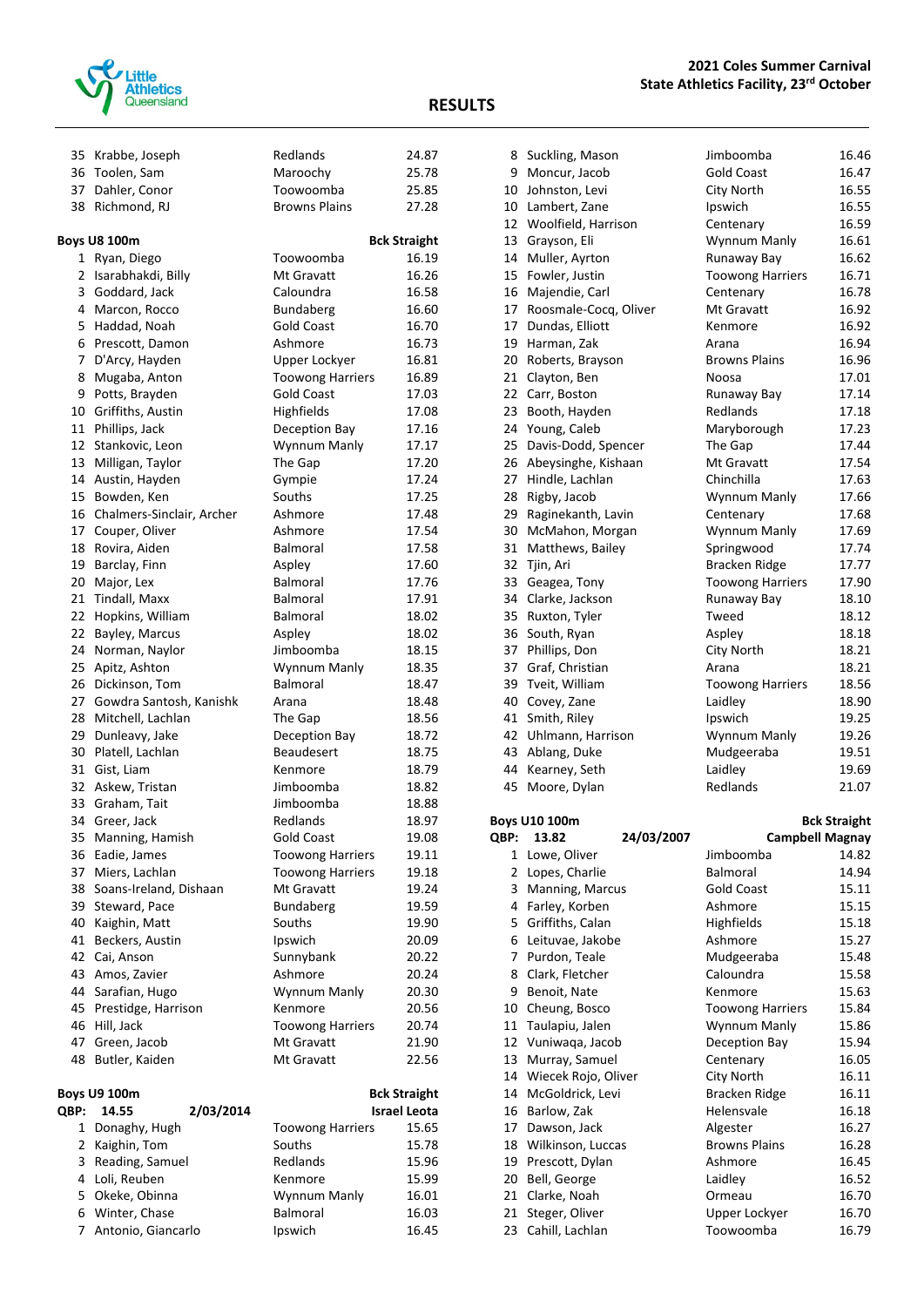

|    | 23 Cragg, Jamie           | Algester                | 16.79 |
|----|---------------------------|-------------------------|-------|
| 25 | Mills, Lincoln            | City North              | 16.80 |
| 26 | Dee, Mason                | West Bundaberg          | 16.83 |
| 27 | Anton, Joshua             | City North              | 16.87 |
| 28 | Chalmers-Sinclair, Cooper | Ashmore                 | 16.89 |
| 28 | Dunne, Elliott            | Arana                   | 16.89 |
| 30 | Mehta, Lincoln            | Mudgeeraba              | 17.06 |
| 31 | Dunemann, Noah            | <b>Highfields</b>       | 17.18 |
| 32 | Sturgeon, Seth            | Ashmore                 | 17.30 |
| 33 | Byrn, Lachlan             | Wynnum Manly            | 17.33 |
| 34 | O'Donnell, James          | Kenmore                 | 17.42 |
| 35 | Hunter, Thomas            | Mudgeeraba              | 17.44 |
| 36 | Cupac, Filip              | Sunnybank               | 17.47 |
| 37 | Moore, Fraser             | Mudgeeraba              | 17.54 |
| 38 | Wilkinson, Edward         | <b>Toowong Harriers</b> | 17.58 |
| 39 | Araneta, Chaz             | Algester                | 18.01 |
| 40 | Trowse, Sebastian         | <b>Toowong Harriers</b> | 18.15 |
| 41 | Evans, Leroy              | Balmoral                | 18.18 |
| 42 | Gregory, Taylor           | Centenary               | 18.61 |
| 43 | Finlay, Jack              | Sunnybank               | 18.75 |
|    | 44 Pirabaharan, Apiran    | City North              | 18.86 |

#### **Boys U11 100m Bck Straight**

| QBP: | 13.35                | 24/03/2018 | <b>Maxwell Van Balen</b> |       |
|------|----------------------|------------|--------------------------|-------|
| 1    | Rajesh, Joel         |            | Bracken Ridge            | 14.13 |
|      | 2 Wynn, Kallam       |            | West Bundaberg           | 14.62 |
| 3    | Madigan, Dewi        |            | Deception Bay            | 14.68 |
|      | 4 Persal, Yoshi      |            | University               | 14.69 |
| 5    | Herrera, Miguel      |            | Glasshouse               | 14.76 |
|      | 6 Dundas, Isaac      |            | Kenmore                  | 14.83 |
| 7    | Mills, Teddy         |            | Bracken Ridge            | 14.86 |
| 8    | Rameshkumar, Harsith |            | Centenary                | 14.99 |
| 8    | Buol, Buol           |            | <b>Browns Plains</b>     | 14.99 |
| 10   | Komarzynski, Tyler   |            | Bracken Ridge            | 15.02 |
| 11   | Revelly, Mason       |            | Algester                 | 15.07 |
| 12   | Bartlett, Thomas     |            | Ashmore                  | 15.12 |
| 13   | Munday, Isaac        |            | Springwood               | 15.15 |
| 14   | Griffin, Nate        |            | The Gap                  | 15.26 |
| 15   | Kakavas, Ari         |            | <b>Gold Coast</b>        | 15.36 |
| 16   | Fowler, Joshua       |            | <b>Toowong Harriers</b>  | 15.38 |
| 17   | Richardson, Noah     |            | Toowoomba                | 15.43 |
| 18   | Wong, Ryan           |            | City North               | 15.49 |
| 19   | Devine, Ezra         |            | Wynnum Manly             | 15.56 |
| 20   | Willis, Zachary      |            | Springwood               | 15.60 |
| 21   | Cranefield, Tyler    |            | Redlands                 | 15.61 |
| 22   | Matthews, Hunter     |            | Springwood               | 15.66 |
| 23   | Tillotson, William   |            | Noosa                    | 15.67 |
| 23   | Renac, Luka          |            | Runaway Bay              | 15.67 |
| 25   | White, Ryan          |            | Caloundra                | 15.68 |
| 26   | Issitt, Sam          |            | Centenary                | 15.69 |
| 27   | Sherwood, Azra       |            | Aspley                   | 15.71 |
| 28   | Manuel, Cuba         |            | Wynnum Manly             | 15.75 |
| 29   | Lowis, Charlie       |            | Toowoomba                | 15.76 |
| 30   | Taylor, Hunter       |            | Mt Gravatt               | 15.86 |
| 31   | van Kuyck, Isaac     |            | Mt Gravatt               | 15.87 |
| 32   | Viney, Thomas        |            | Ashmore                  | 15.90 |
| 33   | Wynn, Austin         |            | West Bundaberg           | 15.92 |
| 34   | Forkgen, James       |            | Kenmore                  | 16.00 |
| 35   | Brazenall, Zac       |            | <b>Gold Coast</b>        | 16.01 |
| 36   | Davis-Dodd, Oliver   |            | The Gap                  | 16.09 |
| 37   | Ludi, Louis zichen   |            | Runaway Bay              | 16.11 |
| 38   | Cleary, Lachlan      |            | Kenmore                  | 16.27 |
| 39   | Aynsley, Braith      |            | Aspley                   | 16.30 |
| 40   | Noble, Flynn         |            | Kenmore                  | 16.34 |

| 40 | Moore, Lachlan            | Redlands             | 16.34 |
|----|---------------------------|----------------------|-------|
| 42 | Renac, Jacy               | Runaway Bay          | 16.37 |
| 43 | Merlin, Thomas            | Strathpine           | 16.44 |
| 44 | Prestidge, Zachary        | Kenmore              | 16.58 |
|    | 45 Moody, Deakon          | Nth Rockhampton      | 16.62 |
| 46 | Hunter, Locky             | Ipswich              | 16.73 |
| 47 | Graf, Sebastian           | Arana                | 16.74 |
| 48 | Kampf, Vincent            | <b>Browns Plains</b> | 16.77 |
| 49 | Munday, Phoenix           | Bracken Ridge        | 16.84 |
| 50 | Lewis, Spencer            | Redlands             | 16.88 |
| 51 | Goddard, Jett             | Caloundra            | 17.21 |
| 52 | Kaighin, Brad             | Souths               | 17.27 |
| 53 | Wasanthakumara, Rithika   | Kenmore              | 17.40 |
| 54 | Christensen, Caleb Hunter | Wynnum Manly         | 17.45 |
| 55 | Condon, Eli               | Mt Gravatt           | 17.57 |
|    | 56 Ferguson-Salkic, Eziah | Ashmore              | 17.61 |
|    |                           |                      |       |

|      | <b>Boys U12 100m</b>     |            |                         | <b>Bck Straight</b> |
|------|--------------------------|------------|-------------------------|---------------------|
| QBP: | 12.57                    | 19/03/2016 | <b>Tynan Neveceral</b>  |                     |
| 1    | Parfitt, Lennix          |            | Springwood              | 14.16               |
| 2    | Manley, Dylan            |            | Strathpine              | 14.26               |
| 3    | Golder, Huxley           |            | Laidley                 | 14.37               |
| 4    | Mason, Riley             |            | <b>Bargara</b>          | 14.38               |
| 5    | Onaga, Jedidiah          |            | Strathpine              | 14.39               |
| 6    | Burns, Zane              |            | Wynnum Manly            | 14.49               |
| 7    | Appo, Aitorai            |            | City North              | 14.54               |
| 7    | Doherty, Nicholas        |            | Mudgeeraba              | 14.54               |
| 9    | Poulton, Charlie         |            | <b>Gold Coast</b>       | 14.56               |
| 10   | Croft, Cooper            |            | Redlands                | 14.61               |
| 11   | Bell, Booka              |            | University              | 14.83               |
| 12   | Hill, Harry              |            | <b>Toowong Harriers</b> | 14.84               |
| 13   | Kummerow, Eamon          |            | Jimboomba               | 14.89               |
| 14   | McDiarmid, Logan         |            | Balmoral                | 14.94               |
| 15   | Mason, Tomas             |            | <b>Bargara</b>          | 14.95               |
| 16   | Cassidy, Koby            |            | Runaway Bay             | 14.98               |
| 17   | Flynn, Jesse             |            | Mudgeeraba              | 14.99               |
| 18   | Phillips, Doug           |            | City North              | 15.08               |
| 19   | Brown, Luka              |            | Runaway Bay             | 15.17               |
| 20   | Robertson, Chase         |            | Highfields              | 15.18               |
| 20   | Booth, Daniel            |            | Highfields              | 15.18               |
| 22   | Hermus, Linden           |            | Noosa                   | 15.20               |
| 23   | Corbette, Eli            |            | Mt Gravatt              | 15.25               |
| 24   | Rowbottom, Mark          |            | West Bundaberg          | 15.26               |
| 25   | Tanks, Edward            |            | Highfields              | 15.35               |
| 26   | Vayro, Eli               |            | Laidley                 | 15.37               |
| 27   | Blackman, Matthew        |            | City North              | 15.59               |
| 28   | Lovejoy, Rowan           |            | Arana                   | 15.72               |
| 29   | Walker, Saxon            |            | Gympie                  | 15.96               |
| 30   | Keats, Henry             |            | Strathpine              | 16.03               |
| 31   | Clark, Braeden           |            | Highfields              | 16.13               |
| 32   | Mearns, Tyson            |            | Jimboomba               | 16.29               |
| 33   | Watts, Hunter            |            | Toowoomba               | 16.52               |
| 34   | Outteridge, Tyler        |            | Arana                   | 16.55               |
| 35   | McGoldrick, Nate William |            | Bracken Ridge           | 16.57               |
| 36   | Naaman, Youssef          |            | Springwood              | 16.98               |
| 37   | Wolfenden, Brodie        |            | Arana                   | 17.05               |
| 38   | Greer, Levi              |            | Redlands                | 17.22               |
| 39   | Evans, Antwon            |            | Runaway Bay             | 19.08               |

| <b>Boys U13 100m</b> |                     |            |          | <b>Bck Straight</b>    |
|----------------------|---------------------|------------|----------|------------------------|
|                      | OBP: 11.42          | 24/04/2008 |          | <b>Anthony Collins</b> |
|                      | 1 Antonio, Daniel   |            | Ipswich  | 12.99                  |
|                      | 2 Paelay, Emmanuel  |            | Ashmore  | 13.00                  |
|                      | 3 Seremet, Leonardo |            | Redlands | 13.03                  |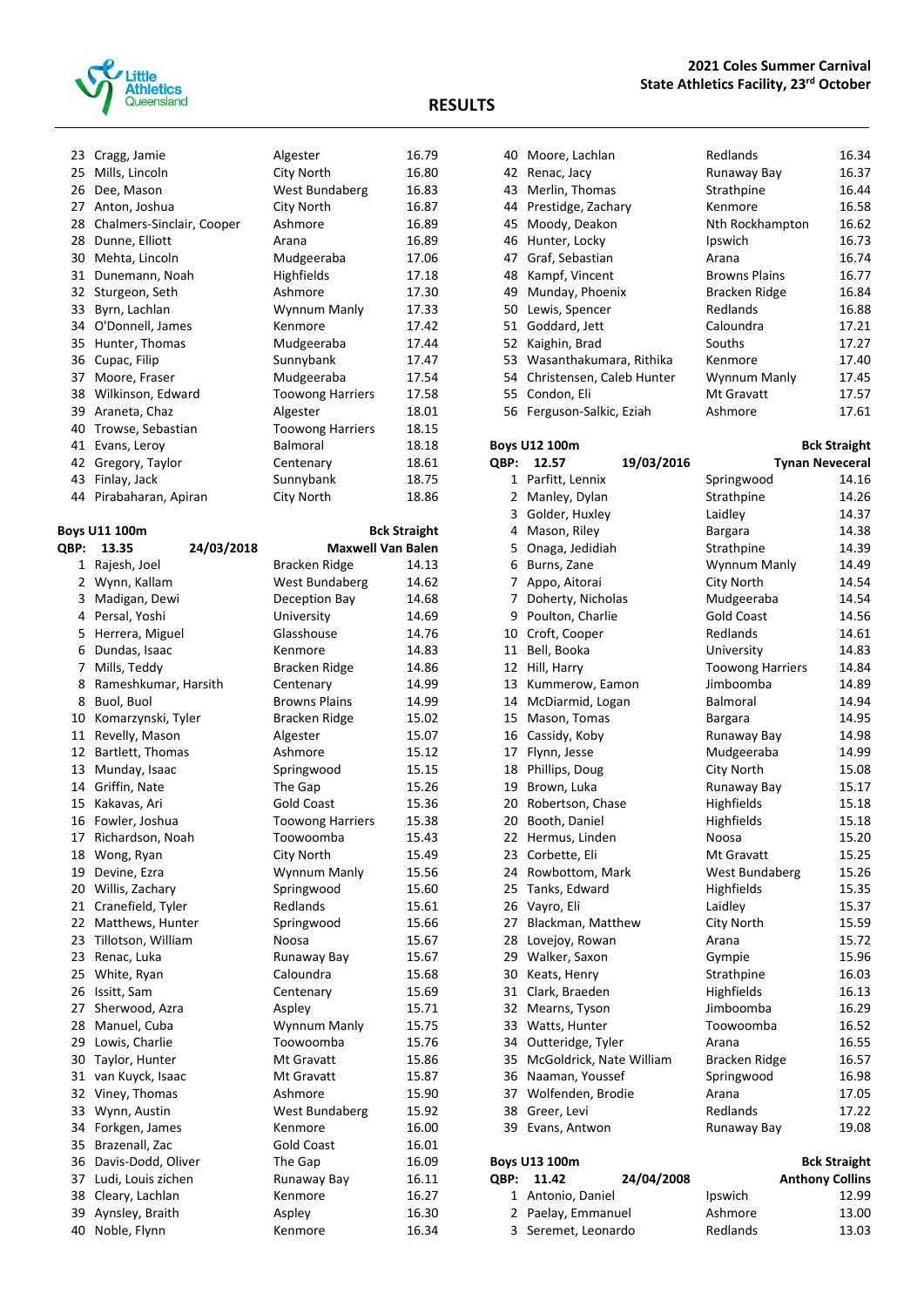

|      | OBP: 11.25<br>24/03/2007                   | <b>Benjamin Wallace</b>                |                     |
|------|--------------------------------------------|----------------------------------------|---------------------|
|      | <b>Boys U15 100m</b>                       |                                        | <b>Bck Straight</b> |
| 22   | Lucas, Jaydon                              | Redlands                               | 15.70               |
|      | 21 Kummerow, Spencer                       | Jimboomba                              | 14.96               |
|      | 20 Filardo, Asher                          | Centenary                              | 14.62               |
|      | 19 Mills, George                           | Bracken Ridge                          | 14.56               |
|      |                                            |                                        |                     |
|      | 18 Mearns, Taj                             | Jimboomba                              | 14.44               |
|      | 16 Weil, Cooper<br>17 Sraon, Sahil         | Nanango<br>Sunnybank                   | 14.37               |
|      | 15 Steyn, Rogan                            | Redlands                               | 13.61<br>13.92      |
|      | 14 Taylor, Shaun                           | <b>Browns Plains</b>                   | 13.44               |
|      | 12 Kavanagh, Connor                        | Springwood                             | 13.42               |
|      | 12 Putra Susilo, Sean                      | Bracken Ridge                          | 13.42               |
|      | 11 Choi, Daon                              | Toowong Harriers                       | 13.39               |
|      | 10 Malone, Jordan                          | <b>Browns Plains</b>                   | 13.32               |
|      | Morsch, Luke                               | Aspley                                 | 13.26               |
| 9    |                                            |                                        |                     |
| 8    | Temple-Watts, Nate                         | Toowoomba                              | 13.17               |
|      | 7 Koning, Samuel                           | Centenary                              | 13.12               |
|      | 6 Brackpool, Dean                          | <b>Tamborine Mount</b>                 | 13.11               |
|      | 5 Gardiner, Dylan                          | Gladstone                              | 13.09               |
| 4    | Pooles, Jamieson                           | University                             | 13.05               |
| 3    | Mohammed, Zobair                           | Redcliffe                              | 12.72               |
|      | 2 Majendie, Sean                           | Centenary                              | 12.50               |
|      | 1 Dine, Angus                              | Redcliffe                              | 11.95               |
| QBP: | 11.38<br>24/03/2018                        | <b>Tynan Neveceral</b>                 |                     |
|      | <b>Boys U14 100m</b>                       |                                        | <b>Bck Straight</b> |
| 30   | Cooper, Jack                               | <b>Browns Plains</b>                   | 18.21               |
|      | 29 Lofts, Cooper                           | The Gap                                | 16.83               |
|      | 28 Moody, Nathanael                        | Nth Rockhampton                        | 15.89               |
|      | 27 Majendie, Luke                          | Centenary                              | 15.83               |
|      | 26 Buol, Deng                              | <b>Browns Plains</b>                   | 15.79               |
|      | 25 Sui, Eric                               | Sunnybank                              | 15.69               |
|      | 24 Benoit, Maxx                            | Kenmore                                | 15.47               |
|      | 23 Anderson, Alex                          | Warwick                                | 15.44               |
|      | 22 Anderson, Lucas                         | <b>Toowong Harriers</b>                | 15.15               |
|      | 21 Fagalima, Asher                         | <b>Gold Coast</b>                      | 15.03               |
|      | 20 Cootes, Harry                           | The Gap                                | 14.78               |
|      | 19 Perez, Samuel                           | Bracken Ridge                          | 14.72               |
|      |                                            |                                        |                     |
| 18   | 17 Sipple-Asher, Joshua<br>Athousis, Costa | Springwood<br>Algester                 | 14.65               |
|      |                                            | Deception Bay                          | 14.49               |
|      | 16 Minchin, Aden                           |                                        | 14.40               |
|      | 15 Huang, Ray                              | Sunnybank                              | 14.35               |
|      | 14 Froget Penaranda, Thomas                | <b>Toowong Harriers</b>                | 14.22               |
|      | 13 Greer, Hugo                             | Redlands                               | 14.20               |
|      | 12 Meek, Nash                              | Redlands                               | 14.17               |
|      | 11 Ngaru, Tyrese                           | Algester                               | 14.10               |
|      | 8 Obrien, Thomas<br>10 Unwin, Luke         | Jimboomba                              | 13.99<br>14.03      |
| 8    | Macgregor, Nathan                          | <b>Gold Coast</b><br><b>Gold Coast</b> | 13.99               |
|      | 7 Williams, Lachlan                        | Springwood                             | 13.93               |
|      | 6 Gerrard, Luca                            | Noosa                                  | 13.44               |
|      | 5 Campbell, Connor                         | Arana                                  | 13.38               |
|      | 4 Towle, Tyler                             | Ipswich                                | 13.24               |
|      |                                            |                                        |                     |

| <b>OBP:</b> | 11.25              | 24/03/2007 |                      | <b>Benjamin Wallace</b> |
|-------------|--------------------|------------|----------------------|-------------------------|
|             | 1 Osborne, Joshua  |            | <b>Gold Coast</b>    | 12.07                   |
|             | 2 Burns, Bailey    |            | Wynnum Manly         | 12.09                   |
|             | 3 Sparkes, Lachlan |            | Redlands             | 12.12                   |
|             | 4 Russell, Dempsey |            | Ipswich              | 12.31                   |
|             | 5 Gibson, Hunter   |            | Springwood           | 12.57                   |
|             | 5 Jahnke, Hunter   |            | Sunnybank            | 12.57                   |
|             | 7 Jurgeleit, Ben   |            | <b>Browns Plains</b> | 12.60                   |
| 8           | Darke, Elijah      |            | <b>Gold Coast</b>    | 12.71                   |
| 9           | Russell, Chayse    |            | Ipswich              | 12.82                   |
|             |                    |            |                      |                         |

| 10 Torrance, Koby  | Jimboomba         | 12.92 |
|--------------------|-------------------|-------|
| 11 Green, Ryan     | <b>Gold Coast</b> | 12.93 |
| 12 White, Benjamin | Centenary         | 13.19 |
| 13 Rowe, Zachary   | Maryborough       | 13.33 |
| 14 Mearns, Tyler   | Jimboomba         | 13.43 |
| 15 Dawson, Toby    | Mudgeeraba        | 13.50 |
| 16 Mehta, William  | Mudgeeraba        | 13.64 |
| 17 Sherlock, Byron | Arana             | 13.73 |
| 18 Gwin, Kaleb     | Jimboomba         | 13.79 |
| 19 Newman, Xavier  | Ormeau            | 14.24 |
|                    |                   |       |

|              | <b>Boys U16 100m</b> |            |                   | <b>Bck Straight</b> |
|--------------|----------------------|------------|-------------------|---------------------|
| <b>OBP:</b>  | 10.96                | 18/03/2017 |                   | <b>Matthew Otto</b> |
| $\mathbf{1}$ | Retchless, Jaxon     |            | Noosa             | 11.95               |
|              | 2 Hamilton, Alex     |            | Jimboomba         | 12.16               |
|              | 3 Wise, Lachlan      |            | Strathpine        | 12.39               |
|              | 4 Klaas, Kailen      |            | Strathpine        | 12.49               |
|              | 5 Watson, Tom        |            | <b>Gold Coast</b> | 12.67               |
|              | 6 Bridge, Izaac      |            | Springwood        | 13.26               |
|              | 7 Tomlinson, Ryan    |            | Ormeau            | 13.30               |
|              |                      |            |                   |                     |

#### **Boys U17 100m Bck Straight**

| <b>OBP:</b> | 10.86               | 23/09/2017 |                      | <b>Matthew Otto</b> |
|-------------|---------------------|------------|----------------------|---------------------|
| 1           | Butlin, Toshi       |            | Kenmore              | 11.14               |
|             | 2 Rushton, Jackson  |            | Jimboomba            | 11.42               |
|             | 3 Weil, Harrison    |            | Nanango              | 11.79               |
|             | 4 Taverner, Nathan  |            | Springwood           | 11.94               |
|             | 5 Brown, Kalum      |            | Toowoomba            | 12.00               |
| 6           | Dennis, Kaj         |            | Wynnum Manly         | 12.13               |
|             | 7 Gyetvay, Liam     |            | <b>Balmoral</b>      | 12.23               |
| 8           | Hartley, Jesse      |            | Algester             | 12.36               |
|             | 9 Stewart, Benjamin |            | <b>Browns Plains</b> | 12.58               |
|             | 10 Gordon, Robert   |            | Redcliffe            | 12.59               |
|             | 11 Farrugia, Daniel |            | Aspley               | 12.68               |
|             |                     |            |                      |                     |

#### **Boys U7 200m**

11 Bowden, Ken

| 1            | Komarzynski, Jayden  | Bracken Ridge           | 36.20   |
|--------------|----------------------|-------------------------|---------|
| 2            | Appo, Zacharias      | City North              | 37.63   |
|              | 3 Tulloch, Kru       | Ipswich                 | 38.26   |
| 4            | Phillips, Mitchell   | Deception Bay           | 39.62   |
| 5            | Coombs, Curtly       | Mt Gravatt              | 39.77   |
| 6            | Bott, Baxter         | Wynnum Manly            | 41.13   |
| 7            | Fowler, Charlie      | <b>Toowong Harriers</b> | 42.15   |
| 8            | Cosgrave, Joshua     | Ashmore                 | 42.28   |
| 9            | Grahl, Austin        | Jimboomba               | 42.34   |
| 10           | Keays, Denzel        | Ashmore                 | 42.68   |
| 11           | Geagea, Conor        | <b>Toowong Harriers</b> | 43.11   |
| 12           | Moore, Tiam          | Mudgeeraba              | 45.41   |
| 13           | Ryan, Cade           | Souths                  | 48.90   |
| 14           | Montgomery, Hugo     | Kenmore                 | 48.96   |
| 15           | Trent, Benjamin      | Deception Bay           | 1:01.04 |
|              | <b>Boys U8 200m</b>  |                         |         |
| $\mathbf{1}$ | Ryan, Diego          | Toowoomba               | 33.28   |
| $\mathbf{2}$ | Parravicini, Zachary | Springwood              | 33.96   |
| 3            | Boyd, Henry          | <b>Balmoral</b>         | 33.96   |
| 4            | Austin, Hayden       | Gympie                  | 34.60   |
| 5            | Marcon, Rocco        | Bundaberg               | 34.87   |
| 6            | Milligan, Taylor     | The Gap                 | 35.72   |
| 7            | Bunin, Jeremy        | Redlands                | 35.76   |
| 8            | Goddard, Jack        | Caloundra               | 36.06   |
| 9            | Griffiths, Austin    | Highfields              | 36.38   |
| 10           | Rovira, Aiden        | <b>Balmoral</b>         | 36.47   |

10 Rovira, Aiden Balmoral 36.47<br>11 Bowden, Ken Souths 36.79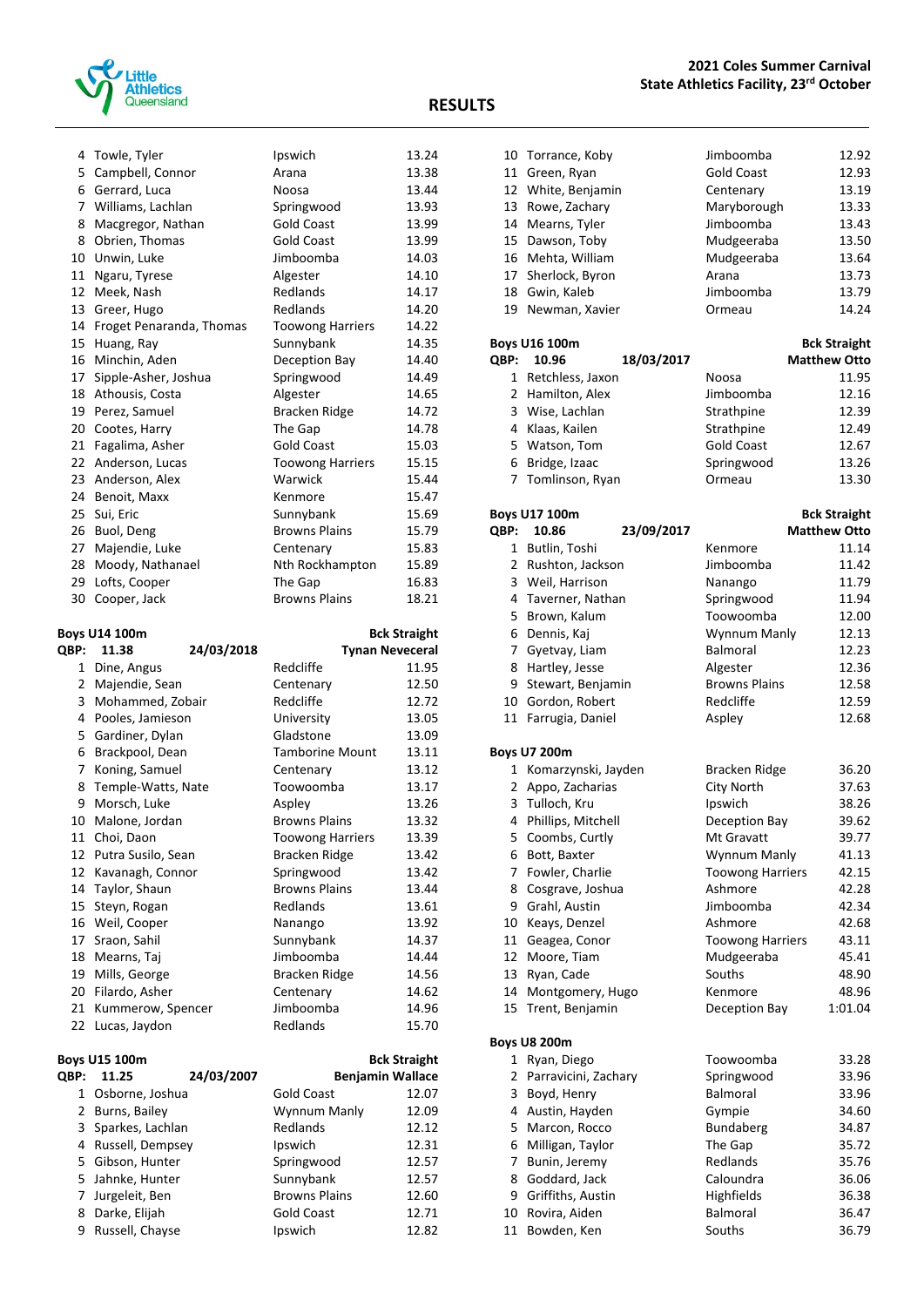

|    | 12 Tindall, Maxx           | Balmoral                | 36.94 |
|----|----------------------------|-------------------------|-------|
| 13 | Barclay, Finn              | Aspley                  | 37.75 |
| 14 | Martin, Oliver             | Springwood              | 37.82 |
|    | 15 Gowdra Santosh, Kanishk | Arana                   | 38.29 |
| 16 | Phillips, Jack             | Deception Bay           | 38.90 |
| 17 | Soans-Ireland, Dishaan     | Mt Gravatt              | 39.48 |
|    | 18 Manning, Hamish         | <b>Gold Coast</b>       | 39.91 |
| 19 | Foley, Rhys                | Sunnybank               | 40.14 |
| 20 | Miers, Lachlan             | <b>Toowong Harriers</b> | 40.50 |
| 21 | Beckers, Austin            | Ipswich                 | 41.23 |
|    | 22 Sarafian, Hugo          | Wynnum Manly            | 41.40 |
| 23 | Kaighin, Matt              | Souths                  | 41.93 |
| 24 | Bray, Harrison             | The Gap                 | 41.97 |
| 25 | Dunleavy, Jake             | Deception Bay           | 42.31 |
|    | 26 Robertson, Pierce       | Mt Gravatt              | 44.90 |
| 27 | Green, Jacob               | Mt Gravatt              | 46.47 |
|    |                            |                         |       |

#### **Boys U9 200m**

| QBP: | 29.09               | 23/03/2014 |                         | <b>Israel Leota</b> |
|------|---------------------|------------|-------------------------|---------------------|
| 1    | Donaghy, Hugh       |            | <b>Toowong Harriers</b> | 31.73               |
| 2    | Okeke, Obinna       |            | Wynnum Manly            | 32.39               |
| 3    | Muller, Ayrton      |            | Runaway Bay             | 32.96               |
| 4    | Kaighin, Tom        |            | Souths                  | 32.97               |
| 5    | Antonio, Giancarlo  |            | Ipswich                 | 33.54               |
| 6    | Talbot, Connor      |            | Toowoomba               | 33.55               |
| 7    | Harman, Zak         |            | Arana                   | 33.56               |
| 8    | Suckling, Mason     |            | Jimboomba               | 33.61               |
| 9    | Johnston, Levi      |            | City North              | 33.84               |
| 10   | Reading, Samuel     |            | Redlands                | 34.10               |
| 11   | Fowler, Justin      |            | <b>Toowong Harriers</b> | 34.45               |
| 12   | Edwards, Lachlan    |            | Caboolture              | 34.59               |
| 13   | Booth, Hayden       |            | Redlands                | 34.87               |
| 14   | Clarke, Jackson     |            | Runaway Bay             | 34.91               |
| 15   | Geagea, Tony        |            | <b>Toowong Harriers</b> | 35.52               |
| 16   | Lambert, Zane       |            | Ipswich                 | 35.57               |
| 17   | Abeysinghe, Kishaan |            | Mt Gravatt              | 35.76               |
| 18   | Paterson, Koby      |            | Runaway Bay             | 35.81               |
| 19   | Majendie, Carl      |            | Centenary               | 36.33               |
| 20   | Pearce, Flynn       |            | Highfields              | 36.68               |
| 21   | South, Ryan         |            | Aspley                  | 37.37               |
| 22   | Faulks, Noah        |            | Runaway Bay             | 37.50               |
| 23   | Knezevic, Luka      |            | Springwood              | 37.70               |
| 24   | Ryan, Rio           |            | Souths                  | 39.91               |
| 25   | Bott, Otis          |            | Wynnum Manly            | 40.48               |
| 26   | Tveit, William      |            | <b>Toowong Harriers</b> | 40.80               |
| 27   | Fraser, Tyson       |            | Jimboomba               | 46.61               |
| 28   | Fraser, Cooper      |            | Jimboomba               | 50.38               |

#### **Boys U10 200m**

| <b>OBP:</b> | 28.29                  | 28/03/2010 | <b>Mathew Siebuhr</b>    |       |
|-------------|------------------------|------------|--------------------------|-------|
|             | equal: 28.29           | 23/03/2019 | <b>Alexander Cameron</b> |       |
| 1           | Lowe, Oliver           |            | Jimboomba                | 30.67 |
|             | 2 Clark, Fletcher      |            | Caloundra                | 31.00 |
| 3           | Rovira, Pierce         |            | <b>Balmoral</b>          | 31.32 |
| 4           | <b>Manning, Marcus</b> |            | Gold Coast               | 31.48 |
|             | 5 McGoldrick, Levi     |            | Bracken Ridge            | 31.63 |
| 6           | Vuniwaga, Jacob        |            | Deception Bay            | 31.64 |
| 7           | Chang, Martin          |            | City North               | 31.72 |
| 8           | Porter, Max            |            | Aspley                   | 31.89 |
| 9           | Cheung, Bosco          |            | <b>Toowong Harriers</b>  | 31.90 |
| 10          | Lopes, Charlie         |            | <b>Balmoral</b>          | 32.31 |
| 11          | Murray, Samuel         |            | Centenary                | 32.67 |
| 12          | Dickinson, Darcy       |            | <b>Balmoral</b>          | 32.73 |
|             | 13 Taulapiu, Jalen     |            | Wynnum Manly             | 32.82 |

| 14 | Wiecek Rojo, Oliver  | City North           | 32.93 |
|----|----------------------|----------------------|-------|
| 15 | Rowan, Jun           | Kenmore              | 32.94 |
| 16 | Garland, Jake        | Bundaberg            | 33.01 |
| 17 | Mortimer, Jayden     | Aspley               | 33.27 |
| 18 | Cragg, Jamie         | Algester             | 33.34 |
| 19 | Roberts, Lachlan     | Mt Gravatt           | 33.52 |
| 20 | Schulz, William      | Redlands             | 33.63 |
| 21 | Wilkinson, Luccas    | <b>Browns Plains</b> | 33.76 |
| 22 | Dunne, Elliott       | Arana                | 33.84 |
| 23 | Williams, Tyson      | Bracken Ridge        | 34.01 |
| 24 | Bell, George         | Laidley              | 34.03 |
| 25 | Smythe, Liam         | Redlands             | 34.28 |
| 26 | McLoughlin, Chrysler | Redcliffe            | 34.41 |
| 27 | Cahill, Lachlan      | Toowoomba            | 35.05 |
| 28 | Trieu, Ethan         | Centenary            | 35.30 |
| 29 | Trent, Grayson       | Springwood           | 35.33 |
| 30 | Cupac, Filip         | Sunnybank            | 35.71 |
| 31 | Taggart, Owen        | Souths               | 35.78 |
| 32 | O'Donnell, James     | Kenmore              | 35.80 |
| 33 | Rau, Lachlan         | Kenmore              | 37.05 |
| 34 | Lesa, Deandre        | <b>Gold Coast</b>    | 38.16 |
| 35 | McLeod, Liam         | Laidley              | 38.22 |

|                | <b>Boys U11 200m</b>             |            |                          |       |
|----------------|----------------------------------|------------|--------------------------|-------|
| QBP:           | 27.11                            | 25/03/2018 | <b>Maxwell Van Balen</b> |       |
| $\mathbf{1}$   | Rajesh, Joel                     |            | <b>Bracken Ridge</b>     | 28.91 |
| $\overline{2}$ | Herrera, Miguel                  |            | Glasshouse               | 29.26 |
| 3              | Buol, Buol                       |            | <b>Browns Plains</b>     | 29.65 |
| 4              | McDonald, Beau                   |            | City North               | 29.79 |
| 5              | Mills, Teddy                     |            | Bracken Ridge            | 29.81 |
| 6              | Madigan, Dewi                    |            | Deception Bay            | 30.07 |
| 7              | Komarzynski, Tyler               |            | Bracken Ridge            | 30.17 |
| 8              | Munday, Isaac                    |            | Springwood               | 30.50 |
| 9              | Dundas, Isaac                    |            | Kenmore                  | 30.59 |
| 10             | Wynn, Kallam                     |            | West Bundaberg           | 30.81 |
| 11             | Revelly, Mason                   |            | Algester                 | 31.04 |
|                | 12 Bartlett, Thomas              |            | Ashmore                  | 31.24 |
| 13             | Renac, Luka                      |            | Runaway Bay              | 31.42 |
| 14             | Willis, Zachary                  |            | Springwood               | 31.48 |
| 15             | Fowler, Joshua                   |            | <b>Toowong Harriers</b>  | 31.59 |
| 16             | Tillotson, William               |            | Noosa                    | 31.59 |
|                | 17 Devine, Ezra                  |            | Wynnum Manly             | 31.72 |
|                | 18 Cranefield, Tyler             |            | Redlands                 | 31.75 |
| 19             | Griffin, Nate                    |            | The Gap                  | 32.08 |
| 20             | Taylor, Hunter                   |            | Mt Gravatt               | 32.40 |
| 21             | Noble, Flynn                     |            | Kenmore                  | 32.70 |
| 22             | Ruxton, Bentley                  |            | Tweed                    | 32.83 |
| 23             | Renac, Jacy                      |            | Runaway Bay              | 32.99 |
| 24             | Matthews, Hunter                 |            | Springwood               | 33.03 |
| 25             | Richardson, Noah                 |            | Toowoomba                | 33.07 |
| 26             | Viney, Thomas                    |            | Ashmore                  | 33.24 |
| 27             | Wynn, Austin                     |            | West Bundaberg           | 33.63 |
| 28             | Davis-Dodd, Oliver               |            | The Gap                  | 33.74 |
| 29             | Aynsley, Braith                  |            | Aspley                   | 33.83 |
| 30             | Ludi, Louis zichen               |            | Runaway Bay              | 34.02 |
| 31             | Ryan, Kai                        |            | Souths                   | 34.31 |
| 32             | Forkgen, James                   |            | Kenmore                  | 34.42 |
| 33             | Goddard, Jett                    |            | Caloundra                | 34.69 |
| 34             | Li, Ethan                        |            | Sunnybank                | 34.84 |
|                | 35 de la Cruz-Enkera, Kenzington |            | Algester                 | 35.03 |
| 36             | Lewis, Spencer                   |            | Redlands                 | 35.48 |
| 37             | Furber, Matthew                  |            | Runaway Bay              | 35.54 |
| 38             | Norlander, Cooper                |            | The Gap                  | 36.05 |
| 39             | Moody, Deakon                    |            | Nth Rockhampton          | 36.55 |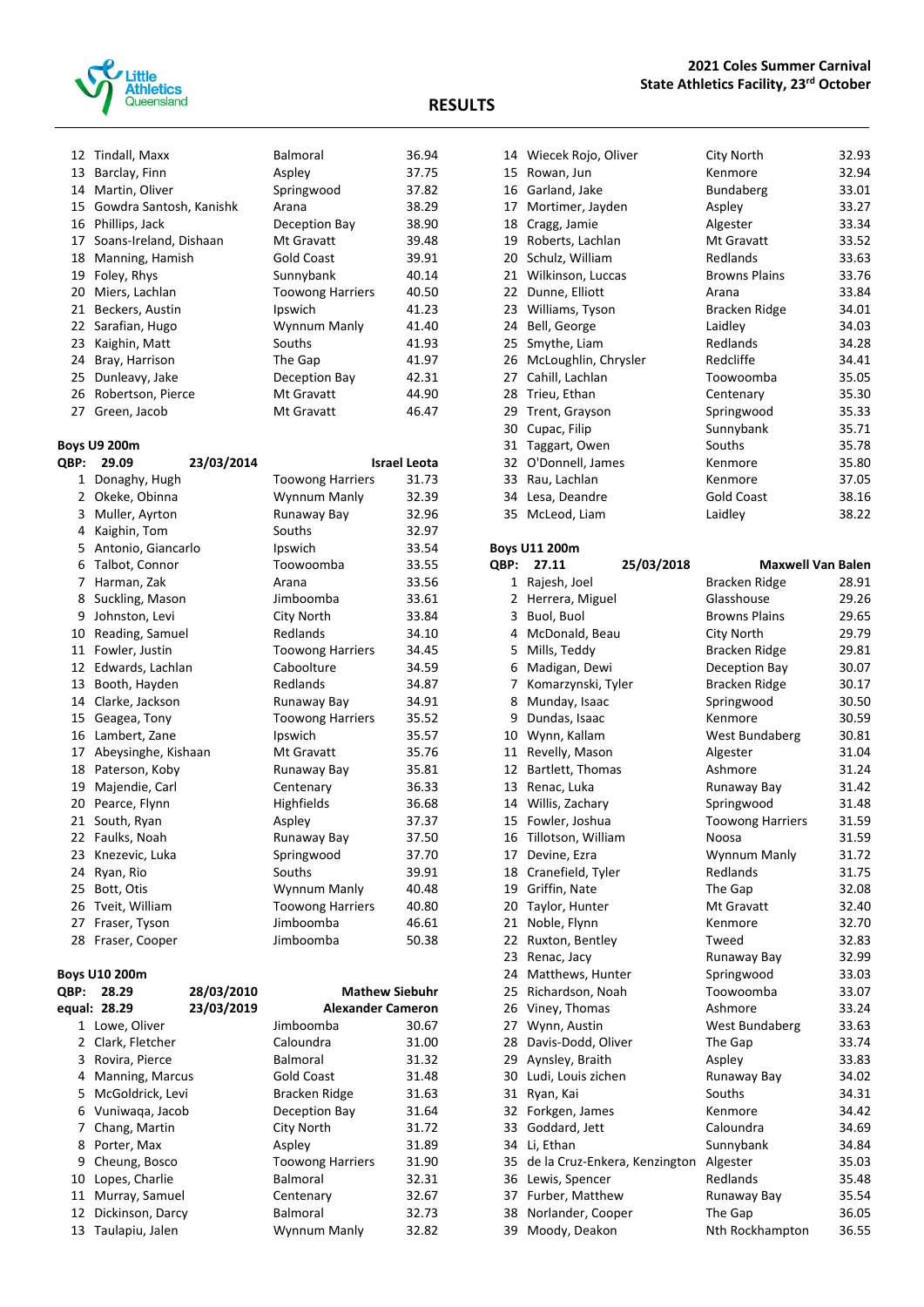

#### **2021 Coles Summer Carnival State Athletics Facility, 23rd October**

#### **RESULTS**

## **Boys U12 200m**

| QBP: | 25.33                   | 20/03/2016 | <b>Tynan Neveceral</b> |       |
|------|-------------------------|------------|------------------------|-------|
| 1    | Connolly, John          |            | Wynnum Manly           | 28.58 |
| 2    | Burns, Zane             |            | Wynnum Manly           | 28.97 |
| 3    | Bell, Booka             |            | University             | 28.97 |
| 4    | Dunne, Eddie            |            | Arana                  | 29.13 |
| 5    | Kummerow, Eamon         |            | Jimboomba              | 29.24 |
| 6    | Bunin, Dylan            |            | Redlands               | 29.37 |
| 7    | Mason, Riley            |            | <b>Bargara</b>         | 29.38 |
| 8    | Onaga, Jedidiah         |            | Strathpine             | 29.51 |
| 9    | Vickery, Benjamin       |            | <b>Gold Coast</b>      | 29.52 |
| 10   | Henzell, Finnigan       |            | City North             | 29.73 |
| 11   | Mason, Tomas            |            | <b>Bargara</b>         | 29.92 |
|      | 12 Appo, Aitorai        |            | City North             | 30.53 |
|      | 13 Antunovic, Archie    |            | <b>Tamborine Mount</b> | 30.63 |
|      | 14 Marshall, Aidan      |            | The Gap                | 30.67 |
| 15   | Booth, Daniel           |            | Highfields             | 30.90 |
| 16   | Rowbottom, Mark         |            | West Bundaberg         | 30.95 |
| 17   | Hermus, Linden          |            | Noosa                  | 31.23 |
| 18   | Corbette, Eli           |            | Mt Gravatt             | 31.36 |
| 19   | Blackman, Matthew       |            | City North             | 31.70 |
|      | 20 Cassidy, Koby        |            | Runaway Bay            | 31.72 |
| 21   | Raginekanth, Seshan     |            | Centenary              | 31.79 |
| 22   | St Jonn, Erik           |            | Ashmore                | 31.79 |
| 23   | Doherty, Nicholas       |            | Mudgeeraba             | 32.06 |
| 24   | Wall, Julian            |            | Souths                 | 32.29 |
| 25   | Dyson, Alex             |            | Highfields             | 32.77 |
| 26   | Gowdra Santosh, Kaushik |            | Arana                  | 33.11 |
| 27   | Robertson, Chase        |            | Highfields             | 33.69 |
| 28   | Clark, Braeden          |            | Highfields             | 33.81 |
|      | 29 Vagne, Aidan Max     |            | Mt Gravatt             | 34.00 |
| 30   | Mearns, Tyson           |            | Jimboomba              | 34.36 |
| 31   | Rau, Mitchell           |            | Kenmore                | 34.41 |

#### **Boys U13 200m**

| QBP: | 23.84                    | 23/04/2017 |                         | <b>Tynan Neveceral</b> |
|------|--------------------------|------------|-------------------------|------------------------|
| 1    | Campbell, Connor         |            | Arana                   | 26.07                  |
| 2    | Seremet, Leonardo        |            | Redlands                | 26.26                  |
| 3    | Paelay, Emmanuel         |            | Ashmore                 | 26.32                  |
| 4    | Antonio, Daniel          |            | Ipswich                 | 26.41                  |
|      | 5 Towle, Tyler           |            | Ipswich                 | 26.84                  |
| 6    | Dickinson, Archie        |            | <b>Balmoral</b>         | 27.30                  |
| 7    | Macgregor, Nathan        |            | <b>Gold Coast</b>       | 27.44                  |
| 8    | Obrien, Thomas           |            | <b>Gold Coast</b>       | 27.97                  |
| 9    | Williams, Lachlan        |            | Springwood              | 28.12                  |
| 10   | Gerrard, Luca            |            | Noosa                   | 28.41                  |
| 11   | Greer, Hugo              |            | Redlands                | 29.00                  |
| 12   | Minchin, Aden            |            | Deception Bay           | 29.40                  |
| 13   | Froget Penaranda, Thomas |            | <b>Toowong Harriers</b> | 29.49                  |
| 14   | Davidson, Geoffrey John  |            | Chinchilla              | 29.53                  |
| 15   | Ley, Elliot              |            | Mudgeeraba              | 29.53                  |
| 16   | Edwards, Cayden          |            | Caboolture              | 30.66                  |
| 17   | Vergers, Kai             |            | Springwood              | 32.80                  |
|      |                          |            |                         |                        |

#### **Boys U14 200m**

| QBP:         | 23.26              | 20/03/2015 | <b>Preston Degarnham</b> |       |
|--------------|--------------------|------------|--------------------------|-------|
| $\mathbf{1}$ | Dine, Angus        |            | Redcliffe                | 24.01 |
|              | 2 Majendie, Sean   |            | Centenary                | 25.60 |
|              | 3 Gardiner, Dylan  |            | Gladstone                | 25.65 |
|              | 4 Morsch, Luke     |            | Aspley                   | 26.01 |
|              | 5 Choi, Daon       |            | <b>Toowong Harriers</b>  | 26.14 |
|              | 6 Malone, Jordan   |            | <b>Browns Plains</b>     | 26.37 |
|              | 7 Powell, Baden    |            | Redlands                 | 27.00 |
| 8            | Putra Susilo, Sean |            | <b>Bracken Ridge</b>     | 27.09 |

| 9    | Temple-Watts, Nate   | Toowoomba               | 27.30       |
|------|----------------------|-------------------------|-------------|
| 10   | Taylor, Shaun        | <b>Browns Plains</b>    | 27.38       |
| 11   | Kinsey, Jake         | Highfields              | 27.78       |
| 12   | Sraon, Sahil         | Sunnybank               | 28.29       |
| 13   | Filardo, Asher       | Centenary               | 30.93       |
|      | <b>Boys U15 200m</b> |                         |             |
| QBP: | 12/03/2000<br>22.90  |                         | Zane Palmer |
| 1    | Burns, Bailey        | Wynnum Manly            | 23.92       |
| 2    | Sparkes, Lachlan     | Redlands                | 24.35       |
| 3    | Russell, Dempsey     | Ipswich                 | 24.55       |
| 4    | Gibson, Hunter       | Springwood              | 25.16       |
| 5.   | Jurgeleit, Ben       | <b>Browns Plains</b>    | 25.59       |
| 6    | Rowe, Zachary        | Maryborough             | 26.32       |
| 6    | Hamilton, Jacob      | Springwood              | 26.32       |
| 8    | White, Benjamin      | Centenary               | 26.50       |
| 9    | John Shaw, William   | <b>Browns Plains</b>    | 26.66       |
| 10   | Brady, Orion         | <b>Toowong Harriers</b> | 27.00       |
| 11   | Sherlock, Byron      | Arana                   | 27.23       |
| 12   | Mearns, Tyler        | Jimboomba               | 27.60       |
| 13   | Gwin, Kaleb          | Jimboomba               | 28.04       |
|      |                      |                         |             |

Newman, Xavier Ormeau 29.73

## **Boys U16 200m**

| <b>OBP:</b> | 22.49                 | 19/03/2021 |            | <b>Toshi Butlin</b> |
|-------------|-----------------------|------------|------------|---------------------|
|             | 1 Retchless, Jaxon    |            | Noosa      | 23.81               |
|             | 2 Hamilton, Alex      |            | Jimboomba  | 23.92               |
|             | 3 Driver, Rylan       |            | Strathpine | 24.85               |
|             | 4 Bridge, Izaac       |            | Springwood | 26.34               |
|             | 5 Muller, Isaac       |            | Strathpine | 27.38               |
|             |                       |            |            |                     |
|             | <b>Rove 1117 200m</b> |            |            |                     |

### **Boys U17 200m**

| <b>OBP:</b> | 22.27            | 21/03/2014 |              | Jordan Csabi |
|-------------|------------------|------------|--------------|--------------|
|             | 1 Butlin, Toshi  |            | Kenmore      | 22.21        |
|             | 2 Brown, Kalum   |            | Toowoomba    | 23.70        |
|             | 3 Dennis, Kaj    |            | Wynnum Manly | 23.82        |
|             | 4 Isaacs, Owen   |            | Arana        | 23.99        |
|             | 5 Gyetvay, Liam  |            | Balmoral     | 24.29        |
|             | 6 Gordon, Robert |            | Redcliffe    | 26.25        |

#### **Boys U9 400m**

| QBP: | 1:05.96               | 24/03/2018 | <b>Alexander Cameron</b> |         |
|------|-----------------------|------------|--------------------------|---------|
| 1    | Muller, Ayrton        |            | Runaway Bay              | 1:14.28 |
| 2    | Talbot, Connor        |            | Toowoomba                | 1:14.41 |
| 3    | Okeke, Obinna         |            | Wynnum Manly             | 1:17.39 |
| 4    | Loli, Reuben          |            | Kenmore                  | 1:18.39 |
| 5    | Kaighin, Tom          |            | Souths                   | 1:18.65 |
| 6    | Rogers, Winston       |            | <b>Balmoral</b>          | 1:18.72 |
| 7    | Antonio, Giancarlo    |            | Ipswich                  | 1:20.41 |
| 8    | Pearce, Flynn         |            | Highfields               | 1:22.16 |
| 9    | Bitossi, Rocky        |            | Wynnum Manly             | 1:22.38 |
| 10   | Roosmale-Cocq, Oliver |            | Mt Gravatt               | 1:22.52 |
| 11   | Matthews, Bailey      |            | Springwood               | 1:23.07 |
| 12   | Murphy, George        |            | Redlands                 | 1:23.81 |
| 13   | Harman, Zak           |            | Arana                    | 1:23.95 |
| 14   | Hassan, Samir         |            | Algester                 | 1:23.96 |
| 15   | Kurene, Ezekiel       |            | Ipswich                  | 1:24.03 |
| 16   | Schwarz, Micah        |            | <b>Gold Coast</b>        | 1:27.15 |
| 17   | Booth, Joseph         |            | Highfields               | 1:27.50 |
| 18   | Paterson, Koby        |            | Runaway Bay              | 1:28.49 |
| 19   | Montgomery, Noah      |            | Toowoomba                | 1:29.62 |
| 20   | Abeysinghe, Kishaan   |            | Mt Gravatt               | 1:31.16 |
| 21   | Knezevic, Luka        |            | Springwood               | 1:32.31 |
| 22   | Fraser, Tyson         |            | Jimboomba                | 1:36.19 |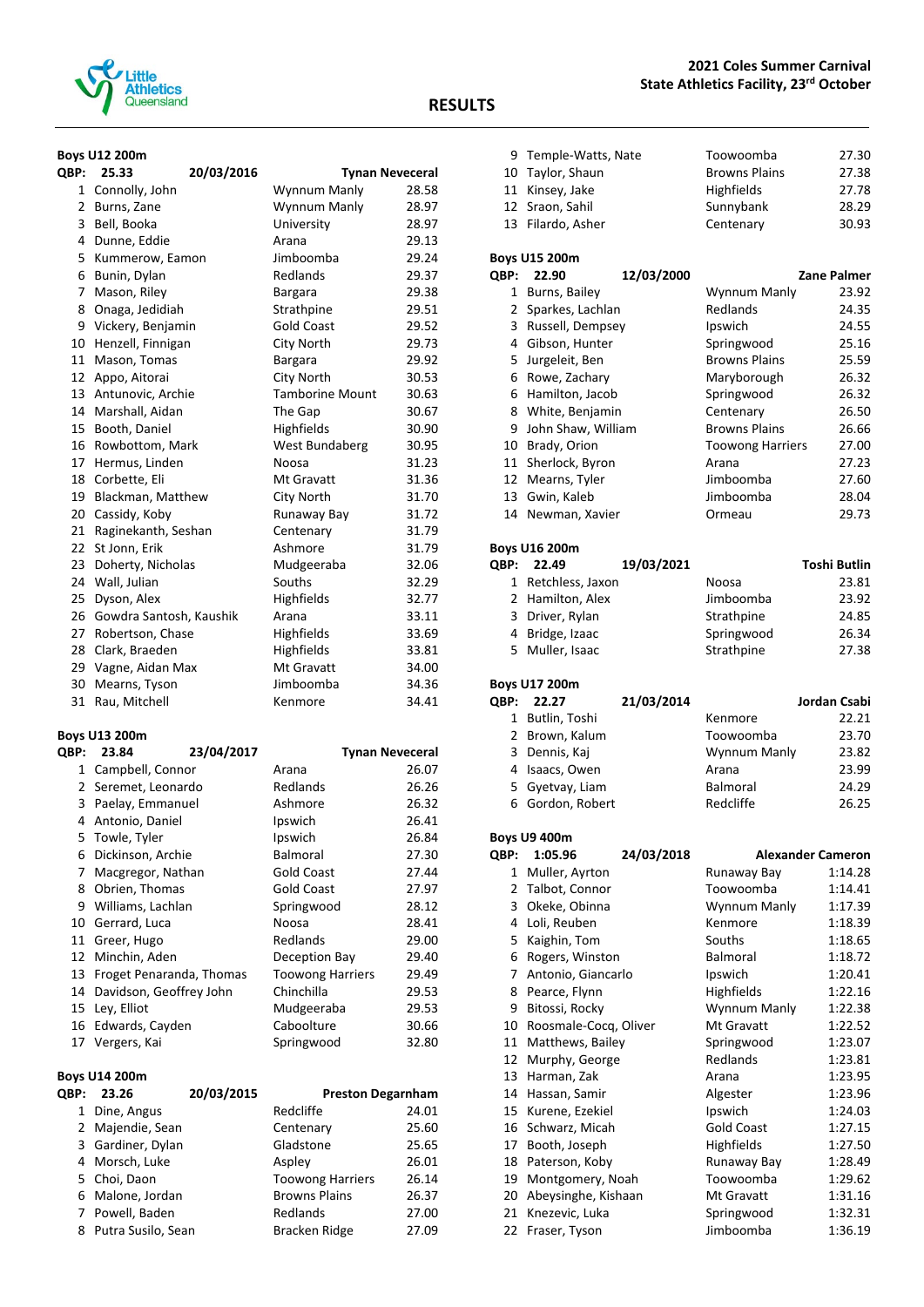

|                | 23 McConville, Matthew  | Chinchilla              | 1:37.57              |
|----------------|-------------------------|-------------------------|----------------------|
|                | 24 Graf, Christian      | Arana                   | 1:39.10              |
|                | 25 Bott, Otis           | Wynnum Manly            | 1:46.79              |
|                | 26 Fraser, Cooper       | Jimboomba               | 1:54.55              |
|                |                         |                         |                      |
|                | <b>Boys U10 400m</b>    |                         |                      |
| QBP:           | 27/03/2010<br>1:03.04   |                         | <b>Daniel Rolley</b> |
| 1              | Clark, Fletcher         | Caloundra               | 1:11.79              |
|                | 2 Rovira, Pierce        | Balmoral                | 1:12.73              |
|                | 3 McLoughlin, Chrysler  | Redcliffe               | 1:13.82              |
|                | 4 Schwarz, Isaac        | <b>Gold Coast</b>       | 1:14.64              |
| 5.             | Hicks, Harry            | City North              | 1:15.20              |
| 6              | Schulz, William         | Redlands                | 1:15.42              |
| 7              | Dickinson, Darcy        | <b>Balmoral</b>         | 1:15.44              |
| 8              | Langmack, Adam          | Algester                | 1:15.92              |
|                | 9 Wiecek Rojo, Oliver   | City North              | 1:16.04              |
|                | 10 Mortimer, Jayden     | Aspley                  | 1:16.23              |
|                | 11 Van Camp, Oliver     | Arana                   | 1:16.95              |
|                | 12 Smythe, Liam         | Redlands                | 1:17.08              |
|                | 13 Hancock, Noah        | City North              | 1:18.40              |
|                | 14 Mills, Lincoln       | City North              | 1:18.57              |
|                | 15 Wells, Samuel        | Bracken Ridge           | 1:18.68              |
|                | 16 Cheung, Bosco        | <b>Toowong Harriers</b> | 1:19.78              |
|                | 17 Silver, Kal-el       | Caboolture              | 1:20.02              |
|                | 18 Trent, Grayson       | Springwood              | 1:20.34              |
|                | 19 Bray, Nicholas       | The Gap                 | 1:20.35              |
|                | 20 Garland, Jake        | <b>Bundaberg</b>        | 1:20.54              |
|                | 21 Halfpapp, Max        | Sunnybank               | 1:21.36              |
|                | 22 Rau, Lachlan         | Kenmore                 | 1:21.49              |
|                | 23 Dunne, Elliott       | Arana                   | 1:21.58              |
|                | 24 Trieu, Ethan         | Centenary               | 1:23.06              |
|                | 25 Wilkinson, Edward    | <b>Toowong Harriers</b> | 1:24.26              |
|                | 26 Brand, Kade          | Deception Bay           | 1:24.70              |
|                | 27 Khan, Zakariya       | Algester                | 1:24.94              |
|                | 28 Taggart, Owen        | Souths                  | 1:24.94              |
|                | 29 de Villiers, Jacques | Redcliffe               | 1:25.24              |
|                | 30 Nicoll, Evan         | Kenmore                 | 1:25.27              |
|                | 31 Cahill, Lachlan      | Toowoomba               | 1:29.38              |
|                | 32 Ellis, Colin         | Mt Gravatt              | 1:34.26              |
| 33             | Araneta, Chaz           | Algester                | 1:43.96              |
|                | <b>Boys U11 400m</b>    |                         |                      |
| <b>OBP:</b>    | 1:01.81<br>2001         |                         | Jake Playful         |
| 1              | Rajesh, Joel            | Bracken Ridge           | 1:07.43              |
| $\overline{2}$ | Ritchie, Boden          | Centenary               | 1:09.67              |
| 3              | Moore, Aiden            | Wamuran                 | 1:09.71              |
| 4              | Bauer, Jaxon            | Springwood              | 1:10.68              |
| 5.             | Revelly, Mason          | Algester                | 1:12.20              |
| 6              | Renac, Luka             | Runaway Bay             | 1:13.60              |
| 7              | Matthews, Hunter        | Springwood              | 1:13.97              |
|                | 8 Dundas, Isaac         | Kenmore                 | 1:14.04              |

9 Taylor, Hunter Mt Gravatt 1:14.64 10 Glover, Liam Runaway Bay 1:14.66 11 Sherwood, Azra Aspley 1:14.77<br>12 Renac, Jacy Runaway Bay 1:15.64

13 Rizk, Alessio Centenary 1:16.25 14 Cranefield, Tyler Redlands 1:16.46 15 Moore, Lachlan Redlands 1:17.26 16 Merlin, Thomas Strathpine 1:17.88 17 Ryan, Kai Souths 1:18.63 18 Munday, Phoenix Bracken Ridge 1:18.65 19 Forkgen, James Kenmore 1:18.65<br>20 Kampf, Vincent Browns Plains 1:19.76 20 Kampf, Vincent Browns Plains 1:19.76<br>21 Norlander, Cooper The Gap 1:20.20

12 Renac, Jacy

21 Norlander, Cooper

| 22 Ludi, Louis zichen      | Runaway Bay          | 1:20.59 |
|----------------------------|----------------------|---------|
| 23 Robertson, Payten       | Mt Gravatt           | 1:20.70 |
| 24 Baldwin, Frankie        | Arana                | 1:20.84 |
| 25 Law, William            | Kenmore              | 1:21.45 |
| 26 Shea, Dominic           | Balmoral             | 1:21.47 |
| 27 Lewis, Spencer          | Redlands             | 1:22.21 |
| 28 Furber, Matthew         | Runaway Bay          | 1:22.55 |
| 29 Aynsley, Braith         | Aspley               | 1:23.19 |
| 30 Graf, Sebastian         | Arana                | 1:23.65 |
| 31 Noble, Flynn            | Kenmore              | 1:24.95 |
| 32 Richmond, TJ            | <b>Browns Plains</b> | 1:25.09 |
| 33 Wasanthakumara, Rithika | Kenmore              | 1:27.89 |
|                            |                      |         |

#### **Boys U12 400m**

| QBP: | 59.12                   | 30/03/2008 |                         | <b>Lewis Simon</b>  |
|------|-------------------------|------------|-------------------------|---------------------|
| 1    | Van Camp, Tate          |            | Arana                   | 1:03.95             |
| 2    | Connolly, John          |            | Wynnum Manly            | 1:04.34             |
| 3    | Bunin, Dylan            |            | Redlands                | 1:04.94             |
| 4    | Bell, Booka             |            | University              | 1:05.58             |
| 5    | Henzell, Finnigan       |            | City North              | 1:09.35             |
| 6    | Kummerow, Eamon         |            | Jimboomba               | 1:12.00             |
| 7    | Brown, Luka             |            | Runaway Bay             | 1:12.03             |
| 8    | Antunovic, Archie       |            | <b>Tamborine Mount</b>  | 1:12.28             |
| 9    | St Jonn, Erik           |            | Ashmore                 | 1:12.48             |
| 10   | Brand, Chase            |            | Deception Bay           | 1:13.13             |
| 11   | Dyson, Alex             |            | Highfields              | 1:14.73             |
| 12   | Doherty, Nicholas       |            | Mudgeeraba              | 1:14.89             |
| 13   | Gowdra Santosh, Kaushik |            | Arana                   | 1:15.80             |
| 14   | Vayro, Eli              |            | Laidley                 | 1:16.24             |
| 15   | Rau, Mitchell           |            | Kenmore                 | 1:17.15             |
| 16   | lakopo, Zyon            |            | Redcliffe               | 1:17.31             |
| 17   | Raginekanth, Seshan     |            | Centenary               | 1:17.76             |
| 18   | Watts, Hunter           |            | Toowoomba               | 1:21.41             |
| 19   | Townsley, Jake          |            | Mt Gravatt              | 1:24.06             |
| 20   | Hill, Harry             |            | <b>Toowong Harriers</b> | 1:24.56             |
| 21   | Woodward, Jackson       |            | Springwood              | 1:30.66             |
|      | <b>Boys U13 400m</b>    |            |                         |                     |
| QBP: | 54.22                   | 23/04/2017 |                         | <b>Mali Dorante</b> |

| BP:          | 54.22               | 23/04/2017 |                   | Mali Dorante |
|--------------|---------------------|------------|-------------------|--------------|
| $\mathbf{1}$ | Dickinson, Archie   |            | <b>Balmoral</b>   | 1:00.71      |
|              | 2 Kakavas, George   |            | <b>Gold Coast</b> | 1:00.81      |
|              | 3 Obrien, Thomas    |            | <b>Gold Coast</b> | 1:03.05      |
|              | 4 Williams, Lachlan |            | Springwood        | 1:05.08      |
|              | 5 Smith, Leon       |            | Toowoomba         | 1:08.51      |
|              | 6 Huang, Ray        |            | Sunnybank         | 1:08.52      |
|              | 7 Fagalima, Asher   |            | <b>Gold Coast</b> | 1:10.00      |
| 8            | Majendie, Luke      |            | Centenary         | 1:12.54      |
| 9            | Vergers, Kai        |            | Springwood        | 1:13.81      |

### **Boys U14 400m QBP: 52.49 1/04/2006 Jared Nicholas**

| 1. | Harlow, Daniel       | Redcliffe               | 55.81   |
|----|----------------------|-------------------------|---------|
| 2  | Degraaf, Will        | Redlands                | 58.82   |
| 3  | Choi, Daon           | <b>Toowong Harriers</b> | 59.80   |
| 4  | Taylor, Shaun        | <b>Browns Plains</b>    | 1:00.74 |
|    | 5 Majendie, Sean     | Centenary               | 1:01.79 |
| 6  | Milligan, Zac        | The Gap                 | 1:01.88 |
| 7  | Bown, Hayden         | Deception Bay           | 1:02.99 |
|    | 8 Temple-Watts, Nate | Toowoomba               | 1:03.40 |
| 9  | Hunt, Justin         | Jimboomba               | 1:03.73 |
|    | 10 Sraon, Sahil      | Sunnybank               | 1:10.21 |
| 11 | Filardo, Asher       | Centenary               | 1:12.77 |
|    | 12 Cranefield, Ethan | Redlands                | 1:12.92 |
|    | 13 Kearney, Jayden   | Laidley                 | 1:14.00 |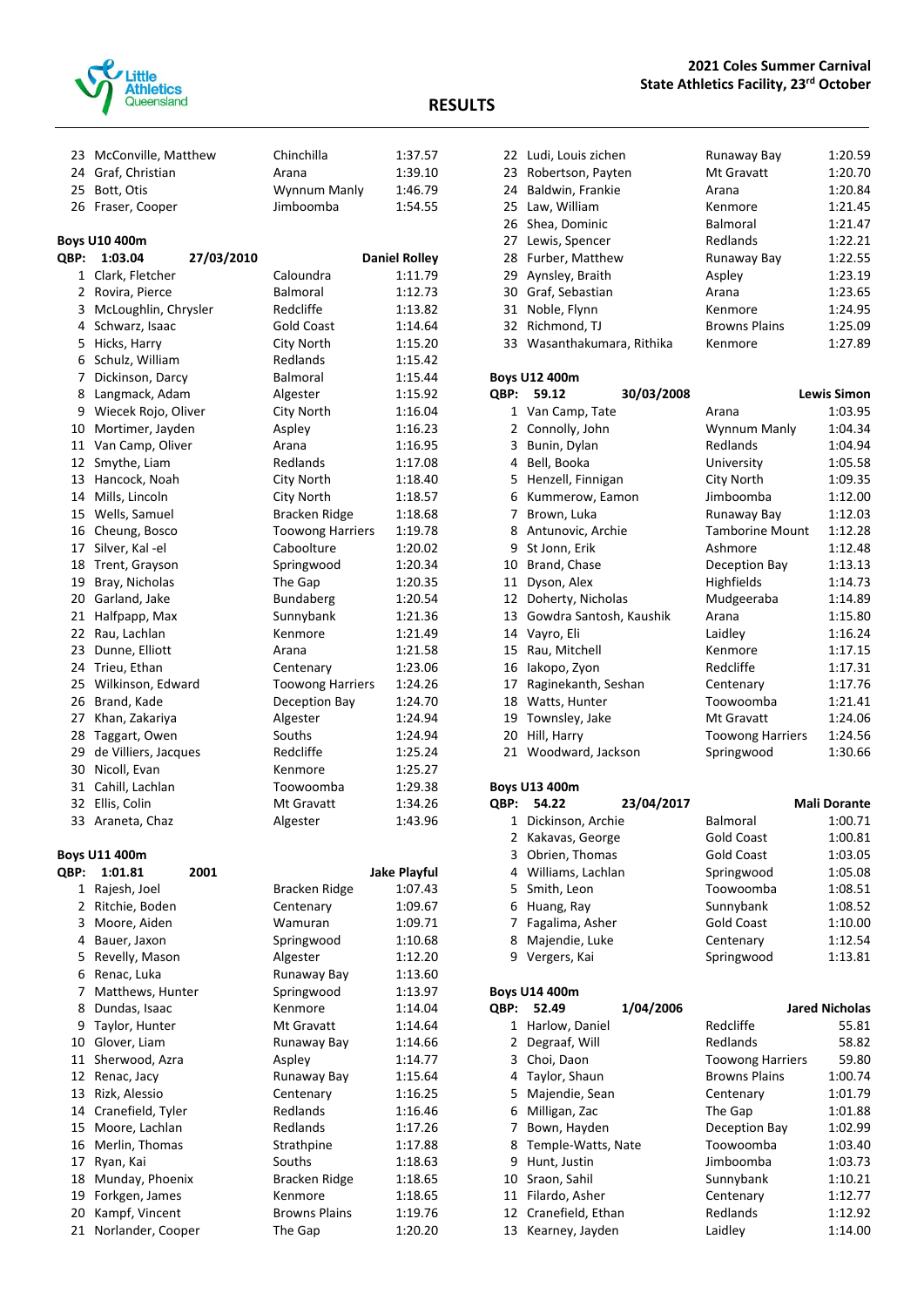

#### **Boys U15 400m**

| QBP: | 50.11             | 11/03/2000 |                      | <b>Zane Palmer</b> |
|------|-------------------|------------|----------------------|--------------------|
|      | 1 Hamilton, Jacob |            | Springwood           | 57.60              |
|      | 2 Jurgeleit, Ben  |            | <b>Browns Plains</b> | 58.07              |
|      | 3 Mehta, William  |            | Mudgeeraba           | 58.79              |
|      | 4 White, Benjamin |            | Centenary            | 59.58              |
|      | 5 Davie, Owen     |            | Wynnum Manly         | 59.85              |
|      | 6 Russell, Chayse |            | Ipswich              | 1:01.61            |
|      | 7 Sherlock, Byron |            | Arana                | 1:01.85            |
| 8    | Rule, Toby        |            | Nth Mackay           | 1:07.79            |
| q    | Newman, Xavier    |            | Ormeau               | 1:11.93            |
|      |                   |            |                      |                    |

#### **Boys U16 400m**

| OBP: | 51.16           | 23/03/2019 |            | <b>Eoghan Barnes</b> |
|------|-----------------|------------|------------|----------------------|
|      | 1 Driver, Rylan |            | Strathpine | 57.11                |
|      | 2 Bridge, Izaac |            | Springwood | 58.01                |
|      | 3 Blake, Kobe   |            | Centenary  | 58.28                |
|      | 4 Muller, Isaac |            | Strathpine | 1:00.10              |
|      | 5 Hunt, Hudson  |            | Jimboomba  | 1:01.48              |
|      | 6 Hunter, Jacob |            | Redlands   | 1:03.36              |
|      |                 |            |            |                      |

#### **Boys U17 400m**

| OBP: 50.49       | 3/11/2019 |                 | <b>Eoghan Barnes</b> |
|------------------|-----------|-----------------|----------------------|
| 1 Kennedy, Max   |           | Kenmore         | 51.67                |
| 2 Gyetvay, Liam  |           | <b>Balmoral</b> | 57.11                |
| 3 Mullaly, Blake |           | Gympie          | 58.62                |
| 4 Gordon, Robert |           | Redcliffe       | 1:03.36              |
| 5 Stewart, Jesse |           | Wynnum Manly    | 1:06.80              |

#### **Boys U9 800m**

| QBP: | 2:32.49               | 28/03/2010 |                   | Kobi Rutherford |
|------|-----------------------|------------|-------------------|-----------------|
| 1    | Rogers, Winston       |            | <b>Balmoral</b>   | 2:55.32         |
| 2    | Kurene, Ezekiel       |            | Ipswich           | 2:58.13         |
| 3    | Roosmale-Cocq, Oliver |            | Mt Gravatt        | 2:58.83         |
| 4    | Preston, Alistair     |            | Springwood        | 3:00.18         |
| 5.   | Hassan, Samir         |            | Algester          | 3:07.25         |
| 6    | Schwarz, Micah        |            | <b>Gold Coast</b> | 3:07.71         |
| 7    | Faulks, Noah          |            | Runaway Bay       | 3:09.51         |
| 8    | Raginekanth, Lavin    |            | Centenary         | 3:10.10         |
| 9    | Talbot, Connor        |            | Toowoomba         | 3:10.44         |
| 10   | Murphy, George        |            | Redlands          | 3:11.40         |
| 11   | Bitossi, Rocky        |            | Wynnum Manly      | 3:12.93         |
| 12   | Montgomery, Noah      |            | Toowoomba         | 3:18.94         |
| 13   | Paterson, Koby        |            | Runaway Bay       | 3:19.49         |
| 14   | Edwards, Lachlan      |            | Caboolture        | 3:19.75         |
| 15   | Talbot, Dominic       |            | Toowoomba         | 3:25.47         |
| 16   | Harman, Zak           |            | Arana             | 3:28.79         |
| 17   | McConville, Matthew   |            | Chinchilla        | 3:48.39         |
| 18   | Fraser, Cooper        |            | Jimboomba         | 3:57.26         |

#### **Boys U10 800m**

| <b>OBP:</b> | 2:23.87              | 28/03/2010 |               | <b>Daniel Rolley</b> |
|-------------|----------------------|------------|---------------|----------------------|
| 1           | McLoughlin, Chrysler |            | Redcliffe     | 2:38.95              |
|             | 2 Thirkill, Emmett   |            | Redlands      | 2:44.11              |
|             | 3 Hicks, Harry       |            | City North    | 2:44.49              |
|             | 4 Schwarz, Isaac     |            | Gold Coast    | 2:44.82              |
|             | 5 Van Camp, Oliver   |            | Arana         | 2:48.13              |
| 6           | Langmack, Adam       |            | Algester      | 2:49.57              |
|             | 7 Cranefield, Saxon  |            | Redlands      | 2:52.32              |
|             | 8 Williams, Tyson    |            | Bracken Ridge | 2:53.30              |
|             | 9 Schulz, William    |            | Redlands      | 2:58.35              |
|             | 10 Bray, Nicholas    |            | The Gap       | 3:00.91              |
| 11          | Cragg, Jamie         |            | Algester      | 3:02.67              |
|             | 12 Mortimer, Jayden  |            | Aspley        | 3:02.93              |

| 13 Wells, Samuel        | Bracken Ridge     | 3:04.69 |
|-------------------------|-------------------|---------|
| 14 Rau, Lachlan         | Kenmore           | 3:08.33 |
| 15 Rovira, Pierce       | Balmoral          | 3:11.36 |
| 16 Taggart, Owen        | Souths            | 3:14.23 |
| 17 Mehta, Lincoln       | Mudgeeraba        | 3:14.53 |
| 18 Halfpapp, Max        | Sunnybank         | 3:16.19 |
| 19 Trieu, Ethan         | Centenary         | 3:17.19 |
| 20 Rowan, Jun           | Kenmore           | 3:22.35 |
| 21 de Villiers, Jacques | Redcliffe         | 3:23.52 |
| 22 Lesa, Deandre        | <b>Gold Coast</b> | 3:26.81 |

#### **Boys U12 800m**

| QBP: | 2:16.49                 | 21/03/2021 |                   | <b>Alexander Wain</b> |
|------|-------------------------|------------|-------------------|-----------------------|
| 1    | Van Camp, Tate          |            | Arana             | 2:25.15               |
| 2    | Vickery, Benjamin       |            | <b>Gold Coast</b> | 2:29.72               |
| 3    | Bunin, Dylan            |            | Redlands          | 2:34.22               |
| 4    | Connolly, John          |            | Wynnum Manly      | 2:34.70               |
| 5    | Golder, Huxley          |            | Laidley           | 2:35.70               |
| 6    | Toney, Connor           |            | Jimboomba         | 2:37.02               |
| 7    | Snell, Emmett           |            | Noosa             | 2:41.82               |
| 8    | Brown, Luka             |            | Runaway Bay       | 2:44.17               |
| 9    | Cooke, Noah             |            | Arana             | 2:45.19               |
| 10   | Brock, Ethan            |            | Redlands          | 2:54.76               |
| 11   | Gorman, Ky              |            | Deception Bay     | 2:57.65               |
| 12   | Gowdra Santosh, Kaushik |            | Arana             | 2:58.65               |
| 13   | Dyson, Alex             |            | Highfields        | 3:00.10               |
| 14   | Rau, Mitchell           |            | Kenmore           | 3:01.30               |
| 15   | Raginekanth, Seshan     |            | Centenary         | 3:02.91               |
| 16   | Vagne, Aidan Max        |            | Mt Gravatt        | 3:06.52               |
| 17   | St Jonn, Erik           |            | Ashmore           | 3:08.08               |
|      | <b>Boys U13 800m</b>    |            |                   |                       |

#### **QBP: 2:03.68 4/2018 Dylan Devine** Croft, Perry The Gap 2:34.17 Hankinson, Jacob Ormeau 2:36.18 Davidson, Geoffrey John Chinchilla 2:37.86 4 Preston, Elliot Springwood 2:44.85 Minchin, Aden Deception Bay 2:49.66 Talbot, Riley Toowoomba 2:54.16 7 Vergers, Kai Springwood 2:55.59 8 Anderson, Alex Warwick 2:58.95 9 Moody, Nathanael **Nth Rockhampton** 3:01.47 Edwards, Cayden Caboolture 3:30.67 11 Beardmore, Thomas Arana 3:44.33

#### **Boys U14 800m**

| <b>OBP:</b> | 2:04.59             | 30/03/2008 |               | <b>Beau Lane</b> |
|-------------|---------------------|------------|---------------|------------------|
|             | 1 Cunningham, Ryan  |            | Hervey Bay    | 2:16.12          |
|             | 2 Milligan, Zac     |            | The Gap       | 2:21.97          |
|             | 3 Bown, Hayden      |            | Deception Bay | 2:24.92          |
|             | 4 Hermiston, Harvey |            | Redlands      | 2:32.93          |
|             | 5 Ladhams, Joshua   |            | Sunnybank     | 2:41.29          |
|             | 6 Suchting, Jaiden  |            | Ipswich       | 2:43.18          |
|             | 7 Cranefield, Ethan |            | Redlands      | 2:53.25          |

**Boys U16 800m**

| <b>OBP:</b> | 1:59.81            | 22/03/2015 |            | <b>Jake Evans</b> |
|-------------|--------------------|------------|------------|-------------------|
|             | 1 Tersteeg, Samuel |            | Springwood | 2:11.49           |
|             | 2 Blake, Kobe      |            | Centenary  | 2:13.36           |
|             | 3 Hunt, Hudson     |            | Jimboomba  | 2:15.29           |
|             | 4 Hunter, Jacob    |            | Redlands   | 2:21.20           |
|             | 5 Bridge, Izaac    |            | Springwood | 2:22.20           |
|             | 6 Muller, Isaac    |            | Strathpine | 2:30.62           |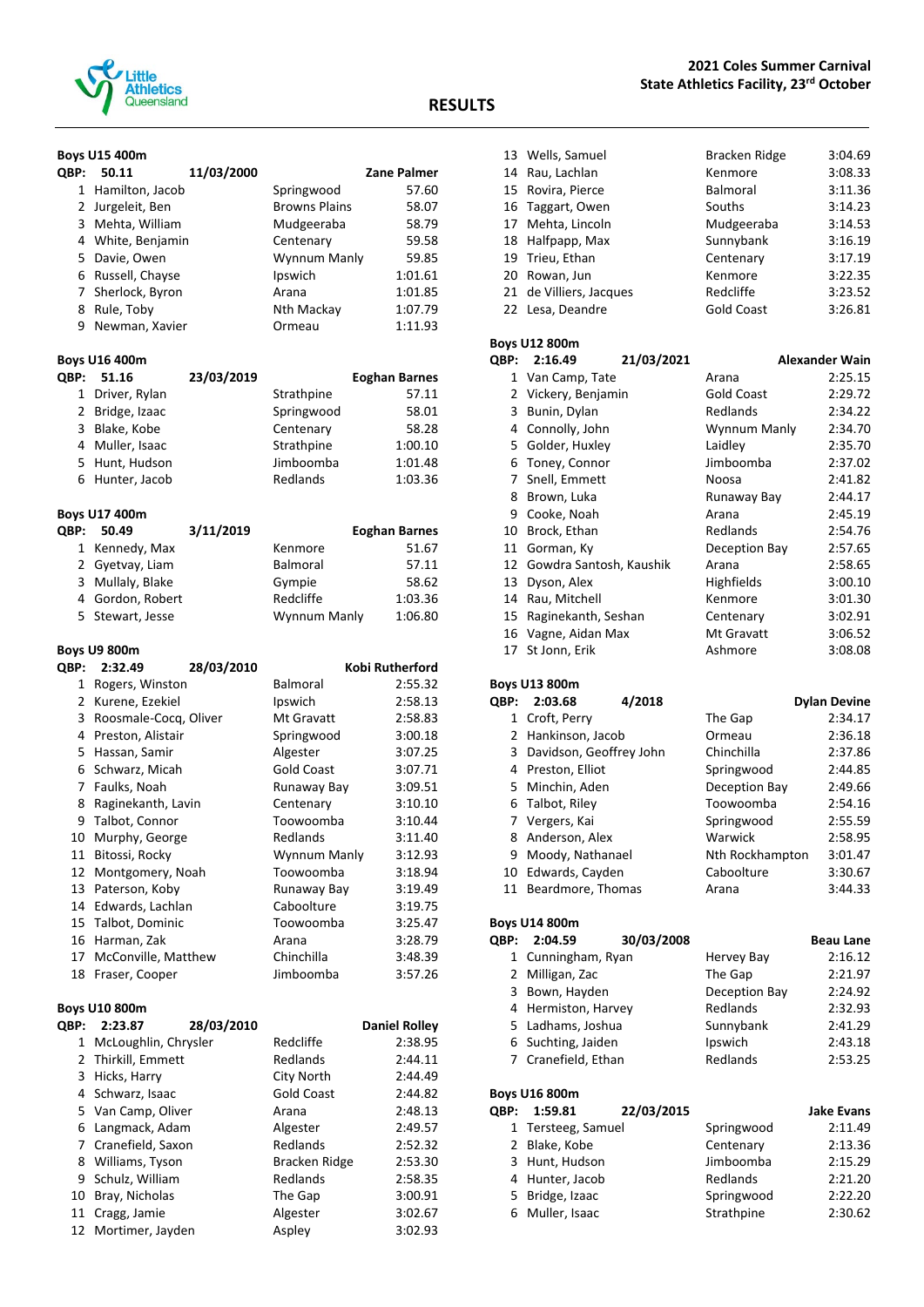

|                | <b>Boys U17 800m</b>           |            |                         |                       |
|----------------|--------------------------------|------------|-------------------------|-----------------------|
| QBP:           | 1:59.66                        | 22/03/2015 |                         | <b>Hamish Granger</b> |
| $1 \quad$      | Kennedy, Max                   |            | Kenmore                 | 2:00.00               |
| $\overline{2}$ | Isaacs, Owen                   |            | Arana                   | 2:07.08               |
|                | 3 Rule, Oliver                 |            | Nth Mackay              | 2:11.18               |
| 4              | Mullaly, Blake                 |            | Gympie                  | 2:22.69               |
| 5.             | Gyetvay, Liam                  |            | <b>Balmoral</b>         | 2:32.54               |
|                | Boys U11 1500m                 |            |                         |                       |
| QBP:           | 4:47.53                        | 25/03/2012 |                         | Kobi Rutherford       |
| 1              | Watt, Finn                     |            | Jimboomba               | 4:59.34               |
| 2              | Hockaday, Thomas               |            | Springwood              | 5:04.74               |
| 3              | Dundas, Isaac                  |            | Kenmore                 | 5:29.91               |
| 4              | Hillardt, Alexander            |            | <b>Toowong Harriers</b> | 5:30.05               |
| 5              | Rizk, Alessio                  |            | Centenary               | 5:32.45               |
| 6              | Bauer, Jaxon                   |            | Springwood              | 5:35.72               |
| 7              | Merlin, Thomas                 |            | Strathpine              | 5:40.77               |
| 8              | Glover, Liam                   |            | Runaway Bay             | 5:44.14               |
| 9              | Cleary, Lachlan                |            | Kenmore                 | 5:45.38               |
| 10             | Law, William                   |            | Kenmore                 | 5:46.71               |
|                | 11 van Kuyck, Isaac            |            | Mt Gravatt              | 5:50.27               |
|                | 12 Tillotson, William          |            | Noosa                   | 5:58.07               |
| 13             | Robertson, Payten              |            | Mt Gravatt              | 6:01.41               |
| 14             | Elliott, Samuel                |            | Balmoral                | 6:03.80               |
| 15             | Moody, Deakon                  |            | Nth Rockhampton         | 6:27.67               |
| 16             | Clark, Hudson                  |            | Caloundra               | 6:28.15               |
|                | 17 Skorzewski, Luke            |            | Wynnum Manly            | 6:28.97               |
| 18             | Graf, Sebastian                |            | Arana                   | 6:28.98               |
| 19             | Richmond, TJ                   |            | <b>Browns Plains</b>    | 6:48.09               |
|                |                                |            |                         |                       |
|                | Boys U13 1500m                 |            |                         |                       |
| QBP:           | 4:20.79                        | 4/2018     |                         | <b>Dylan Devine</b>   |
| 1              | Wain, Alexander                |            | Helensvale              | 4:39.14               |
| $\mathbf{2}$   | Croft, Perry                   |            | The Gap                 | 5:10.48               |
| 3              | Hankinson, Jacob               |            | Ormeau                  | 5:15.41               |
| 4              | Unwin, Luke                    |            | Jimboomba               | 5:25.22               |
| 5              | Preston, Elliot                |            | Springwood              | 5:30.41               |
| 6              | Turner, Maverick               |            | <b>Gold Coast</b>       | 5:30.71               |
| 7              | Talbot, Riley                  |            | Toowoomba               | 5:35.97               |
| 8              | Vergers, Kai                   |            | Springwood              | 5:37.45               |
|                | 9 Anderson, Lucas              |            | <b>Toowong Harriers</b> | 5:38.91               |
|                | 10 Huang, Ray                  |            | Sunnybank               | 5:56.88               |
| 11             | Kororiko, Tama                 |            | Gayndah                 | 5:59.30               |
| 12             | Rosenberg, Bailee              |            | Algester                | 6:17.93               |
|                | Boys U15 1500m                 |            |                         |                       |
| QBP:           | 4:13.35                        | 19/03/2005 |                         | <b>Blayne Arnold</b>  |
| $\mathbf{1}$   | Rule, Toby                     |            | Nth Mackay              | 4:41.01               |
| $\mathbf{2}$   | Davie, Owen                    |            | Wynnum Manly            | 4:43.57               |
|                | 3 Tabuteau, Xavier             |            | Arana                   | 4:46.37               |
|                | 4 Mehta, William               |            | Mudgeeraba              | 4:48.01               |
| 5              | Sherlock, Byron                |            | Arana                   | 5:25.13               |
|                | Boys U16 1500m                 |            |                         |                       |
| QBP:           | 4:20.41                        | 22/03/2014 |                         | Lachie Kizana         |
|                | 1 Blake, Kobe                  |            | Centenary               | 4:51.62               |
| 2              | Hunt, Hudson                   |            | Jimboomba               | 4:52.13               |
| 3              | Bridge, Izaac<br>Hunter, Jacob |            | Springwood<br>Redlands  | 4:54.21<br>5:05.39    |

## **Boys U17 1500m**

| QBP: 4:09.49     | 21/03/2015 |            | <b>Hamish Granger</b> |
|------------------|------------|------------|-----------------------|
| 1 Rule, Oliver   |            | Nth Mackay | 4:42.44               |
| 2 Mullaly, Blake |            | Gympie     | 5:05.82               |

#### **RESULTS**

|      | 3 Sippel, Matthew            |            | Toowoomba               | 5:11.56                  |
|------|------------------------------|------------|-------------------------|--------------------------|
|      | 4 Gyetvay, Liam              |            | <b>Balmoral</b>         | 5:12.45                  |
|      |                              |            |                         |                          |
|      | Boys U9 700m Race Walk       |            |                         |                          |
| QBP: | 3:43.64                      | 26/03/2010 |                         | Yanis Benzenati          |
|      | 1 Moore, Dylan               |            | Redlands                | 5:36.13                  |
|      | 2 Talbot, Dominic            |            | Toowoomba               | 5:48.86                  |
|      | 3 Suckling, Max              |            | Jimboomba               | 7:19.07                  |
|      |                              |            |                         |                          |
|      | Boys U10 1100m Race Walk     |            |                         |                          |
| QBP: | 5:18.45                      | 11/03/2000 |                         | Ryan Isaac               |
|      | 1 Bray, Nicholas             |            | The Gap                 | 8:04.26                  |
|      | 2 Hunter, Thomas             |            | Mudgeeraba              | 8:20.75                  |
|      | 3 Buncuga, Luka              |            | Balmoral                | 8:51.59                  |
|      | 4 Ramsay, Leo                |            | Redlands                | 9:21.60                  |
|      | --- Lesa, Deandre            |            | Gold Coast              | DQ.                      |
|      |                              |            |                         |                          |
|      | Boys U11 1100m Race Walk     |            |                         |                          |
|      | QBP: 5:08.65                 | 2001       |                         | <b>Ryan Isaac</b>        |
|      | 1 Moore, Lachlan             |            | Redlands                | 6:25.13                  |
|      | 2 Sibenaler, Hunter          |            | Algester                | 7:09.79                  |
|      | 3 Clark, Hudson              |            | Caloundra               | 7:38.39                  |
|      | --- Shea, Dominic            |            | Balmoral                | DO                       |
|      |                              |            |                         |                          |
|      | Boys U12 1500m Race Walk     |            |                         |                          |
| QBP: | 7:37.47                      | 20/03/2015 |                         | <b>Nelson McCutcheon</b> |
|      | 1 Hoyling, Angus             |            | <b>Toowong Harriers</b> | 10:24.33                 |
|      | --- Woodward, Jackson        |            | Springwood              | DQ                       |
|      | --- Cooke, Noah              |            | Arana                   | DQ                       |
|      | --- Hermus, Linden           |            | Noosa                   | DQ                       |
|      |                              |            |                         |                          |
|      | Boys U13 1500m Race Walk     |            |                         |                          |
| QBP: | 6:32.43                      | 4/2018     |                         | <b>Kris Hayward</b>      |
|      | 1 Blair, Xavier              |            | <b>Bundaberg</b>        | 8:35.68                  |
|      | 2 Gee, Blake F01;T01Ipswich  |            | 8:50.13                 |                          |
|      | 3 Froget Penaranda, Thomas   |            | <b>Toowong Harriers</b> | 10:03.18                 |
|      | --- Kororiko, Tama           |            | Gayndah                 | DO                       |
|      | --- Bricknell-Hewitt, Korbyn |            | Mudgeeraba              | DQ                       |
|      | --- Athousis, Costa          |            | Algester                | DQ                       |
|      |                              |            |                         |                          |
|      | Boys U14 1500m Race Walk     |            |                         |                          |
| QBP: | 6:16.10                      | 17/03/2017 |                         | <b>Nelson McCutcheon</b> |
|      | 1 Dale, Kai                  |            | Ormeau                  | 7:33.90                  |
|      | 2 Lucas, Jaydon              |            | Redlands                | 9:50.02                  |
|      | --- Driver, Kayden           |            | Aspley                  | DQ                       |
|      |                              |            |                         |                          |
|      | Boys U15 1500m Race Walk     |            |                         |                          |
| QBP: | 6:07.96                      | 23/03/2018 |                         | <b>Nelson Mccutcheon</b> |
|      | 1 Housden, Bailey            |            | Arana                   | 6:17.75                  |
|      | 2 Goodwin, Fred              |            | The Gap                 | 10:13.53                 |
|      | --- Sheehan, Liam            |            | <b>Toowong Harriers</b> | DQ                       |
|      |                              |            |                         |                          |
|      | Boys U16 1500m Race Walk     |            |                         |                          |
| QBP: | 6:40.26                      | 17/03/2017 |                         | <b>Jamison Stovin</b>    |
| 1    | Bradley, Alex                |            | Laidley                 | 7:07.08                  |
|      |                              |            |                         |                          |
|      | Boys U8 60m Hurdles          |            |                         |                          |
|      | 1 Goddard, Jack              |            | Caloundra               | 12.23                    |
|      | 2 Isarabhakdi, Billy         |            | Mt Gravatt              | 12.35                    |
|      | 3 Ryan, Diego                |            | Toowoomba               | 12.49                    |
|      | 4 Haddad, Noah               |            | <b>Gold Coast</b>       | 12.55                    |
|      |                              |            |                         |                          |
|      | 5 Boyd, Henry                |            | Balmoral                | 12.65                    |
|      | 6 Prescott, Damon            |            | Ashmore                 | 12.68                    |
|      | 7 Marcon, Rocco              |            | Bundaberg               | 12.75                    |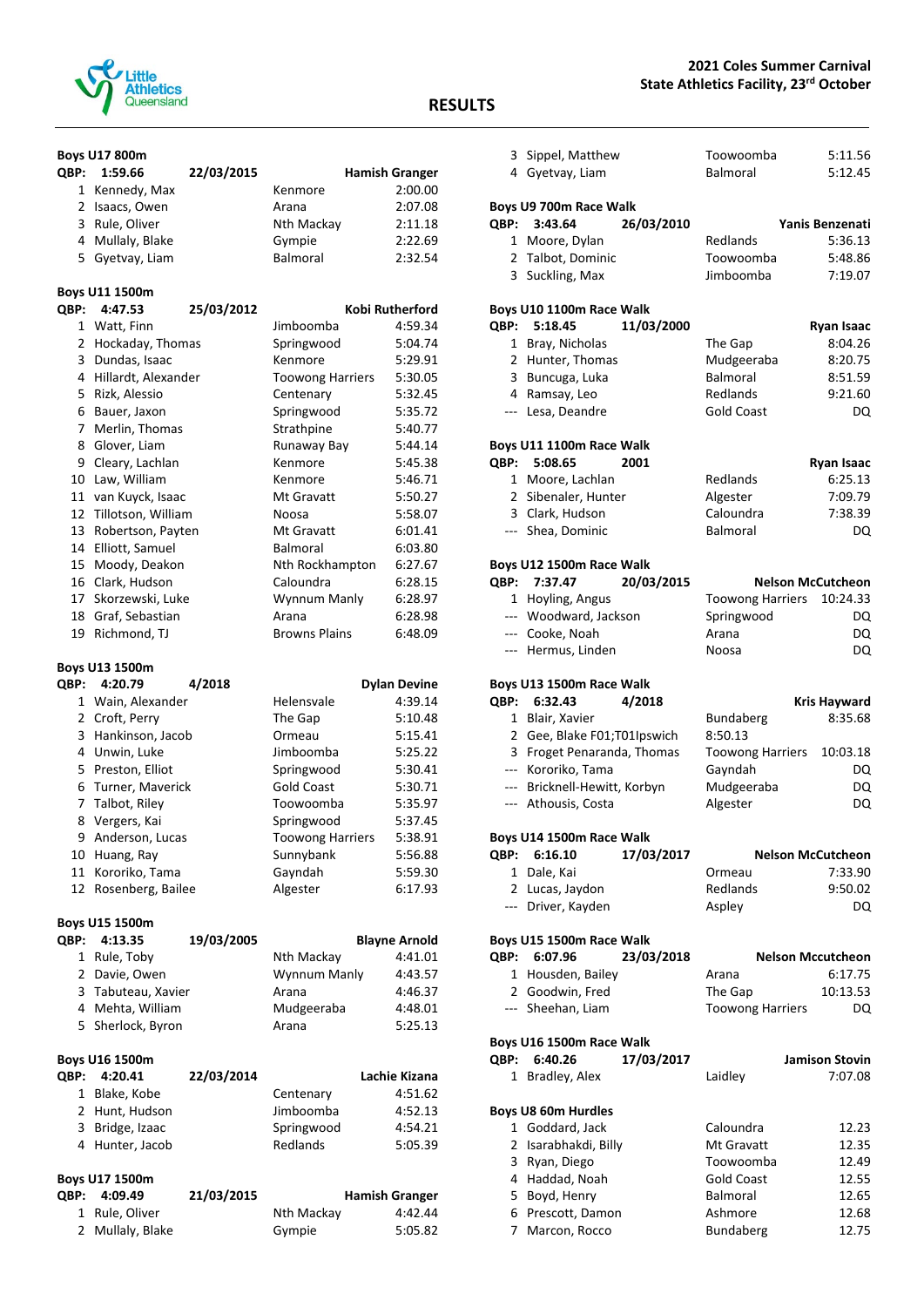

| 8  | Ritchie, Austin           | Centenary               | 12.79 |
|----|---------------------------|-------------------------|-------|
| 9  | Greer, Jack               | Redlands                | 12.81 |
| 10 | Milligan, Taylor          | The Gap                 | 13.02 |
| 11 | Dickinson, Tom            | <b>Balmoral</b>         | 13.30 |
| 12 | Bowden, Ken               | Souths                  | 13.41 |
| 13 | Apitz, Ashton             | Wynnum Manly            | 13.78 |
| 14 | Curtis, Lincoln           | Wynnum Manly            | 13.81 |
| 15 | Sarafian, Hugo            | Wynnum Manly            | 13.81 |
| 16 | Phillips, Jack            | Deception Bay           | 13.82 |
| 17 | Platell, Lachlan          | Beaudesert              | 13.85 |
| 18 | Egan, Noah                | Kenmore                 | 13.88 |
| 19 | Askew, Tristan            | Jimboomba               | 13.89 |
| 20 | Chalmers-Sinclair, Archer | Ashmore                 | 13.95 |
| 21 | Barclay, Finn             | Aspley                  | 14.06 |
| 22 | Carnell, Noah             | The Gap                 | 14.12 |
| 23 | Eadie, James              | <b>Toowong Harriers</b> | 14.19 |
| 24 | Dunleavy, Jake            | Deception Bay           | 14.27 |
| 25 | Hopkins, William          | Balmoral                | 14.28 |
| 26 | Soans-Ireland, Dishaan    | Mt Gravatt              | 14.32 |
| 27 | Tindall, Maxx             | <b>Balmoral</b>         | 14.51 |
| 28 | Norman, Naylor            | Jimboomba               | 14.66 |
| 29 | Foley, Rhys               | Sunnybank               | 14.67 |
| 30 | Beckers, Austin           | Ipswich                 | 15.08 |
| 31 | Gowdra Santosh, Kanishk   | Arana                   | 15.26 |
| 32 | Robertson, Pierce         | Mt Gravatt              | 15.32 |
| 33 | Kaighin, Matt             | Souths                  | 15.32 |
| 34 | Bray, Harrison            | The Gap                 | 15.36 |
| 35 | Brown, Braxton            | Helensvale              | 15.58 |
| 36 | Carson, Jye               | Helensvale              | 15.66 |
| 37 | Gist, Liam                | Kenmore                 | 15.74 |
| 38 | Graham, Tait              | Jimboomba               | 15.77 |
| 39 | Hill, Jack                | <b>Toowong Harriers</b> | 15.78 |
| 40 | Eichperger-whyte, Elijah  | Mt Gravatt              | 16.03 |
| 41 | Miers, Lachlan            | <b>Toowong Harriers</b> | 16.22 |
| 42 | Hunter, Henry             | Mt Gravatt              | 16.75 |
| 43 | Green, Jacob              | Mt Gravatt              | 17.06 |
| 44 | Cai, Anson                | Sunnybank               | 18.08 |
| 45 | Ellis, Sean               | Mt Gravatt              | 18.75 |
|    |                           |                         |       |

## **Boys U9 60m Hurdles**

| QBP: | 9.99                   | 19/03/2005 | <b>Todd McDonald</b>    |       |
|------|------------------------|------------|-------------------------|-------|
| 1    | Suckling, Mason        |            | Jimboomba               | 11.47 |
| 2    | Rogers, Winston        |            | <b>Balmoral</b>         | 11.84 |
| 3    | Reading, Samuel        |            | Redlands                | 11.85 |
| 4    | Booth, Joseph          |            | Highfields              | 11.91 |
| 5    | Kaighin, Tom           |            | Souths                  | 12.27 |
| 6    | Winter, Chase          |            | Balmoral                | 12.34 |
| 7    | Johnston, Levi         |            | City North              | 12.34 |
| 8    | Bitossi, Rocky         |            | Wynnum Manly            | 12.34 |
| 9    | McMahon, Morgan        |            | Wynnum Manly            | 12.42 |
| 10   | Tjin, Ari              |            | Bracken Ridge           | 12.42 |
| 11   | Carroll, Nathan        |            | Ashmore                 | 12.52 |
| 12   | Phillips, Don          |            | City North              | 12.55 |
| 13   | South, Ryan            |            | Aspley                  | 12.60 |
| 14   | Dundas, Elliott        |            | Kenmore                 | 12.61 |
| 15   | Clarke, Jackson        |            | Runaway Bay             | 12.87 |
| 16   | Rosenberg, Alex        |            | Algester                | 13.27 |
| 17   | Carr, Boston           |            | Runaway Bay             | 13.31 |
| 17   | Byrnes, Sebastian      |            | Runaway Bay             | 13.31 |
| 19   | Graf, Christian        |            | Arana                   | 13.40 |
| 20   | Kiomourtzis, Dimitrios |            | <b>Balmoral</b>         | 13.47 |
| 21   | Rigby, Jacob           |            | Wynnum Manly            | 13.73 |
| 22   | Geagea, Tony           |            | <b>Toowong Harriers</b> | 13.74 |
| 23   | Fraser, Tyson          |            | Jimboomba               | 13.80 |

| 24 Covey, Zane         | Laidley                 | 13.81 |
|------------------------|-------------------------|-------|
| 25 McConville, Matthew | Chinchilla              | 13.91 |
| 26 Ablang, Duke        | Mudgeeraba              | 13.95 |
| 27 Durre, Max          | Runaway Bay             | 13.99 |
| 28 Davis-Dodd, Spencer | The Gap                 | 14.08 |
| 29 Kearney, Seth       | Laidley                 | 14.38 |
| 30 Smith, Riley        | Ipswich                 | 14.39 |
| 31 Tveit, William      | <b>Toowong Harriers</b> | 14.56 |
| 32 Uhlmann, Harrison   | Wynnum Manly            | 14.99 |
| 33 Fraser, Cooper      | Jimboomba               | 17.59 |
| 34 Suckling, Max       | Jimboomba               | 18.83 |

#### **Boys U10 60m Hurdles**

| QBP:           | 10.24                     | 25/03/2018 |                         | <b>Will Degraaf</b> |
|----------------|---------------------------|------------|-------------------------|---------------------|
| 1              | Lowe, Oliver              |            | Jimboomba               | 10.81               |
| $\overline{2}$ | Garland, Jake             |            | Bundaberg               | 11.83               |
| 3              | Rovira, Pierce            |            | <b>Balmoral</b>         | 11.84               |
| 4              | Vuniwaga, Jacob           |            | Deception Bay           | 11.92               |
|                | 5 Clark, Fletcher         |            | Caloundra               | 11.93               |
|                | 6 Lopes, Charlie          |            | <b>Balmoral</b>         | 12.04               |
|                | 7 Wilkinson, Luccas       |            | <b>Browns Plains</b>    | 12.14               |
| 8              | Roberts, Lachlan          |            | Mt Gravatt              | 12.24               |
| 9              | Anton, Joshua             |            | City North              | 12.40               |
| 10             | Leituvae, Jakobe          |            | Ashmore                 | 12.45               |
|                | 11 Chang, Martin          |            | City North              | 12.45               |
|                | 12 Smythe, Liam           |            | Redlands                | 12.47               |
| 13             | Hicks, Harry              |            | City North              | 12.52               |
| 14             | Bell, George              |            | Laidley                 | 12.59               |
|                | 15 Barlow, Zak            |            | Helensvale              | 12.72               |
| 16             | Silver, Kal-el            |            | Caboolture              | 12.79               |
| 17             | Halfpapp, Max             |            | Sunnybank               | 12.99               |
| 18             | Bray, Nicholas            |            | The Gap                 | 13.05               |
| 19             | Prescott, Dylan           |            | Ashmore                 | 13.15               |
| 20             | Farley, Korben            |            | Ashmore                 | 13.52               |
| 21             | Chalmers-Sinclair, Cooper |            | Ashmore                 | 13.62               |
| 22             | Manning, Marcus           |            | <b>Gold Coast</b>       | 13.65               |
| 23             | Sturgeon, Seth            |            | Ashmore                 | 13.71               |
| 24             | Dawson, Jack              |            | Algester                | 13.75               |
| 25             | Brand, Kade               |            | Deception Bay           | 13.76               |
| 26             | Rau, Lachlan              |            | Kenmore                 | 13.97               |
|                | 27 Clarke, Noah           |            | Ormeau                  | 14.03               |
| 28             | Trowse, Sebastian         |            | <b>Toowong Harriers</b> | 14.06               |
| 29             | Marshall, Liam            |            | The Gap                 | 14.18               |
| 30             | Ellis, Colin              |            | Mt Gravatt              | 14.26               |
| 31             | Hunter, Thomas            |            | Mudgeeraba              | 14.32               |
| 32             | Gregory, Taylor           |            | Centenary               | 14.44               |
| 33             | McLeod, Liam              |            | Laidley                 | 14.89               |
| 34             | Ramsay, Leo               |            | Redlands                | 15.67               |

## **Boys U11 80m Hurdles**

| <b>OBP:</b> | 13.56                | 21/03/2021 |                      | <b>Cruz Collins</b> |
|-------------|----------------------|------------|----------------------|---------------------|
| 1           | Buol, Buol           |            | <b>Browns Plains</b> | 14.01               |
| 2           | Mills, Teddy         |            | Bracken Ridge        | 14.49               |
| 3           | Moore, Aiden         |            | Wamuran              | 14.71               |
| 4           | Rameshkumar, Harsith |            | Centenary            | 15.15               |
| 5.          | Ritchie, Boden       |            | Centenary            | 15.39               |
| 6           | Bartlett, Thomas     |            | Ashmore              | 15.50               |
| 7           | Manuel, Cuba         |            | Wynnum Manly         | 15.51               |
| 8           | Munday, Isaac        |            | Springwood           | 15.71               |
| 9           | Renac, Luka          |            | Runaway Bay          | 16.15               |
| 10          | Baldwin, Frankie     |            | Arana                | 16.18               |
|             | 11 Street, Zavier    |            | City North           | 16.26               |
|             | 12 Willis, Zachary   |            | Springwood           | 16.42               |
| 13          | Goode, Hudson        |            | Redlands             | 16.47               |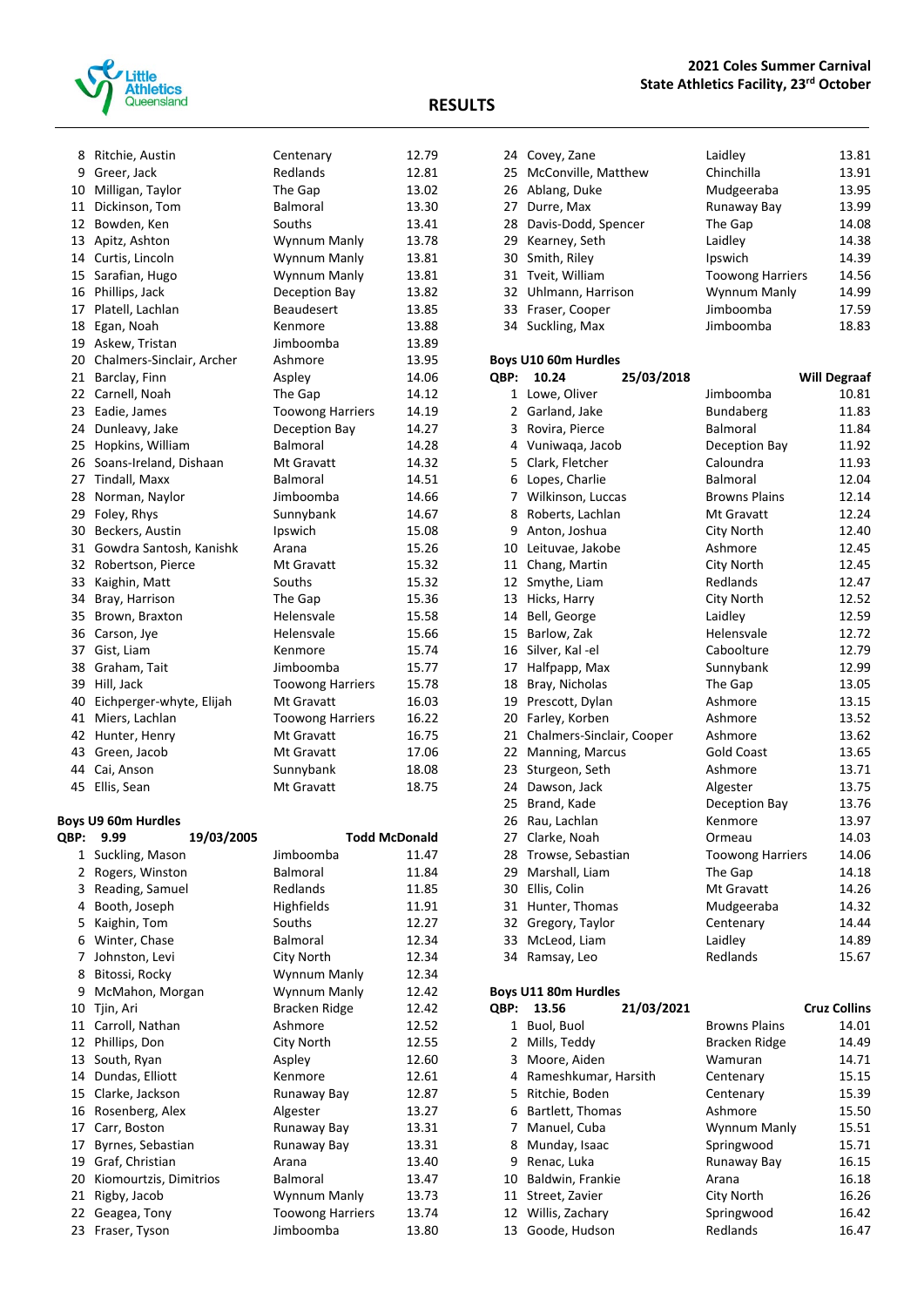

|    | 14 Renac, Jacy        | Runaway Bay    | 16.49 |
|----|-----------------------|----------------|-------|
|    | 15 Davis-Dodd, Oliver | The Gap        | 16.54 |
|    | 16 Sherwood, Azra     | Aspley         | 16.67 |
| 17 | Wynn, Austin          | West Bundaberg | 16.69 |
| 18 | Griffin, Nate         | The Gap        | 16.91 |
|    | 19 Aynsley, Braith    | Aspley         | 17.02 |
|    | 20 Batty, Cameron     | Jimboomba      | 17.14 |
| 21 | Li, Ethan             | Sunnybank      | 17.18 |
|    | 22 Hunter, Locky      | Ipswich        | 17.31 |
|    | 23 Cleary, Lachlan    | Kenmore        | 17.31 |
|    | 24 Kaighin, Brad      | Souths         | 17.32 |
|    | 24 Viney, Thomas      | Ashmore        | 17.32 |
| 26 | Ludi, Louis zichen    | Runaway Bay    | 17.49 |
|    | 27 Goddard, Jett      | Caloundra      | 17.50 |
|    | 28 Munday, Phoenix    | Bracken Ridge  | 17.74 |
|    | 29 Graf, Sebastian    | Arana          | 18.06 |
|    | 30 Devine, Ezra       | Wynnum Manly   | 18.40 |

## **Boys U12 80m Hurdles**

| ìBΡ: | 12.92                | 21/03/2021 | <b>Samuel Galstuch Magalhaes</b> |       |
|------|----------------------|------------|----------------------------------|-------|
| 1    | Phillips, Doug       |            | City North                       | 13.71 |
| 2    | McDiarmid, Logan     |            | <b>Balmoral</b>                  | 13.89 |
| 3    | Parfitt, Lennix      |            | Springwood                       | 14.30 |
| 4    | Osborne, Harry       |            | <b>Gold Coast</b>                | 14.51 |
| 5.   | Rowbottom, Mark      |            | West Bundaberg                   | 14.72 |
| 6    | Brand, Chase         |            | Deception Bay                    | 15.09 |
| 7    | Onaga, Jedidiah      |            | Strathpine                       | 15.11 |
| 8    | Booth, Daniel        |            | Highfields                       | 15.21 |
| 9    | Keats, Henry         |            | Strathpine                       | 15.47 |
| 10   | lakopo, Zyon         |            | Redcliffe                        | 15.56 |
| 11   | Blackman, Matthew    |            | City North                       | 15.58 |
| 12   | Cassidy, Koby        |            | Runaway Bay                      | 15.88 |
| 13   | Lovejoy, Rowan       |            | Arana                            | 16.51 |
| 14   | Doherty, Nicholas    |            | Mudgeeraba                       | 16.63 |
| 15   | Marshall, Aidan      |            | The Gap                          | 17.16 |
| 16   | Mearns, Tyson        |            | Jimboomba                        | 17.64 |
| 17   | Outteridge, Tyler    |            | Arana                            | 18.36 |
| 18   | Naaman, Youssef      |            | Springwood                       | 19.52 |
|      | 19 Wolfenden, Brodie |            | Arana                            | 20.79 |

#### **Boys U13 80m Hurdles**

| QBP: | 11.40                 | 26/04/2008 |                   | <b>Anthony Collins</b> |       |
|------|-----------------------|------------|-------------------|------------------------|-------|
| 1    | Dickinson, Archie     |            | <b>Balmoral</b>   |                        | 12.83 |
|      | 2 Paelay, Emmanuel    |            | Ashmore           |                        | 13.83 |
|      | 3 Coombs, Ruben       |            | Glasshouse        |                        | 13.90 |
| 4    | Seremet, Leonardo     |            | Redlands          |                        | 14.11 |
|      | 5 Perez, Samuel       |            | Bracken Ridge     |                        | 14.54 |
| 6    | Ley, Elliot           |            | Mudgeeraba        |                        | 14.68 |
|      | 7 Gration, Ethan      |            | City North        |                        | 15.03 |
|      | 8 Towle, Tyler        |            | Ipswich           |                        | 15.20 |
| 9    | Harper, Nate          |            | Mudgeeraba        |                        | 15.50 |
| 10   | Budgen, Joel          |            | Centenary         |                        | 16.25 |
| 11   | Rosenberg, Bailee     |            | Algester          |                        | 17.49 |
|      | 12 Knott, Jackson     |            | <b>InterState</b> |                        | 18.43 |
| 13   | Vergers, Kai          |            | Springwood        |                        | 18.94 |
|      | 14 Taverner, Mitchell |            | Springwood        |                        | 19.23 |

#### **Boys U14 90m Hurdles**

| OBP: 12.52           | 23/03/2013 |               | <b>Matthew Barker</b> |
|----------------------|------------|---------------|-----------------------|
| 1 Harlow, Daniel     |            | Redcliffe     | 12.50                 |
| 2 Putra Susilo, Sean |            | Bracken Ridge | 13.43                 |
| 3 Degraaf, Will      |            | Redlands      | 13.83                 |
| 4 Weil, Cooper       |            | Nanango       | 13.85                 |
| 5 White, Samuel      |            | Deception Bay | 13.95                 |

#### **2021 Coles Summer Carnival State Athletics Facility, 23rd October**

#### **RESULTS**

| э           |                                               |            |                         |                        |
|-------------|-----------------------------------------------|------------|-------------------------|------------------------|
|             |                                               |            |                         |                        |
|             | 6 Kavanagh, Connor                            |            | Springwood              | 14.35                  |
|             | 7 Kinsey, Jake                                |            | Highfields              | 14.57                  |
|             | 8 Malone, Jordan                              |            | <b>Browns Plains</b>    | 14.59                  |
|             | 9 Choi, Daon                                  |            | <b>Toowong Harriers</b> | 14.67                  |
|             | 10 Hunt, Justin                               |            | Jimboomba               | 16.27                  |
|             | 11 Mearns, Taj                                |            | Jimboomba               | 17.68                  |
|             | 12 Kearney, Jayden                            |            | Laidley                 | 21.78                  |
|             | Boys U15 100m Hurdles                         |            |                         |                        |
| <b>QBP:</b> | 13.23                                         | 27/03/2010 |                         | <b>Anthony Collins</b> |
|             | 1 Osborne, Joshua                             |            | <b>Gold Coast</b>       | 14.07                  |
|             | 2 Cowdroy, Geordie                            |            | Toowoomba               | 15.50                  |
|             | 3 Gwin, Kaleb                                 |            | Jimboomba               | 16.42                  |
|             | 4 Mearns, Tyler                               |            | Jimboomba               | 16.54                  |
|             | 5 Darke, Elijah                               |            | <b>Gold Coast</b>       | 17.43                  |
|             | 6 Sippel, Peter                               |            | Toowoomba               | 19.82                  |
|             | Boys U16 100m Hurdles                         |            |                         |                        |
| QBP:        | 13.10                                         | 20/03/2021 |                         | Nathan Taverner        |
|             | 1 Wise, Lachlan                               |            | Strathpine              | 14.43                  |
|             | 2 Klaas, Kailen                               |            | Strathpine              | 14.50                  |
|             | 3 Blake, Kobe                                 |            | Centenary               | 15.19                  |
|             |                                               |            |                         |                        |
| QBP:        | Boys U17 110m Hurdles<br>13.63                | 25/09/2021 |                         | Nathan Taverner        |
|             | 1 Taverner, Nathan                            |            | Springwood              | 14.18                  |
|             | 2 Weil, Harrison                              |            | Nanango                 | 14.51                  |
|             | 3 Templin, Joel                               |            | Balmoral                | 14.51                  |
|             | 4 Gordon, Robert                              |            | Redcliffe               | 18.96                  |
|             |                                               |            |                         |                        |
| QBP:        | <b>Boys U9 High Jump</b><br>1.26 <sub>m</sub> | 23/03/2018 |                         | Kanoah Carter          |
|             | 1 Donovan, Finn                               |            | Balmoral                | 1.12m                  |
|             | 2 Fowler, Justin                              |            | <b>Toowong Harriers</b> | 1.08m                  |
|             | 3 Dundas, Elliott                             |            | Kenmore                 | J1.08m                 |
|             | 4 Kurene, Ezekiel                             |            | Ipswich                 | J1.08m                 |
|             | 5 Okeke, Obinna                               |            | Wynnum Manly            | 1.04m                  |
|             | 6 Roberts, Brayson                            |            | <b>Browns Plains</b>    | 1.00m                  |
|             | 7 Booth, Joseph                               |            | Highfields              | J1.00m                 |
| 8           | Talbot, Connor                                |            | Toowoomba               | J1.00m                 |
| 8           | Clayton, Ben                                  |            | Noosa                   | J1.00m                 |
| 10          | South, Ryan                                   |            | Aspley                  | 0.95m                  |
| 11          | McMahon, Morgan                               |            | Wynnum Manly            | J0.95m                 |
| 12          | Fraser, Tyson                                 |            | Jimboomba               | J0.95m                 |
| 13          | Lambert, Zane                                 |            | Ipswich                 | J0.95m                 |
| 13          | Matthews, Bailey                              |            | Springwood              | J0.95m                 |
| 13          | Carroll, Nathan                               |            | Ashmore                 | J0.95m                 |
| 16          | Majendie, Carl                                |            | Centenary               | J0.95m                 |
| 17          | Montgomery, Noah                              |            | Toowoomba               | J0.95m                 |
| 18          | Johnston, Levi                                |            | City North              | 0.90 <sub>m</sub>      |
| 18          | Roosmale-Cocq, Oliver                         |            | Mt Gravatt              | 0.90 <sub>m</sub>      |
| 18          | Ruxton, Tyler                                 |            | Tweed                   | 0.90 <sub>m</sub>      |
| 21          | Bitossi, Rocky                                |            | Wynnum Manly            | J0.90m                 |
| 21          | Pearce, Flynn                                 |            | Highfields              | J0.90m                 |
| 23          | Booth, Hayden                                 |            | Redlands                | J0.90m                 |
| 24          | Ryan, Rio                                     |            | Souths                  | 0.85m                  |
| 25          | Tveit, William                                |            | <b>Toowong Harriers</b> | J0.85m                 |
| 26          | Talbot, Dominic                               |            | Toowoomba               | J0.85m                 |

26 Schwarz, Micah Gold Coast 10.85m<br>26 Paterson, Koby 10.85m 26 Paterson, Koby **Runaway Bay** J0.85m<br>29 Geagea, Tony **COLLET Toowong Harriers** J0.85m Geagea, Tony Toowong Harriers J0.85m Uhlmann, Harrison Wynnum Manly 0.80m Knezevic, Luka Springwood 0.80m

30 Covey, Zane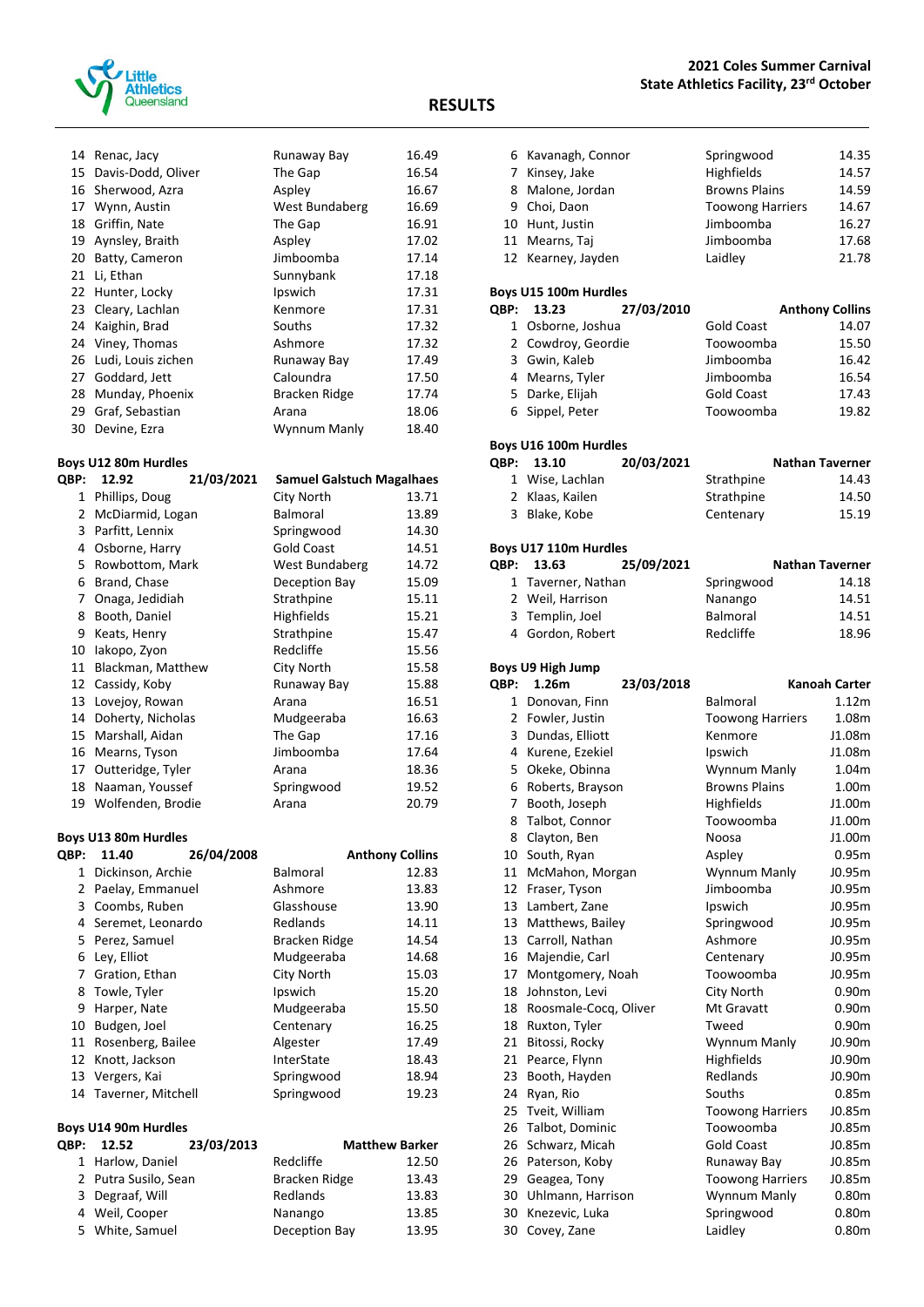

#### **RESULTS**

| 33 Kiomourtzis, Dimitrios | <b>Balmoral</b> | J0.80m |
|---------------------------|-----------------|--------|
| --- Kearney, Seth         | Laidley         | ΝH     |
| --- Smith, Riley          | Ipswich         | ΝH     |

#### **Boys U10 High Jump**

| QBP:           | 1.36m                | 1998       |                         | <b>Kane Brigg</b>     |
|----------------|----------------------|------------|-------------------------|-----------------------|
| equal:         | 1.36m                | 21/03/2015 |                         | <b>Alexi Champion</b> |
| $\mathbf{1}$   | Lowe, Oliver         |            | Jimboomba               | 1.23m                 |
| $\overline{2}$ | Dunne, Elliott       |            | Arana                   | 1.19m                 |
| 3              | Roberts, Lachlan     |            | Mt Gravatt              | J1.19m                |
| 4              | Clark, Fletcher      |            | Caloundra               | J1.19m                |
| 5.             | Benoit, Nate         |            | Kenmore                 | 1.15m                 |
| 5              | Farley, Korben       |            | Ashmore                 | 1.15m                 |
| 5              | Hunter, Thomas       |            | Mudgeeraba              | 1.15m                 |
| 8              | McLoughlin, Chrysler |            | Redcliffe               | J1.15m                |
| 9              | Chang, Martin        |            | City North              | J1.15m                |
| 10             | Wilkinson, Luccas    |            | <b>Browns Plains</b>    | 1.10m                 |
| 10             | Purdon, Teale        |            | Mudgeeraba              | 1.10m                 |
| 12             | Buncuga, Luka        |            | Balmoral                | J1.10m                |
| 13             | Sturgeon, Seth       |            | Ashmore                 | J1.10m                |
| 14             | Taulapiu, Jalen      |            | Wynnum Manly            | J1.10m                |
| 15             | Swain, Preston       |            | Ormeau                  | 1.05m                 |
| 15             | Dee, Mason           |            | West Bundaberg          | 1.05m                 |
| 15             | Murray, Samuel       |            | Centenary               | 1.05m                 |
| 15             | McGoldrick, Levi     |            | Bracken Ridge           | 1.05m                 |
| 19             | Smythe, Liam         |            | Redlands                | J1.05m                |
| 19             | Byrn, Lachlan        |            | Wynnum Manly            | J1.05m                |
| 21             | Hancock, Noah        |            | City North              | J1.05m                |
| 22             | Marshall, Liam       |            | The Gap                 | 1.00m                 |
| 22             | Steger, Oliver       |            | Upper Lockyer           | 1.00m                 |
| 24             | Hicks, Harry         |            | City North              | J1.00m                |
| 25             | Ellis, Colin         |            | Mt Gravatt              | J1.00m                |
| 26             | Anton, Joshua        |            | City North              | 0.95m                 |
| 27             | Brand, Kade          |            | Deception Bay           | J0.95m                |
| 28             | Pirabaharan, Apiran  |            | City North              | 0.90 <sub>m</sub>     |
| 28             | Evans, Leroy         |            | <b>Balmoral</b>         | 0.90 <sub>m</sub>     |
| ---            | Wilkinson, Edward    |            | <b>Toowong Harriers</b> | <b>NH</b>             |
| $---$          | Finlay, Jack         |            | Sunnybank               | <b>JNH</b>            |

|             | Boys U11 High Jump   |           |                         |                       |  |
|-------------|----------------------|-----------|-------------------------|-----------------------|--|
| <b>OBP:</b> | 1.56m                | 5/11/2017 |                         | <b>Harrison Adams</b> |  |
| 1           | Komarzynski, Tyler   |           | Bracken Ridge           | 1.37m                 |  |
| 2           | Mills, Teddy         |           | Bracken Ridge           | 1.29m                 |  |
| 3           | Aynsley, Braith      |           | Aspley                  | 1.26m                 |  |
| 4           | Moore, Aiden         |           | Wamuran                 | 1.25m                 |  |
| 4           | Persal, Yoshi        |           | University              | 1.25m                 |  |
| 6           | Madigan, Dewi        |           | Deception Bay           | 1.20m                 |  |
| 7           | Issitt, Sam          |           | Centenary               | J1.20m                |  |
| 8           | Buol, Buol           |           | <b>Browns Plains</b>    | J1.20m                |  |
| 9           | Matthews, Hunter     |           | Springwood              | J1.20m                |  |
| 10          | Ruxton, Bentley      |           | Tweed                   | 1.15m                 |  |
| 10          | Glover, Liam         |           | Runaway Bay             | 1.15m                 |  |
| 10          | Baldwin, Frankie     |           | Arana                   | 1.15m                 |  |
| 13          | Street, Zavier       |           | City North              | J1.15m                |  |
| 14          | Munday, Isaac        |           | Springwood              | J1.15m                |  |
| 14          | Rameshkumar, Harsith |           | Centenary               | J1.15m                |  |
| 14          | van Kuyck, Isaac     |           | Mt Gravatt              | J1.15m                |  |
| 17          | Sherwood, Azra       |           | Aspley                  | J1.15m                |  |
| 18          | Fowler, Joshua       |           | <b>Toowong Harriers</b> | 1.10m                 |  |
| 19          | Noble, Flynn         |           | Kenmore                 | J1.10m                |  |
| 20          | Furber, Matthew      |           | Runaway Bay             | J1.10m                |  |
| 21          | Richardson, Noah     |           | Toowoomba               | 1.05m                 |  |
| 22          | Wynn, Kallam         |           | West Bundaberg          | J1.05m                |  |
| 23          | Graf, Sebastian      |           | Arana                   | J1.05m                |  |

| 23 Hunter, Locky      | Ipswich                 | J1.05m |
|-----------------------|-------------------------|--------|
| 23 Willis, Zachary    | Springwood              | J1.05m |
| 23 Bartlett, Thomas   | Ashmore                 | J1.05m |
| 27 Prestidge, Zachary | Kenmore                 | J1.05m |
| 28 Munday, Phoenix    | Bracken Ridge           | 1.00m  |
| 28 Batty, Cameron     | Jimboomba               | 1.00m  |
| 28 Lewis, Spencer     | Redlands                | 1.00m  |
| 31 Baart, Taylor      | <b>Toowong Harriers</b> | J1.00m |
| 32 Ryan, Kai          | Souths                  | J1.00m |
| 32 Kaighin, Brad      | Souths                  | J1.00m |
|                       |                         |        |

### **Boys U12 High Jump**

| QBP:           | 1.66m                    | 1999 |                         | <b>Nate Roffey</b> |
|----------------|--------------------------|------|-------------------------|--------------------|
| $\mathbf{1}$   | Osborne, Harry           |      | <b>Gold Coast</b>       | 1.47m              |
| 2              | Flynn, Jesse             |      | Mudgeeraba              | 1.43m              |
| 3              | Burns, Zane              |      | Wynnum Manly            | 1.35m              |
| 4              | Dunne, Eddie             |      | Arana                   | J1.35m             |
| 5              | Keats, Henry             |      | Strathpine              | J1.35m             |
| 6              | Johns, Callum            |      | Mt Gravatt              | J1.35m             |
| $\overline{7}$ | Connolly, John           |      | Wynnum Manly            | 1.30m              |
| 8              | Shalders, Nicholas       |      | Balmoral                | J1.30m             |
| 9              | McDiarmid, Logan         |      | Balmoral                | J1.30m             |
| 9              | McKenzie, Finn           |      | Arana                   | J1.30m             |
| 11             | Robertson, Chase         |      | <b>Highfields</b>       | J1.30m             |
| 12             | lakopo, Zyon             |      | Redcliffe               | 1.25m              |
| 13             | Poulton, Charlie         |      | <b>Gold Coast</b>       | J1.25m             |
| 13             | Marshall, Aidan          |      | The Gap                 | J1.25m             |
| 15             | Lovejoy, Rowan           |      | Arana                   | J1.25m             |
| 16             | Kreuger, William         |      | Runaway Bay             | J1.25m             |
| 17             | Brand, Chase             |      | Deception Bay           | J1.25m             |
| 18             | Combrink, Reuven         |      | Arana                   | 1.20m              |
| 18             | Bown, Declan             |      | Deception Bay           | 1.20m              |
| 18             | Cassidy, Koby            |      | Runaway Bay             | 1.20m              |
| 18             | Hill, Harry              |      | <b>Toowong Harriers</b> | 1.20m              |
| 22             | Mason, Tomas             |      | <b>Bargara</b>          | J1.20m             |
| 23             | Woodward, Jackson        |      | Springwood              | J1.20m             |
| 24             | McGoldrick, Nate William |      | Bracken Ridge           | 1.15m              |
| 25             | Outteridge, Tyler        |      | Arana                   | J1.15m             |
| 26             | Onaga, Jedidiah          |      | Strathpine              | J1.15m             |
| 27             | Gowdra Santosh, Kaushik  |      | Arana                   | J1.15m             |
| 28             | De Vries, Quade          |      | Mt Gravatt              | 1.10m              |
| 29             | Walker, Saxon            |      | Gympie                  | J1.10m             |
| 29             | Gorman, Ky               |      | Deception Bay           | J1.10m             |
| ---            | Vayro, Eli               |      | Laidley                 | NΗ                 |

#### **Boys U13 High Jump**

| <b>OBP:</b> | 1.83 <sub>m</sub>        | 20/04/2012 |                   | <b>Nelson Maina</b> |
|-------------|--------------------------|------------|-------------------|---------------------|
| 1           | Seremet, Leonardo        |            | Redlands          | 1.55m               |
| 2           | Gration, Ethan           |            | City North        | J1.55m              |
| 3           | Blair, Xavier            |            | <b>Bundaberg</b>  | 1.50 <sub>m</sub>   |
| 4           | Paelay, Emmanuel         |            | Ashmore           | J1.50m              |
| 5.          | De Vries, Caleb          |            | Springwood        | 1.45m               |
| 6           | Perez, Samuel            |            | Bracken Ridge     | 1.40m               |
| 7           | Bricknell-Hewitt, Korbyn |            | Mudgeeraba        | 1.35m               |
| 8           | Fagalima, Asher          |            | <b>Gold Coast</b> | J1.35m              |
| 9           | Turner, Maverick         |            | <b>Gold Coast</b> | 1.30m               |
| 9           | Obrien, Thomas           |            | <b>Gold Coast</b> | 1.30m               |
| 11          | Clark, Jackson           |            | <b>Highfields</b> | J1.30m              |
|             | 12 Smith, Leon           |            | Toowoomba         | J1.30m              |
| 13          | Robinson, William        |            | <b>Beaudesert</b> | 1.20 <sub>m</sub>   |
| 13          | Budgen, Joel             |            | Centenary         | 1.20m               |
| 15          | Kororiko, Tama           |            | Gayndah           | J1.20m              |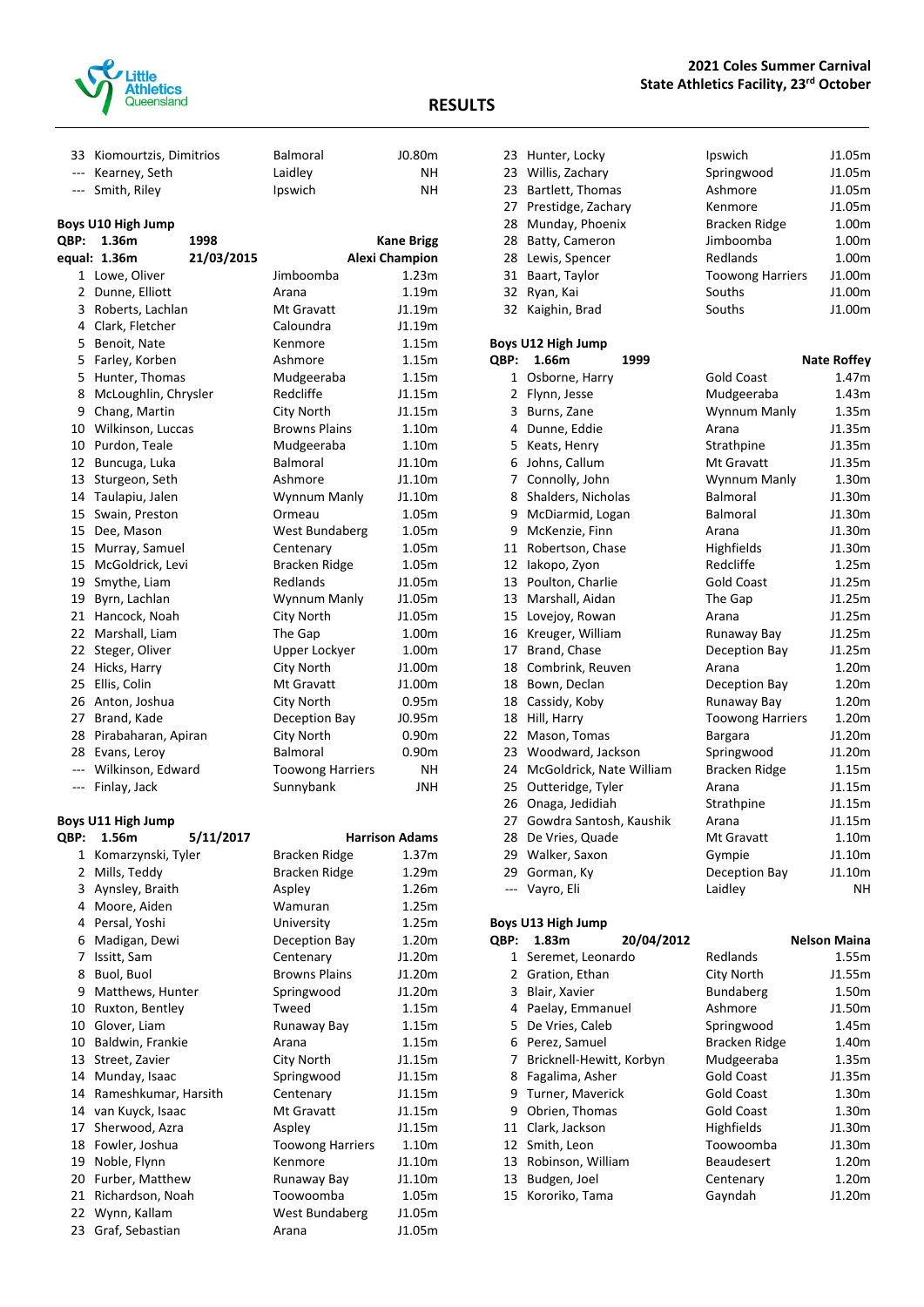

### **2021 Coles Summer Carnival State Athletics Facility, 23rd October**

### **RESULTS**

|  | Boys U14 High Jump |
|--|--------------------|
|  |                    |

|                                                                                                | Boys U14 High Jump                      |            |                         |                     |
|------------------------------------------------------------------------------------------------|-----------------------------------------|------------|-------------------------|---------------------|
| QBP:                                                                                           | 1.89m                                   | 1991       |                         | Mark Sills          |
| 1                                                                                              | Harlow, Daniel                          |            | Redcliffe               | 1.68m               |
| 2                                                                                              | Degraaf, Will                           |            | Redlands                | 1.64m               |
| 3                                                                                              | Gardiner, Dylan                         |            | Gladstone               | 1.60m               |
| 4                                                                                              | Powell, Baden                           |            | Redlands                | 1.55m               |
| 5.                                                                                             | White, Samuel                           |            | Deception Bay           | J1.55m              |
| 6                                                                                              | Koning, Samuel                          |            | Centenary               | 1.50m               |
| 6                                                                                              | Kolinisau, Joshua                       |            | Caloundra               | 1.50m               |
| 8                                                                                              | Hunt, Justin                            |            | Jimboomba               | J1.50m              |
| 9                                                                                              | Kavanagh, Connor                        |            | Springwood              | 1.45m               |
| 10                                                                                             | Mills, George                           |            | Bracken Ridge           | J1.45m              |
| 11                                                                                             | Mearns, Taj                             |            | Jimboomba               | 1.40m               |
|                                                                                                | 12 Bown, Hayden                         |            | Deception Bay           | J1.40m              |
| 13                                                                                             | Suchting, Jaiden                        |            | Ipswich                 | 1.35m               |
|                                                                                                | 14 Sraon, Sahil                         |            | Sunnybank               | 1.30m               |
|                                                                                                | 15 Lucas, Jaydon                        |            | Redlands                | J1.30m              |
|                                                                                                | 16 Driver, Kayden                       |            | Aspley                  | J1.30m              |
|                                                                                                | --- Kearney, Jayden                     |            | Laidley                 | NΗ                  |
| $\frac{1}{2} \left( \frac{1}{2} \right) \left( \frac{1}{2} \right) \left( \frac{1}{2} \right)$ | Bell, Robert                            |            | Laidley                 | NΗ                  |
| QBP:                                                                                           | Boys U15 High Jump<br>2.10 <sub>m</sub> | 1992       |                         | Mark Sills          |
| $\mathbf{1}$                                                                                   | Gibson, Hunter                          |            | Springwood              | 1.75m               |
|                                                                                                | 2 Cowdroy, Geordie                      |            | Toowoomba               | J1.75m              |
|                                                                                                | 3 Russell, Dempsey                      |            | Ipswich                 | 1.70m               |
|                                                                                                | 3 Osborne, Joshua                       |            | <b>Gold Coast</b>       | 1.70m               |
| 5.                                                                                             | Burns, Bailey                           |            | Wynnum Manly            | J1.70m              |
| 6                                                                                              | Hamilton, Jacob                         |            | Springwood              | 1.50m               |
| 7                                                                                              | John Shaw, William                      |            | <b>Browns Plains</b>    | J1.50m              |
| 8                                                                                              | Brown, Jayden                           |            | Helensvale              | 1.45m               |
|                                                                                                | 9 Mearns, Tyler                         |            | Jimboomba               | 1.40m               |
| 10                                                                                             | Sheehan, Liam                           |            | <b>Toowong Harriers</b> | 1.35m               |
|                                                                                                | Boys U16 High Jump                      |            |                         |                     |
| QBP:                                                                                           | 2.00 <sub>m</sub>                       | 18/03/2017 |                         | <b>Kurtis Smith</b> |
|                                                                                                | 1 Retchless, Jaxon                      |            | Noosa                   | 1.80m               |
|                                                                                                | 2 Blake, Cooper                         |            | Centenary               | 1.65m               |
| 3                                                                                              | Driver, Rylan                           |            | Strathpine              | J1.65m              |
| 4                                                                                              | Muller, Isaac                           |            | Strathpine              | J1.65m              |
|                                                                                                | 5 Wise, Lachlan                         |            | Strathpine              | 1.50m               |
|                                                                                                | Boys U17 High Jump                      |            |                         |                     |
| QBP:                                                                                           | 2.05m                                   | 25/03/2018 |                         | Kurtis Smith        |
| 1                                                                                              | Mienert, Kyle                           |            | Balmoral                | 1.95m               |
| 2                                                                                              | Taverner, Nathan                        |            | Springwood              | 1.90m               |
| 3                                                                                              | Templin, Joel                           |            | Balmoral                | 1.85m               |
| 4                                                                                              | Brown, Kalum                            |            | Toowoomba               | 1.80m               |
| 5.                                                                                             | Dalby, Ky                               |            | Ipswich                 | 1.70m               |
| 6                                                                                              | Dennis, Kaj                             |            | Wynnum Manly            | 1.65m               |
|                                                                                                | 7 Sippel, Matthew                       |            | Toowoomba               | 1.55m               |
|                                                                                                | --- Farrugia, Daniel                    |            | Aspley                  | NΗ                  |
|                                                                                                | <b>Boys U7 Long Jump</b>                |            |                         |                     |
| 1                                                                                              | Appo, Zacharias                         |            | City North              | 2.81m               |
|                                                                                                | 2 van Tonder, Jude                      |            | <b>Toowong Harriers</b> | 2.61m               |
|                                                                                                | 3 Cosgrave, Joshua                      |            | Ashmore                 | 2.57m               |
| 4                                                                                              | Phillips, Mitchell                      |            | Deception Bay           | 2.54m               |
| 5                                                                                              | Coombs, Curtly                          |            | Mt Gravatt              | 2.48m               |
|                                                                                                | 6 Grahl, Austin                         |            | Jimboomba               | 2.36m               |
| 7                                                                                              | Moore, Tiam                             |            | Mudgeeraba              | 2.35m               |
| 8                                                                                              | Loli, Samuel                            |            | Kenmore                 | 2.34m               |
| 9                                                                                              | Bott, Baxter                            |            | Wynnum Manly            | 2.32m               |
| 10                                                                                             | Bojuwoye, Toju                          |            | Wynnum Manly            | 2.29m               |

|       | 11 Gorman, Bodhi         | Deception Bay           | 2.25m       |
|-------|--------------------------|-------------------------|-------------|
| 11    | Ruxton, Tate             | Tweed                   | 2.25m       |
| 13    | Geagea, Conor            | <b>Toowong Harriers</b> | 2.23m       |
|       | 14 Henman, Malakai       | <b>Bundaberg</b>        | 2.09m       |
| 14    | Marchant, Austin         | Algester                | 2.09m       |
|       | 16 Rowland, Denzil       | Redlands                | 2.05m       |
| 17    | Castledine, Arlo         | The Gap                 | 2.00m       |
|       | 18 Fowler, Charlie       | <b>Toowong Harriers</b> | 1.97m       |
|       | 19 Krabbe, Joseph        | Redlands                | 1.96m       |
|       | 20 Parfitt, Miles        | Springwood              | 1.94m       |
|       | 21 Trent, Benjamin       | Deception Bay           | 1.91m       |
|       | 22 Tairea, Jersey        | <b>Balmoral</b>         | 1.90m       |
| 23    | Dunlop, Charlton         | City North              | 1.82m       |
| 24    | Richmond, RJ             | <b>Browns Plains</b>    | 1.79m       |
| 25    | Montgomery, Hugo         | Kenmore                 | 1.72m       |
| 26    | Woodward, Connor         | Springwood              | 1.62m       |
|       | 27 Li, Timothy           | Sunnybank               | 1.56m       |
|       | 28 Ryan, Cade            | Souths                  | 1.21m       |
| ---   | Hills, Joshua            | Mt Gravatt              | <b>FOUL</b> |
| $---$ | Komarzynski, Jayden      | Bracken Ridge           | FOUL        |
|       |                          |                         |             |
|       | <b>Boys U8 Long Jump</b> |                         |             |
| 1     | Marcon, Rocco            | <b>Bundaberg</b>        | 3.24m       |
| 2     | Boyd, Henry              | Balmoral                | 3.17m       |
| 3     | Major, Lex               | <b>Balmoral</b>         | 3.12m       |
| 4     | Rovira, Aiden            | <b>Balmoral</b>         | 3.06m       |
| 5     | Parravicini, Zachary     | Springwood              | 3.05m       |
| 6     | D'Arcy, Hayden           | Upper Lockyer           | 3.04m       |
| 7     | Griffiths, Austin        | Highfields              | 2.94m       |
| 7     | Stankovic, Leon          | Wynnum Manly            | 2.94m       |
| 7     | Potts, Brayden           | <b>Gold Coast</b>       | 2.94m       |
| 10    | Ryan, Diego              | Toowoomba               | 2.89m       |
| 11    | Phillips, Jack           | Deception Bay           | 2.86m       |
| 11    | Martin, Oliver           | Springwood              | 2.86m       |
|       | 13 Barclay, Finn         | Aspley                  | 2.84m       |
|       | 14 Couper, Oliver        | Ashmore                 | 2.81m       |
|       | 15 Ritchie, Austin       | Centenary               | 2.79m       |
|       | 16 Bayley, Marcus        | Aspley                  | 2.78m       |
| 17    | Egan, Noah               | Kenmore                 | 2.76m       |
| 17    | Potts, Jackson           | <b>Gold Coast</b>       | 2.76m       |
|       | 19 Platell, Lachlan      | Beaudesert              | 2.71m       |
|       | 19 Milligan, Taylor      | The Gap                 | 2.71m       |
| 21    | Eadie, James             | <b>Toowong Harriers</b> | 2.70m       |
| 22    | Bowden, Ken              | Souths                  | 2.67m       |
| 23    | Mitchell, Lachlan        | The Gap                 | 2.65m       |
| 24    | Bunin, Jeremy            | Redlands                | 2.62m       |
| 25    | Gist, Liam               | Kenmore                 | 2.55m       |
| 26    | Mugaba, Anton            | <b>Toowong Harriers</b> | 2.53m       |
| 26    | Steward, Pace            | Bundaberg               | 2.53m       |
| 28    | Dickinson, Tom           | <b>Balmoral</b>         | 2.52m       |
| 29    | Sarafian, Hugo           | Wynnum Manly            | 2.46m       |
| 30    | Gowdra Santosh, Kanishk  | Arana                   | 2.40m       |
| 31    | Soans-Ireland, Dishaan   | Mt Gravatt              | 2.39m       |
| 32    | Graham, Tait             | Jimboomba               | 2.32m       |
| 33    | Tindall, Maxx            | Balmoral                | 2.29m       |
| 34    | Foley, Rhys              | Sunnybank               | 2.24m       |
| 35    | Askew, Tristan           | Jimboomba               | 2.22m       |
| 36    | Dunleavy, Jake           | Deception Bay           | 2.10m       |
| 37    | Bray, Harrison           | The Gap                 | 2.07m       |
| 38    | Brittain, Hugo           | The Gap                 | 2.06m       |
| 38    | Brown, Braxton           | Helensvale              | 2.06m       |
| 40    | Austin, Hayden           | Gympie                  | 2.05m       |
| 41    | Amos, Zavier             | Ashmore                 | 1.93m       |
| 42    | Beckers, Austin          | Ipswich                 | 1.75m       |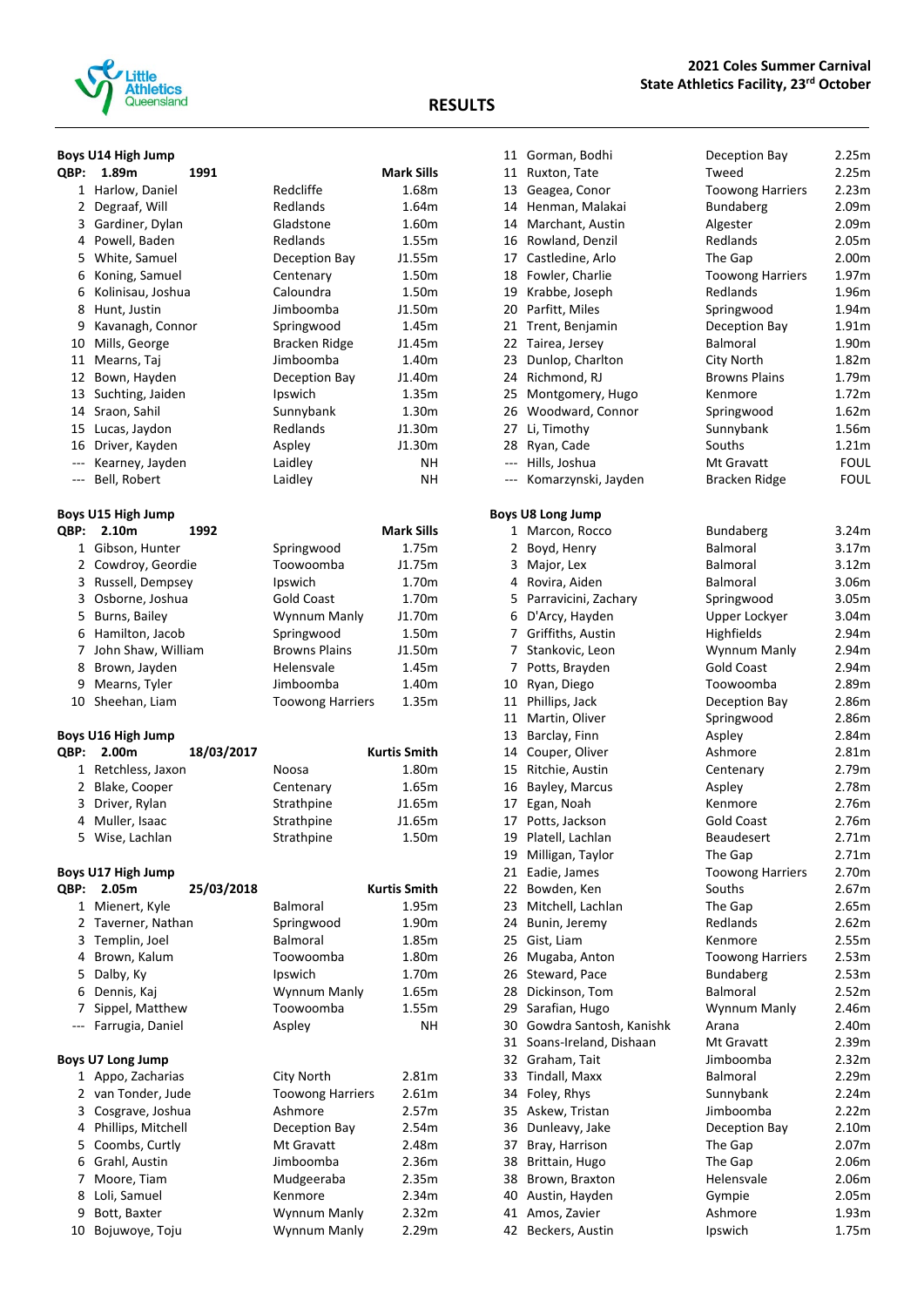

| 43 Curtis, Lincoln | Wynnum Manly | 1.66m       |
|--------------------|--------------|-------------|
| 44 Carson, Jye     | Helensvale   | 1.59m       |
| 45 Kaighin, Matt   | Souths       | 1.49m       |
| --- Carnell, Noah  | The Gap      | FOUL        |
| --- Goddard, Jack  | Caloundra    | <b>FOUL</b> |

#### **Boys U9 Long Jump**

| QBP:         | 4.55m                     | 1987                  |                         | <b>Barry Goodwin</b> |
|--------------|---------------------------|-----------------------|-------------------------|----------------------|
| $\mathbf{1}$ | Clayton, Ben              |                       | Noosa                   | 3.71 <sub>m</sub>    |
| 2            | Okeke, Obinna             |                       | Wynnum Manly            | 3.58m                |
| 3            | Donovan, Finn             |                       | Balmoral                | 3.50m                |
| 4            | Donaghy, Hugh             |                       | <b>Toowong Harriers</b> | 3.49m                |
| 5            | Dundas, Elliott           |                       | Kenmore                 | 3.47m                |
| 6            | McMahon, Morgan           |                       | Wynnum Manly            | 3.43m                |
| 7            | Fowler, Justin            |                       | <b>Toowong Harriers</b> | 3.38m                |
| 7            | Talbot, Connor            |                       | Toowoomba               | 3.38m                |
| 9            | Rogers, Winston           |                       | Balmoral                | 3.37 <sub>m</sub>    |
| 10           | Loli, Reuben              |                       | Kenmore                 | 3.34m                |
| 11           | Harman, Zak               |                       | Arana                   | 3.31 <sub>m</sub>    |
| 12           | Grayson, Eli              |                       | Wynnum Manly            | 3.29m                |
| 12           | Muller, Ayrton            |                       | Runaway Bay             | 3.29m                |
| 14           | Moncur, Jacob             |                       | <b>Gold Coast</b>       | 3.26m                |
| 14           | Murphy, George            |                       | Redlands                | 3.26m                |
| 16           | Booth, Joseph             |                       | Highfields              | 3.23m                |
| 17           | Reading, Samuel           |                       | Redlands                | 3.20m                |
| 18           | Winter, Chase             |                       | Balmoral                | 3.14m                |
| 18           | Lambert, Zane             |                       | Ipswich                 | 3.14m                |
| 20           | Raginekanth, Lavin        |                       | Centenary               | 3.05m                |
| 20           | Majendie, Carl            |                       | Centenary               | 3.05m                |
| 20           | Knezevic, Luka            |                       | Springwood              | 3.05m                |
| 23           | Woolfield, Harrison       |                       | Centenary               | 3.04m                |
| 23           | Pereira, Joshua           |                       | Deception Bay           | 3.04m                |
| 25           | Paterson, Koby            |                       | Runaway Bay             | 3.02 <sub>m</sub>    |
| 26           | Clarke, Jackson           |                       | Runaway Bay             | 3.00m                |
| 27           | Matthews, Bailey          |                       | Springwood              | 2.98m                |
| 28           | Roberts, Brayson          |                       | <b>Browns Plains</b>    | 2.97m                |
| 29           | Carroll, Nathan           |                       | Ashmore                 | 2.96m                |
| 30           | Kiomourtzis, Dimitrios    |                       | <b>Balmoral</b>         | 2.95m                |
| 31           | Carr, Boston              |                       | Runaway Bay             | 2.92m                |
| 31           | South, Ryan               |                       | Aspley                  | 2.92m                |
| 31           | Byrnes, Sebastian         |                       | Runaway Bay             | 2.92m                |
| 34           |                           | Roosmale-Cocq, Oliver | Mt Gravatt              | 2.88m                |
| 34           | Rigby, Jacob              |                       | Wynnum Manly            | 2.88m                |
| 36           | Wall, Tristan             |                       | Souths                  | 2.79m                |
| 37           | Bitossi, Rocky            |                       | Wynnum Manly            | 2.73m                |
| 38           | Ryan, Rio                 |                       | Souths                  | 2.68m                |
| 39           | Durre, Max                |                       | Runaway Bay             | 2.67m                |
| 40           | Rosenberg, Alex           |                       | Algester                | 2.62m                |
| 41           | Ruxton, Tyler             |                       | Tweed                   | 2.61m                |
| 42           | Bott, Otis                |                       | Wynnum Manly            | 2.53m                |
| 43           | Montgomery, Noah          |                       | Toowoomba               | 2.52m                |
| 43           | Ablang, Duke              |                       | Mudgeeraba              | 2.52m                |
| 45           | Covey, Zane               |                       | Laidley                 | 2.49m                |
| 45           | Dahler, Urijah            |                       | Toowoomba               | 2.49m                |
| 47           | Uhlmann, Harrison         |                       | Wynnum Manly            | 2.34m                |
|              |                           |                       |                         |                      |
|              | <b>Boys U10 Long Jump</b> |                       |                         |                      |
| QBP:         | 5.06m                     | 1988                  |                         | <b>Barry Goodwin</b> |
| 1            | Parravicini, Ethan        |                       | Springwood              | 3.95m                |
|              | 2 Vuniwaqa, Jacob         |                       | Deception Bay           | 3.91m                |

| 30  | Kiomourtzis, Dimitrios |      | Balmoral        | 2.95m             |
|-----|------------------------|------|-----------------|-------------------|
| 31  | Carr, Boston           |      | Runaway Bay     | 2.92m             |
| 31  | South, Ryan            |      | Aspley          | 2.92m             |
| 31  | Byrnes, Sebastian      |      | Runaway Bay     | 2.92m             |
| 34  | Roosmale-Cocq, Oliver  |      | Mt Gravatt      | 2.88m             |
| 34  | Rigby, Jacob           |      | Wynnum Manly    | 2.88m             |
| 36  | Wall, Tristan          |      | Souths          | 2.79m             |
| 37  | Bitossi, Rocky         |      | Wynnum Manly    | 2.73m             |
| 38  | Ryan, Rio              |      | Souths          | 2.68m             |
| 39  | Durre, Max             |      | Runaway Bay     | 2.67m             |
| 10  | Rosenberg, Alex        |      | Algester        | 2.62m             |
| 11  | Ruxton, Tyler          |      | Tweed           | 2.61m             |
| 12  | Bott, Otis             |      | Wynnum Manly    | 2.53m             |
| 13  | Montgomery, Noah       |      | Toowoomba       | 2.52m             |
| 13  | Ablang, Duke           |      | Mudgeeraba      | 2.52m             |
| 15  | Covey, Zane            |      | Laidley         | 2.49m             |
| 15. | Dahler, Urijah         |      | Toowoomba       | 2.49m             |
| 17  | Uhlmann, Harrison      |      | Wynnum Manly    | 2.34m             |
|     | ys U10 Long Jump       |      |                 |                   |
| Þ.  | 5.06m                  | 1988 | Barry Goodwin   |                   |
| 1   | Parravicini, Ethan     |      | Springwood      | 3.95m             |
| 2   | Vuniwaqa, Jacob        |      | Deception Bay   | 3.91 <sub>m</sub> |
| 3   | Griffiths, Calan       |      | Highfields      | 3.80m             |
| 3   | Swain, Preston         |      | Ormeau          | 3.80m             |
| 5   | Dickinson, Darcy       |      | <b>Balmoral</b> | 3.73m             |
| 6   | Roberts, Lachlan       |      | Mt Gravatt      | 3.68m             |

| 9    | Purdon, Teale      |
|------|--------------------|
| 10   | Chang, Martin      |
| 10   | Manning, Marcu     |
| 12   | McLoughlin, Chi    |
| 13   | Leituvae, Jakob    |
| 14   | Van Camp, Olive    |
| 14   | Rovira, Pierce     |
| 16   | Hicks, Harry       |
| 16   | Dunemann, Noa      |
| 18   | Mortimer, Jayde    |
| 19   | Dawson, Jack       |
| 20   | Mills, Lincoln     |
|      | 21 Byrn, Lachlan   |
| 22   | Steger, Oliver     |
| 22   | Williams, Tyson    |
| 24   | Garland, Jake      |
| 24   | McGoldrick, Lev    |
| 26   | Combridge, Bax     |
| 26   | Bray, Nicholas     |
| 26   | Rau, Lachlan       |
| 29   | Murray, Samuel     |
| 30   | Trieu, Ethan       |
| 31   | Combrink, Zach     |
| 31   | Hancock, Noah      |
| 33   | Cheung, Bosco      |
| 34   | Dee, Mason         |
| 35   | Taggart, Owen      |
| 35   | Marshall, Liam     |
| 37   | Lesa, Deandre      |
| 38   | Cupac, Filip       |
| 38   | Dean, Griffin      |
| 40   | McLeod, Liam       |
| 41   | Rowan, Jun         |
| 42   | Hunt, Wesley       |
|      | Boys U11 Long Jump |
| QBP: | 5.60m              |

| IBP:         | 5.60m<br>1985        | <b>Sean Cranney</b>              |
|--------------|----------------------|----------------------------------|
| 1            | Herrera, Miguel      | 4.52m<br>Glasshouse              |
| $\mathbf{2}$ | Dundas, Isaac        | Kenmore<br>4.39m                 |
| 3            | Mills, Teddy         | Bracken Ridge<br>4.33m           |
|              | 4 Persal, Yoshi      | University<br>4.25m              |
| 5.           | Revelly, Mason       | Algester<br>4.17m                |
| 6            | Buol, Buol           | <b>Browns Plains</b><br>4.14m    |
| 7            | Bartlett, Thomas     | Ashmore<br>4.09m                 |
| 8            | Fowler, Joshua       | 4.07m<br><b>Toowong Harriers</b> |
| 9            | Rameshkumar, Harsith | Centenary<br>4.01m               |
| 10           | Griffin, Nate        | The Gap<br>3.92m                 |
| 11           | Wong, Ryan           | City North<br>3.90m              |
| 12           | Komarzynski, Tyler   | Bracken Ridge<br>3.85m           |
| 13           | Moore, Aiden         | 3.84m<br>Wamuran                 |
| 14           | Tillotson, William   | 3.80m<br>Noosa                   |
| 14           | Richardson, Noah     | 3.80m<br>Toowoomba               |
| 16           | Devine, Ezra         | Wynnum Manly<br>3.76m            |
| 17           | Goode, Hudson        | Redlands<br>3.72m                |
| 18           | Knott, Ethan         | InterState<br>3.71m              |
| 18           | White, Ryan          | Caloundra<br>3.71m               |
| 20           | Street, Zavier       | City North<br>3.70m              |
| 21           | Manuel, Cuba         | Wynnum Manly<br>3.60m            |
| 21           | Rajesh, Joel         | 3.60m<br>Bracken Ridge           |
|              | 23 Wynn, Austin      | West Bundaberg<br>3.55m          |
| 24           | Lowis, Charlie       | Toowoomba<br>3.54m               |
| 25           | Matthews, Hunter     | Springwood<br>3.52m              |

| 7  | Thirkill, Emmett     | Redlands                | 3.67m |
|----|----------------------|-------------------------|-------|
| 8  | Lopes, Charlie       | <b>Balmoral</b>         | 3.60m |
| 9  | Purdon, Teale        | Mudgeeraba              | 3.53m |
| 10 | Chang, Martin        | City North              | 3.51m |
| 10 | Manning, Marcus      | <b>Gold Coast</b>       | 3.51m |
| 12 | McLoughlin, Chrysler | Redcliffe               | 3.49m |
| 13 | Leituvae, Jakobe     | Ashmore                 | 3.47m |
| 14 | Van Camp, Oliver     | Arana                   | 3.45m |
| 14 | Rovira, Pierce       | <b>Balmoral</b>         | 3.45m |
| 16 | Hicks, Harry         | City North              | 3.44m |
| 16 | Dunemann, Noah       | Highfields              | 3.44m |
| 18 | Mortimer, Jayden     | Aspley                  | 3.43m |
| 19 | Dawson, Jack         | Algester                | 3.40m |
| 20 | Mills, Lincoln       | City North              | 3.36m |
| 21 | Byrn, Lachlan        | Wynnum Manly            | 3.32m |
| 22 | Steger, Oliver       | Upper Lockyer           | 3.28m |
| 22 | Williams, Tyson      | <b>Bracken Ridge</b>    | 3.28m |
| 24 | Garland, Jake        | Bundaberg               | 3.25m |
| 24 | McGoldrick, Levi     | Bracken Ridge           | 3.25m |
| 26 | Combridge, Baxter    | Maryborough             | 3.20m |
| 26 | Bray, Nicholas       | The Gap                 | 3.20m |
| 26 | Rau, Lachlan         | Kenmore                 | 3.20m |
| 29 | Murray, Samuel       | Centenary               | 3.17m |
| 30 | Trieu, Ethan         | Centenary               | 3.11m |
| 31 | Combrink, Zach       | Arana                   | 3.07m |
| 31 | Hancock, Noah        | City North              | 3.07m |
| 33 | Cheung, Bosco        | <b>Toowong Harriers</b> | 2.99m |
| 34 | Dee, Mason           | West Bundaberg          | 2.96m |
| 35 | Taggart, Owen        | Souths                  | 2.80m |
| 35 | Marshall, Liam       | The Gap                 | 2.80m |
| 37 | Lesa, Deandre        | <b>Gold Coast</b>       | 2.77m |
| 38 | Cupac, Filip         | Sunnybank               | 2.71m |
| 38 | Dean, Griffin        | Upper Lockyer           | 2.71m |
| 40 | McLeod, Liam         | Laidley                 | 2.62m |
| 41 | Rowan, Jun           | Kenmore                 | 2.56m |
| 42 | Hunt, Wesley         | Jimboomba               | 2.54m |

### **QBP: 5.60m 1985 Sean Cranney**

| 4.52m |
|-------|
| 4.39m |
| 4.33m |
| 4.25m |
| 4.17m |
| 4.14m |
| 4.09m |
| 4.07m |
| 4.01m |
| 3.92m |
| 3.90m |
| 3.85m |
| 3.84m |
| 3.80m |
| 3.80m |
| 3.76m |
| 3.72m |
| 3.71m |
| 3.71m |
| 3.70m |
| 3.60m |
| 3.60m |
| 3.55m |
| 3.54m |
| 3.52m |
|       |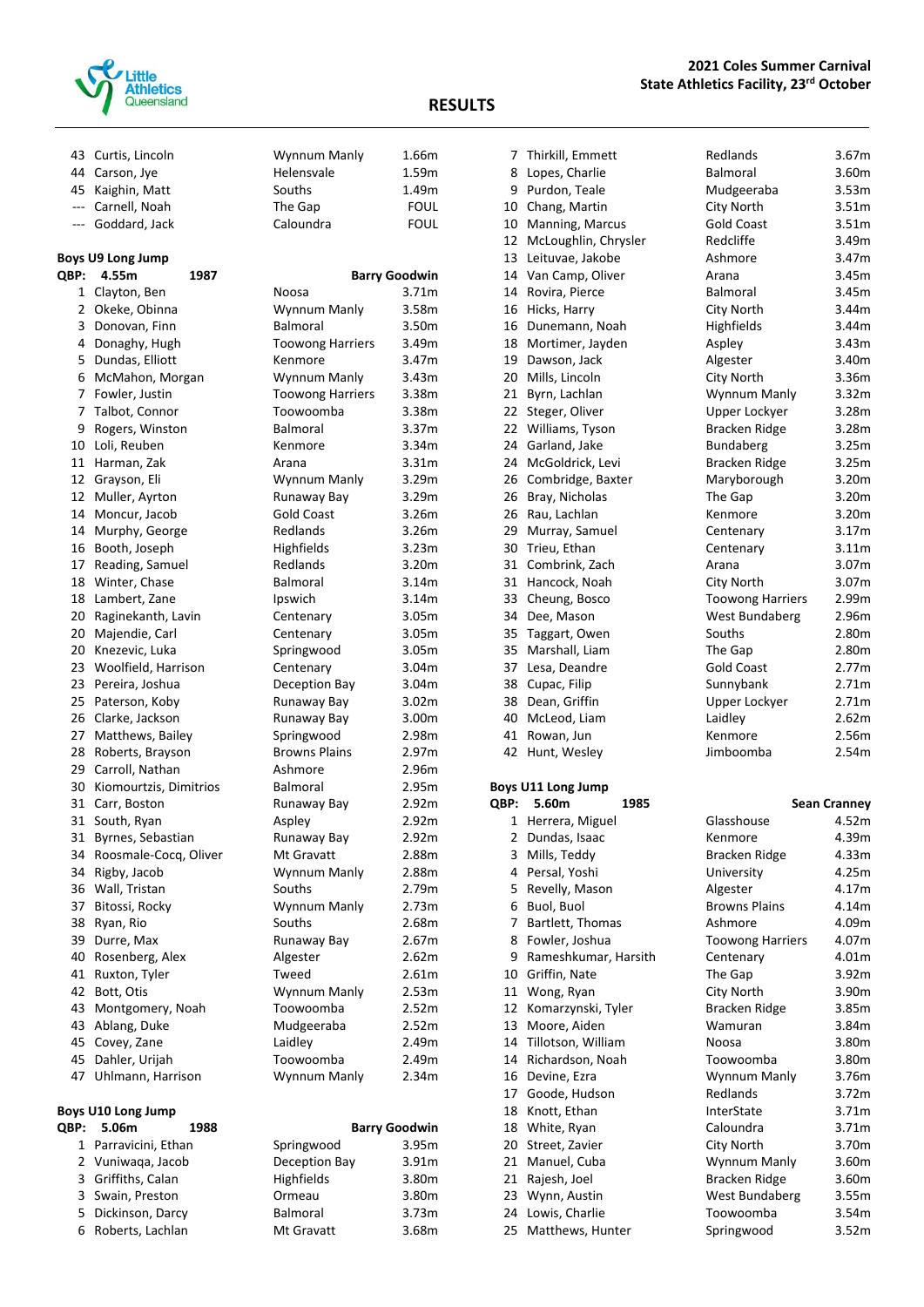

|           | 26 Ritchie, Boden                  | Centenary               | 3.50m             |
|-----------|------------------------------------|-------------------------|-------------------|
| 27        | Willis, Zachary                    | Springwood              | 3.47m             |
| 28        | Wynn, Kallam                       | West Bundaberg          | 3.44m             |
| 29        | Ruxton, Bentley                    | Tweed                   | 3.41m             |
| 30        | Cranefield, Tyler                  | Redlands                | 3.32m             |
| 31        | Goddard, Jett                      | Caloundra               | 3.21 <sub>m</sub> |
| 32        | Skorzewski, Luke                   | Wynnum Manly            | 3.20m             |
| 33        | Baldwin, Frankie                   | Arana                   | 3.11 <sub>m</sub> |
| 34        | Batty, Cameron                     | Jimboomba               | 3.05m             |
| 35        | Lewis, Spencer                     | Redlands                | 3.03m             |
| 36        | Law, William                       | Kenmore                 | 2.80m             |
| 37        | Richmond, TJ                       | <b>Browns Plains</b>    | 2.75m             |
| 38        | Li. Ethan                          | Sunnybank               | 2.74m             |
| 39        | Kaighin, Brad                      | Souths                  | 2.71m             |
| 40        | Furber, Matthew                    | Runaway Bay             | 2.62m             |
| 41        | Ferguson-Salkic, Eziah             | Ashmore                 | 2.60m             |
| $---$     | Prestidge, Zachary                 | Kenmore                 | <b>FOUL</b>       |
|           |                                    |                         |                   |
|           | Boys U12 Long Jump                 |                         |                   |
| QBP:      | 5.59m<br>1989                      | Cameron Brownjohn       |                   |
| $1 \quad$ | Parfitt, Lennix                    | Springwood              | 4.42m             |
| 2         | McDiarmid, Logan                   | Balmoral                | 4.22m             |
| 3         | Cassidy, Koby                      | Runaway Bay             | 4.20m             |
| 4         | Osborne, Harry                     | <b>Gold Coast</b>       | 4.16m             |
| 5         | Brand, Chase                       | Deception Bay           | 4.09m             |
| 6         | Dunne, Eddie                       | Arana                   | 4.07m             |
| 7         | Marshall, Aidan                    | The Gap                 | 4.05m             |
| 8         | Golder, Huxley                     | Laidley                 | 3.96m             |
| 9         | Hermus, Linden                     | Noosa                   | 3.90m             |
|           | 10 Croft, Cooper                   | Redlands                | 3.85m             |
| 11        | Gorman, Ky                         | Deception Bay           | 3.83m             |
|           | 12 Tanks, Edward                   | Highfields              | 3.82m             |
| 13        | Appo, Aitorai                      | City North              | 3.81m             |
| 14        | Wall, Julian                       | Souths                  | 3.78m             |
| 15        | Robertson, Chase                   | Highfields              | 3.74m             |
|           | 15 Mason, Riley                    | <b>Bargara</b>          | 3.74m             |
| 17        | Lovejoy, Rowan                     | Arana                   | 3.73m             |
| 17        | Rowbottom, Mark                    | West Bundaberg          | 3.73m             |
| 19        | Burns, Zane                        | Wynnum Manly            | 3.71m             |
| 20        | Brown, Luka                        | Runaway Bay             | 3.70m             |
|           |                                    |                         |                   |
| 21<br>22  | Raginekanth, Seshan<br>Cooke, Noah | Centenary<br>Arana      | 3.68m<br>3.61m    |
| 22        | Keats, Henry                       | Strathpine              | 3.61m             |
| 22        | Dyson, Alex                        | Highfields              | 3.61m             |
| 25        | Clark, Braeden                     | Highfields              | 3.59m             |
| 26        | Kummerow, Eamon                    | Jimboomba               | 3.50m             |
| 27        | lakopo, Zyon                       | Redcliffe               | 3.45m             |
| 28        | Onaga, Jedidiah                    | Strathpine              | 3.43m             |
| 28        | Woodward, Jackson                  | Springwood              | 3.43m             |
| 30        | Blackman, Matthew                  | City North              | 3.38m             |
| 31        | Bown, Declan                       | Deception Bay           | 3.35m             |
| 32        |                                    | Arana                   | 3.32m             |
| 33        | Outteridge, Tyler<br>Rau, Mitchell | Kenmore                 | 3.29m             |
| 34        |                                    | Mt Gravatt              | 3.14m             |
| 35        | Vagne, Aidan Max<br>Mearns, Tyson  | Jimboomba               | 3.07 <sub>m</sub> |
| 36        | Wolfenden, Brodie                  | Arana                   | 3.06m             |
| 37        | McGoldrick, Nate William           |                         | 2.96m             |
| 38        | Walker, Saxon                      | Bracken Ridge<br>Gympie | 2.93m             |
| 39        | Townsley, Jake                     | Mt Gravatt              | 2.90m             |
|           |                                    |                         |                   |

40 Greer, Levi **Redlands** 2.89m 41 De Vries, Quade Mt Gravatt 2.79m Evans, Antwon Runaway Bay 2.25m

#### **RESULTS**

|                | <b>Boys U13 Long Jump</b> |                         |                    |  |  |
|----------------|---------------------------|-------------------------|--------------------|--|--|
| QBP:           | 6.04m<br>21/03/2015       |                         | <b>Harris Yell</b> |  |  |
| 1              | Seremet, Leonardo         | Redlands                | 5.28m              |  |  |
|                | 2 Campbell, Connor        | Arana                   | 4.87m              |  |  |
|                | 3 Greer, Hugo             | Redlands                | 4.84m              |  |  |
| 4              | Antonio, Daniel           | Ipswich                 | 4.83m              |  |  |
| 5.             | Paelay, Emmanuel          | Ashmore                 | 4.70m              |  |  |
| 6              | Gerrard, Luca             | Noosa                   | 4.64m              |  |  |
| $\overline{7}$ | Froget Penaranda, Thomas  | <b>Toowong Harriers</b> | 4.54m              |  |  |
| 8              | Williams, Lachlan         | Springwood              | 4.53m              |  |  |
| 8              | Meek, Nash                | Redlands                | 4.53m              |  |  |
| 10             | Perez, Samuel             | Bracken Ridge           | 4.49m              |  |  |
| 11             | Macgregor, Nathan         | <b>Gold Coast</b>       | 4.47m              |  |  |
| 12             | Blair, Xavier             | Bundaberg               | 4.46m              |  |  |
| 13             | Dickinson, Archie         | Balmoral                | 4.28m              |  |  |
| 14             | Smith, Leon               | Toowoomba               | 4.15m              |  |  |
| 15             | Ley, Elliot               | Mudgeeraba              | 4.06m              |  |  |
| 16             | Budgen, Joel              | Centenary               | 3.99m              |  |  |
| 17             | Anderson, Alex            | Warwick                 | 3.96m              |  |  |
| 18             | Robinson, William         | <b>Beaudesert</b>       | 3.87m              |  |  |
| 19             | Fagalima, Asher           | <b>Gold Coast</b>       | 3.75m              |  |  |
| 20             | Turner, Maverick          | <b>Gold Coast</b>       | 3.68m              |  |  |
| 21             | Talbot, Riley             | Toowoomba               | 3.66m              |  |  |
| 22             | Moody, Nathanael          | Nth Rockhampton         | 3.43m              |  |  |
| 23             | Kororiko, Tama            | Gayndah                 | 3.36m              |  |  |
| 24             | Beardmore, Thomas         | Arana                   | 3.10m              |  |  |
| 25             | Davie, Perryn             | Wynnum Manly            | 2.95m              |  |  |
| 26             | Sui, Eric                 | Sunnybank               | 2.47m              |  |  |
| ---            | Rosenberg, Bailee         | Algester                | <b>FOUL</b>        |  |  |
|                | Boys U14 Long Jump        |                         |                    |  |  |
| QBP:           | 6.58m<br>19/03/2016       |                         | <b>Harris Yell</b> |  |  |
| 1              | Harlow, Daniel            | Redcliffe               | 5.44m              |  |  |
| 2              | Dine, Angus               | Redcliffe               | 5.34m              |  |  |
| 3              | Degraaf, Will             | Redlands                | 5.23m              |  |  |
| 4              | Mohammed, Zobair          | Redcliffe               | J5.23m             |  |  |

|       | 3 Degraaf, Will                          | Redlands               | 5.23m       |
|-------|------------------------------------------|------------------------|-------------|
| 4     | Mohammed, Zobair                         | Redcliffe              | J5.23m      |
|       | 5 Steyn, Rogan                           | Redlands               | 5.07m       |
| 6     | Malone, Jordan                           | <b>Browns Plains</b>   | 5.02m       |
| 7     | Gardiner, Dylan                          | Gladstone              | J5.02m      |
|       | 8 Weil, Cooper                           | Nanango                | 4.99m       |
|       | 9 Powell, Baden                          | Redlands               | 4.95m       |
| 10    | Koning, Samuel                           | Centenary              | 4.93m       |
|       | 11 Morsch, Luke                          | Aspley                 | 4.92m       |
|       | 12 Putra Susilo, Sean                    | Bracken Ridge          | 4.91m       |
|       | 13 Majendie, Sean                        | Centenary              | 4.77m       |
|       | 14 Brackpool, Dean                       | <b>Tamborine Mount</b> | 4.65m       |
|       | 15 Taylor, Shaun                         | <b>Browns Plains</b>   | 4.62m       |
|       | 16 White, Samuel                         | Deception Bay          | 4.61m       |
|       | 17 Mills, George                         | Bracken Ridge          | 4.46m       |
|       | 18 Sraon, Sahil                          | Sunnybank              | 4.38m       |
|       | 19 Temple-Watts, Nate                    | Toowoomba              | 4.37m       |
|       | 20 Scott, Josh                           | Redlands               | 4.34m       |
| 21    | Bown, Hayden                             | Deception Bay          | 4.33m       |
| 22    | Milligan, Zac                            | The Gap                | 4.17m       |
| 23    | Mearns, Taj                              | Jimboomba              | 3.81m       |
| 24    | Bell, Robert                             | Laidley                | 3.56m       |
|       | 25 Cranefield, Ethan                     | Redlands               | J3.56m      |
|       | 26 Kearney, Jayden                       | Laidley                | 3.31m       |
| $---$ | Kavanagh, Connor                         | Springwood             | <b>FOUL</b> |
|       | Boys U15 Long Jump                       |                        |             |
|       | $\Omega$ <sub>RD</sub> . $6.91m$<br>つののつ |                        | Dyan Cilka  |

2 Cowdroy, Geordie

## **QBP: 6.81m 2003 Ryan Silke** Osborne, Joshua Gold Coast 6.48m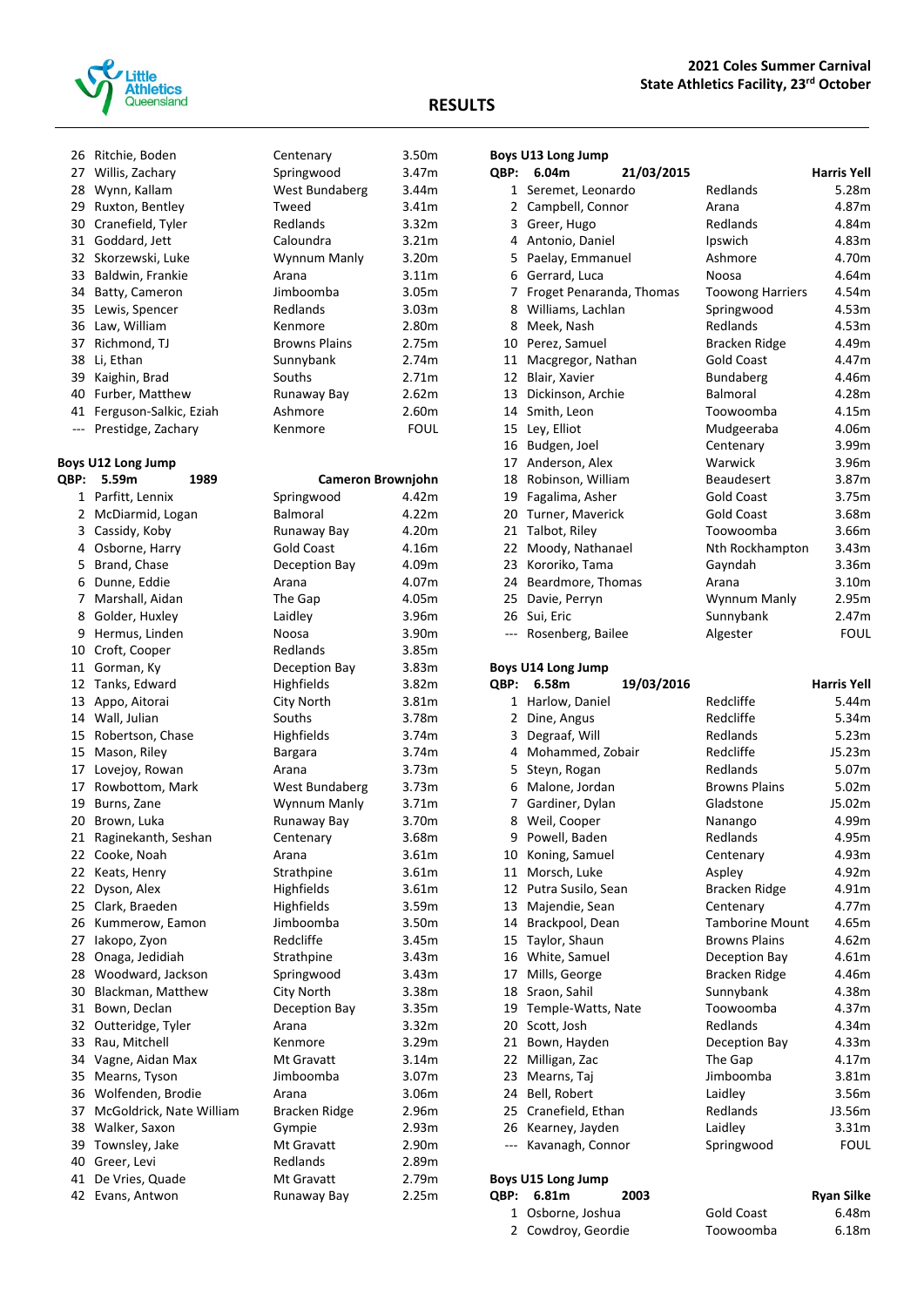

| 3           | Russell, Dempsey   |           | Ipswich              | 6.09m                  |
|-------------|--------------------|-----------|----------------------|------------------------|
| 4           | Burns, Bailey      |           | Wynnum Manly         | 6.03m                  |
| 5           | Jurgeleit, Ben     |           | <b>Browns Plains</b> | 5.17m                  |
| 6           | White, Benjamin    |           | Centenary            | 4.84m                  |
| 7           | John Shaw, William |           | <b>Browns Plains</b> | 4.64m                  |
| 8           | Green, Ryan        |           | <b>Gold Coast</b>    | 4.37m                  |
| 9           | Sippel, Peter      |           | Toowoomba            | 3.99m                  |
|             |                    |           |                      |                        |
|             |                    |           |                      |                        |
|             | Boys U16 Long Jump |           |                      |                        |
| <b>QBP:</b> | 6.84m              | 4/11/2018 |                      | <b>Charlie Carroll</b> |
| 1           | Hamilton, Alex     |           | Jimboomba            | 5.38m                  |
| 2           | Driver, Rylan      |           | Strathpine           | 5.00m                  |
| 3           | Hunter, Jacob      |           | Redlands             | 4.94m                  |
| 4           | Blake, Kobe        |           | Centenary            | 4.92m                  |
| 5           | Hunt, Hudson       |           | Jimboomba            | 4.74m                  |

#### **Boys U17 Long Jump**

| <b>OBP:</b> | 6.93m                | 18/03/2017 |                      | <b>Nicholas Grant</b> |
|-------------|----------------------|------------|----------------------|-----------------------|
| 1           | Butlin, Toshi        |            | Kenmore              | 6.38m                 |
|             | 2 Taverner, Nathan   |            | Springwood           | 6.21m                 |
|             | 3 Brown, Kalum       |            | Toowoomba            | 6.17m                 |
|             | 4 Mienert, Kyle      |            | <b>Balmoral</b>      | 6.07m                 |
|             | 5 Templin, Joel      |            | <b>Balmoral</b>      | 5.96m                 |
|             | 6 Sippel, Matthew    |            | Toowoomba            | 5.42m                 |
|             | Rushton, Jackson     |            | Jimboomba            | 5.39m                 |
|             | 8 Hartley, Jesse     |            | Algester             | 5.34m                 |
| 9           | Farrugia, Daniel     |            | Aspley               | 5.22m                 |
|             | 10 Dalby, Ky         |            | Ipswich              | 5.08m                 |
|             | 11 Stewart, Benjamin |            | <b>Browns Plains</b> | 5.07m                 |
|             | Weil, Harrison       |            | Nanango              | <b>FOUL</b>           |
|             |                      |            |                      |                       |

#### **Boys U12 Triple Jump**

| QBP:         | 11.62m                     | 20/03/2015 |                   | <b>William Barker</b> |
|--------------|----------------------------|------------|-------------------|-----------------------|
| $\mathbf{1}$ | Miller, Oliver             |            | Warwick           | 9.77m                 |
| 2            | Osborne, Harry             |            | <b>Gold Coast</b> | 9.25m                 |
| 3            | McDiarmid, Logan           |            | <b>Balmoral</b>   | 9.17m                 |
| 4            | Poulton, Charlie           |            | <b>Gold Coast</b> | 9.14m                 |
| 5            | Parfitt, Lennix            |            | Springwood        | 8.56m                 |
| 6            | Marshall, Aidan            |            | The Gap           | 8.52m                 |
| 7            | Kummerow, Eamon            |            | Jimboomba         | 8.31m                 |
| 8            | Keats, Henry               |            | Strathpine        | 8.22m                 |
| 8            | Dunne, Eddie               |            | Arana             | 8.22m                 |
| 10           | Hermus, Linden             |            | Noosa             | 8.03m                 |
| 11           | Shalders, Nicholas         |            | <b>Balmoral</b>   | 7.96m                 |
| 12           | Gorman, Ky                 |            | Deception Bay     | 7.95m                 |
| 13           | Kreuger, William           |            | Runaway Bay       | 7.93m                 |
| 14           | Cooke, Noah                |            | Arana             | 7.92m                 |
| 15           | Gowdra Santosh, Kaushik    |            | Arana             | 7.77m                 |
| 16           | Croft, Cooper              |            | Redlands          | 7.75m                 |
| 17           | Appo, Aitorai              |            | City North        | 7.67m                 |
| 18           | Townsley, Jake             |            | Mt Gravatt        | 7.56m                 |
| 19           | Wolfenden, Brodie          |            | Arana             | 7.50m                 |
| 20           | Johns, Callum              |            | Mt Gravatt        | 7.48m                 |
| 21           | Laycock, Cooper            |            | Gympie            | 7.46m                 |
| 22           | Watts, Hunter              |            | Toowoomba         | 7.28m                 |
| 23           | Trevillien, Lachlan Arthur |            | Sunnybank         | 6.89m                 |
| 24           | Greer, Levi                |            | Redlands          | 6.61m                 |
| 25           | Outteridge, Tyler          |            | Arana             | 6.42m                 |
| 26           | De Vries, Quade            |            | Mt Gravatt        | 5.89m                 |
| 27           | Allen, Zaine               |            | Upper Lockyer     | 5.19m                 |
| ---          | Dyson, Alex                |            | Highfields        | <b>FOUL</b>           |

|              | <b>Boys U13 Triple Jump</b> |            |                         |                       |
|--------------|-----------------------------|------------|-------------------------|-----------------------|
| QBP:         | 12.69m                      | 24/04/2010 |                         | <b>Shemaiah James</b> |
| $\mathbf{1}$ | Coombs, Ruben               |            | Glasshouse              | 10.48m                |
| 2            | Gerrard, Luca               |            | Noosa                   | 10.39m                |
| 3            | Antonio, Daniel             |            | Ipswich                 | 10.38m                |
| 4            | Campbell, Connor            |            | Arana                   | 10.17m                |
| 5            | Williams, Lachlan           |            | Springwood              | 9.74m                 |
| 6            | Blair, Xavier               |            | Bundaberg               | 9.61m                 |
| 7            | De Vries, Caleb             |            | Springwood              | 9.35m                 |
| 8            | Greer, Hugo                 |            | Redlands                | 9.32m                 |
| 9            | Gration, Ethan              |            | City North              | 9.20m                 |
| 10           | Harper, Nate                |            | Mudgeeraba              | 9.19m                 |
| 11           | Huang, Ray                  |            | Sunnybank               | 9.14m                 |
| 12           | Froget Penaranda, Thomas    |            | <b>Toowong Harriers</b> | 9.08m                 |
| 13           | Smith, Leon                 |            | Toowoomba               | 9.07m                 |
| 14           | Clark, Jackson              |            | Highfields              | 9.05m                 |
| 15           | Athousis, Costa             |            | Algester                | 8.84m                 |
| 16           | Majendie, Luke              |            | Centenary               | 8.56m                 |
| 17           | Bricknell-Hewitt, Korbyn    |            | Mudgeeraba              | 8.54m                 |
| 17           | Sui, Eric                   |            | Sunnybank               | 8.54m                 |
| 19           | Anderson, Alex              |            | Warwick                 | 8.26m                 |
|              | 20 Taverner, Mitchell       |            | Springwood              | 8.16m                 |
| 21           | Moody, Nathanael            |            | Nth Rockhampton         | 8.06m                 |
|              | 22 Turner, Maverick         |            | <b>Gold Coast</b>       | 7.90m                 |
| 23           | Cootes, Harry               |            | The Gap                 | 7.41m                 |
| 24           | Lofts, Cooper               |            | The Gap                 | 7.32m                 |
| 25           | Gordon, Jarrod              |            | Redcliffe               | 7.01m                 |
| 26           | Cooper, Jack                |            | <b>Browns Plains</b>    | 6.98m                 |
| 27           | Davidson, Geoffrey John     |            | Chinchilla              | 6.63m                 |

#### **Boys U14 Triple Jump**

| <b>OBP:</b> | 13.14m            | 25/03/2012 |                         | Darcy Roper |
|-------------|-------------------|------------|-------------------------|-------------|
| 1           | Dine, Angus       |            | Redcliffe               | 11.14m      |
| 2           | Powell, Baden     |            | Redlands                | 10.86m      |
| 3           | Steyn, Rogan      |            | Redlands                | 10.80m      |
| 4           | Koning, Samuel    |            | Centenary               | 10.56m      |
|             | 5 Choi, Daon      |            | <b>Toowong Harriers</b> | 10.53m      |
| 6           | Morsch, Luke      |            | Aspley                  | 10.50m      |
| 7           | Gardiner, Dylan   |            | Gladstone               | 10.40m      |
| 8           | Kolinisau, Joshua |            | Caloundra               | 10.30m      |
| 9           | Mohammed, Zobair  |            | Redcliffe               | 10.18m      |
| 10          | Mills, George     |            | Bracken Ridge           | 10.12m      |
| 10          | Taylor, Shaun     |            | <b>Browns Plains</b>    | 10.12m      |
| 12          | Malone, Jordan    |            | <b>Browns Plains</b>    | 9.94m       |
| 13          | Scott, Josh       |            | Redlands                | 9.56m       |
| 14          | Driver, Kayden    |            | Aspley                  | 8.70m       |
| 15          | Suchting, Jaiden  |            | Ipswich                 | 8.46m       |
|             |                   |            |                         |             |

|      | <b>Boys U16 Triple Jump</b> |            |               |                        |         |  |
|------|-----------------------------|------------|---------------|------------------------|---------|--|
| QBP: | 13.70m                      | 28/02/2021 |               | <b>Nathan Taverner</b> |         |  |
|      | 1 Hamilton, Alex            |            | Jimboomba     |                        | 12.18m  |  |
|      | 2 Driver, Rylan             |            | Strathpine    |                        | 10.48m  |  |
|      | 3 Hunter, Jacob             |            | Redlands      |                        | J10.48m |  |
|      | 4 Muller, Isaac             |            | Strathpine    |                        | 10.09m  |  |
|      | 5 Ward, Zaccharius          |            | Deception Bay |                        | 7.48m   |  |

| <b>Boys U17 Triple Jump</b> |                    |            |                 |                        |  |
|-----------------------------|--------------------|------------|-----------------|------------------------|--|
| QBP:                        | 14.17m             | 25/09/2021 |                 | <b>Nathan Taverner</b> |  |
|                             | 1 Taverner, Nathan |            | Springwood      | 14.16m                 |  |
|                             | 2 Weil, Harrison   |            | Nanango         | 12.67m                 |  |
|                             | 3 Templin, Joel    |            | Balmoral        | 12.59m                 |  |
|                             | 4 Brown, Kalum     |            | Toowoomba       | 12.52m                 |  |
|                             | 5 Mienert, Kyle    |            | <b>Balmoral</b> | 11.46m                 |  |
|                             | 6 Sippel, Matthew  |            | Toowoomba       | 11.36m                 |  |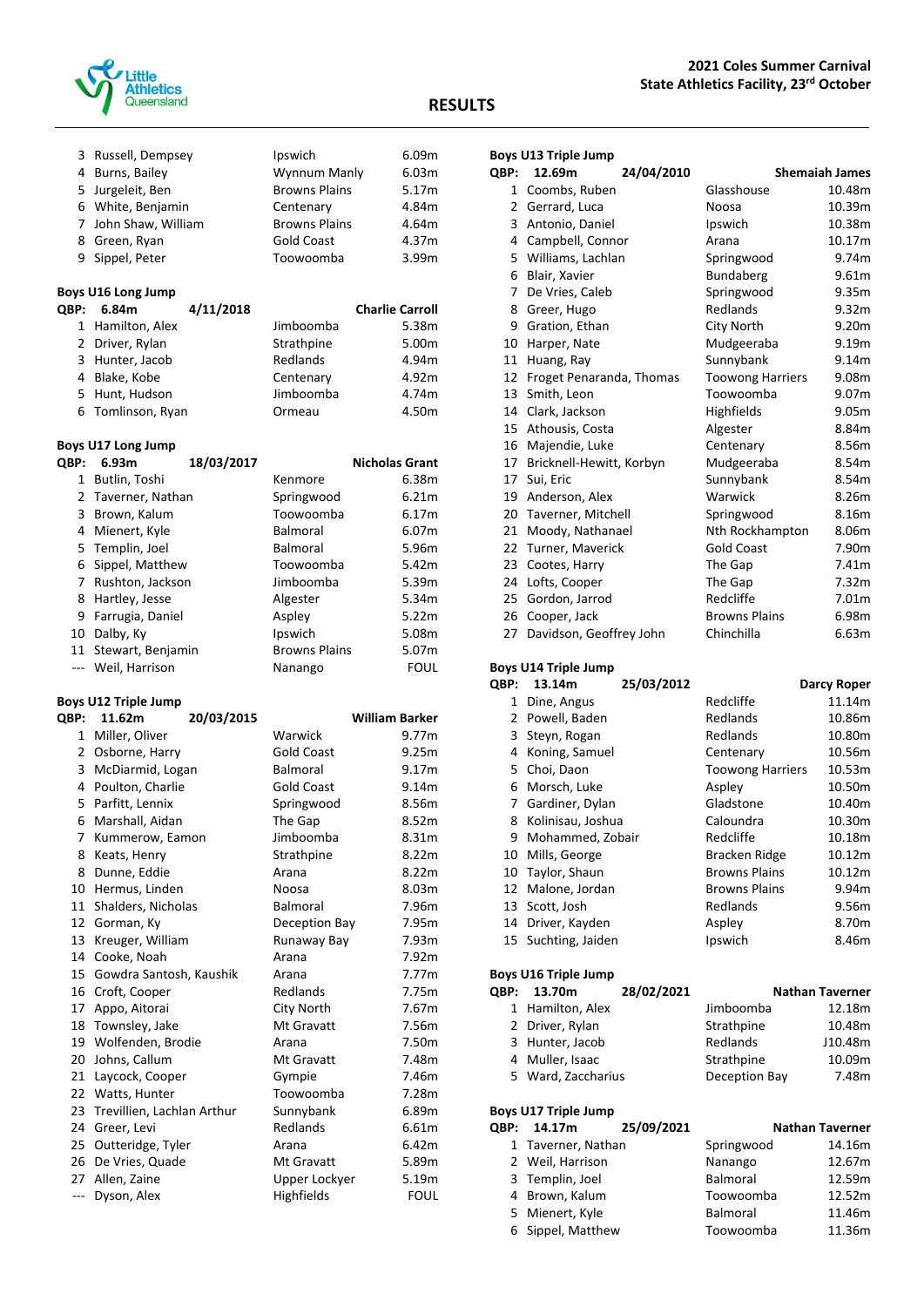

**Boys U9 Discus**

|       | 7 Dennis, Kaj                | Wynnum Manly            | 11.06m            |
|-------|------------------------------|-------------------------|-------------------|
|       | 8 Farrugia, Daniel           | Aspley                  | 11.04m            |
| 9     | Dale, Jackson                | Algester                | 9.93m             |
|       |                              |                         |                   |
|       | <b>Boys U7 Discus</b>        |                         |                   |
|       | 1 Appo, Zacharias            | City North              | 15.34m            |
|       | 2 Tulloch, Kru               | Ipswich                 | 11.48m            |
|       | 3 Marchant, Austin           | Algester                | 10.32m            |
| 4     | Jones, Archie                | Redlands                | 10.18m            |
| 5.    | Geagea, Conor                | <b>Toowong Harriers</b> | 9.47m             |
| 6     | Krabbe, Joseph               | Redlands                | 9.12m             |
|       | 6 Tailalo faanoi, Derek Jean | Rosewood                | 9.12 <sub>m</sub> |
|       | 8 Hills, Joshua              | Mt Gravatt              | 8.77m             |
|       | 9 Gorman, Bodhi              | Deception Bay           | 8.48m             |
|       | 10 Cosgrave, Joshua          | Ashmore                 | 8.39m             |
| 11    | Merimba, Lionel              | Kenmore                 | 8.31m             |
|       | 12 Richmond, RJ              | <b>Browns Plains</b>    | 8.12m             |
|       | 13 Henman, Malakai           | Bundaberg               | 7.75m             |
|       | 14 Tairea, Jersey            | Balmoral                | 7.28m             |
|       | 15 Parfitt, Miles            | Springwood              | 7.09m             |
|       | 16 Woodward, Connor          | Springwood              | 7.04m             |
| 17    | Rowland, Denzil              | Redlands                | 6.22m             |
| 18    | Smith, Andrew                | The Gap                 | 6.08m             |
| 19    | Grayson, Leo                 | Wynnum Manly            | 6.04m             |
|       | 20 Coombs, Curtly            | Mt Gravatt              | 5.59m             |
|       | 21 Ryan, Cade                | Souths                  | 5.36m             |
|       | 22 Loli, Samuel              | Kenmore                 | 4.85m             |
|       | 23 Scott, Jonathan           | Balmoral                | 4.77m             |
|       | 24 Trent, Benjamin           | Deception Bay           | 4.16m             |
|       | 25 Montgomery, Hugo          | Kenmore                 | 3.94m             |
|       | 26 Li, Timothy               | Sunnybank               | 3.89m             |
|       | 27 Dahler, Conor             | Toowoomba               | 3.83m             |
|       | 28 Toolen, Sam               | Maroochy                | 3.26m             |
| $---$ | Dunlop, Charlton             | City North              | <b>FOUL</b>       |
|       |                              |                         |                   |
|       | <b>Boys U8 Discus</b>        |                         |                   |
|       | 1 Parravicini, Zachary       | Springwood              | 18.27m            |
|       | 2 Boyd, Henry                | Balmoral                | 16.28m            |
| 3     | Major, Lex                   | <b>Balmoral</b>         | 15.25m            |
| 4     | Ritchie, Austin              | Centenary               | 12.02m            |
| 5     | Potts, Jackson               | <b>Gold Coast</b>       | 11.70m            |
| 6     | Apitz, Ashton                | Wynnum Manly            | 11.04m            |
|       | 7 Egan, Noah                 | Kenmore                 | 10.87m            |
|       | 8 Greer, Jack                | Redlands                | 9.95m             |
| 9     | Potts, Brayden               | <b>Gold Coast</b>       | 9.82m             |
| 10    | Eadie, James                 | <b>Toowong Harriers</b> | 9.22m             |
| 11    | Carson, Jye                  | Helensvale              | 9.17m             |
| 12    | Carnell, Noah                | The Gap                 | 9.15m             |
| 13    | Rovira, Aiden                | Balmoral                | 8.83m             |
| 14    | Couper, Oliver               | Ashmore                 | 8.71m             |
| 15    | Curtis, Lincoln              | Wynnum Manly            | 8.66m             |
| 16    | Bayley, Marcus               | Aspley                  | 8.60m             |
| 17    | Amos, Zavier                 | Ashmore                 | 8.46m             |
| 18    | Steward, Pace                | Bundaberg               | 8.36m             |
| 19    | Mitchell, Lachlan            | The Gap                 | 8.35m             |
| 20    | Ramsden, Xavier              | Centenary               | 7.46m             |
| 21    | Foley, Rhys                  | Sunnybank               | 7.38m             |
| 22    | Brown, Braxton               | Helensvale              | 7.21m             |
| 23    | Austin, Hayden               | Gympie                  | 7.02m             |
| 24    | Brittain, Hugo               | The Gap                 | 6.86m             |
| 25    | Platell, Lachlan             | Beaudesert              | 6.85m             |
| 26    | Hunter, Henry                | Mt Gravatt              | 6.37m             |
|       |                              |                         |                   |

| QBP:     | 35.26m                          | 21/03/2015 |                                      | <b>Lewis Symonds</b> |
|----------|---------------------------------|------------|--------------------------------------|----------------------|
| 1        | Roberts, Brayson                |            | <b>Browns Plains</b>                 | 15.14m               |
| 2        | Matthews, Bailey                |            | Springwood                           | 15.01m               |
| 3        | Grayson, Eli                    |            | Wynnum Manly                         | 14.40m               |
| 4        | Dundas, Elliott                 |            | Kenmore                              | 13.68m               |
| 5        | Carroll, Nathan                 |            | Ashmore                              | 13.41m               |
| 6        | Durre, Max                      |            | Runaway Bay                          | 12.50m               |
| 7        | Booth, Joseph                   |            | Highfields                           | 12.09m               |
| 8        | Woolfield, Harrison             |            | Centenary                            | 11.98m               |
| 9        | Pearce, Flynn                   |            | Highfields                           | 11.97m               |
| 10       | Hindle, Lachlan                 |            | Chinchilla                           | 11.80m               |
| 11       | Murphy, George                  |            | Redlands                             | 11.21m               |
| 12       | Talbot, Dominic                 |            | Toowoomba                            | 10.66m               |
| 13       | Byrnes, Sebastian               |            | Runaway Bay                          | 10.33m               |
| 13       | Rosenberg, Alex                 |            | Algester                             | 10.33m               |
| 15       | Geagea, Tony                    |            | <b>Toowong Harriers</b>              | 10.18m               |
| 16       | Kiomourtzis, Dimitrios          |            | Balmoral                             | 9.82m                |
| 17       | Ryan, Rio                       |            | Souths                               | 9.81m                |
| 18       | Kearney, Seth                   |            | Laidley                              | 9.74m                |
| 19<br>20 | Suckling, Max<br>Tveit, William |            | Jimboomba                            | 9.29m<br>7.56m       |
| 21       | Dahler, Urijah                  |            | <b>Toowong Harriers</b><br>Toowoomba | 6.08m                |
|          |                                 |            |                                      |                      |
|          | <b>Boys U10 Discus</b>          |            |                                      |                      |
| QBP:     | 40.16m                          | 20/03/2016 |                                      | <b>Lewis Symonds</b> |
| 1        | Vuniwaqa, Jacob                 |            | Deception Bay                        | 30.25m               |
| 2        | Griffiths, Calan                |            | Highfields                           | 18.47m               |
| 3        | Taulapiu, Jalen                 |            | Wynnum Manly                         | 17.13m               |
| 4        | Mehta, Lincoln                  |            | Mudgeeraba                           | 17.02m               |
| 5        | Dawson, Jack                    |            | Algester                             | 15.32m               |
| 6        | Combridge, Baxter               |            | Maryborough                          | 15.10m               |
| 7        | Halfpapp, Max                   |            | Sunnybank                            | 14.92m               |
| 8        | Severinsen, Hudson              |            | Ipswich                              | 14.80m               |
| 9        | Dickinson, Darcy                |            | Balmoral                             | 14.65m               |
| 10       | Swain, Preston                  |            | Ormeau                               | 14.34m               |
|          | 11 Silver, Kal-el               |            | Caboolture                           | 13.32m               |
| 12       | Steger, Oliver                  |            | Upper Lockyer                        | 13.02m               |
| 13       | Williams, Tyson                 |            | Bracken Ridge                        | 12.92m               |
|          | 14 Moore, Fraser                |            | Mudgeeraba                           | 12.64m               |
| 15       | Wiecek Rojo, Oliver             |            | <b>City North</b>                    | 12.54m               |
| 16       | Clarke, Noah                    |            | Ormeau                               | 12.07m               |
|          | 17 Pirabaharan, Apiran          |            | City North                           | 12.04m               |
| 18       | Winduss, Connor                 |            | Algester                             | 11.99m               |
| 19       | Evans, Leroy                    |            | Balmoral                             | 11.71m               |
| 20       | Dean, Griffin                   |            | Upper Lockyer                        | 11.46m               |
| 21       | Schwarz, Isaac                  |            | <b>Gold Coast</b>                    | 11.44m               |
| 22       | McLeod, Liam                    |            | Laidley                              | 11.06m               |
| 23       | Hunt, Wesley                    |            | Jimboomba                            | 10.76m               |
| 24       | de Villiers, Jacques            |            | Redcliffe                            | 10.50m               |
| 25       | Thirkill, Emmett                |            | Redlands                             | 10.30m               |
| 26       | Gregory, Taylor                 |            | Centenary                            | 9.98m                |
| 27       | Byrn, Lachlan                   |            | Wynnum Manly                         | 7.50m                |
|          | --- Van Camp, Oliver            |            | Arana                                | <b>FOUL</b>          |
|          | --- Mills, Lincoln              |            | City North                           | <b>FOUL</b>          |
|          | --- Marshall, Liam              |            | The Gap                              | <b>FOUL</b>          |
|          | --- Dunemann, Noah              |            | Highfields                           | <b>FOUL</b>          |
|          | --- Garland, Jake               |            | Bundaberg                            | <b>FOUL</b>          |
|          |                                 |            |                                      |                      |

| <b>Boys U11 Discus</b> |                        |            |               |                    |
|------------------------|------------------------|------------|---------------|--------------------|
|                        | QBP: 45.01m            | 24/03/2019 |               | <b>Mali Stoker</b> |
|                        | 1 Slade-Suemai, Jeriah |            | Bracken Ridge | 39.61m             |
|                        | 2 Glavish, Cash        |            | Springwood    | 32.75m             |
|                        | 3 Clark, Hudson        |            | Caloundra     | 27.22m             |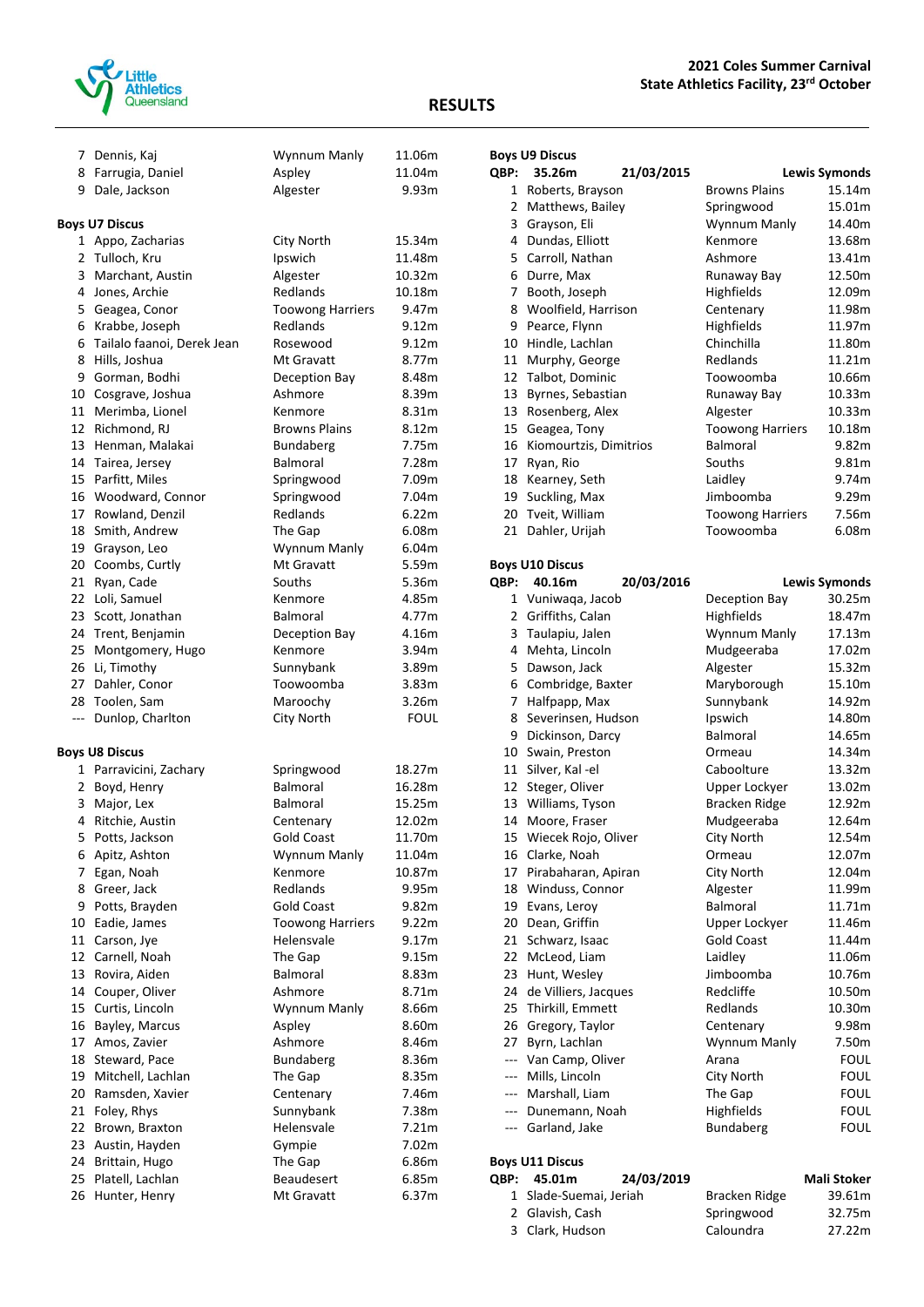

| 4             | White, Ryan                   | Caloundra            | 26.40m      |
|---------------|-------------------------------|----------------------|-------------|
| 5             | Knott, Ethan                  | InterState           | 25.41m      |
| 6             | McDonald, Beau                | City North           | 24.63m      |
| 7             | Kampf, Vincent                | <b>Browns Plains</b> | 24.41m      |
| 8             | Sibenaler, Hunter             | Algester             | 24.39m      |
| 9             | Goode, Hudson                 | Redlands             | 23.94m      |
| 10            | Williams, Harry               | Highfields           | 21.50m      |
| 11            | Lowis, Charlie                | Toowoomba            | 19.03m      |
| 12            | Taylor, Hunter                | Mt Gravatt           | 18.68m      |
| 13            | Madigan, Dewi                 | Deception Bay        | 17.57m      |
| 14            | Baldwin, Frankie              | Arana                | 17.15m      |
| 15            | de la Cruz-Enkera, Kenzington | Algester             | 16.78m      |
| 16            | Wynn, Kallam                  | West Bundaberg       | 16.20m      |
| 17            | Forster, James                | <b>Gold Coast</b>    | 15.67m      |
| 18            | Condon, Eli                   | Mt Gravatt           | 13.30m      |
| 19            | van Kuyck, Isaac              | Mt Gravatt           | 12.88m      |
| 20            | Richmond, TJ                  | <b>Browns Plains</b> | 9.57m       |
| $\sim$ $\sim$ | Viney, Thomas                 | Ashmore              | <b>FOUL</b> |
| $\sim$ $\sim$ | Ferguson-Salkic, Eziah        | Ashmore              | <b>FOUL</b> |
| ---           | Goddard, Jett                 | Caloundra            | <b>FOUL</b> |
| ---           | Ryan, Kai                     | Souths               | <b>FOUL</b> |
| $\cdots$      | Ritchie, Boden                | Centenary            | <b>FOUL</b> |

## **Boys U12 Discus**

| QBP:  | 54.87m                     | 24/03/2018 |                   | <b>Lewis Symonds</b> |
|-------|----------------------------|------------|-------------------|----------------------|
| 1     | Laycock, Cooper            |            | Gympie            | 30.76m               |
| 2     | Matthews, Isaac            |            | Springwood        | 29.80m               |
| 3     | Hambrook-Smith, Jake       |            | Mt Gravatt        | 29.24m               |
| 4     | Osborne, Harry             |            | <b>Gold Coast</b> | 25.11m               |
| 5     | Tanks, Edward              |            | Highfields        | 24.95m               |
| 6     | Watts, Hunter              |            | Toowoomba         | 23.97m               |
| 7     | Van Camp, Tate             |            | Arana             | 22.10m               |
| 8     | Appo, Aitorai              |            | City North        | 19.87m               |
| 9     | Henzell, Finnigan          |            | City North        | 17.85m               |
| 10    | Bown, Declan               |            | Deception Bay     | 17.18m               |
| 11    | Vayro, Eli                 |            | Laidley           | 16.73m               |
| 12    | Combrink, Reuven           |            | Arana             | 16.58m               |
| 13    | Trevillien, Lachlan Arthur |            | Sunnybank         | 16.56m               |
| 14    | Vagne, Aidan Max           |            | Mt Gravatt        | 14.65m               |
| 15    | Wolfenden, Brodie          |            | Arana             | 14.60m               |
| 16    | De Vries, Quade            |            | Mt Gravatt        | 13.96m               |
| 17    | Townsley, Jake             |            | Mt Gravatt        | 13.71m               |
| 18    | Woodward, Jackson          |            | Springwood        | 13.40m               |
| 19    | Mason, Tomas               |            | <b>Bargara</b>    | 12.86m               |
| 20    | Evans, Antwon              |            | Runaway Bay       | 12.63m               |
| 21    | Allen, Zaine               |            | Upper Lockyer     | 12.54m               |
| $---$ | Clark, Braeden             |            | Highfields        | <b>FOUL</b>          |

## **Boys U13 Discus**

| <b>OBP:</b>  | 53.51m               | 1/03/2020 |                         | <b>Jonty Murdoch</b> |
|--------------|----------------------|-----------|-------------------------|----------------------|
| 1            | Webber, Aden         |           | <b>Gold Coast</b>       | 38.64m               |
| $\mathbf{2}$ | Coombs, Ruben        |           | Glasshouse              | 38.19m               |
| 3            | De Vries, Caleb      |           | Springwood              | 33.55m               |
| 4            | Noronha, Joshua      |           | Algester                | 31.96m               |
| 5.           | Byrn, Mitchell       |           | Wynnum Manly            | 29.25m               |
| 6            | Harper, Nate         |           | Mudgeeraba              | 28.38m               |
| 7            | Ngaru, Tyrese        |           | Algester                | 26.26m               |
| 8            | Robinson, William    |           | <b>Beaudesert</b>       | 25.72m               |
| 9            | Sipple-Asher, Joshua |           | Springwood              | 24.71m               |
| 10           | Athousis, Costa      |           | Algester                | 24.26m               |
| 11           | Buol, Deng           |           | <b>Browns Plains</b>    | 23.09m               |
| 12           | Clark, Jackson       |           | <b>Highfields</b>       | 22.70m               |
| 13           | Anderson, Lucas      |           | <b>Toowong Harriers</b> | 21.81m               |
|              | 14 Gration, Ethan    |           | City North              | 20.55m               |

| 15 Walker, Jack             | Gold Coast           | 20.08m |
|-----------------------------|----------------------|--------|
| 16 Talbot, Riley            | Toowoomba            | 19.66m |
| 17 Knott, Jackson           | <b>InterState</b>    | 19.57m |
| 18 Lofts, Cooper            | The Gap              | 17.50m |
| 19 Gordon, Jarrod           | Redcliffe            | 16.63m |
| 20 Bricknell-Hewitt, Korbyn | Mudgeeraba           | 16.58m |
| 21 Rosenberg, Bailee        | Algester             | 16.00m |
| 22 Benoit, Maxx             | Kenmore              | 15.63m |
| 23 Cooper, Jack             | <b>Browns Plains</b> | 13.65m |
| 24 Davie, Perryn            | Wynnum Manly         | 13.06m |
|                             |                      |        |

|             | <b>Boys U14 Discus</b> |            |                        |                      |  |
|-------------|------------------------|------------|------------------------|----------------------|--|
| <b>OBP:</b> | 57.19m                 | 20/03/2021 |                        | <b>Jonty Murdoch</b> |  |
| 1           | Pooles, Jamieson       |            | University             | 42.44m               |  |
|             | 2 Stoker, Mali         |            | University             | 42.26m               |  |
| 3           | Johns, Cooper          |            | Springwood             | 35.90m               |  |
| 4           | Weil, Cooper           |            | Nanango                | 34.17m               |  |
| 5.          | Mills, George          |            | Bracken Ridge          | 25.06m               |  |
| 6           | Wang, Randall          |            | Helensvale             | 24.96m               |  |
| 7           | Hunt, Justin           |            | Jimboomba              | 24.40m               |  |
| 8           | Steyn, Rogan           |            | Redlands               | 24.23m               |  |
| 9           | Kummerow, Spencer      |            | Jimboomba              | 20.94m               |  |
| 10          | Conway, Mitchell       |            | <b>Tamborine Mount</b> | 20.77m               |  |
| 11          | Suchting, Jaiden       |            | Ipswich                | 19.37m               |  |
| 12          | Driver, Kayden         |            | Aspley                 | 19.34m               |  |
| 13          | Bell, Robert           |            | Laidley                | 16.55m               |  |
|             | --- Williams, Caelan   |            | Highfields             | <b>FOUL</b>          |  |
|             | Stewart, Blake         |            | Wynnum Manly           | <b>FOUL</b>          |  |

#### **Boys U15 Discus**

| <b>OBP:</b> | 58.56m           | 2000 |                         | <b>Jason Dudley</b> |
|-------------|------------------|------|-------------------------|---------------------|
| 1           | Schutte, Harvey  |      | Arana                   | 48.32m              |
| 2           | Cowdroy, Geordie |      | Toowoomba               | 43.96m              |
| 3           | Capps, Charlie   |      | Mudgeeraba              | 40.64m              |
| 4           | Smith, Rory      |      | Ipswich                 | 35.44m              |
|             | 5 Wang, Owen     |      | Helensvale              | 34.65m              |
| 6           | Visser, Luke     |      | Runaway Bay             | 32.78m              |
| 7           | Russell, Chayse  |      | Ipswich                 | 32.12m              |
| 8           | Hamilton, Jacob  |      | Springwood              | 31.26m              |
| 9           | Green, Ryan      |      | <b>Gold Coast</b>       | 30.52m              |
| 10          | Brown, Jayden    |      | Helensvale              | 26.89m              |
| 11          | Manson, Liam     |      | Springwood              | 26.23m              |
| 12          | Gwin, Kaleb      |      | Jimboomba               | 25.43m              |
| 13          | Sheehan, Liam    |      | <b>Toowong Harriers</b> | 23.36m              |
| 14          | Goodwin, Fred    |      | The Gap                 | 20.35m              |
| 15          | Sippel, Peter    |      | Toowoomba               | 19.69m              |

**Boys U16 Discus**

| <b>OBP:</b>  | 64.12m                  | 23/03/2014 |                   | <b>Jack Bannister</b> |
|--------------|-------------------------|------------|-------------------|-----------------------|
|              | 1 Wise, Lachlan         |            | Strathpine        | 49.42m                |
| $\mathbf{2}$ | Watson, Tom             |            | <b>Gold Coast</b> | 39.72m                |
|              | 3 Tomlinson, Ryan       |            | Ormeau            | 25.84m                |
|              | <b>Boys U17 Discus</b>  |            |                   |                       |
| QBP:         | 53.76m                  | 19/03/2016 |                   | Jai Keepa             |
| 1            | Dalby, Ky               |            | Ipswich           | 36.32m                |
|              | 2 Stewart, Jesse        |            | Wynnum Manly      | 25.94m                |
|              | <b>Boys U11 Javelin</b> |            |                   |                       |
| <b>OBP:</b>  | 39.64m                  | 28/03/2010 |                   | <b>Tyler Wostear</b>  |
|              | 1 White, Ryan           |            | Caloundra         | 23.25m                |
|              | 2 Knott, Ethan          |            | <b>InterState</b> | 21.45m                |
|              | 3 Clark, Hudson         |            | Caloundra         | 19.75m                |

Lowis, Charlie Toowoomba 19.05m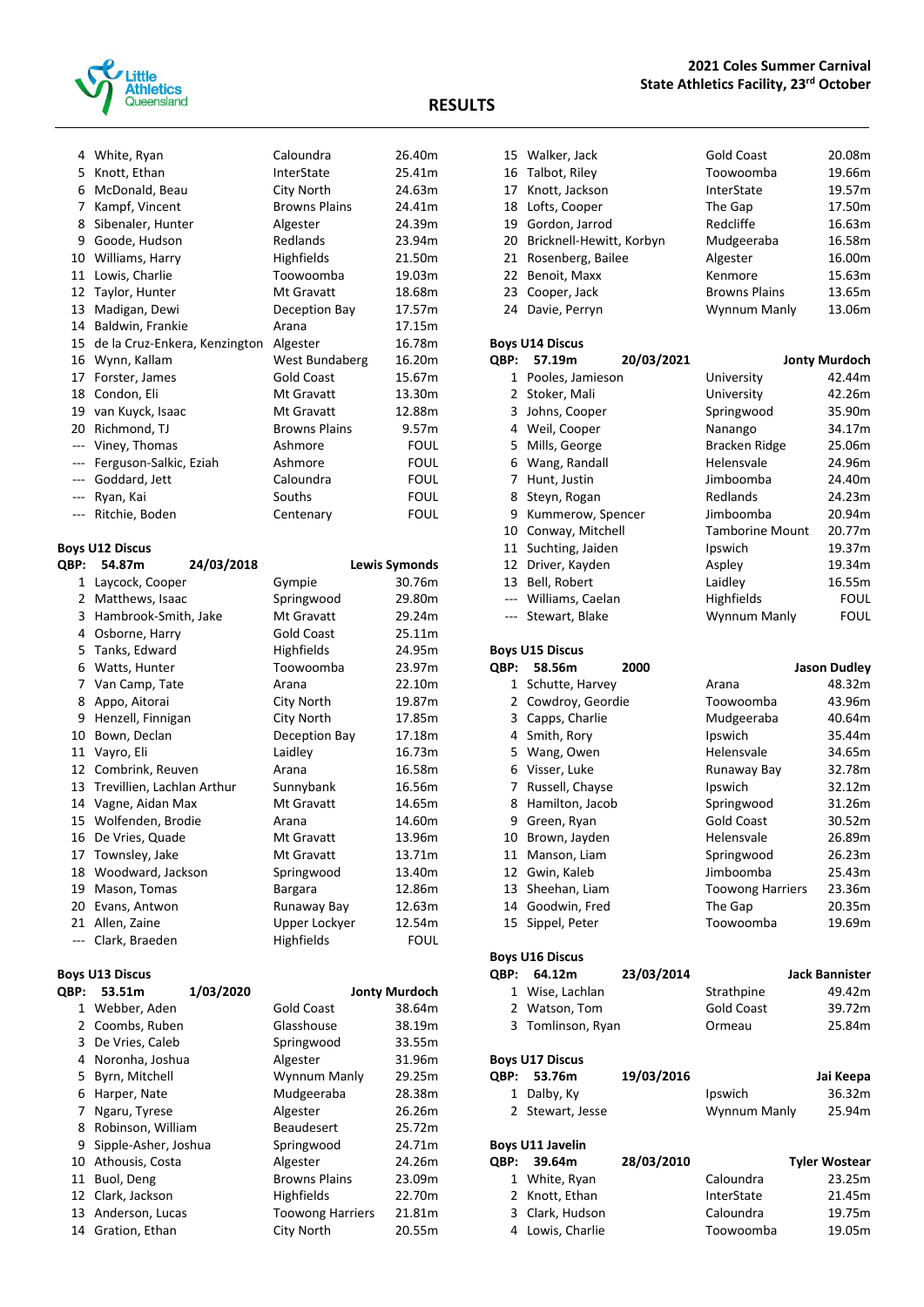

| 5             | Sibenaler, Hunter             | Algester                 | 18.91m               |
|---------------|-------------------------------|--------------------------|----------------------|
| 6             | Fowler, Joshua                | <b>Toowong Harriers</b>  | 18.71m               |
| 7             | Ferguson-Salkic, Eziah        | Ashmore                  | 17.95m               |
| 8             | Kampf, Vincent                | <b>Browns Plains</b>     | 17.04m               |
| 9             | van Kuyck, Isaac              | Mt Gravatt               | 16.88m               |
| 10            | Munday, Isaac                 | Springwood               | 16.39m               |
| 11            | Glover, Liam                  | Runaway Bay              | 15.65m               |
| 12            | de la Cruz-Enkera, Kenzington | Algester                 | 15.06m               |
| 13            | Taylor, Hunter                | Mt Gravatt               | 14.47m               |
| 14            | Cleary, Lachlan               | Kenmore                  | 14.25m               |
| 15            | Prestidge, Zachary            | Kenmore                  | 13.39m               |
| 16            | Moody, Deakon                 | Nth Rockhampton          | 12.58m               |
| 17            | Christensen, Caleb Hunter     | Wynnum Manly             | 12.31m               |
| 18            | Forster, James                | <b>Gold Coast</b>        | 9.85m                |
| 19            | Richmond, TJ                  | <b>Browns Plains</b>     | 9.65m                |
| 20            | Condon, Eli                   | Mt Gravatt               | 5.03m                |
| 21            | Baart, Taylor                 | <b>Toowong Harriers</b>  | 4.79m                |
| 22            | Shea, Dominic                 | <b>Balmoral</b>          | 4.77m                |
| $\sim$ $\sim$ | Skorzewski, Luke              | Wynnum Manly             | <b>FOUL</b>          |
|               |                               |                          |                      |
|               | <b>Boys U13 Javelin</b>       |                          |                      |
| <b>QBP:</b>   | 55.43m<br>1999                |                          | Joshua Robinson      |
| 1             | Webber, Aden                  | <b>Gold Coast</b>        | 29.37m               |
| 2             | Harper, Nate                  | Mudgeeraba               | 28.69m               |
| 3             | Clark, Jackson                | Highfields               | 26.88m               |
| 4             | Blair, Xavier                 | Bundaberg                | 26.69m               |
| 5             | Noronha, Joshua               | Algester                 | 23.82m               |
| 6             | Lofts, Cooper                 | The Gap                  | 23.63m               |
| 7             | De Vries, Caleb               | Springwood               | 22.21m               |
| 8             | Knott, Jackson                | InterState               | 21.55m               |
| 9             | Gration, Ethan                | City North               | 21.24m               |
| 10            | Walker, Jack                  | <b>Gold Coast</b>        | 21.01m               |
| 11            | Anderson, Lucas               | <b>Toowong Harriers</b>  | 20.18m               |
| 12            | Budgen, Joel                  | Centenary                | 19.63m               |
| 13            | Byrn, Mitchell                | Wynnum Manly             | 19.53m               |
| 14            | Smith, Leon                   | Toowoomba                | 18.69m               |
| 15            | Sipple-Asher, Joshua          | Springwood               | 17.39m               |
| 16            | Buol, Deng                    | <b>Browns Plains</b>     | 16.18m               |
| 17            | Moody, Nathanael              | Nth Rockhampton          | 15.63m               |
|               | 18 Anderson, Alex             | Warwick                  | 14.61m               |
| 19            | Sui, Eric                     | Sunnybank                | 12.84m               |
| 20            | Cooper, Jack                  | <b>Browns Plains</b>     | 12.00m               |
|               | <b>Boys U15 Javelin</b>       |                          |                      |
| QBP:          | 55.36m<br>25/09/2021          |                          | <b>Jonty Murdoch</b> |
| 1             | Visser, Luke                  | Runaway Bay              | 40.46m               |
| 2             |                               |                          | 39.90m               |
| 3             | Capps, Charlie                | Mudgeeraba<br>Helensvale | 34.64m               |
| 4             | Wang, Owen                    | <b>Toowong Harriers</b>  | 34.41m               |
|               | Sheehan, Liam                 |                          |                      |
| 5             | Hamilton, Jacob               | Springwood               | 33.07m               |
| 6             | Cowdroy, Geordie              | Toowoomba                | 32.86m               |
| 7             | Russell, Chayse               | Ipswich                  | 31.53m               |
| 8             | White, Benjamin               | Centenary                | 27.45m               |
| 9             | Manson, Liam                  | Springwood               | 22.14m               |
| 10            | Brown, Jayden                 | Helensvale               | 21.50m               |
| 11            | Dawson, Toby                  | Mudgeeraba               | 18.72m               |
| 12            | Sippel, Peter                 | Toowoomba                | 16.93m               |
|               | <b>Boys U16 Javelin</b>       |                          |                      |
| QBP:          | 56.50m<br>24/03/2018          | <b>Benjamin Roberts</b>  |                      |
|               | 1 Wise, Lachlan               | Strathpine               | 40.27m               |
| 2             | Watson, Tom                   | <b>Gold Coast</b>        | 28.51m               |
| 3             | Hunt, Hudson                  | Jimboomba                | 26.74m               |
| 4             | Klaas, Kailen                 | Strathpine               | 24.69m               |

| 5              | Tomlinson, Ryan              |            | Ormeau                  | 12.32m      |
|----------------|------------------------------|------------|-------------------------|-------------|
|                | <b>Boys U17 Javelin</b>      |            |                         |             |
| QBP:           | 65.74m                       | 18/03/2016 | <b>Brandon Stanaway</b> |             |
|                | 1 Weil, Harrison             |            | Nanango                 | 46.55m      |
|                | 2 Templin, Joel              |            | <b>Balmoral</b>         | 45.24m      |
| 3              | Rushton, Jackson             |            | Jimboomba               | 35.73m      |
|                | 4 Stewart, Benjamin          |            | <b>Browns Plains</b>    | 31.69m      |
|                | 5 Mullaly, Blake             |            | Gympie                  | 29.09m      |
|                | 6 Hartley, Jesse             |            | Algester                | 26.94m      |
|                | 7 Sippel, Matthew            |            | Toowoomba               | 25.28m      |
| 8              | Dale, Jackson                |            | Algester                | 21.62m      |
|                | <b>Boys U7 Shot Put</b>      |            |                         |             |
|                | 1 Jones, Archie              |            | Redlands                | 5.45m       |
|                | 2 Gorman, Bodhi              |            | Deception Bay           | 5.38m       |
|                | 3 Komarzynski, Jayden        |            | Bracken Ridge           | 5.31m       |
|                | 4 Tulloch, Kru               |            | Ipswich                 | 4.81m       |
| 5              | Williams, Hugo               |            | Souths                  | 4.60m       |
|                | 6 Parfitt, Miles             |            | Springwood              | 4.58m       |
|                | 7 Grahl, Austin              |            | Jimboomba               | 4.38m       |
|                | 8 Tailalo faanoi, Derek Jean |            | Rosewood                | 4.31m       |
|                | 9 Dahler, Conor              |            | Toowoomba               | 4.22m       |
|                | 10 Marchant, Austin          |            | Algester                | 4.11m       |
|                | 11 Hills, Joshua             |            | Mt Gravatt              | 3.95m       |
|                | 12 Henman, Malakai           |            | Bundaberg               | 3.84m       |
|                | 13 Grayson, Leo              |            | Wynnum Manly            | 3.56m       |
|                | 14 Woodward, Connor          |            | Springwood              | 3.28m       |
|                | 15 Dunlop, Charlton          |            | City North              | 3.24m       |
|                | 15 Krabbe, Joseph            |            | Redlands                | 3.24m       |
|                | 17 Castledine, Arlo          |            | The Gap                 | 3.20m       |
|                | 18 Leneham, Flynn            |            | Ormeau                  | 3.05m       |
|                | 19 Trent, Benjamin           |            | Deception Bay           | 2.94m       |
|                | 20 Smith, Andrew             |            | The Gap                 | 2.74m       |
|                | 21 Ryan, Cade                |            | Souths                  | 2.71m       |
|                | 22 Scott, Jonathan           |            | Balmoral                | 2.62m       |
|                | 23 Bott, Baxter              |            | Wynnum Manly            | 2.53m       |
|                | 24 Payouw-Dare, Oliver       |            | Arana                   | 2.47m       |
|                | 25 Toolen, Sam               |            | Maroochy                | 2.41m       |
|                | 26 Richmond, RJ              |            | <b>Browns Plains</b>    | 2.13m       |
| 27             | Li, Timothy                  |            | Sunnybank               | 1.39m       |
| ---            | Moore, Tiam                  |            | Mudgeeraba              | <b>FOUL</b> |
|                | <b>Boys U8 Shot Put</b>      |            |                         |             |
|                | 1 Potts, Jackson             |            | Gold Coast              | 6.55m       |
| $\overline{2}$ | Major, Lex                   |            | <b>Balmoral</b>         | 6.47m       |
|                | 3 Potts, Brayden             |            | <b>Gold Coast</b>       | 5.90m       |
| 4              | Ritchie, Austin              |            | Centenary               | 5.02m       |
| 5              | Bayley, Marcus               |            | Aspley                  | 4.86m       |
| 6              | Carnell, Noah                |            | The Gap                 | 4.70m       |
|                | 7 Curtis, Lincoln            |            | Wynnum Manly            | 4.60m       |
| 8              | Dickinson, Tom               |            | Balmoral                | 4.50m       |
| 9              | Bray, Harrison               |            | The Gap                 | 4.29m       |
| 10             | Ellis, Sean                  |            | Mt Gravatt              | 4.26m       |
| 11             | Eadie, James                 |            | <b>Toowong Harriers</b> | 4.25m       |
|                | 12 Carson, Jye               |            | Helensvale              | 4.14m       |
| 13             | Griffiths, Austin            |            | Highfields              | 4.02m       |
| 14             | Apitz, Ashton                |            | Wynnum Manly            | 3.93m       |
| 15             | Prescott, Damon              |            | Ashmore                 | 3.74m       |
| 16             | Amos, Zavier                 |            | Ashmore                 | 3.68m       |
|                | 17 Ramsden, Xavier           |            | Centenary               | 3.53m       |
| 18             | Askew, Tristan               |            | Jimboomba               | 3.22m       |
| 19             | Cai, Anson                   |            | Sunnybank               | 2.86m       |
| 20             | Eichperger-whyte, Elijah     |            | Mt Gravatt              | 2.75m       |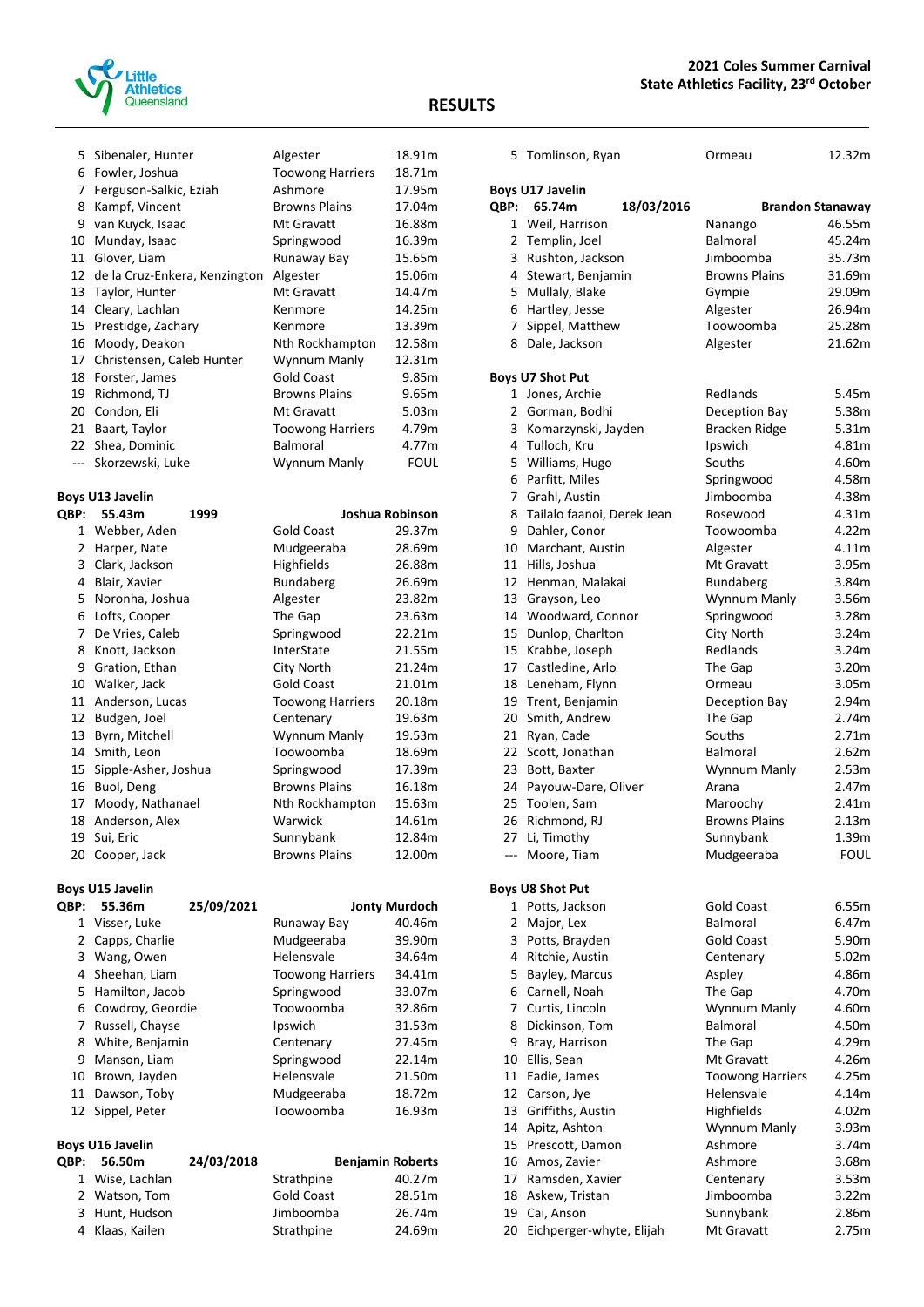

| 21 Brown, Braxton | Helensvale | 2.70m |
|-------------------|------------|-------|
| --- Steward, Pace | Bundaberg  | JND   |

## **Boys U9 Shot Put**

| QBP: | 10.44m              | 25/03/2018 |               | Darius Jansink |
|------|---------------------|------------|---------------|----------------|
| 1    | Clayton, Ben        |            | Noosa         | 5.82m          |
| 2    | Suckling, Mason     |            | Jimboomba     | 5.64m          |
| 3    | Wall, Tristan       |            | Souths        | 5.49m          |
| 4    | Rogers, Winston     |            | Balmoral      | 5.43m          |
| 5    | Rosenberg, Alex     |            | Algester      | 4.91m          |
| 6    | Carroll, Nathan     |            | Ashmore       | J4.91m         |
| 7    | Pearce, Flynn       |            | Highfields    | 4.86m          |
| 8    | Woolfield, Harrison |            | Centenary     | 4.67m          |
| 9    | Talbot, Dominic     |            | Toowoomba     | J4.67m         |
| 10   | Clarke, Jackson     |            | Runaway Bay   | 4.55m          |
| 11   | Montgomery, Noah    |            | Toowoomba     | 4.52m          |
| 12   | Durre, Max          |            | Runaway Bay   | 4.49m          |
| 13   | McConville, Matthew |            | Chinchilla    | 4.29m          |
| 14   | Tjin, Ari           |            | Bracken Ridge | 4.17m          |
| 15   | Byrnes, Sebastian   |            | Runaway Bay   | 3.94m          |
| 16   | Suckling, Max       |            | Jimboomba     | 3.84m          |
| 17   | Carr, Boston        |            | Runaway Bay   | 3.66m          |
| 18   | Dahler, Urijah      |            | Toowoomba     | 3.29m          |
| 19   | Moore, Dylan        |            | Redlands      | 3.22m          |
| 20   | Rigby, Jacob        |            | Wynnum Manly  | 3.15m          |
| 21   | Bott, Otis          |            | Wynnum Manly  | 2.93m          |
| 22   | Smith, Riley        |            | Ipswich       | 2.73m          |

#### **Boys U10 Shot Put**

| QBP:           | 11.63m                   | 24/03/2007 |                         | <b>Nathan Russell</b> |
|----------------|--------------------------|------------|-------------------------|-----------------------|
| $\mathbf{1}$   | Leituvae, Jakobe         |            | Ashmore                 | 7.57m                 |
| $\overline{2}$ | Swain, Preston           |            | Ormeau                  | 7.18m                 |
|                | 3 Griffiths, Calan       |            | Highfields              | 6.61m                 |
| 4              | Van Camp, Oliver         |            | Arana                   | 6.50m                 |
|                | 5 Combrink, Zach         |            | Arana                   | 6.34m                 |
| 6              | Taulapiu, Jalen          |            | Wynnum Manly            | 6.18m                 |
| 7              | Byrn, Lachlan            |            | Wynnum Manly            | 6.16m                 |
|                | 8 Winduss, Connor        |            | Algester                | 6.01m                 |
| 9              | Marshall, Liam           |            | The Gap                 | 6.00m                 |
| 10             | Dickinson, Darcy         |            | <b>Balmoral</b>         | 5.89m                 |
| 11             | Severinsen, Hudson       |            | Ipswich                 | 5.73m                 |
| 12             | Pirabaharan, Apiran      |            | City North              | 5.57m                 |
| 13             | Moore, Fraser            |            | Mudgeeraba              | 5.51m                 |
| 14             | Dunemann, Noah           |            | Highfields              | 5.47m                 |
| 15             | Sipka, Milan             |            | Mt Gravatt              | 5.39m                 |
| 16             | Roberts, Lachlan         |            | Mt Gravatt              | 5.37m                 |
| 17             | Mehta, Lincoln           |            | Mudgeeraba              | 5.26m                 |
| 18             | Schwarz, Isaac           |            | <b>Gold Coast</b>       | 4.95m                 |
| 19             | Mortimer, Jayden         |            | Aspley                  | 4.87m                 |
| 20             | Ellis, Colin             |            | Mt Gravatt              | 4.81m                 |
| 21             | Combridge, Baxter        |            | Maryborough             | 4.68m                 |
| 22             | Lesa, Deandre            |            | <b>Gold Coast</b>       | 4.52m                 |
|                | 23 Dean, Griffin         |            | Upper Lockyer           | 4.20m                 |
| 24             | Hunt, Wesley             |            | Jimboomba               | 4.18m                 |
| 25             | Trowse, Sebastian        |            | <b>Toowong Harriers</b> | 4.14m                 |
| 26             | McLeod, Liam             |            | Laidley                 | 4.04m                 |
|                | <b>Boys U11 Shot Put</b> |            |                         |                       |
| QBP:           | 13.68m                   | 2001       |                         | Joshua Starke         |
| 1              | Glavish, Cash            |            | Springwood              | 10.09m                |

| $\sim$ 13.000.         | ---- |                   | JUJIIWU JUJIIL |
|------------------------|------|-------------------|----------------|
| 1 Glavish, Cash        |      | Springwood        | 10.09m         |
| 2 Slade-Suemai, Jeriah |      | Bracken Ridge     | 10.08m         |
| 3 White, Ryan          |      | Caloundra         | 9.98m          |
| 4 Knott, Ethan         |      | <b>InterState</b> | 9.43m          |
| 5 Clark, Hudson        |      | Caloundra         | 8.16m          |
|                        |      |                   |                |

|    | 6 Sibenaler, Hunter    | Algester             | 7.83m             |
|----|------------------------|----------------------|-------------------|
| 7  | Kampf, Vincent         | <b>Browns Plains</b> | 7.73m             |
| 8  | Ferguson-Salkic, Eziah | Ashmore              | 7.68m             |
| 9  | Ruxton, Bentley        | Tweed                | 7.43m             |
| 10 | Lowis, Charlie         | Toowoomba            | 7.21m             |
| 11 | Issitt, Sam            | Centenary            | 7.03 <sub>m</sub> |
|    | 12 Richardson, Noah    | Toowoomba            | 6.77m             |
|    | 13 Viney, Thomas       | Ashmore              | 6.43m             |
|    | 14 Shea, Dominic       | <b>Balmoral</b>      | 5.97m             |
|    | 15 Cleary, Lachlan     | Kenmore              | 5.83m             |
|    | 16 Condon, Eli         | Mt Gravatt           | 5.64m             |
|    | 17 Moore, Lachlan      | Redlands             | 5.56m             |
| 18 | Kaighin, Brad          | Souths               | 5.21m             |
|    | 19 Munday, Phoenix     | Bracken Ridge        | 4.76m             |

|      | <b>Boys U12 Shot Put</b>   |            |                |                   |  |
|------|----------------------------|------------|----------------|-------------------|--|
| QBP: | 16.12m                     | 24/03/2019 |                | Jonty Murdoch     |  |
| 1    | Matthews, Isaac            |            | Springwood     | 12.25m            |  |
| 2    | Laycock, Cooper            |            | Gympie         | 9.99m             |  |
| 3    | Golder, Huxley             |            | Laidley        | 9.97m             |  |
| 4    | Hambrook-Smith, Jake       |            | Mt Gravatt     | 9.53m             |  |
| 5    | Parfitt, Lennix            |            | Springwood     | 9.18 <sub>m</sub> |  |
| 6    | Tanks, Edward              |            | Highfields     | 9.12 <sub>m</sub> |  |
| 7    | Combrink, Reuven           |            | Arana          | 9.04m             |  |
| 8    | Watts, Hunter              |            | Toowoomba      | 8.81m             |  |
| 9    | Corbette, Eli              |            | Mt Gravatt     | 8.50m             |  |
| 10   | Trevillien, Lachlan Arthur |            | Sunnybank      | 8.49m             |  |
| 11   | Wall, Julian               |            | Souths         | 7.99m             |  |
| 12   | Rau, Mitchell              |            | Kenmore        | 7.42m             |  |
| 13   | McGoldrick, Nate William   |            | Bracken Ridge  | 7.41m             |  |
| 14   | Allen, Zaine               |            | Upper Lockyer  | 7.03m             |  |
|      | 15 Vagne, Aidan Max        |            | Mt Gravatt     | 6.95m             |  |
| 16   | Greer, Levi                |            | Redlands       | 6.64m             |  |
| 17   | Evans, Antwon              |            | Runaway Bay    | 6.57m             |  |
| 18   | Townsley, Jake             |            | Mt Gravatt     | 6.45m             |  |
| 19   | De Vries, Quade            |            | Mt Gravatt     | 6.20m             |  |
| 20   | Bown, Declan               |            | Deception Bay  | 6.19m             |  |
|      | 21 Walker, Saxon           |            | Gympie         | 6.08m             |  |
| 22   | Mason, Tomas               |            | <b>Bargara</b> | 6.04m             |  |
| 23   | Mason, Riley               |            | <b>Bargara</b> | 5.87m             |  |
| 24   | Clark, Braeden             |            | Highfields     | 5.58m             |  |

### **Boys U13 Shot Put**

| QBP: | 16.65m               | 26/04/2009 |                         | <b>Lachlan Miller</b> |
|------|----------------------|------------|-------------------------|-----------------------|
| 1    | Webber, Aden         |            | <b>Gold Coast</b>       | 12.46m                |
| 2    | Noronha, Joshua      |            | Algester                | 10.36m                |
| 3    | De Vries, Caleb      |            | Springwood              | 10.07m                |
| 4    | Ngaru, Tyrese        |            | Algester                | 10.04m                |
| 5    | Lofts, Cooper        |            | The Gap                 | 9.96m                 |
| 6    | Sipple-Asher, Joshua |            | Springwood              | 9.79m                 |
| 7    | Robinson, William    |            | <b>Beaudesert</b>       | 8.17m                 |
| 8    | Turner, Maverick     |            | <b>Gold Coast</b>       | 8.01m                 |
| 9    | Byrn, Mitchell       |            | Wynnum Manly            | 7.99m                 |
| 10   | Walker, Jack         |            | <b>Gold Coast</b>       | 7.75m                 |
| 11   | Campbell, Connor     |            | Arana                   | 7.74m                 |
| 12   | Buol, Deng           |            | <b>Browns Plains</b>    | 7.21m                 |
| 12   | Wain, Alexander      |            | Helensvale              | 7.21m                 |
| 14   | Anderson, Lucas      |            | <b>Toowong Harriers</b> | 7.02m                 |
| 15   | Huang, Ray           |            | Sunnybank               | 6.24m                 |
| 16   | Gordon, Jarrod       |            | Redcliffe               | 6.19m                 |
| 17   | Kororiko, Tama       |            | Gayndah                 | 6.17m                 |
| 18   | Knott, Jackson       |            | InterState              | 5.90m                 |
| 19   | Cooper, Jack         |            | <b>Browns Plains</b>    | 4.09m                 |
|      |                      |            |                         |                       |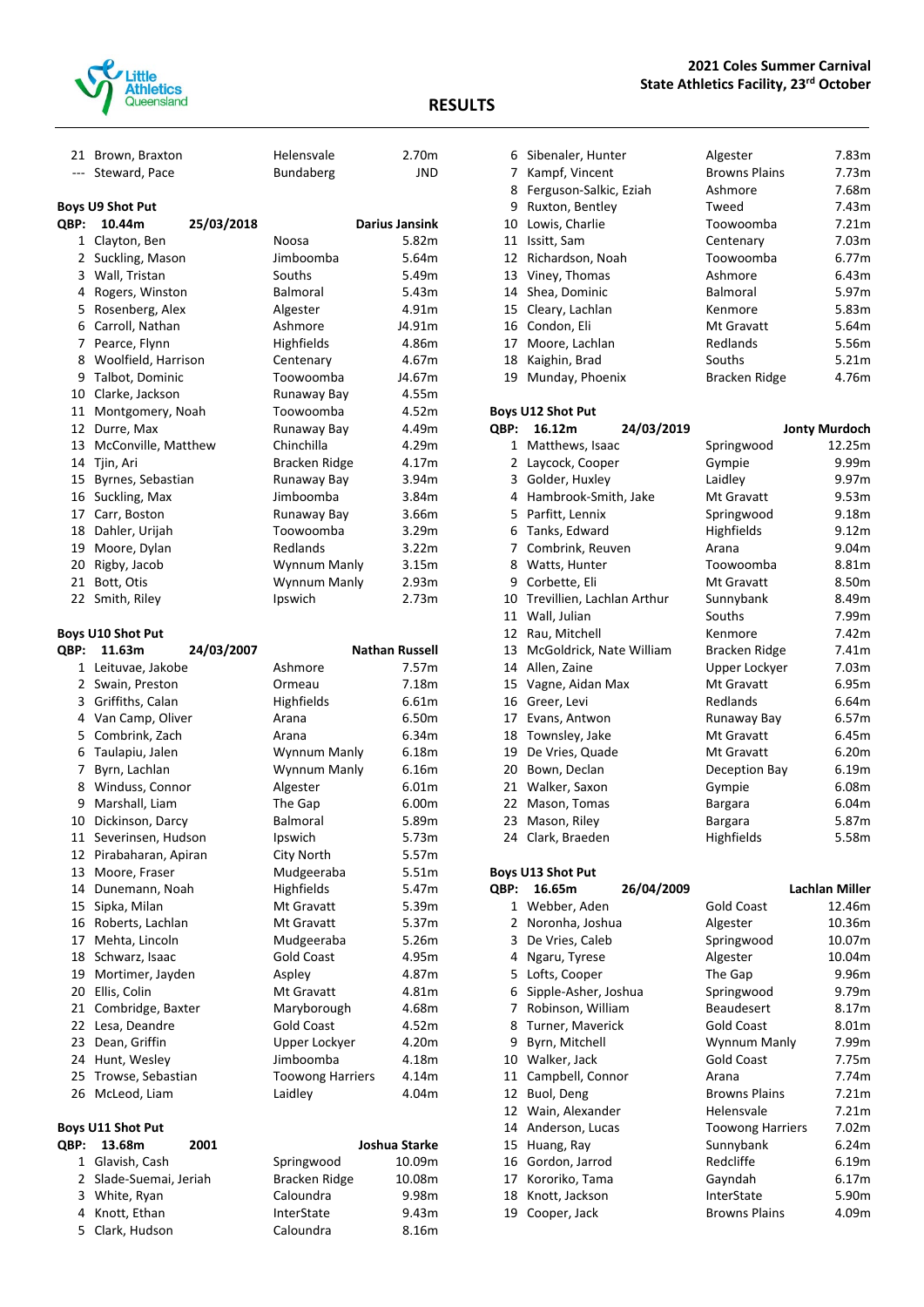

#### **Boys U14 Shot Put**

| 18.60m         | 21/03/2021 |                                                                                                                                               | <b>Jonty Murdoch</b> |
|----------------|------------|-----------------------------------------------------------------------------------------------------------------------------------------------|----------------------|
|                |            | University                                                                                                                                    | 13.86m               |
|                |            | Springwood                                                                                                                                    | 13.78m               |
|                |            | Redcliffe                                                                                                                                     | 13.57m               |
| 4 Stoker, Mali |            | University                                                                                                                                    | 11.00m               |
| 5 Hunt, Justin |            | Jimboomba                                                                                                                                     | 10.28m               |
|                |            | <b>Highfields</b>                                                                                                                             | 9.90m                |
|                |            | Helensvale                                                                                                                                    | 9.75m                |
| Bell, Robert   |            | Laidley                                                                                                                                       | 7.74m                |
|                |            | Aspley                                                                                                                                        | 7.69m                |
|                |            | Ipswich                                                                                                                                       | 6.80m                |
|                |            | 1 Pooles, Jamieson<br>2 Johns, Cooper<br>3 Mohammed, Zobair<br>6 Williams, Caelan<br>7 Wang, Randall<br>Driver, Kayden<br>10 Suchting, Jaiden |                      |

## **Boys U15 Shot Put**

| QBP: | 18.34m                     | 19/03/2005 |                         | Joshua Starke |
|------|----------------------------|------------|-------------------------|---------------|
| 1    | Osborne, Joshua            |            | <b>Gold Coast</b>       | 11.32m        |
| 2    | Capps, Charlie             |            | Mudgeeraba              | 10.88m        |
| 3    | Russell, Chayse            |            | Ipswich                 | 10.46m        |
| 4    | Gibson, Hunter             |            | Springwood              | 10.29m        |
| 5    | Smith, Rory                |            | Ipswich                 | 9.74m         |
| 6    | Wang, Owen                 |            | Helensvale              | 9.60m         |
| 7    | Green, Ryan                |            | <b>Gold Coast</b>       | 9.11m         |
| 8    | Visser, Luke               |            | Runaway Bay             | 8.81m         |
| 9    | John Shaw, William         |            | <b>Browns Plains</b>    | 8.37m         |
| 9    | Sheehan, Liam              |            | <b>Toowong Harriers</b> | 8.37m         |
| 11   | Sherlock, Byron            |            | Arana                   | 7.94m         |
| 12   | Bunkum, Archie Hobart Rick |            | Sunnybank               | 7.70m         |
| 13   | Manson, Liam               |            | Springwood              | 7.36m         |
| 14   | Goodwin, Fred              |            | The Gap                 | 7.12m         |
| 15   | Brown, Jayden              |            | Helensvale              | 6.35m         |
| 16   | Sippel, Peter              |            | Toowoomba               | 5.70m         |
|      | <b>Boys U16 Shot Put</b>   |            |                         |               |
| QBP: | 16.10m                     | 22/03/2019 |                         | Tama Tupaea   |

| 1 Watson, Tom            |            | Gold Coast | 12.71m                  |
|--------------------------|------------|------------|-------------------------|
| 2 Tomlinson, Ryan        |            | Ormeau     | 8.35m                   |
| <b>Boys U17 Shot Put</b> |            |            |                         |
| QBP: 15.71m              | 19/03/2016 |            | <b>Brandon Stanaway</b> |
| 1 Butlin, Toshi          |            | Kenmore    | 12.45m                  |

| 2 Dalby, Ky                   | Ipswich       |                        | 9.83m        |
|-------------------------------|---------------|------------------------|--------------|
| 3 Mullaly, Blake              | Gympie        |                        | 9.41m        |
| 4 Bunkum, Tasman Owen Neal    | Sunnybank     |                        | 9.11m        |
| 5 Gordon, Robert              | Redcliffe     |                        | 7.82m        |
| Boys U9-U10 Multi-Class 100m  |               | <b>BckStrght Multi</b> |              |
| 1 Pitt, Lewis F00;T00         | Laidley       |                        | 51.08 20.91% |
| Boys U11-U12 Multi-Class 100m |               | <b>BckStrght Multi</b> |              |
| 1 Dahler, Jayden F00;T00      | Toowoomba     |                        | 18.41 58.01% |
| 2 Flaherty, Peter F20;T20     | Jimboomba     |                        | 18.57 57.51% |
| 3 Phillips, Daniel F00;T00    | Ipswich       |                        | 18.63 57.33% |
| Boys U13-U14 Multi-Class 100m |               | <b>BckStrght Multi</b> |              |
| 1 Laubscher, Hunter F20;T20   | Beenleigh     | 14.70                  | 72.65%       |
| 2 Carson, Trey F38;T38        | Helensvale    | 15.78                  | 68.06%       |
| Boys U15-U17 Multi-Class 100m |               | <b>BckStrght Multi</b> |              |
| 1 Kennedy, Alexander F20;T20  | Deception Bay |                        | 19.60 54.49% |
|                               |               |                        |              |

### **Boys U11-U12 Multi-Class 200m**

| 1 Flaherty, Peter F20;T20  | Jimboomba | 42.82 50.09% |
|----------------------------|-----------|--------------|
| 2 Phillips, Daniel F00;T00 | Ipswich   | 46.84 45.79% |

| Boys U13-U14 Multi-Class 200m              |               |                |              |
|--------------------------------------------|---------------|----------------|--------------|
| 1 Laubscher, Hunter F20;T20                | Beenleigh     | 30.34          | 70.70%       |
|                                            |               |                |              |
| Boys U15-U17 Multi-Class 200m              |               |                |              |
|                                            |               |                |              |
| 1 Mcelhone, Axel F20;T20                   | Jimboomba     | 30.03          | 71.43%       |
|                                            |               |                |              |
| Boys U11-U12 Multi-Class 400m              |               |                |              |
| 1 Dahler, Jayden F00;T00                   | Toowoomba     | 1:32.47        | 50.68%       |
| 2 Flaherty, Peter F20;T20                  | Jimboomba     | 1:38.55        | 47.55%       |
| 3 Phillips, Daniel F00;T00                 | Ipswich       | 1:44.56        | 44.82%       |
|                                            |               |                |              |
| Boys U13-U14 Multi-Class 400m              |               |                |              |
| 1 Gee, Blake F01;T01                       | Ipswich       | 1:16.65        | 59.09%       |
|                                            |               |                |              |
|                                            |               |                |              |
| Boys U15-U17 Multi-Class 400m              |               |                |              |
| 1 Mcelhone, Axel F20;T20                   | Jimboomba     | 1:14.66        | 62.76%       |
|                                            |               |                |              |
| Boys U11-U12 Multi-Class 800m              |               |                |              |
| 1 Flaherty, Peter F20;T20                  | Jimboomba     | 3:25.14 53.58% |              |
|                                            |               |                |              |
| Boys U15-U17 Multi-Class 800m              |               |                |              |
| 1 Mcelhone, Axel F20;T20                   | Jimboomba     | 2:55.95        | 62.47%       |
|                                            |               |                |              |
| Boys U9-U10 Multi-Class Long Jump          |               |                |              |
|                                            |               |                |              |
| 1 Pitt, Lewis F00;T00                      | Laidley       | 1.22m          | 15.96%       |
|                                            |               |                |              |
| Boys U11-U12 Multi-Class Long Jump         |               |                |              |
| 1 Flaherty, Peter F20;T20                  | Jimboomba     | 2.80m          | 36.64%       |
| 2 Dahler, Jayden F00;T00                   | Toowoomba     | 2.67m          | 34.94%       |
|                                            |               |                |              |
| Boys U13-U14 Multi-Class Long Jump         |               |                |              |
| 1 Laubscher, Hunter F20;T20                | Beenleigh     |                | 4.36m57.06%  |
|                                            | Helensvale    |                |              |
| 2 Carson, Trey F38;T38                     |               |                | 3.64m 51.05% |
|                                            |               |                |              |
| <b>Boys U9-U10 Multi-Class Discus</b>      |               |                |              |
| 1 Pitt, Lewis F00;T00                      | Laidley       | 5.24m          | 11.44%       |
|                                            |               |                |              |
| <b>Boys U11-U12 Multi-Class Discus</b>     |               |                |              |
| 1 Phillips, Daniel F00;T00                 | Ipswich       | 8.58m          | 18.73%       |
|                                            |               |                |              |
| <b>Boys U13-U14 Multi-Class Discus</b>     |               |                |              |
| 1 Carson, Trey F38;T38                     | Helensvale    | J23.51m        | 44.43%       |
| 2 Laubscher, Hunter F20;T20                |               | J15.16m        | 33.10%       |
|                                            | Beenleigh     |                |              |
| 3 Gee, Blake F01;T01                       | Ipswich       | J19.83m        | 31.90%       |
|                                            |               |                |              |
| <b>Boys U15-U17 Multi-Class Discus</b>     |               |                |              |
| 1 Kennedy, Alexander F20;T20               | Deception Bay |                | 10.29m22.47% |
|                                            |               |                |              |
| Boys U11-U12 Multi-Class Javelin           |               |                |              |
| 1 Phillips, Daniel F00;T00                 | Ipswich       |                | 5.69m10.01%  |
| --- Dahler, Jayden F00;T00                 | Toowoomba     |                | <b>FOUL</b>  |
|                                            |               |                |              |
|                                            |               |                |              |
| Boys U13-U14 Multi-Class Javelin           |               |                |              |
| 1 Carson, Trey F38;T38                     | Helensvale    | J18.50m        | 31.79%       |
| 2 Gee, Blake F01;T01                       | Ipswich       | J21.39m        | 29.11%       |
| 3 Laubscher, Hunter F20;T20                | Beenleigh     | J11.16m        | 19.63%       |
|                                            |               |                |              |
| Boys U15-U17 Multi-Class Javelin           |               |                |              |
| 1 Kennedy, Alexander F20;T20 Deception Bay |               | 7.09m          | 12.47%       |
|                                            |               |                |              |
| Boys U9-U10 Multi-Class Shot Put           |               |                |              |
|                                            |               |                |              |

Pitt, Lewis F00;T00 Laidley 2.29m 13.24%